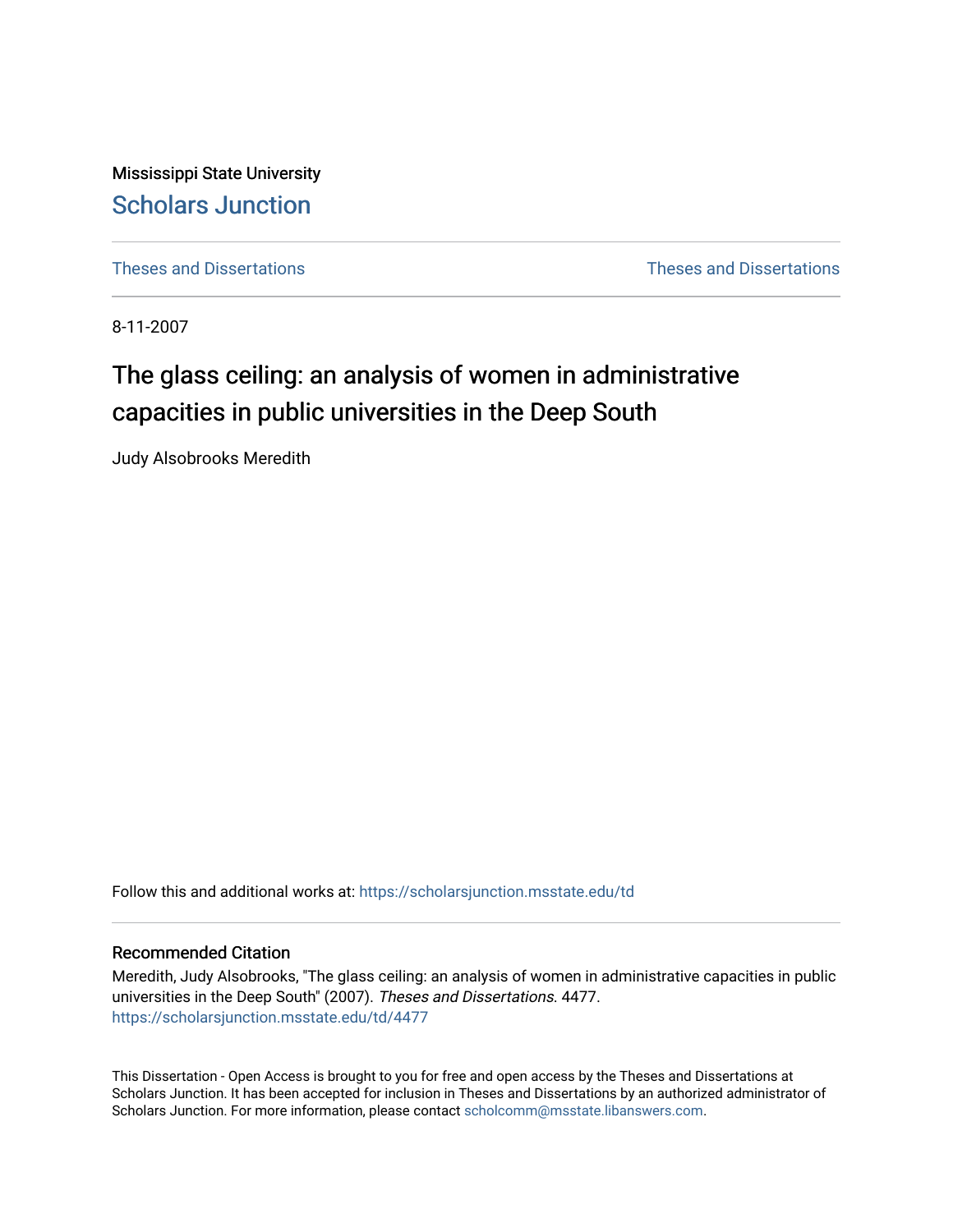# THE GLASS CEILING: AN ANALYSIS OF WOMEN IN ADMINISTRATIVE CAPACITIES IN PUBLIC UNIVERSITIES IN THE DEEP SOUTH

By

Judy Alsobrooks Meredith

 A Dissertation Submitted to the Faculty of Mississippi State University in Partial Fulfillment of the Requirements for the Degree of Doctor of Philosophy in Public Policy and Administration in the Department of Political Science

Mississippi State, Mississippi

August 2007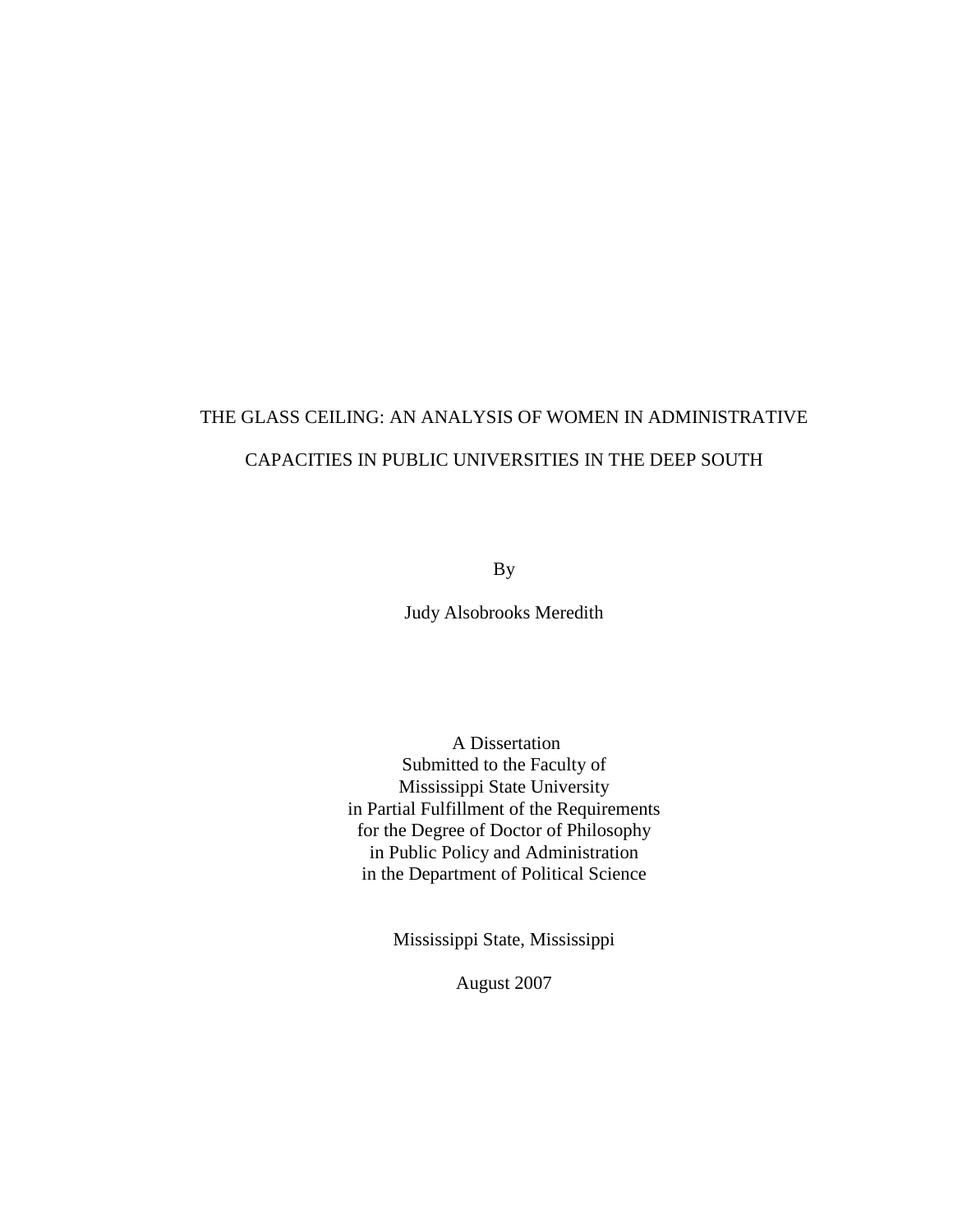Copyright

Judy Alsobrooks Meredith

2007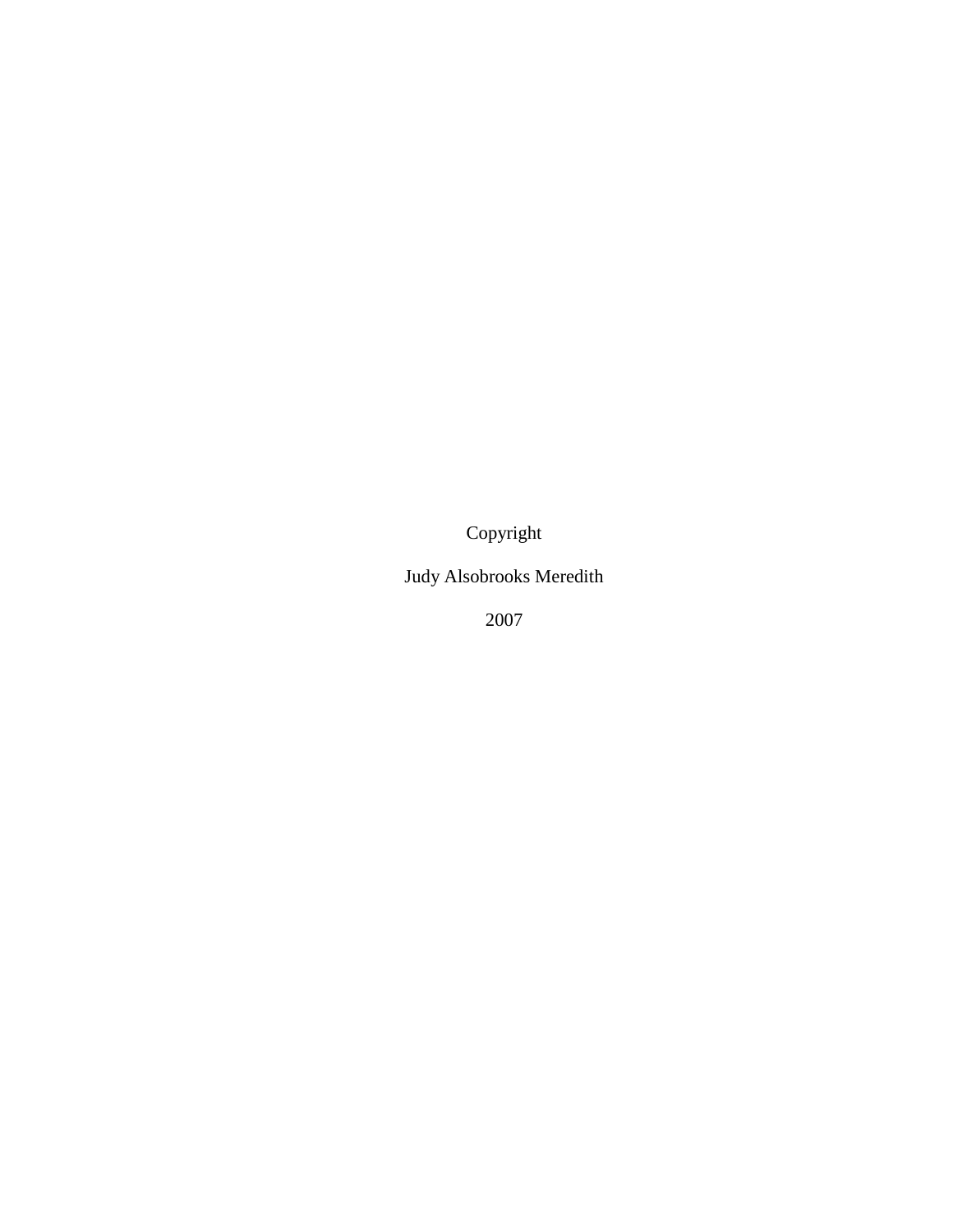# THE GLASS CEILING: AN ANALYSIS OF WOMEN IN ADMINISTRATIVE CAPACITIES IN HIGHER EDUCATION IN THE DEEP SOUTH

By

Judy Alsobrooks Meredith

Approved:

Stephen D. Shaffer Professor of American Politics (Director of Dissertation)

\_\_\_\_\_\_\_\_\_\_\_\_\_\_\_\_\_\_\_\_\_\_\_\_\_\_\_\_\_\_\_

\_\_\_\_\_\_\_\_\_\_\_\_\_\_\_\_\_\_\_\_\_\_\_\_\_\_\_\_\_\_\_

\_\_\_\_\_\_\_\_\_\_\_\_\_\_\_\_\_\_\_\_\_\_\_\_\_\_\_\_\_\_\_

Doug Goodman Assistant Professor of Public Administration (Committee Member)

Hannah E. Britton Associate Professor of Women's Studies and Political Science (Committee Member)

Diane E. Wall Associate Professor of American Politics (Committee Member)

\_\_\_\_\_\_\_\_\_\_\_\_\_\_\_\_\_\_\_\_\_\_\_\_\_\_\_\_\_\_\_\_\_

\_\_\_\_\_\_\_\_\_\_\_\_\_\_\_\_\_\_\_\_\_\_\_\_\_\_\_\_\_\_\_

William M. Wiseman Professor of Public Administration (Committee Member)

Gerald A. Emison Associate Professor of Political Science (Graduate Coordinator)

\_\_\_\_\_\_\_\_\_\_\_\_\_\_\_\_\_\_\_\_\_\_\_\_\_\_\_\_\_\_\_\_\_

 Phil Oldham Dean of the College of Arts and Sciences

\_\_\_\_\_\_\_\_\_\_\_\_\_\_\_\_\_\_\_\_\_\_\_\_\_\_\_\_\_\_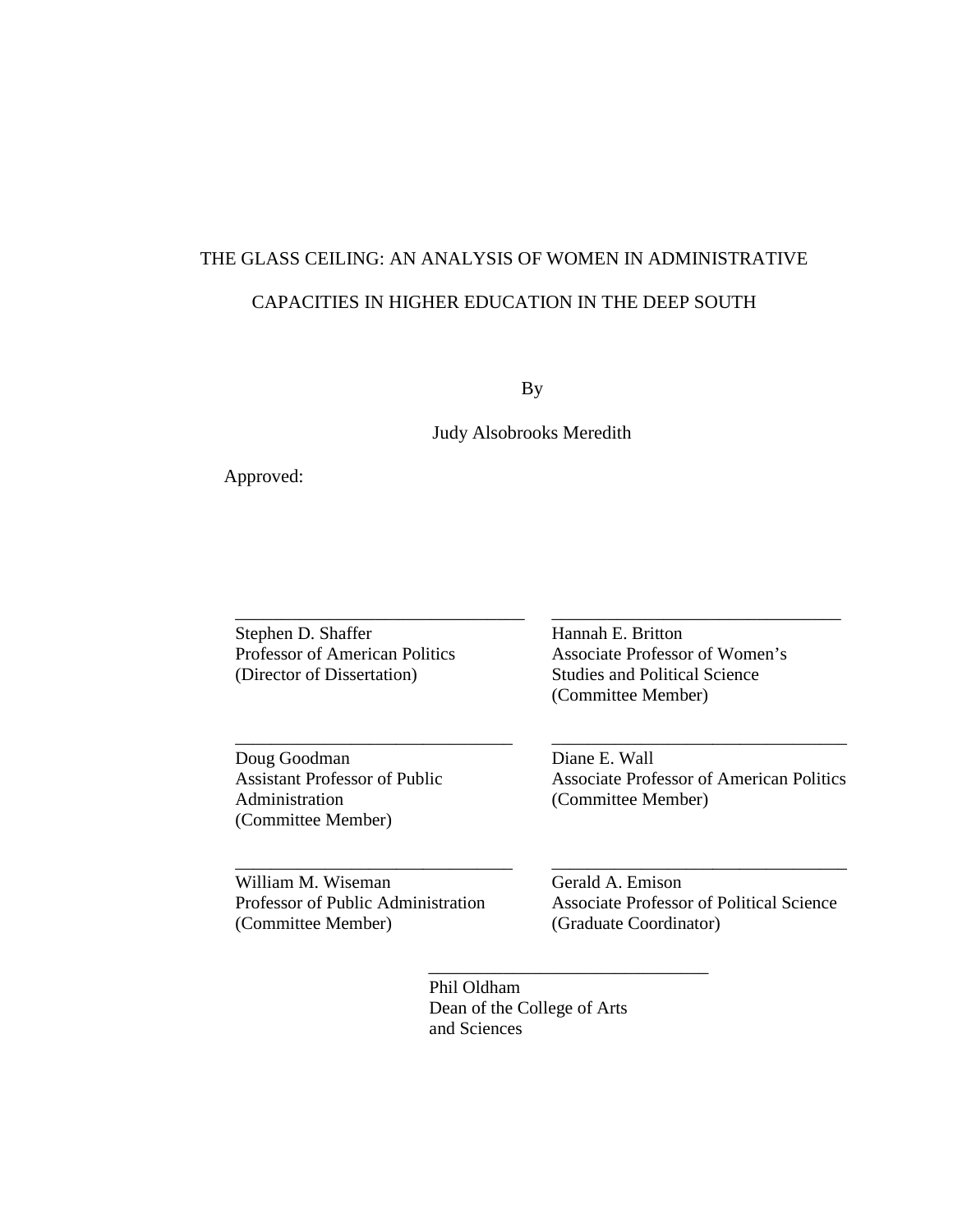Name: Judy Alsobrooks Meredith

Date of Degree: August 11, 2007

Institution: Mississippi State University

Major Field: Public Policy and Administration

Major Professor: Dr. Stephen Shaffer

# Title of Study: THE GLASS CEILING: AN ANALYSIS OF WOMEN IN ADMINISTRATIVE CAPACITIES IN PUBLIC UNIVERSITIES IN THE DEEP SOUTH

Pages in Study: 166

Candidate for Degree of Doctor of Philosophy

This research explores the barriers that have hindered women's ability to acquire top administrative positions in higher education in the Deep South. Previous studies document the fact that while more women are attending college nationally, far fewer women attain upper level administrative positions at their universities than do men. Sexism and family/work conflicts are known hindrances in women's ability to assume key leadership roles in higher education. This research examines women's perceptions of such obstacles in achieving top administrative positions at public universities in Alabama, Georgia, Louisiana, Mississippi, and South Carolina. Women administrators and women who are full and associate professors at both traditionally white and historically black colleges and universities (HBCU) were surveyed on their attitudes and perceptions of barriers affecting the representation of women in administrative and upper administrative positions.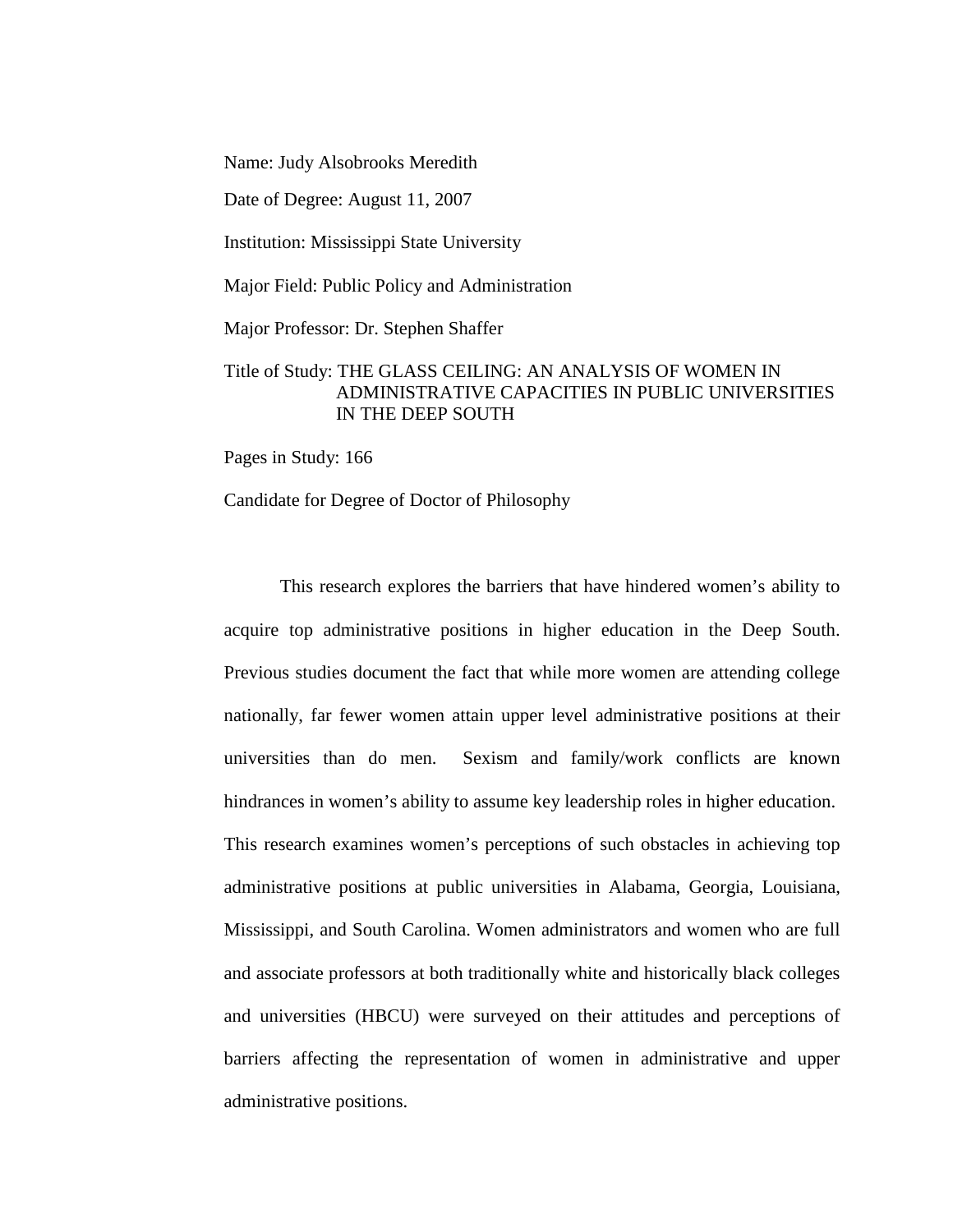This research indicates that women largely believe that men are the key decision makers at their universities. However, contrary to my hypotheses, for those women faculty and administrators surveyed who believe that there are no barriers for women in achieving administrative or upper administrative posts, many of them state they have no intention in seeking higher positions.

My research findings also reveal that finances is the primary motivator for many women faculty and administrators in moving up the administrative ladder. Women faculty and administrators with financially dependent families and those who simply desire to make more money state that they would seek administrative and upper administrative positions. Further, those women faculty members and administrators who perceive their institution as having family-friendly policies and practices indicated that they are not inspired to achieve an administrative or upper administrative position based on that factor.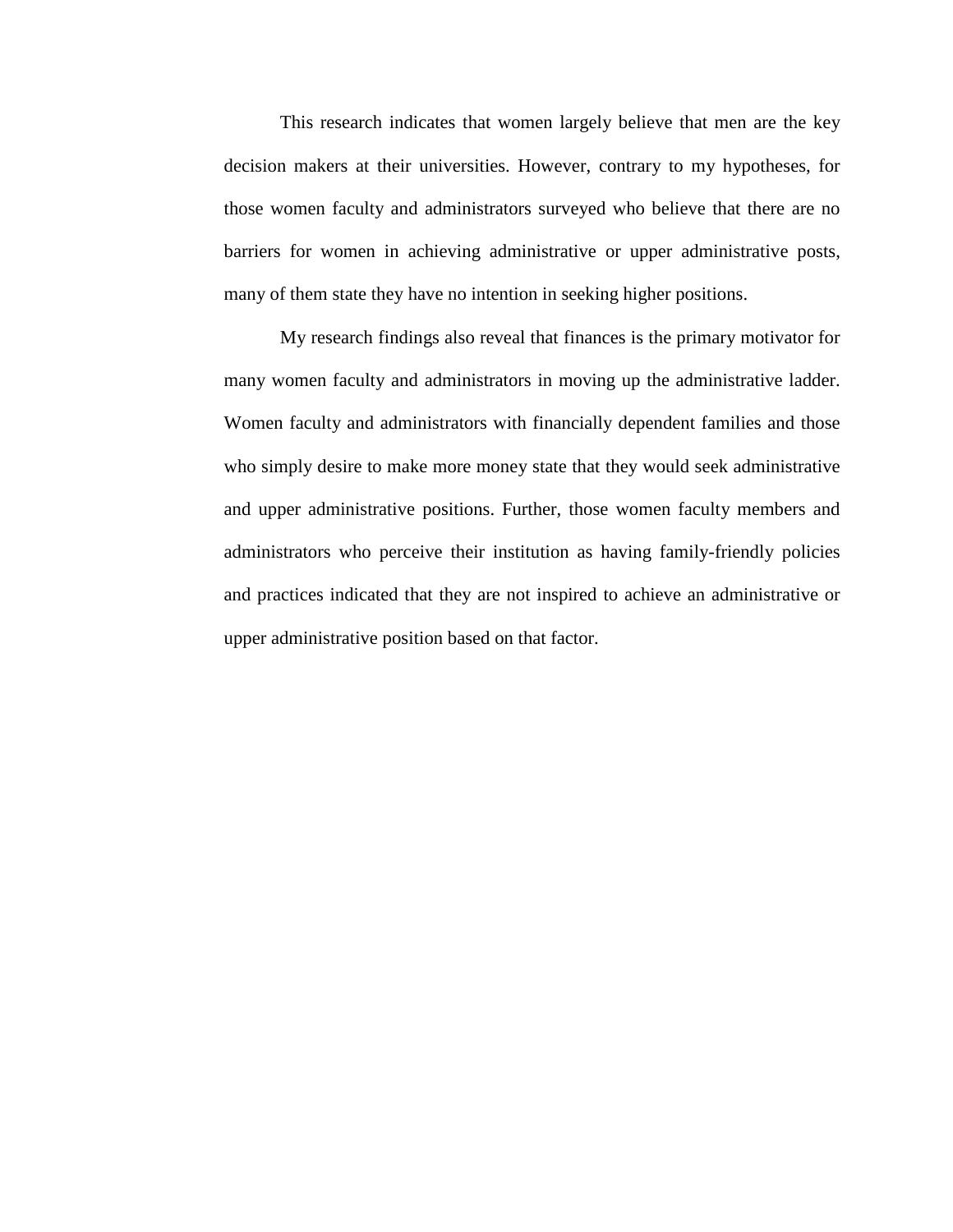# DEDICATION

In loving memory of my parents, A.J. and Ina Alsobrooks.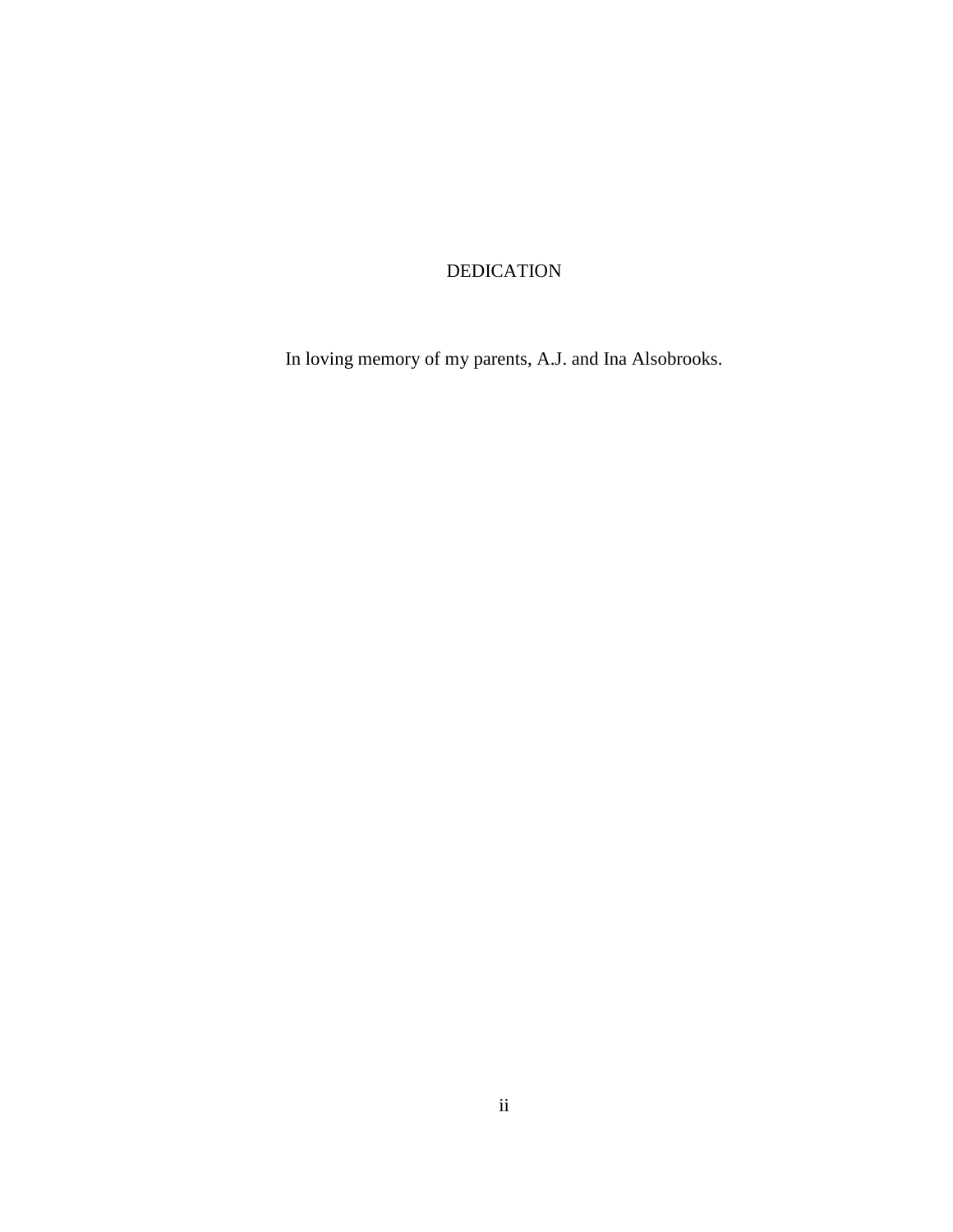#### ACKNOWLEDGMENTS

I would like to thank my family, my husband James and children for their support. Without their sacrifices my doctoral work would not have been possible. This dissertation would also not have been achievable without the support and unwavering guidance of my dissertation chairman, Dr. Stephen Shaffer who agreed to chair my committee after the untimely death of Dr. Mfanya Tryman. I have much gratitude to both professors for their encouragement and extraordinary professionalism during this research. I would also like to thank my dissertation committee, Dr. Hannah Britton, Dr. Doug Goodman , Dr. Diane Wall and Dr. William M. "Marty" Wiseman for providing their expertise and support during the research process.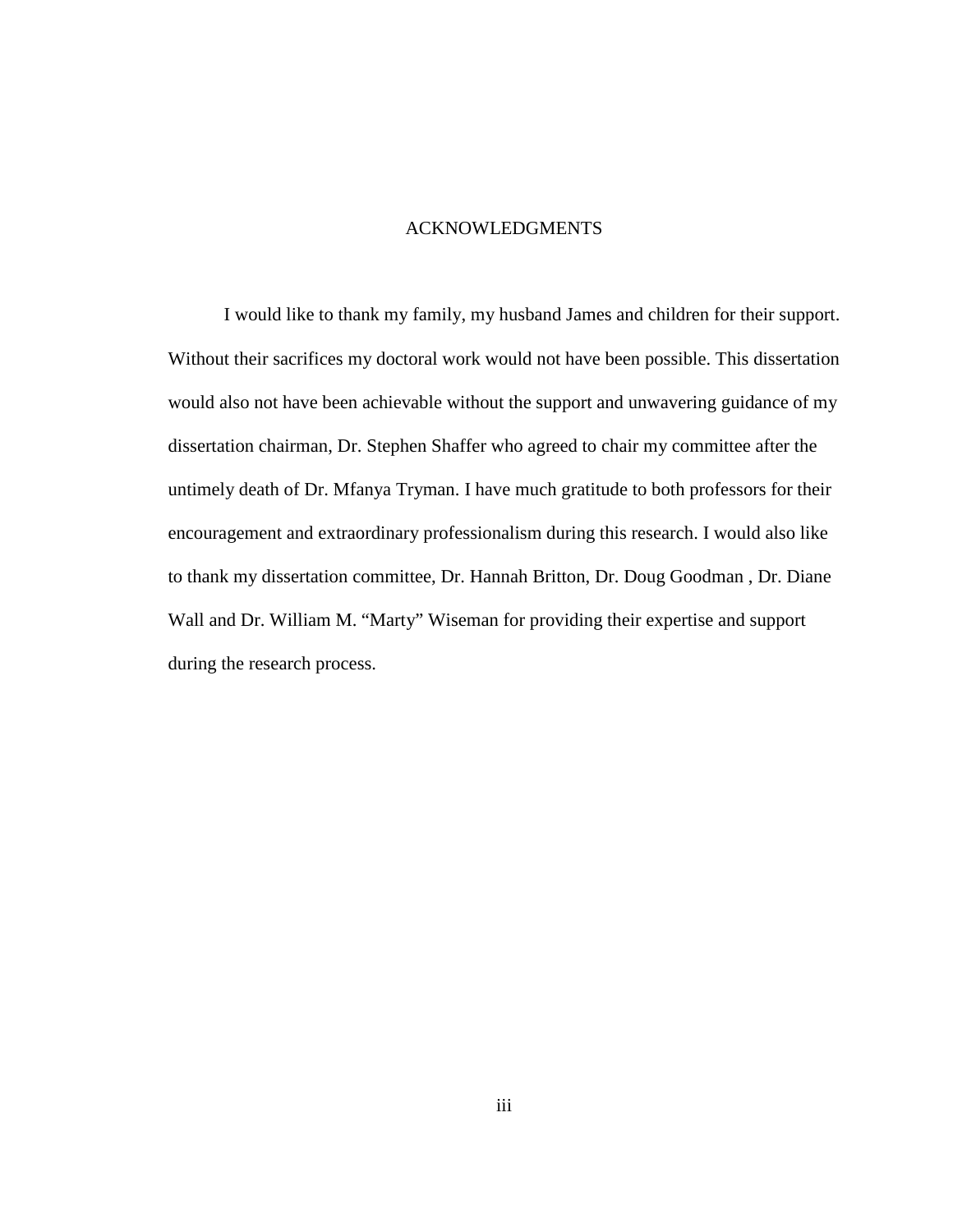# TABLE OF CONTENTS

| <b>CHAPTER</b> |  |
|----------------|--|
| I              |  |
|                |  |
|                |  |
|                |  |
|                |  |
|                |  |
|                |  |
|                |  |
| $\mathbf{I}$   |  |
|                |  |
|                |  |
|                |  |
|                |  |
|                |  |
|                |  |
|                |  |
| III            |  |
|                |  |
|                |  |
|                |  |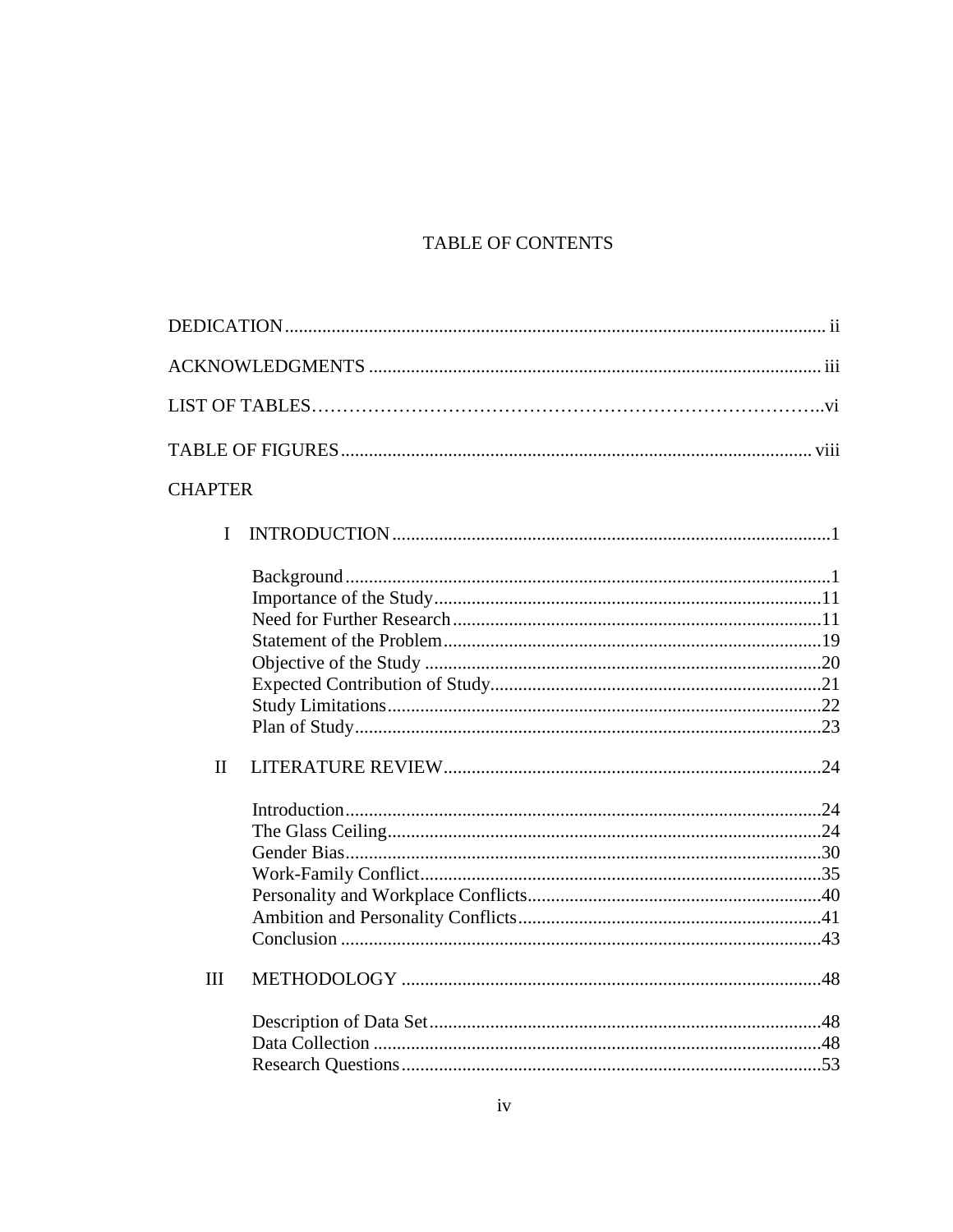| IV              |                                                                         |  |
|-----------------|-------------------------------------------------------------------------|--|
|                 |                                                                         |  |
|                 |                                                                         |  |
|                 |                                                                         |  |
|                 | Survey Responses to Family hindrances and Financial Motivation 79       |  |
|                 |                                                                         |  |
|                 | Bivariable Technique to Establish Likelihood to Seek administrative and |  |
|                 |                                                                         |  |
|                 |                                                                         |  |
|                 |                                                                         |  |
|                 | V SUMMARY, CONCLUSIONS AND RECOMMENDATIONS128                           |  |
|                 |                                                                         |  |
|                 |                                                                         |  |
|                 |                                                                         |  |
|                 |                                                                         |  |
| <b>APPENDIX</b> |                                                                         |  |
| $\mathsf{A}$ .  |                                                                         |  |
|                 |                                                                         |  |
| $\mathcal{C}$   |                                                                         |  |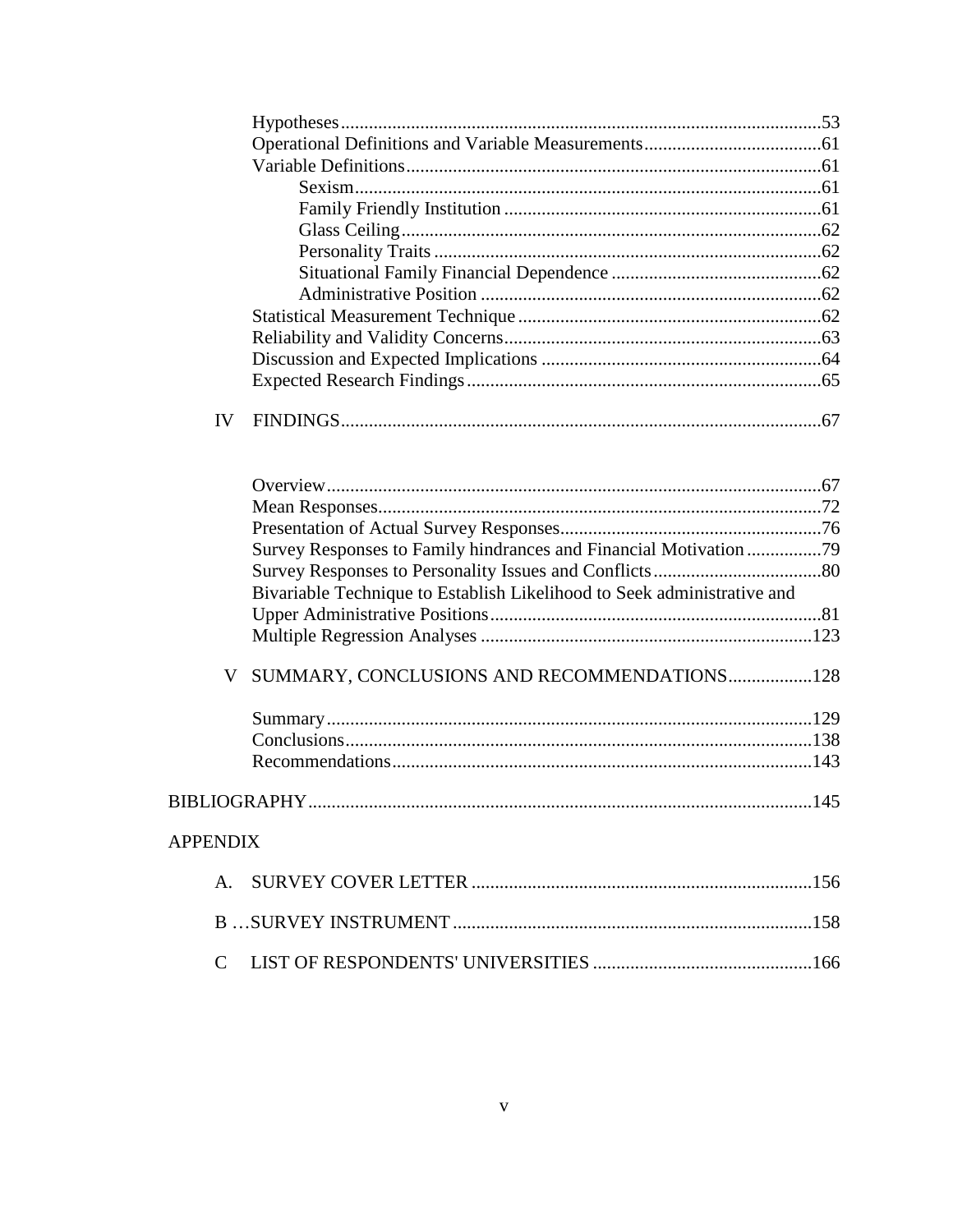# LIST OF TABLES

| $\mathbf{1}$ |         |  |  |  |  |
|--------------|---------|--|--|--|--|
| 2            |         |  |  |  |  |
| 3            |         |  |  |  |  |
| 4            |         |  |  |  |  |
| 5            |         |  |  |  |  |
| 6            |         |  |  |  |  |
| 7            |         |  |  |  |  |
| 8            |         |  |  |  |  |
| 9            |         |  |  |  |  |
| 10           |         |  |  |  |  |
| 11           |         |  |  |  |  |
|              |         |  |  |  |  |
|              |         |  |  |  |  |
|              | 14 H.4  |  |  |  |  |
|              | 15 H.5. |  |  |  |  |
|              |         |  |  |  |  |
| 17           | H.7.    |  |  |  |  |
| 18           | H.8.    |  |  |  |  |
|              |         |  |  |  |  |
|              |         |  |  |  |  |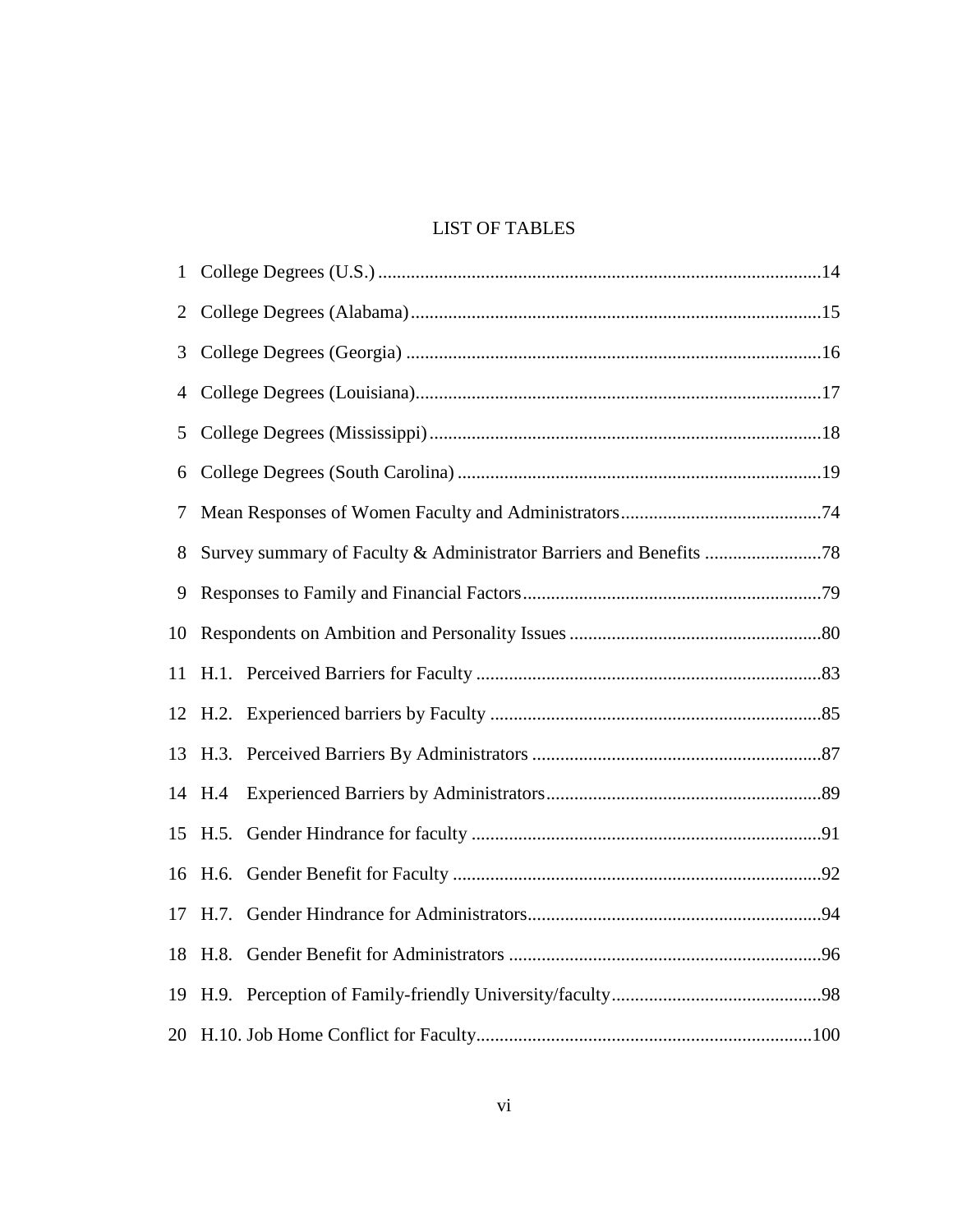|    |         | 21 H.11. Seek Admin. Position for Faculty with Family Responsibilities102      |
|----|---------|--------------------------------------------------------------------------------|
|    | 22 H.12 | Administrators Seek Higher Admin Post if University Perceived Family-          |
|    |         |                                                                                |
|    |         | 24 H.14. Effects of Family Responsibilities for Seeking Higher Admin Post 106  |
|    |         | 25 H.15. Faculty Seek Admin Position if More Ambitious than Peers 108          |
|    |         |                                                                                |
|    |         | 27 H.17. Faculty Seek Admin Positions if Conflicts with Superiors 111          |
|    |         | 28 H.18. Administrators Seek Higher Admin Posts if More Ambitious 113          |
|    |         | 29 H.19. Administrators willing to deal with conflicts in seeking higher admin |
|    |         |                                                                                |
|    |         | 31 H.21. Faculty Seek Admin. Post if Family is Financially Dependent118        |
|    |         | 32 H.22. Faculty Seek Admin Position if motivated by Money119                  |
|    |         | 33 H.23. Seek Higher Admin. Post if Family is Financially Dependent121         |
|    | 34 H.24 |                                                                                |
| 35 |         | Multiple Regression Predictors by faculty to Seek Administrative Position125   |
| 36 |         |                                                                                |
| 37 |         |                                                                                |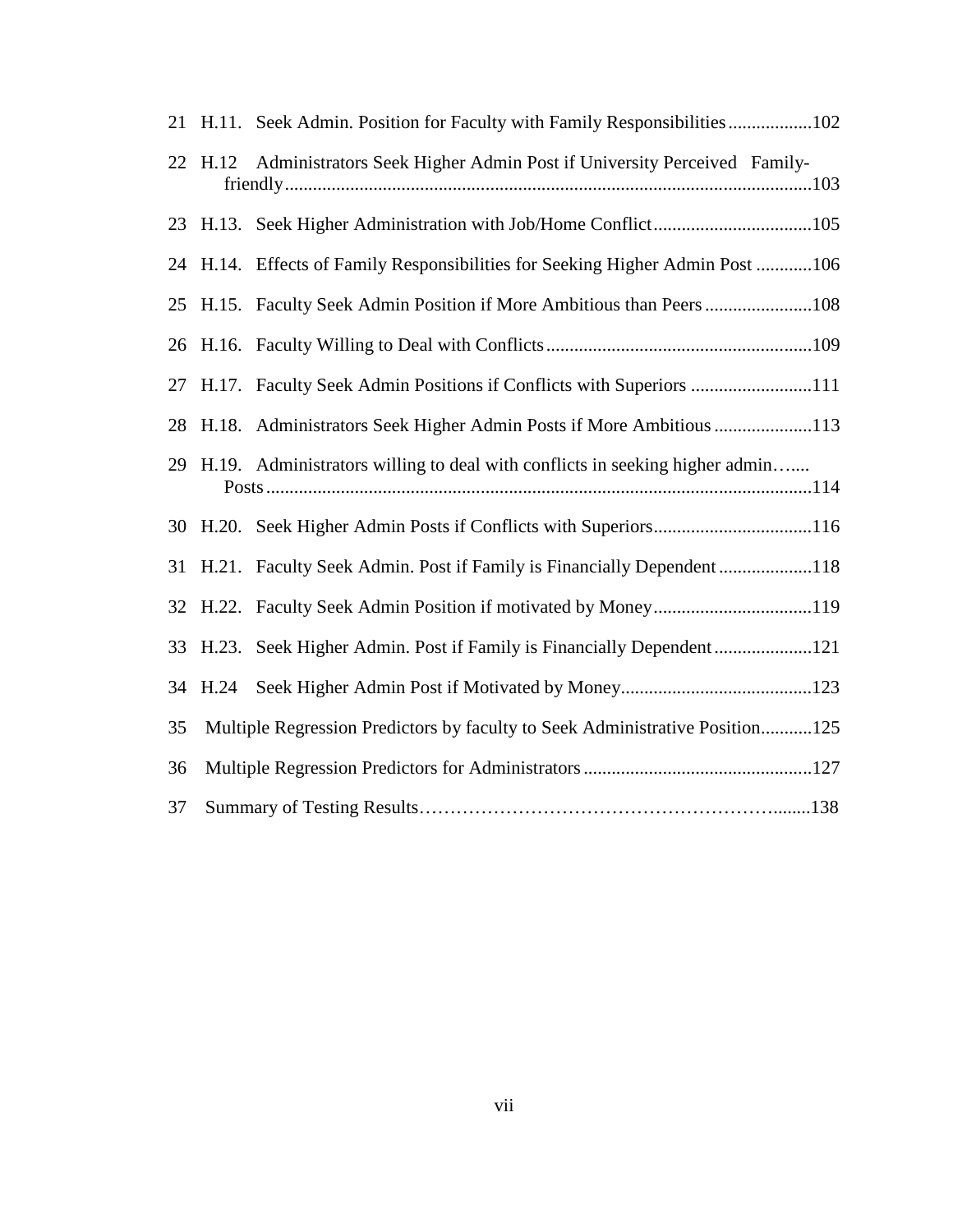# LIST OF FIGURES

| Figure 1 |  |  |  |
|----------|--|--|--|
|----------|--|--|--|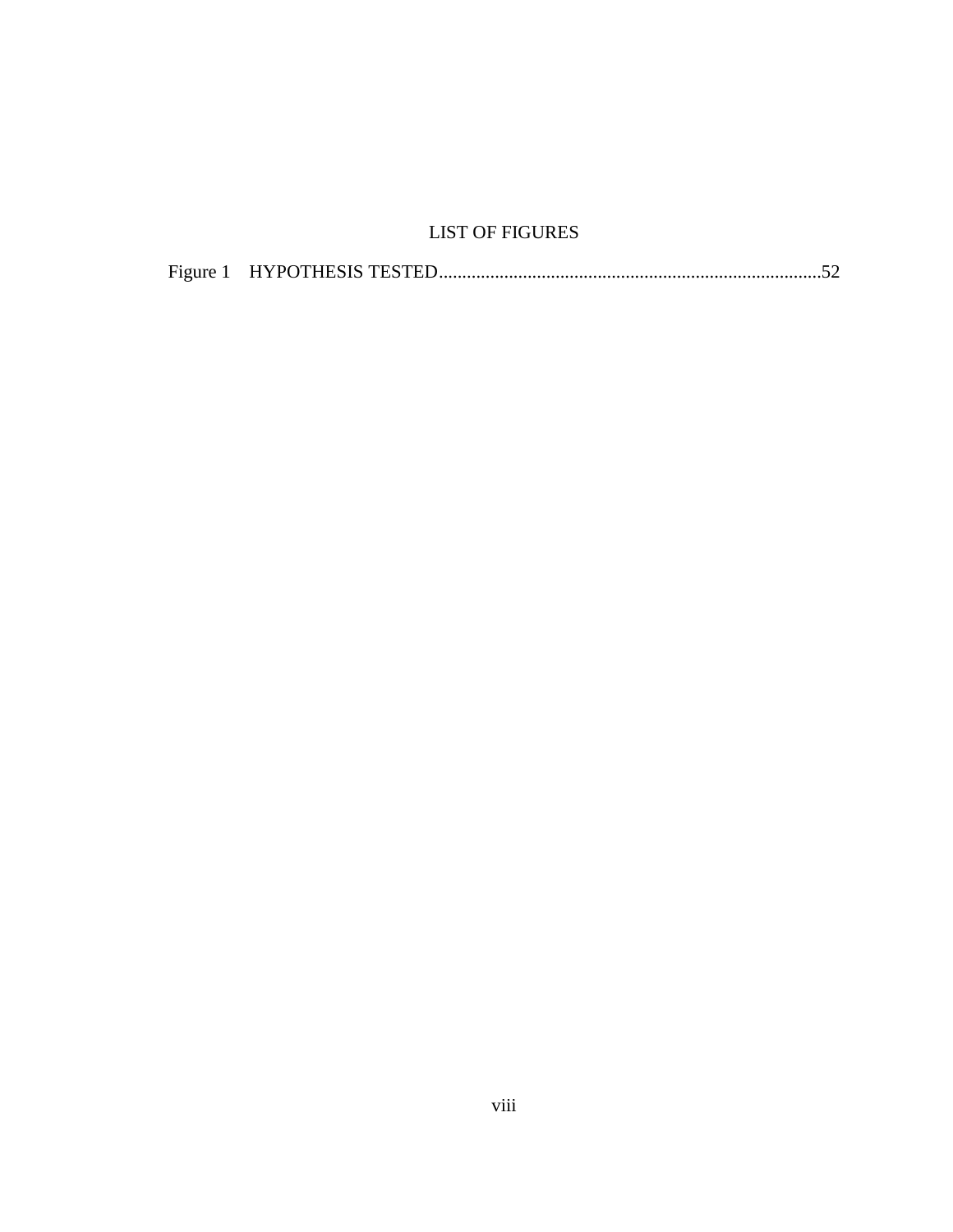# CHAPTER I

## **INTRODUCTION**

## **Background**

In what is considered the "melting pot of the world," there are constant reminders that America is still divided along racial, gender and class lines. In 1999 there were two events that focused on the glass ceiling in achieving top-level administrative positions for women (Cotter *et al*, 2001). The positive occurrence was the appointment of Carleton Fiorina as Chief Executive Officer of Hewlett-Packard, the first female Chief Executive Officer (CEO) of a Fortune 500 company. Fiorina asserted that a glass ceiling no longer existed for women in business.

In direct contrast to Fiorina's assessment, there was a second notable event in 1999 regarding the glass ceiling for women executives. Catalyst, an independent research group, issued a report on corporate women that suggested barriers still exist, especially for women of color. The report indicated that women of color perceive a "concrete ceiling" and not simply a glass ceiling (Cotter et al, 2001). Morrison and Von Glinow define the glass ceiling as "a barrier so subtle that it is transparent, yet so strong that it prevents women and minorities from moving up in the management hierarchy" (Powell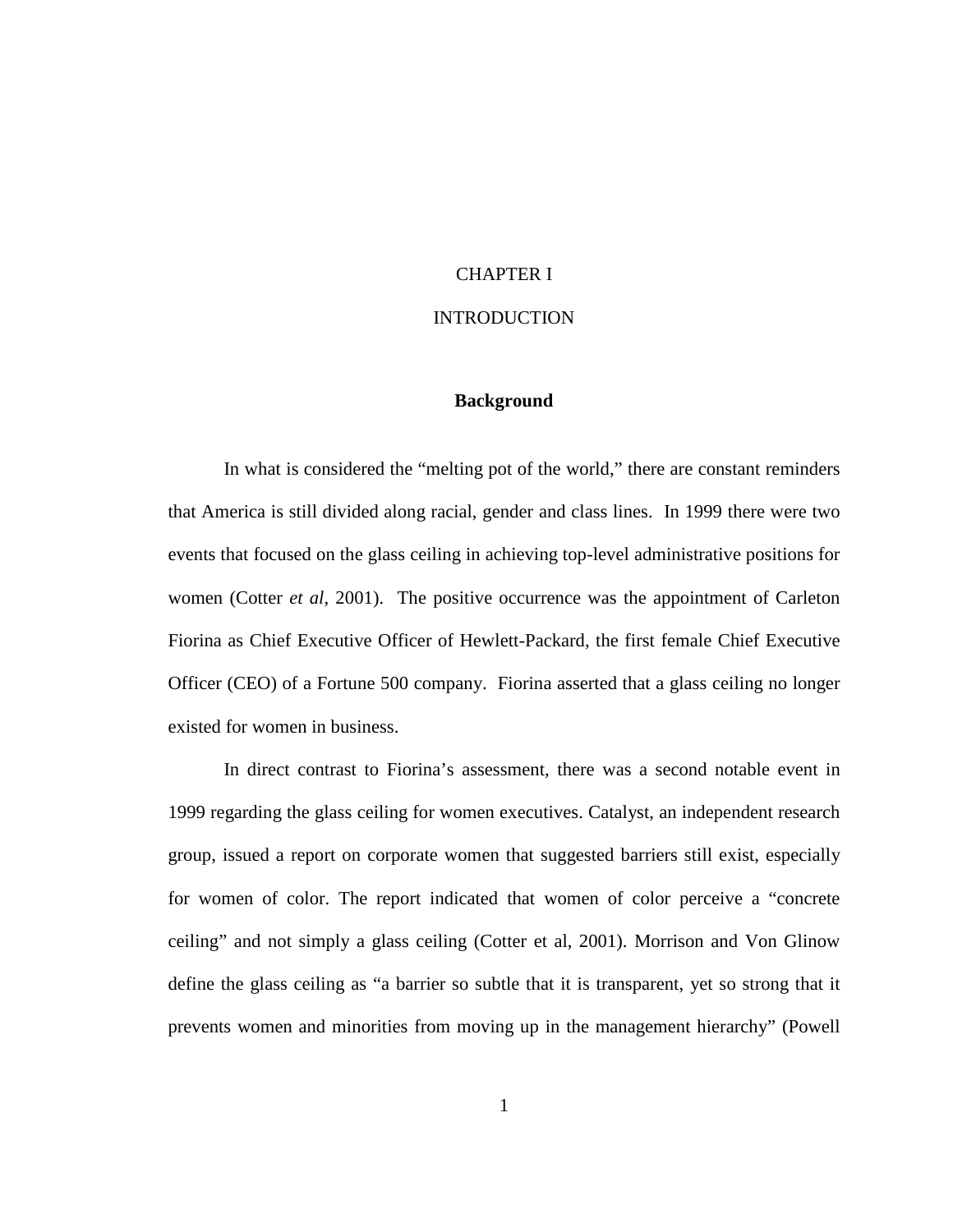and Butterfield, 2002, p. 397-398). A glass ceiling exists in an organization when promotion decisions for top management positions favor white and or male applicants because of their race and or gender.

What had been the positive breakthrough for women executives in Corporate America with the hiring of Carelton Fiorina at Hewlett Packard in 2005, Fiorina was reversed as CEO by the corporation's board. (CBS News, 2006). Upon her firing, Fiorina asserted that "men understand other men's need for respect differently than they understand it for a woman" (p.3).

According to a study of college presidents by the American Council on Education, white males still dominate the CEO positions with diminutive gains for women, particularly since the late 1990s (June, 2007). The research indicates that in 2006, eighty-six percent of presidents were white and 77 percent of them were men.

Slow but steady gains have been made in Ivy League universities, such as Brown University, for women seeking administrative positions over the last decade (Lively, 2000). These institutions have increased the numbers of women in provost positions, developing a pool of women for presidential appointments. What may prove to be a major crack in the concrete ceiling happened when Dr. Ruth Simmons was appointed president of Brown University as the first African-American woman at the top post of an Ivy League institution. Dr. Simmons was president of Smith College when she was selected to become president of Brown University in 2001 (Adams, 2001). She became Brown's 18<sup>th</sup> president, its first female president, and the college's first African American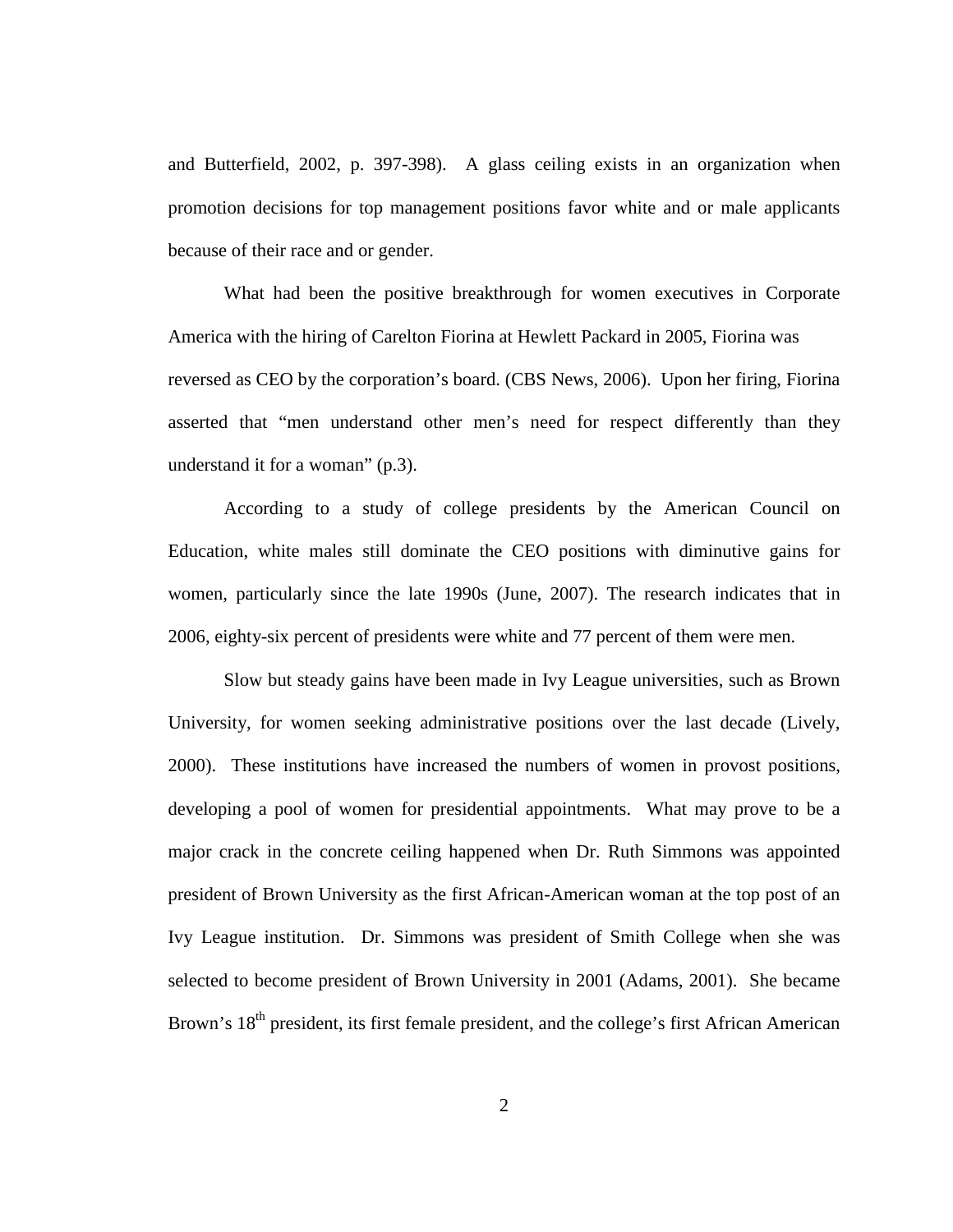president (Crayton, 2001). When Simmons learned she had been selected, she responded, "My ancestors are smiling" (p. 104). According to Lou Anna K. Simon, Provost at Michigan State University, selecting more women at top levels of administration means that "the leadership in higher education will become increasingly diversified and more closely reflect the composition of student pools" (Lively, 2000, p.2).

Acquiring tenure and full professor ranks for faculty are vital elements in gaining entry into the administrative pipeline. However studies indicate that there is a lack of parity for women faculty in achieving full professor status. According to the American Association of University Professors (AAUP) (Curtis, 2005), in the 1970s there was "strong evidence" of discrimination in the form of appointing women faculty to the lower ranks while promoting a disproportionate number of women to that of men to the rank of full professor. More recently, the AAUP, in comparing the proportion of full-time faculty women who hold the rank of professor with the ratio of men, found indications of some progress, but equity is far from being achieved. Women are still less than half as likely as men to be full professors.

Research indicates there are other challenges for women in achieving administrative positions in higher education such as work/home conflict. Juggling work and home responsibilities has traditionally created challenges for some women faculty and administrators. To compensate for those conflicts, Drago, et al (2005) indicate that some employees will engage in "bias avoidance" by strategically minimizing or hiding family commitments to others in the workplace. Such cases are especially found at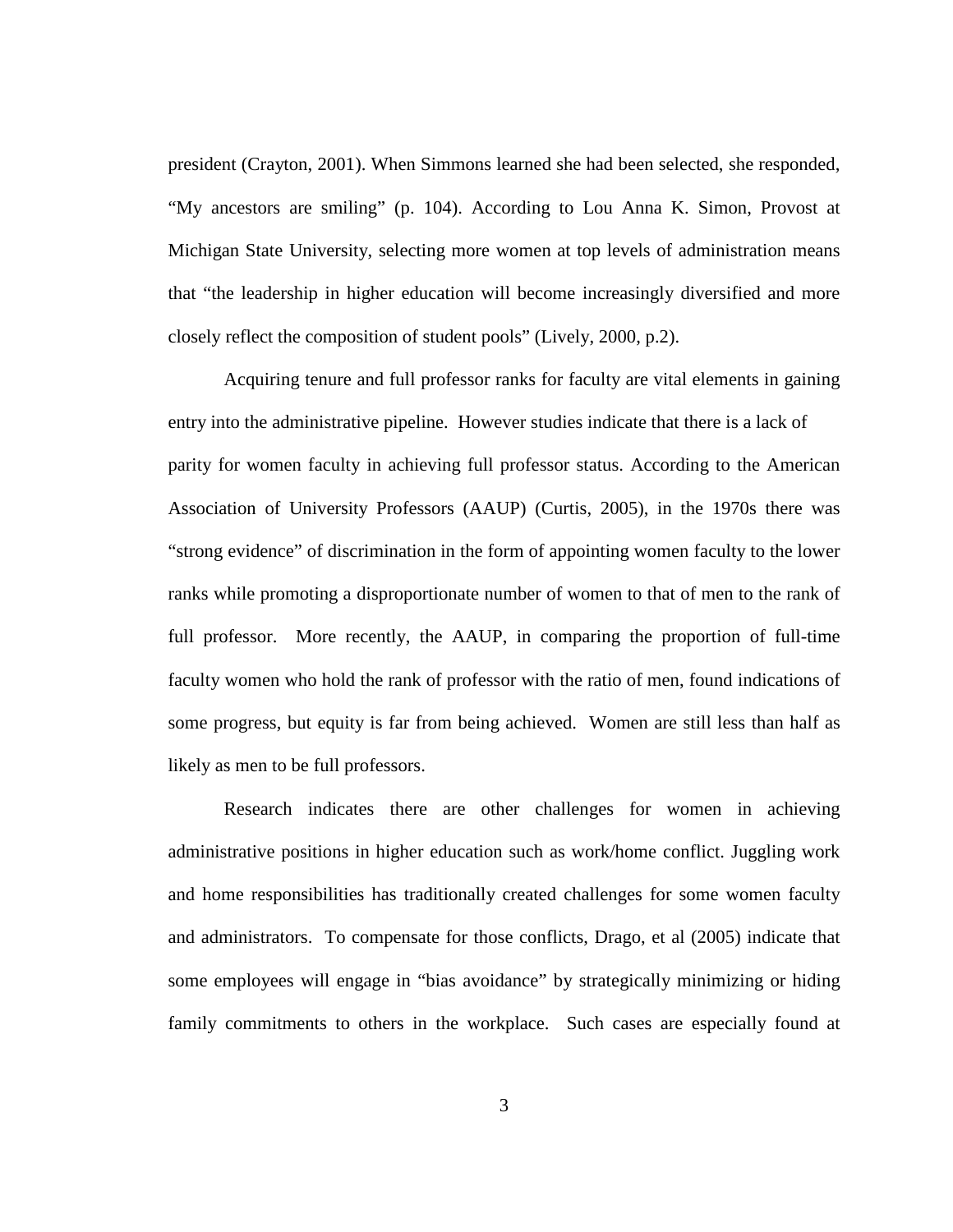universities that are not considered family-friendly. Further, the study indicates a crucial finding consistent with the negative association between bias avoidance of the worker and the levels of supervisor support for the work and family needs of subordinates. Previous studies indicate that the supervisor's behavior is vital in the employee's ability to simultaneously meet work and family obligations.

While previous research indicates some success of women achieving administrative and upper administrative positions nationally, it is important to assess whether the Deep South is making similar progress in that area. Historically, the region is known for its past Jim Crow practices of strict segregation. However, while there is sufficient historic documentation of racial discrimination and exclusionary practices in the Deep South through the 1960s, there is minimal research on barriers which inhibit women's quest for upper level administrative positions in higher education in the Deep South today.

It is vital for this research to understand the evolution of the Deep South's social practices and women's role in society beginning in the "New South" to the Civil Rights period and Affirmative Action of the 1960s. Historical sociological analysis demonstrates how in the early 1900s, New South leaders used the "dividing practices of sin, sex and segregation" to orchestrate the disenfranchisement of African-American males, to gain support for segregated public schools, to segregate public higher education by race and gender, and to put into practice a race, class and gender distinctive curriculum (Rushing, 2002, p. 167).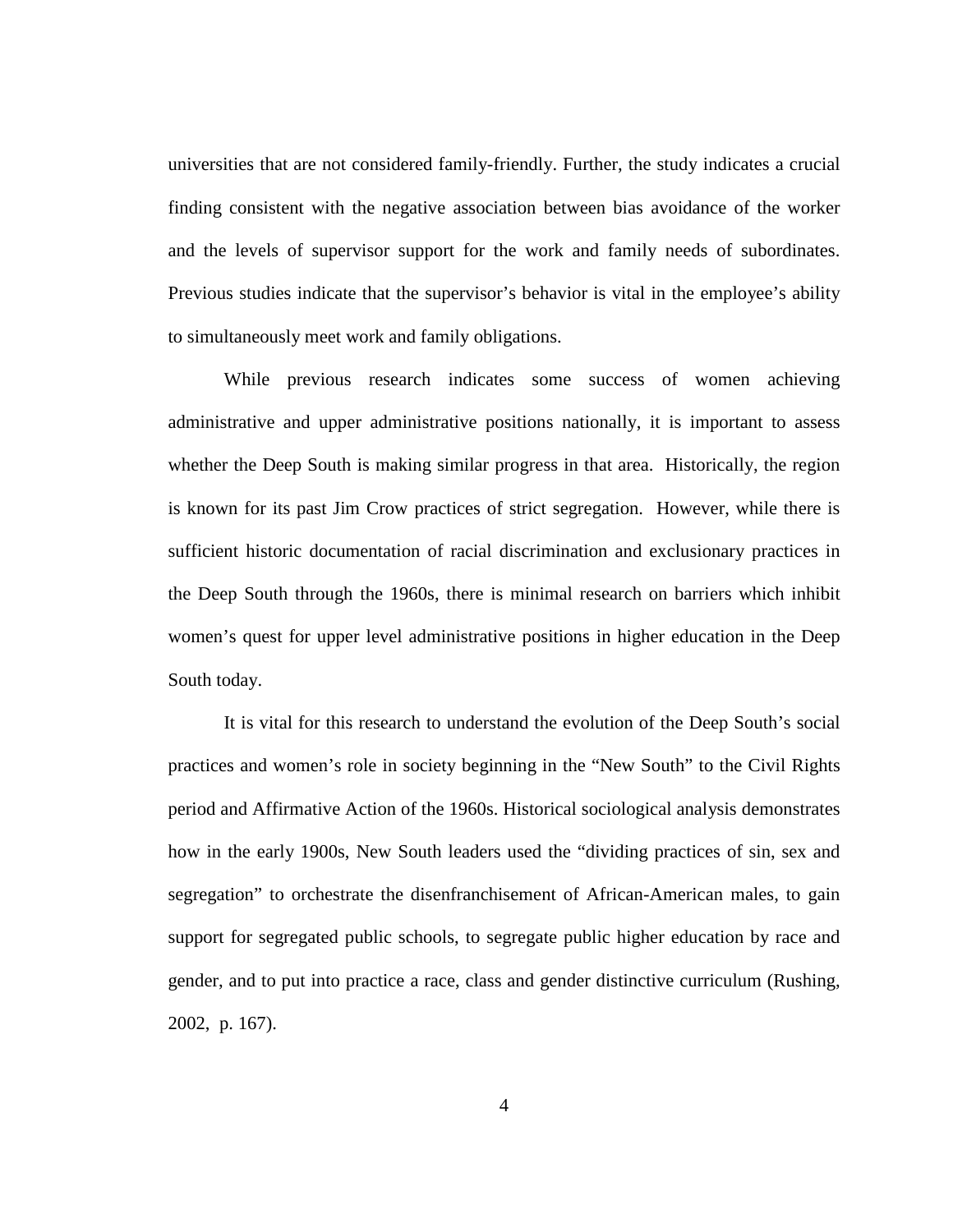Education reformers of the New South convinced legislators and taxpayers that perceived racial injustice against white women should be corrected. Conversely, women would not be allowed to attend the State University or have equal economic opportunity as men. As an alternative, agricultural and mechanical colleges were established for white men, normal and industrial institutes were created for white women, and racially segregated schools were established for African-Americans (Edwards, 1998). Under this system, about one-third of Southerners could not read, black illiteracy rates were higher than those of whites and illiteracy among women exceeded that of men. In this new hierarchy, educated white women could attain a superior status to lower class whites and to blacks, but had to remain subordinate to white men within their families and in schools (Roediger, 1991).

After the New South era, those disenfranchised groups, especially African-Americans and women, continued to lobby for a more balanced society of equal opportunities in the work force, in education and living conditions. Weiss (1997) argues that affirmative action policies of the 1960s were actually a continuum of seeds planted in establishing a number of quota systems and anti-discrimination laws in the 1930s. These quota systems and laws were established to correct discriminatory practices and to provide new opportunities for blacks and women and social changes for the country. These strategies of inclusion for African-Americans led to President Roosevelt's establishing the Fair Employment Practices Committee in 1941 which triggered an increasing number of African-Americans to enter the defense industry.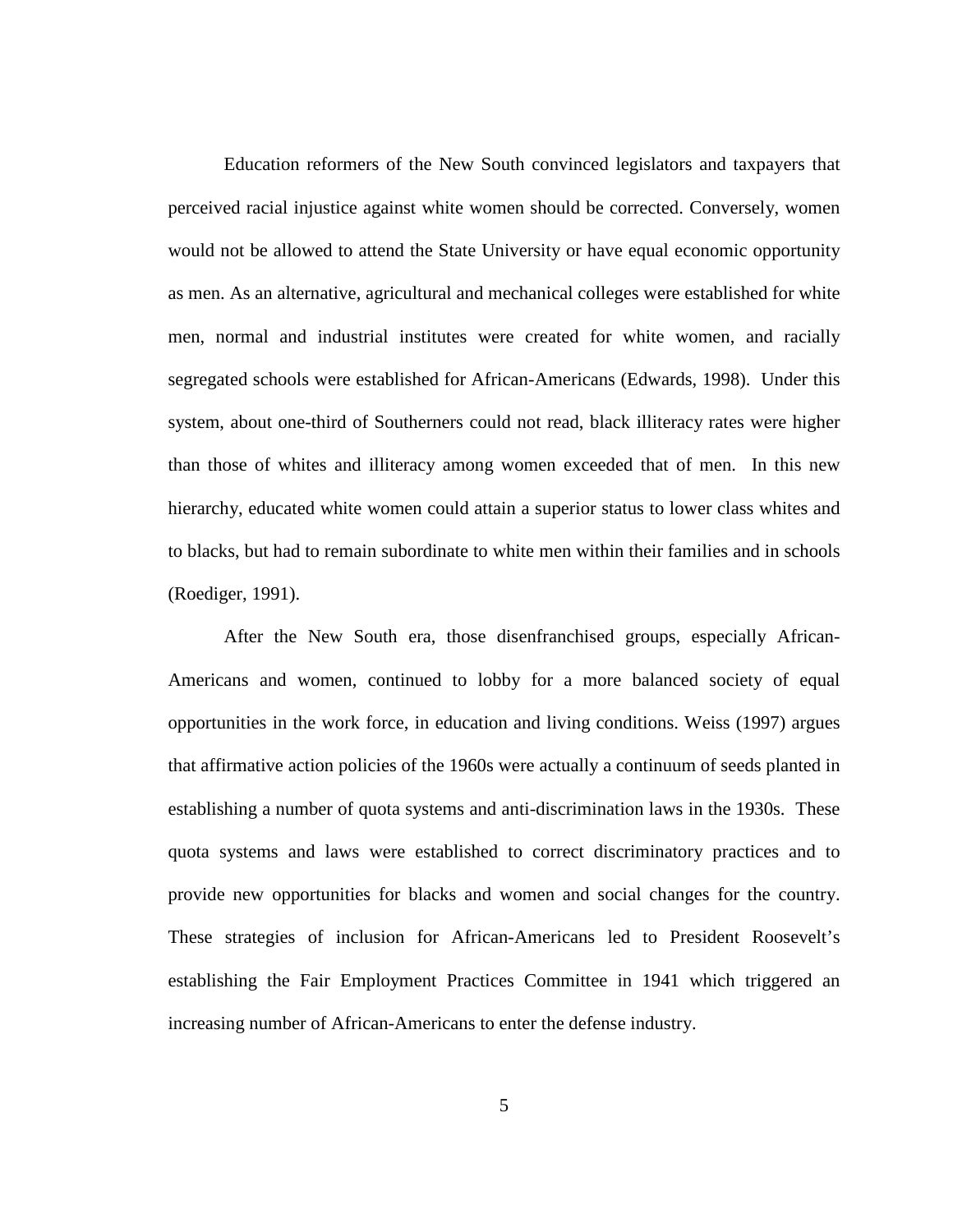Dussere (2001) asserts that the term "affirmative action" was not popularized until the 1960s and the Civil Rights Movement. That movement and President Lyndon B. Johnson's War on Poverty in the mid-1960s began a movement for the United States to offer equal access to education, housing and other resources (Garrison-Wade *et al*, 2004). Affirmative action, an outgrowth of Title VII of the 1964 Civil Rights Act, was instituted after the United States routinely failed to provide protection for the basic, inalienable rights of all its' people. Denied to people of color and women, these rights included equal access to education, adequate housing, affordable medical care and equal economic opportunity.

The African-American community, in particular, was a victim of overt racism. Blacks lived as second-class citizens, especially in the South, existing without hope for positive social change. Some argue that racism still segregates and disenfranchises blacks from society. According to White (2002, p.1933), "the maltreatment of African-Americans has been distinctive in its duration, its intensity, its legalization, and its ideology, and that honesty requires us to admit that this is so." Cunningham, *et al* (2002, p. 840) argues, "one of the most profound lingering effects of past illegal discrimination is continuing educational and residential segregation."

Title VII of the 1964 Civil Rights Act forbids hiring discrimination based on race, color, creed, sex, and national origin. Title VI of the Act mandates that federally funded institutions include people of color (Tryman, 1986). The U.S. House Subcommittee on Employment Opportunities in 1982 defined affirmative action as: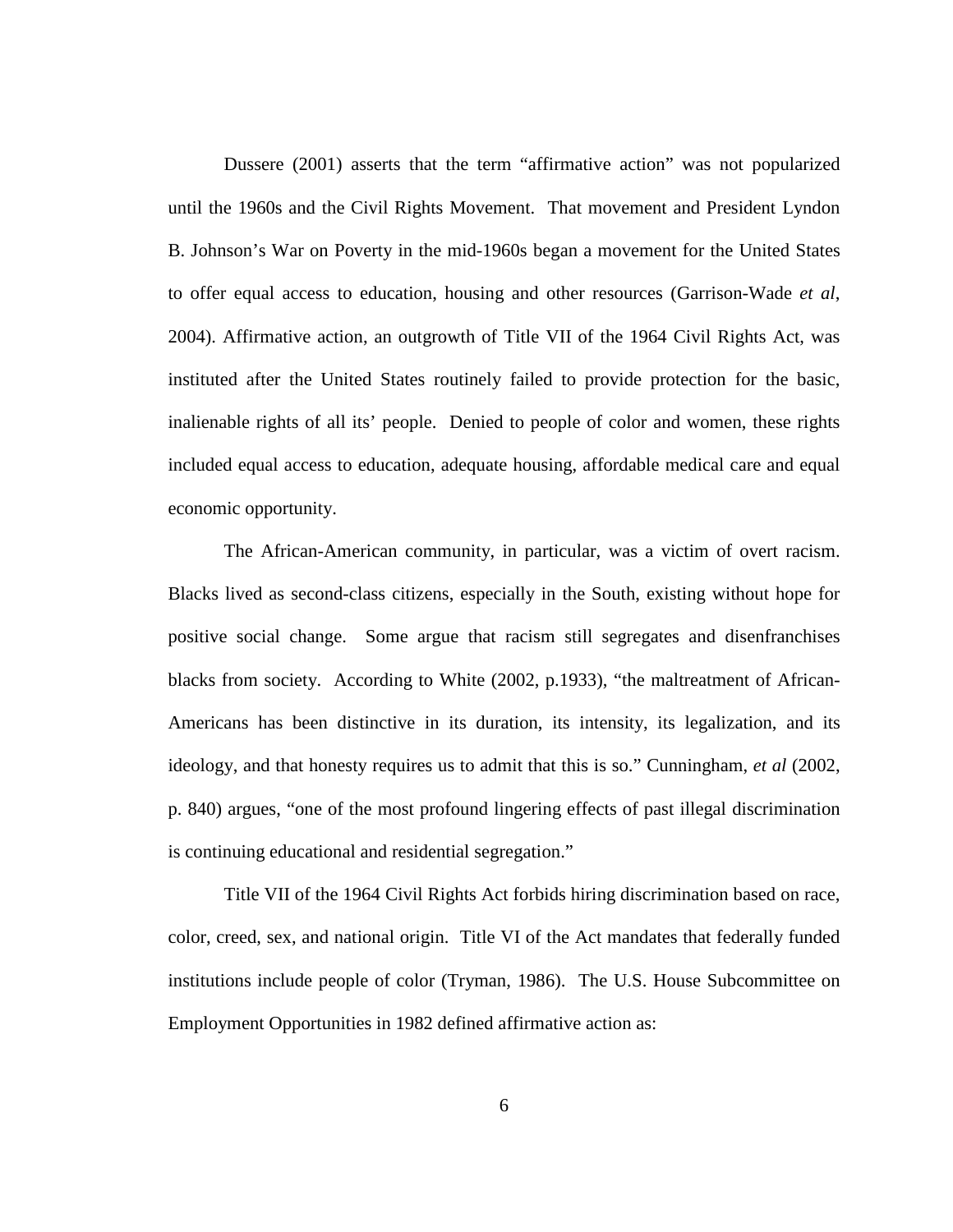…a process by which public employers take aggressive steps to correct and undo discriminatory practices that have kept ethnic people of color and women out of the mainstream of American life. The goal of affirmative action is not to force employers to hire incompetent or unqualified people. The goal is to motivate them to seek out, train, educate, and hire persons who are qualified and qualified in areas that they have been denied access to because of past discriminatory practices (Lee, 1999, 393).

Some argue that affirmative action policies have evolved full circle since the 1964 legislation that prohibited discriminatory practices based on race, color, creed, gender, and national origin. In 1964, Senator Hubert H. Humphrey, Democrat-Minnesota purported:

Contrary to the allegations of some opponents of this title, there is nothing in it that will give any power to the (Equal Employment Opportunity) Commission or to any court to require hiring, firing, or promotion of employees in order to meet a racial 'quota' or to achieve a certain racial balance. In fact, the very opposite is true. Title VII prohibits discrimination. In effect, it says that race, religion, and national origin are not to be used as the basis for hiring and firing. Title VII is designed to encourage hiring on the basis of ability and qualifications, not race or religion (Lee, 1999, 393).

In 1996, Representative Sheila Jackson Lee, Democrat –Texas gave a much different interpretation of affirmative action than that of Senator Humphrey. Her quote illustrates the evolution of a public policy over the period of 32 years.

…I am disheartened by the introduction of legislation [H.R. 2128] which would roll back the clock on civil rights in this country. Under the guise of returning to the 'original intent' of civil rights laws, this legislation would forbid the use of race and gender in governmental decision making and curtail proven and widely accepted remedies for present and past discrimination (Lee, 1999, 393). Since the introduction of affirmative action programs, public and political debates

have centered on the concept of "merit" and "preferential treatment." In the 1990s, the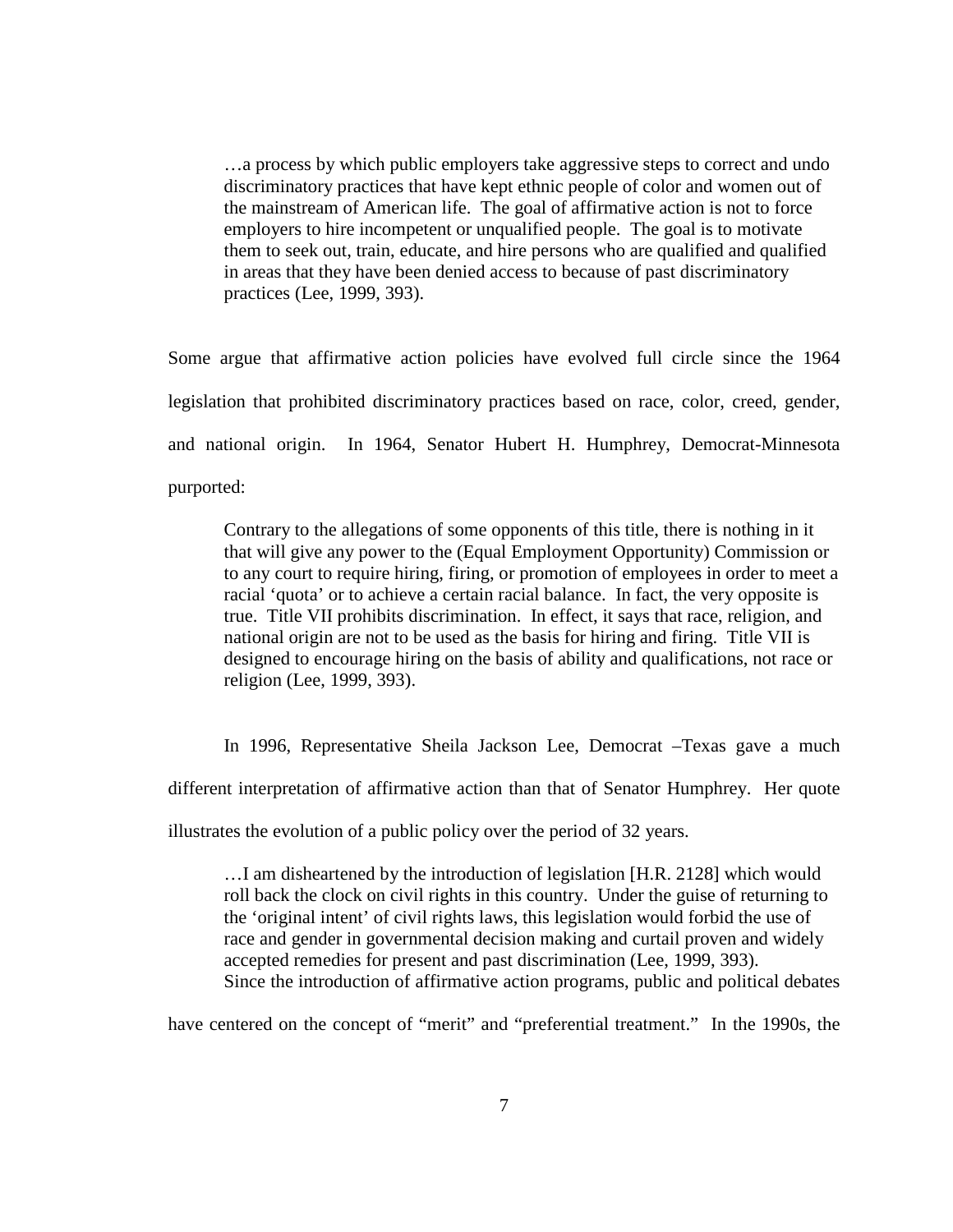debates resulted in the passage of Proposition 209 by California voters. Political platforms transformed discussion into assertions of hiring or awarding contracts to the unqualified, usually people of color (Jabbra, 2001). The outcome of the vote meant the dismantling of affirmative action programs in the California higher education system. This suggests that the majority of the polity believed that affirmative action policy was, in fact, promoting racial preference.

The debate on antidiscrimination policy is continuous. Legal battles have ensued in a number of states including California, Washington, Florida and Michigan. The U.S. Supreme Court was requested to review a lawsuit in October 2002 by two white women who were former student applicants at the University of Michigan at Ann Arbor (Schmidt & Arnone, 2002). Their legal suit Gratz v. Bollinger et al challenges the use of a raceconscious admissions policy for undergraduates at the university, describing the university's admission policies as reverse discrimination. In June, 2003 the U.S. Supreme Court ruled on the Gratz v. Bollinger lawsuit against the undergraduate program and another one, Grutter v. Bollinger, against the law school (University of Michigan News Service, 2007). Both legal suits challenged the University of Michigan's admissions policies. However, the high court ruled in favor of the Law School and the undergraduate admissions process with some changes in the policy. Consideration of race in admissions is still allowed.

In suggesting that sociology models be used to update antidiscrimination policies, Cunningham, *et al* (2002) contends that the "map" used to design affirmative action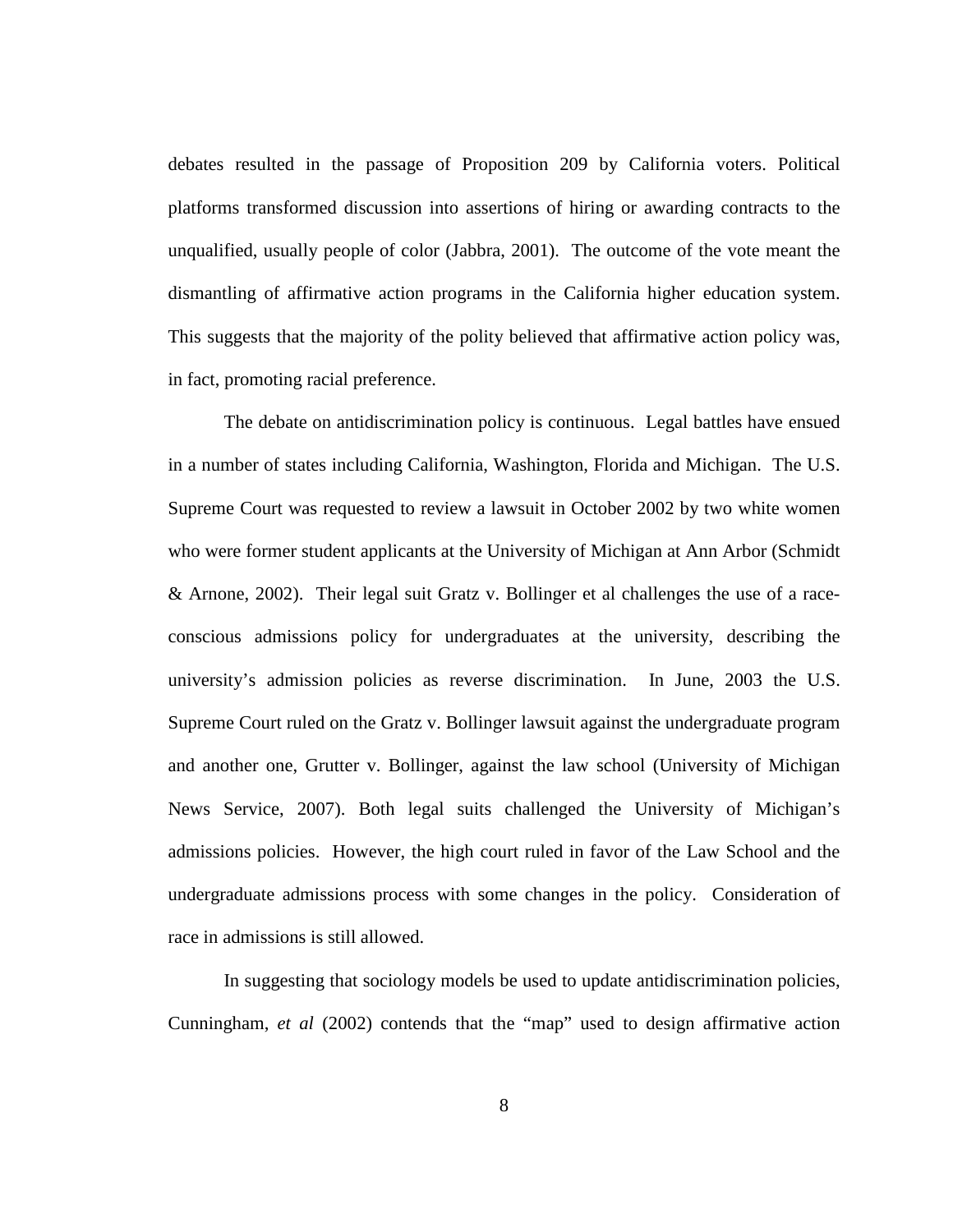programs was created decades ago and is currently outdated. Tsang and Dietz (2001) argue that the resulting legislation from the Civil Rights and Women's Rights Movements were designed to level the playing field in employment opportunities for people of color and women. These movements correspond with changes in the workforce that increased the employment rates of people of color and especially women. However, according to Tsang and Dietz (2001), it remains unclear if these increases are the result of policy changes or rather of changes in the economy that have yielded benefits to the disenfranchised.

Statistics indicate that women have been the largest beneficiaries of affirmative action programs. In all, women earned the largest share of professional jobs between 1970 and 1990 (Walters, 1996). The number of female physicians more than quadrupled from 7.6 percent to 33 percent, and the number of law degrees earned by women increased from 23 percent to 41 percent. During the period between 1972 and 1993, the percentage of women lawyers and judges rose from 4 percent to 23 percent; the number of women accountants increased from 22 percent to 50 percent.

In 1977, women gained two million more jobs to become 46 percent of the labor force. Their earnings were nearly three quarters of what men earned, and in 1993 they were 42 percent of all managers and professionals. The majority of the success is by (within the category of) white women, indicating that group as being the most serious employment competition for white men.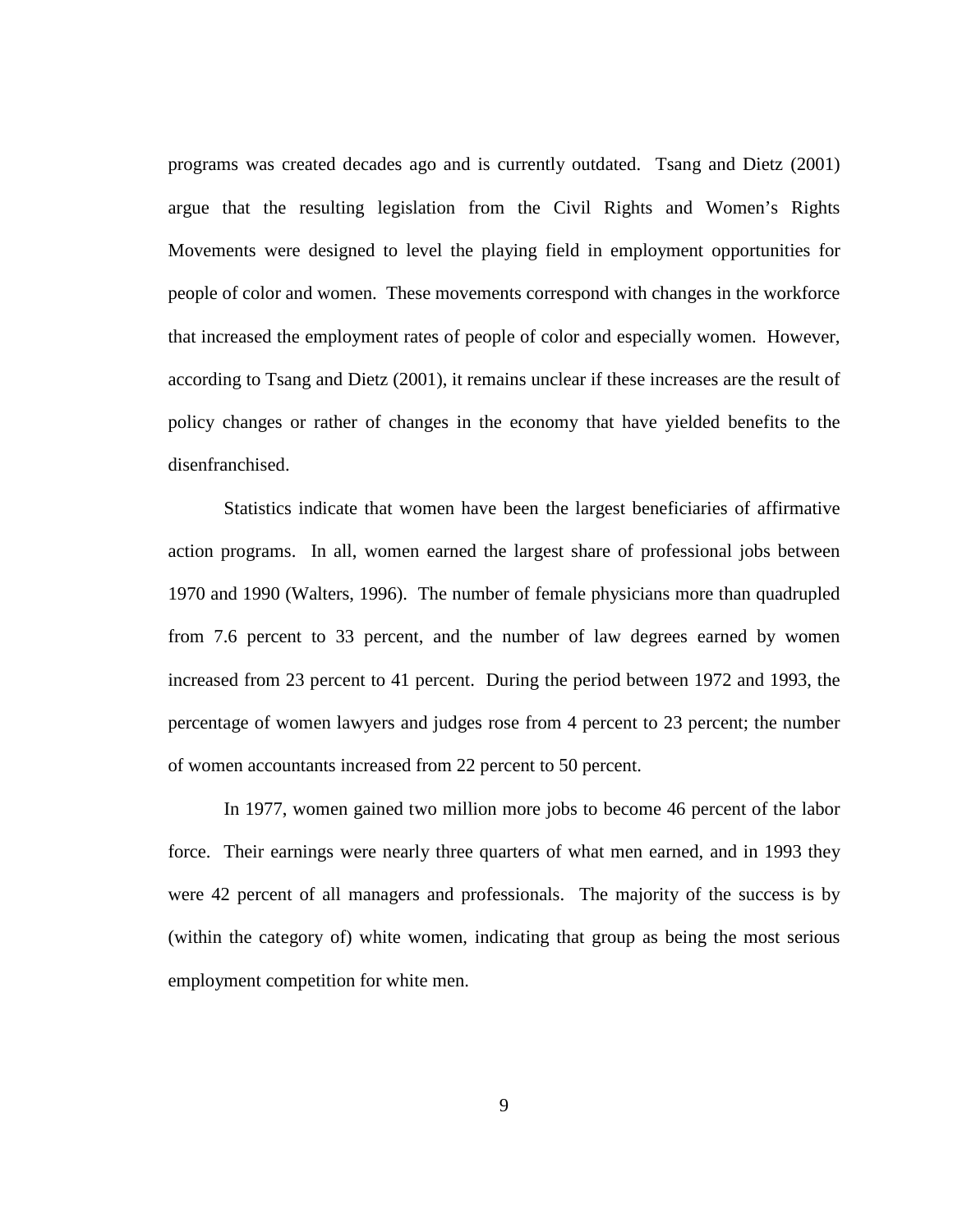Some argue that race remains a factor for African American women who are especially disenfranchised in higher education. Patitu and Hinton (2003) argue that the scarcity of literature on African American women faculty and administrators in higher education reflects the shortage of black women in academic affairs, student affairs and other administrative positions. The Digest of Education Statistics (National Center for Education Statistics, 2002) indicates that in fall 1999, only 5 percent of executive, administrative and managerial positions in colleges and universities were held by African American women.

Since the Civil Rights era and Women's Movement of the 1960s and 1970s, there have been great strides in race relations and gender acceptance. However, there is minimal research in the area of the current status of women professionally in higher education in the Deep South. Feminist economic scholars and sociologists have argued that yet another revolution is needed if women are to gain equity in educational administration (Budig & England, 2001; England & Folbre, 1999; Hochschild, 1989, 1997; Rosaldo, 1974). They argue that changing workplace policies is not enough, but rather society's cultural views on gender roles must also shift. The introduction of this dissertation covers the importance of the study of women administrators at public universities in the Deep South, the need for further research, and the plan of the study.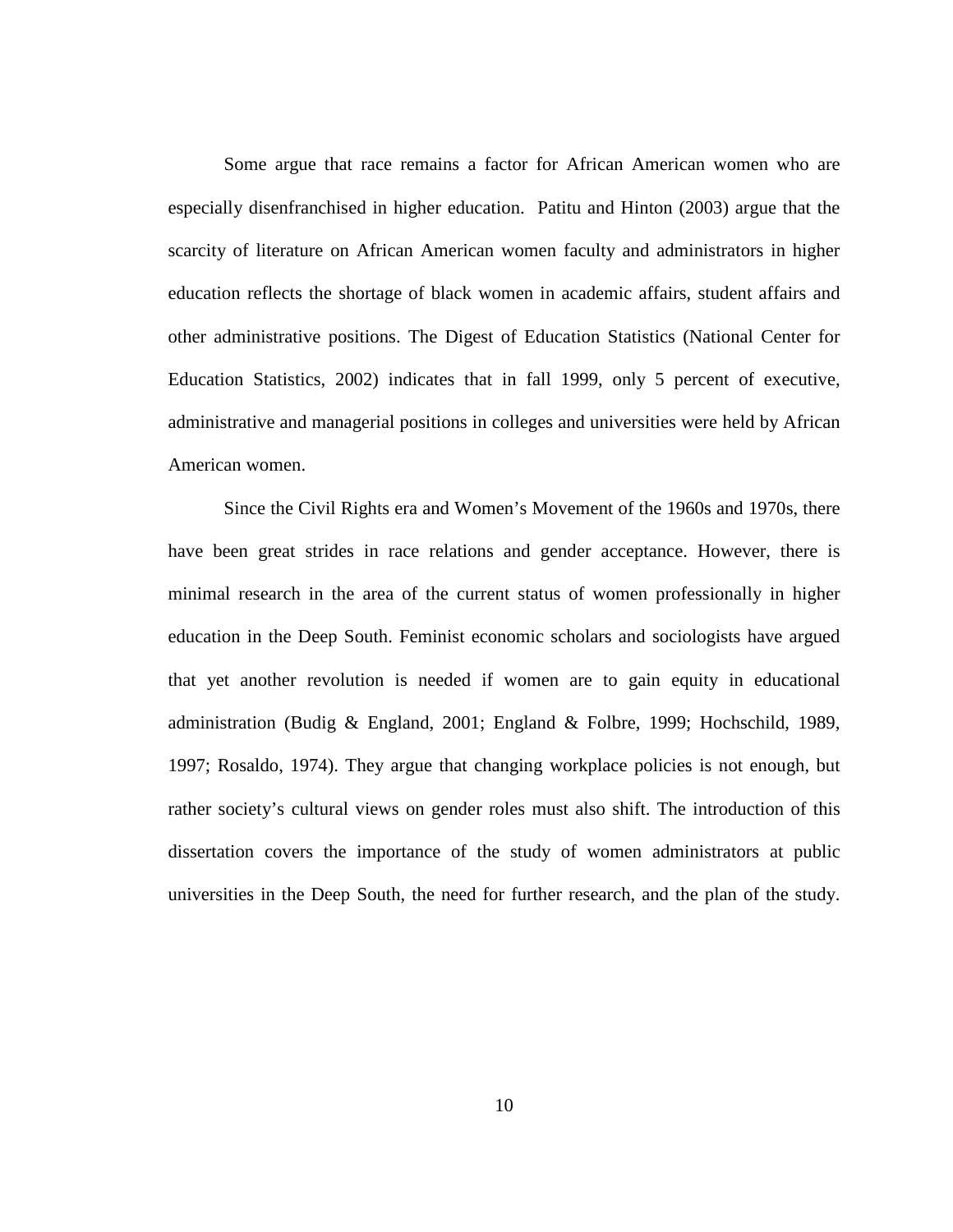#### **Importance of the Study**

Most of the scholarly discussion of educational administration is centered on the male (Bolinger, 1998). Hensel (1991) argues that research by women or about women is frequently undervalued by male colleagues. This leaves females in higher education with few resources to guide their careers into the administrative and professional arena. The current body of knowledge, which contributes to normative theory in addressing the scarcity of women administrators in higher education nationally, is limited in examining the Deep South. Further, there is very little research that adequately delineates the significances of barriers in academic administrative positions in a region which historically has been documented for its severe discrimination and exclusionary practices.

#### **Need for Further Research**

Current research on female administrators provides limited information on possible resolutions of the gender disparity in higher education. Mearle (2000) asserts that many researchers have considered reasons for the gender imbalance in educational administration, but fewer of them have taken into account the conditions under which women are beginning to overcome perceived barriers and to achieve appointments of greater decision-making responsibility.

Beyond sexism, this study examines some circumstances, including family obligations that lead to underrepresentation of women in higher education leadership roles**.** Hensel (1991) argues that few studies have examined the relationship between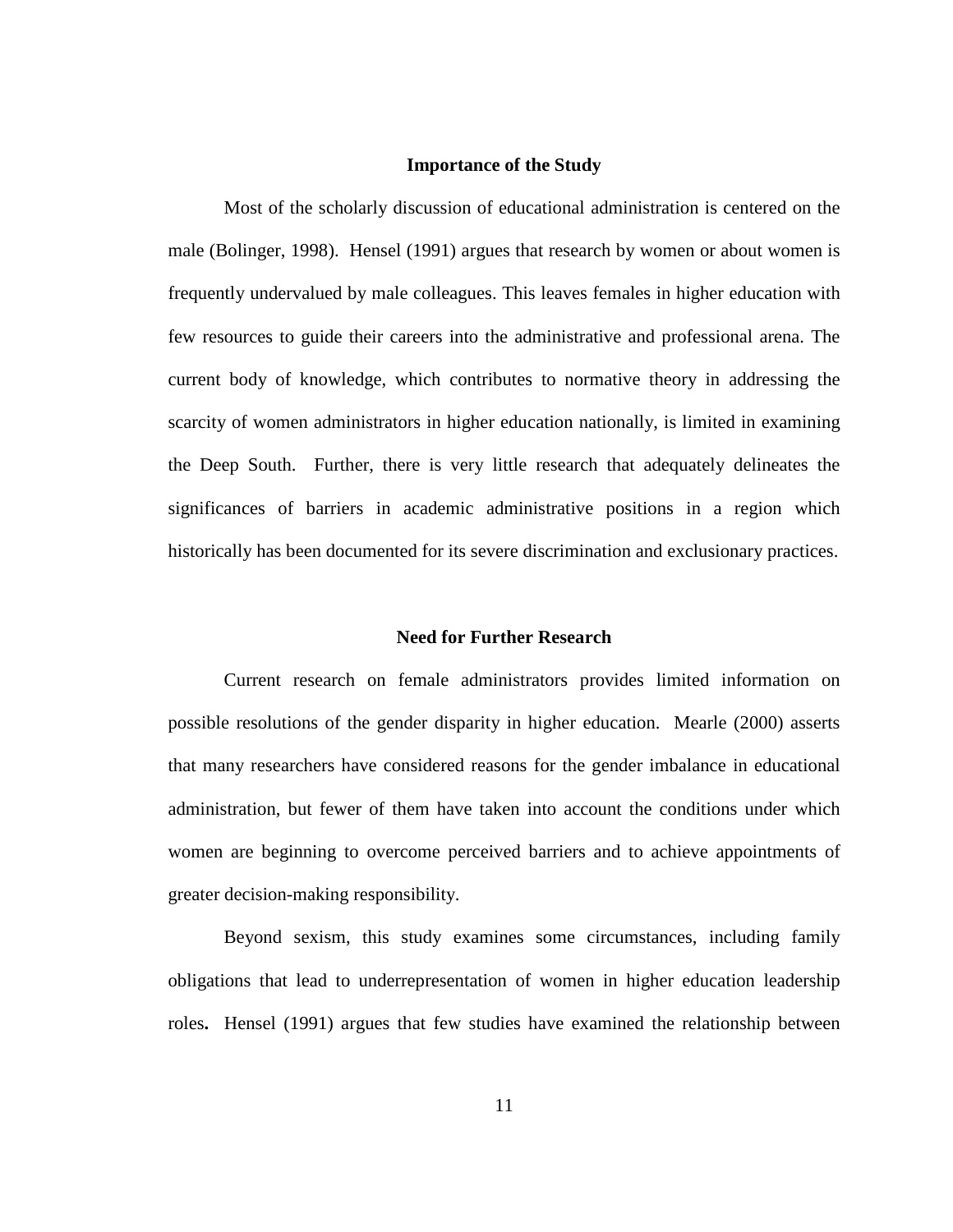marriage and scholarship or parenthood and scholarship. However, some universities have implemented policies to create a family-oriented university. However, Drago (2005) asserts that faculty members seldom take advantage of family-friendly workplace policies. Further, according to Drago, faculty generally avoid bias by hiding family needs since those who inquire about formal childbearing or caregiving leaves from their work, risk damaging their academic reputation. To eliminate the professional penalties of not being considered serious players in the academic world, faculty choose not to use policies which assist in balancing family and work. Concurrently, more research is needed to examine the academic culture to determine whether administrators choose not to benefit from certain family-friendly policies out of fear of being eliminated from the administrative pipeline that would allow them to achieve upper level administrative positions.

Empirical research is also needed to assess whether there are additional circumstances to consider in the scarcity of women in the pool of administrators in public institutions in the Deep South, such as personal and family finance needs. A moderate amount of research has been conducted on pay inequities for women with regards to their male counterparts. A closer examination is needed of women's role in their contribution to their family's financial income, and whether family financial dependency on them is a factor in seeking higher level administrative positions.

Another motivation for this study was to examine current solutions and to offer additional recommendations to resolve the underrepresentation of women in higher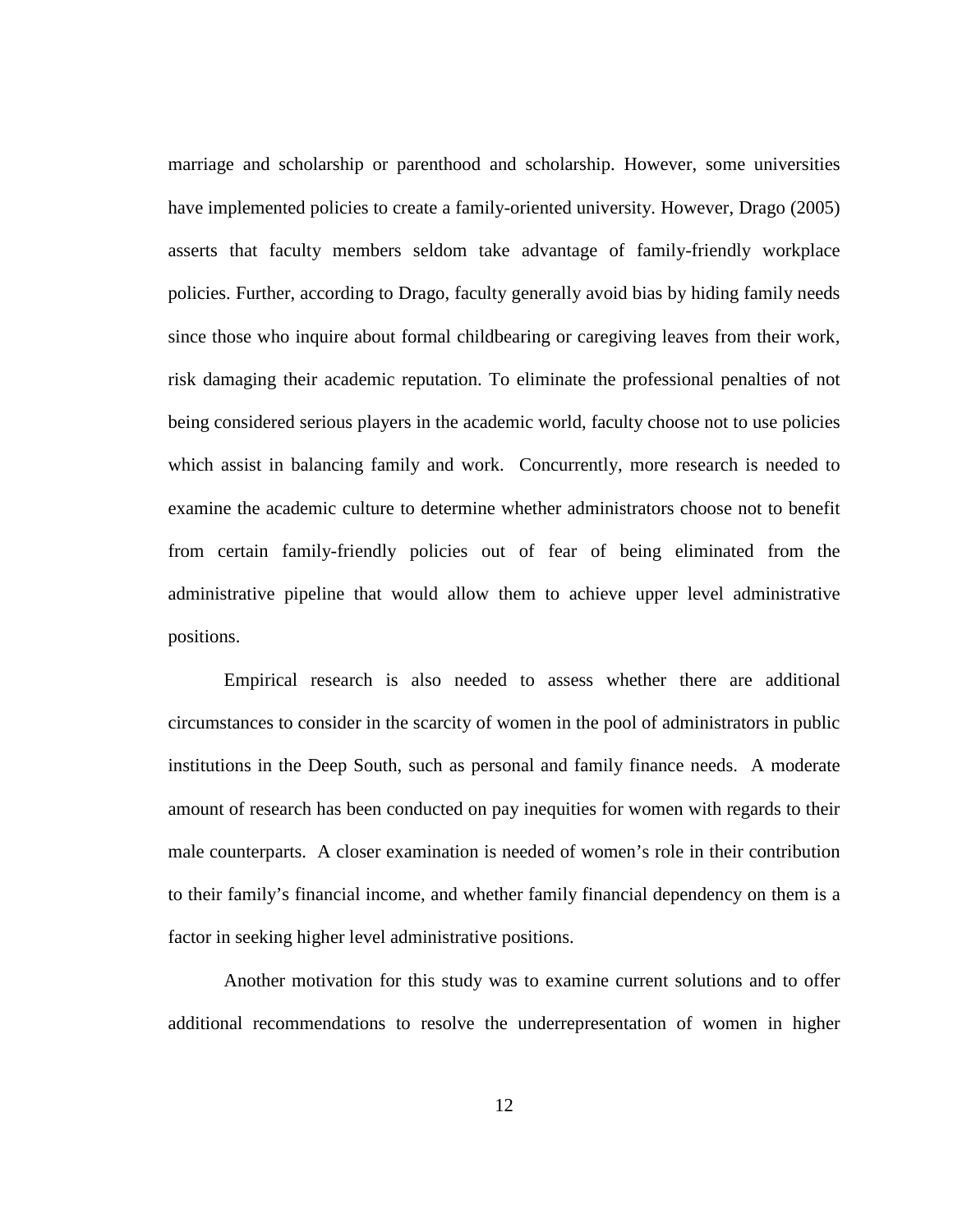education administration. Hensel (1991) argues that "the climate of college and university campuses that has prevented women from achieving their full potential must change if higher education is to resolve issues of faculty diversity and the impending shortage of qualified teachers" (p. 2). In order to realize a more representative number of women in administration, family-friendly policies must be established at universities and those policies must be accepted campus-wide to promote a more conducive climate for women who seek the responsibilities of an administrator. This can be achieved through establishing a method of evaluating whether family-friendly policies are being adhered to campus-wide and whether women are comfortable with taking advantage of policies which would allow them to effectively balance work and home. The policies and practices of promoting women to Full Professor and tenured positions should also be examined to ensure that talented women are not slipping through the proverbial crack of the administrative pool.

Greater numbers of women have been preparing themselves for professional positions in the labor pool. More women have attained college degrees over the past few decades, a prerequisite for acquiring an upper administrative position. Table 1 compares the number of women to that of men who achieve college degrees in the United States. In examining the number of people in the country who obtain college degrees, women acquire slightly fewer Bachelor and Master Degrees than men. Men also earn more professional degrees than women and there are two men for every woman with a doctorate degree. According to the U.S. Census Bureau (2005f), 17.6 percent of men and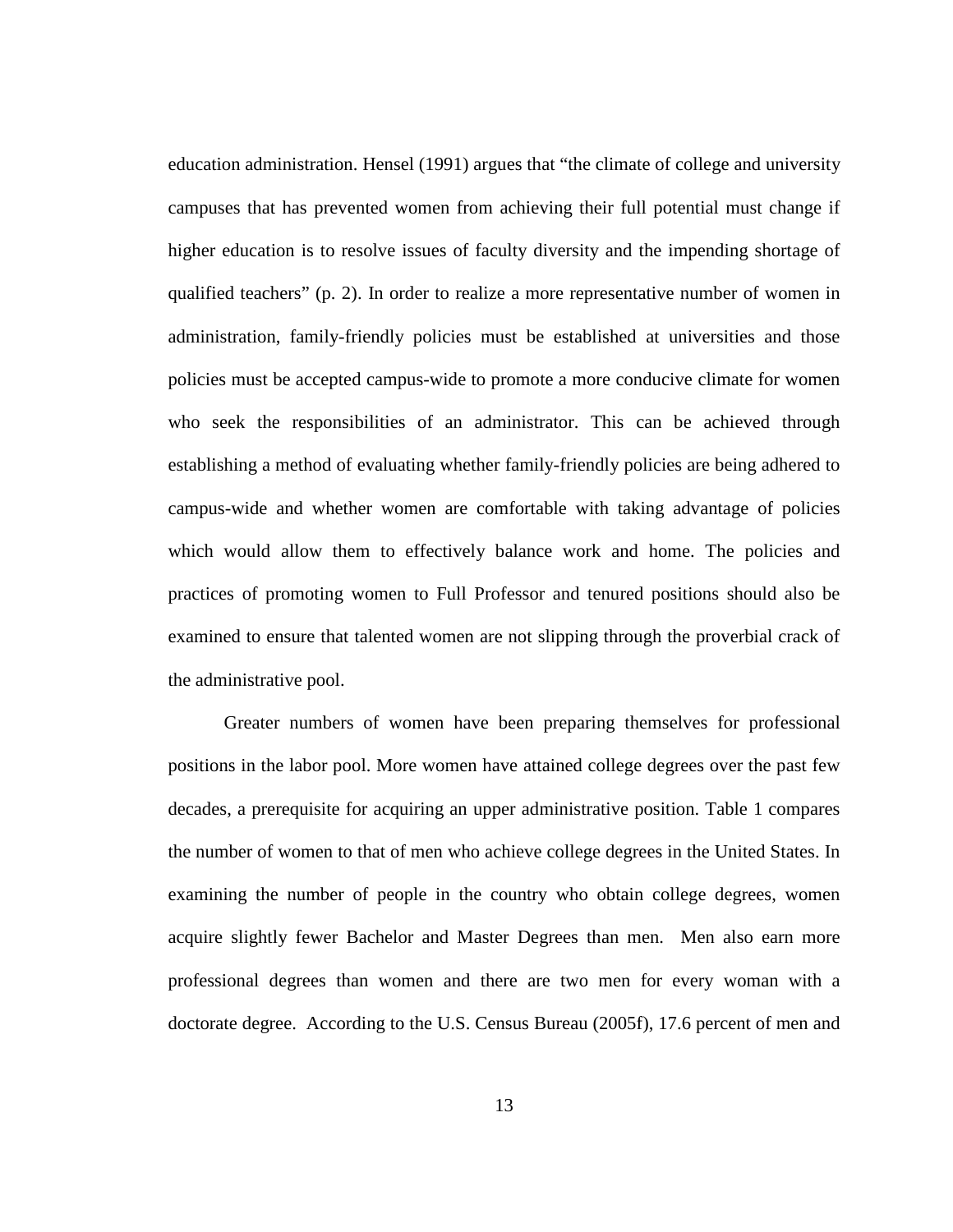16.8 percent of women twenty-five years of age and older had a Bachelors degree. There were slightly more women with Masters Degrees (7.0%) than there were men (6.7%) with the degree. Two and one half percent of males received a professional degree almost doubling that of women acquiring the professional degree at 1.5 percent. Doctorate degrees were held by 1.1 percent of men and .7 percent women.

#### Table 1

| Women            |        | Men              |        |
|------------------|--------|------------------|--------|
| <b>Bachelors</b> | 16.8%  | <b>Bachelors</b> | 17.6%  |
| <b>Masters</b>   | 7.0%   | <b>Masters</b>   | 6.7%   |
| Professional     | 1.5%   | Professional     | 2.4%   |
| Doctorate        | $.7\%$ | Doctorate        | 1.1%   |
| Non Degrees      | 74.0%  | Non Degrees      | 72.2%  |
| N Size           | 100.0% | N Size           | 100.0% |

## College Degrees (U.S.)

The number of women with bachelors and advanced degrees indicates only a slightly different reality in the Deep South than that of women in the rest of the country. As shown in Table 2 fourteen percent of the men and 13.2 percent of the women in Alabama had Bachelors degrees (U.S. Census Bureau, 2005a). There were slightly more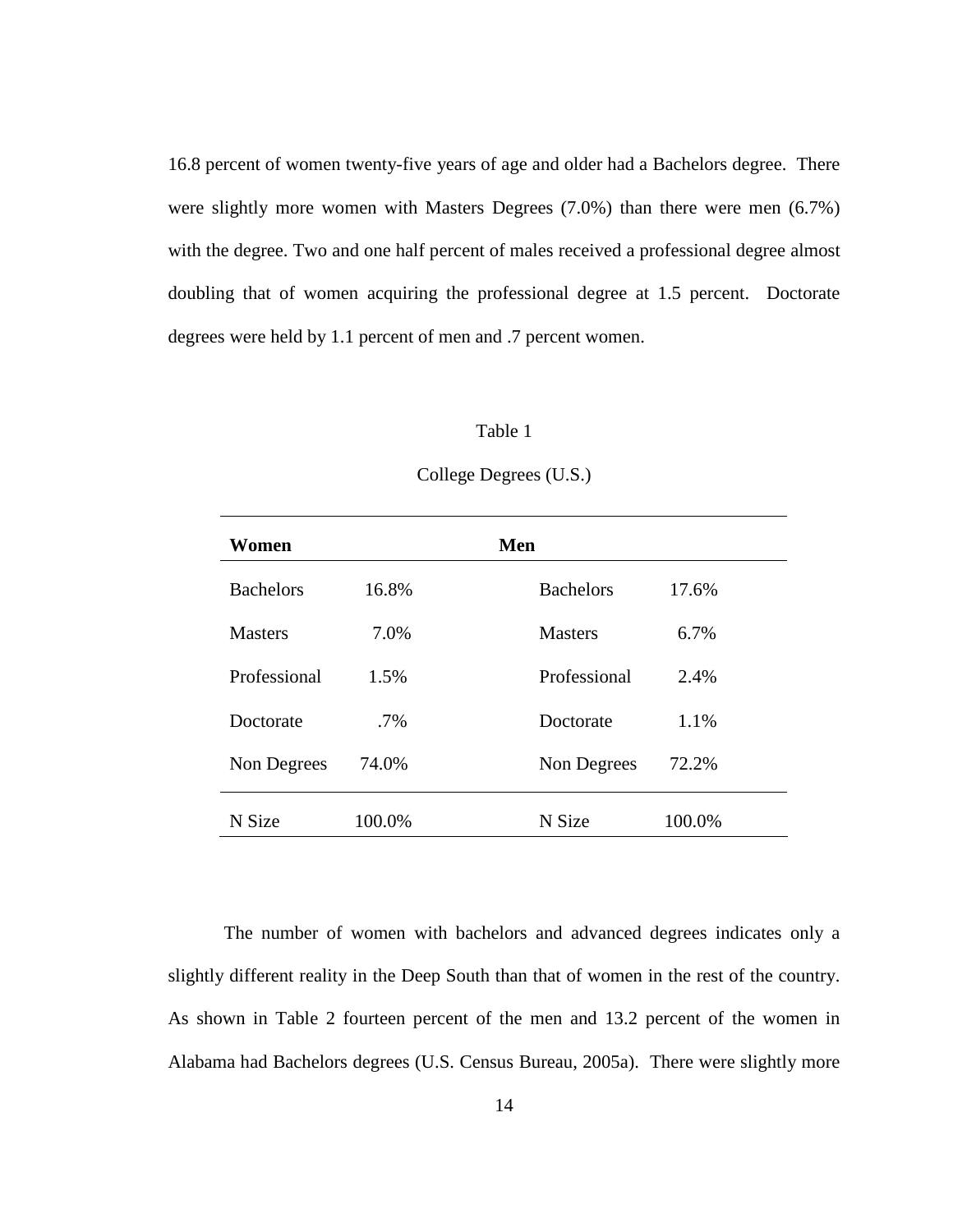women than men in Alabama with Masters Degrees. Those numbers indicate that 5.2 percent male and 6.0 percent female with Masters Degrees. However, the opposite occurs with the professional degrees in that state where 2.1 percent of men and only .9 percent of women received a professional degree. The number of men receiving doctorate degrees in Alabama is 1.2 percent with .5 percent of women receiving the degree.

#### Table 2

| Women            |        | Men              |        |
|------------------|--------|------------------|--------|
| <b>Bachelors</b> | 13.2%  | <b>Bachelors</b> | 14.0%  |
| <b>Masters</b>   | 6.0%   | <b>Masters</b>   | 5.2%   |
| Professional     | .9%    | Professional     | 2.1%   |
| Doctorate        | .5%    | Doctorate        | 1.2%   |
| Non Degrees      | 79.4%  | Non Degrees      | 77.5%  |
| N Size           | 100.0% | N Size           | 100.0% |

#### College Degrees (Alabama)

Table 3 presents the degrees earned in Georgia where the number of degrees earned was larger for men in almost each category including Bachelors, Masters, Professional and Doctorate degrees (U.S. Census Bureau, 2005b). Thus, 18.2 percent of men and 17.1 percent of women had Bachelors degrees, 6.3 percent of women and 7.0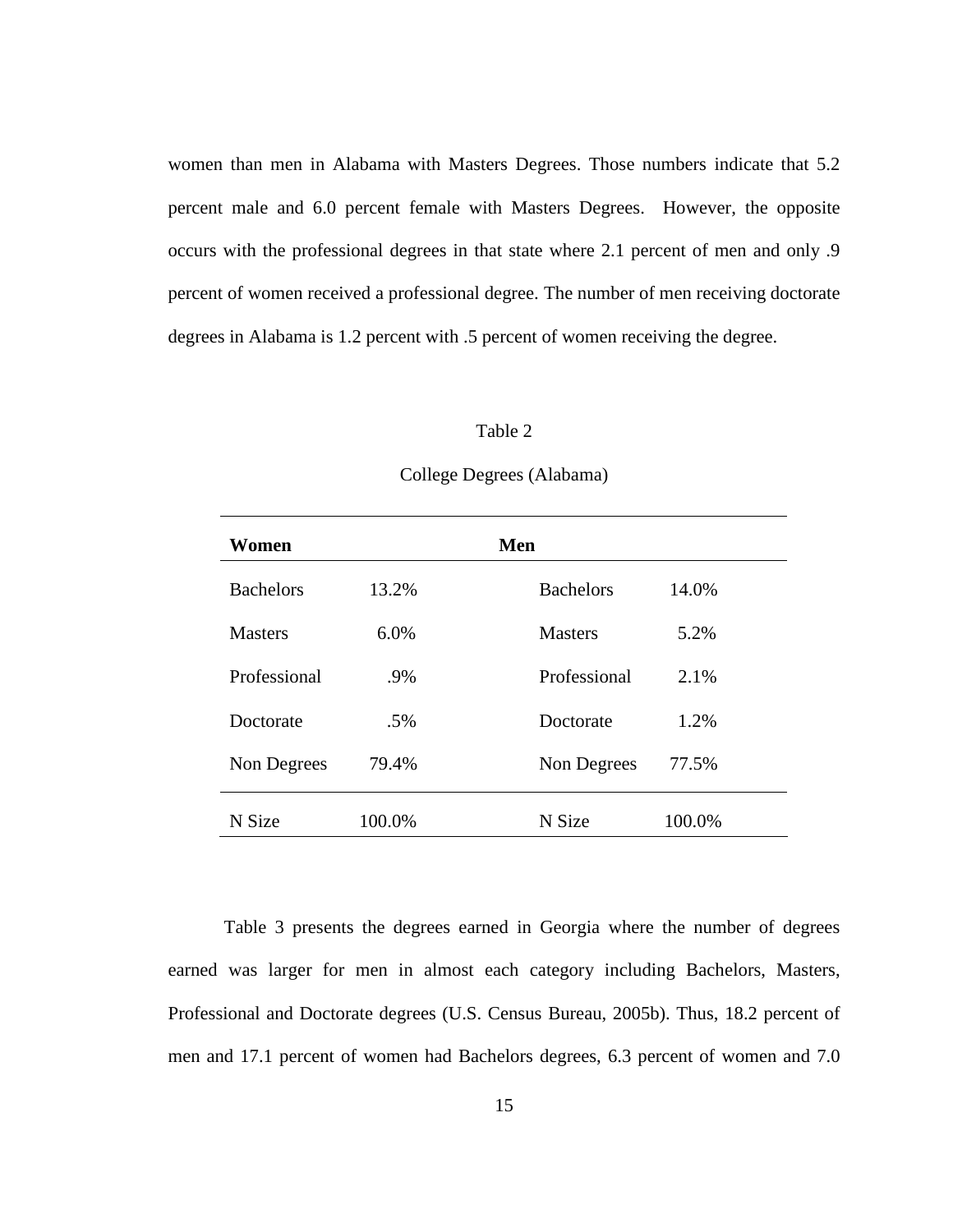percent of men had Masters Degrees. Further, 2.2 percent of men and 1.6 percent of women had Professional degrees, and 1.2 percent of the men, and .7 percent of women had Doctorate degrees.

### Table 3

| Women            |        | Men                       |  |
|------------------|--------|---------------------------|--|
| <b>Bachelors</b> | 17.1%  | <b>Bachelors</b><br>18.2% |  |
| <b>Masters</b>   | 6.3%   | 7.0%<br><b>Masters</b>    |  |
| Professional     | 1.6%   | Professional<br>2.2%      |  |
| Doctorate        | $.7\%$ | 1.2%<br>Doctorate         |  |
| Non Degrees      | 74.3%  | 71.4%<br>Non Degrees      |  |
| N Size           | 100.0% | N Size<br>100.0%          |  |

College Degrees (Georgia)

 Table 4 illustrates Louisiana's college degrees earned where there were slightly more women than men who have acquired Bachelor degrees (U.S. Census Bureau, 2005c). The number of men receiving the Bachelors degree is 13.3 percent while women who acquired the BA degree are 13.6 percent. There were comparatively more women in Louisiana with Masters Degrees than men. The number of women earning the Masters degree was 5.0 percent while 3.9 percent were earned by men. However, over twice the proportion of men acquired professional degrees than women. There were 2.1 percent of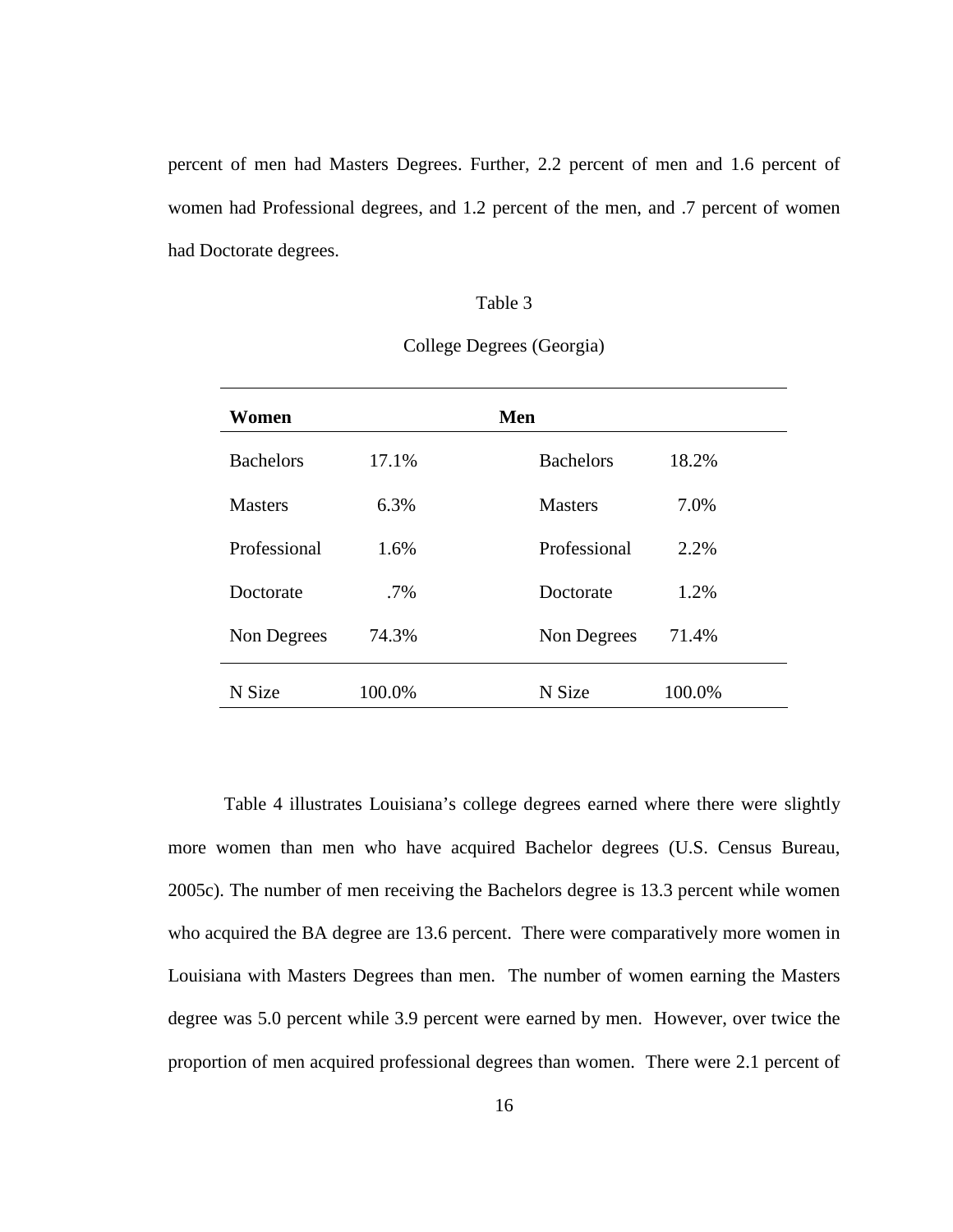men and .9 percent of women with Professional degrees while the number of men with Doctorate degrees is 2.3 percent with 1.3 percent of women earning Doctorate degrees in Louisiana.

## Table 4

| Women            |        | Men                       |  |
|------------------|--------|---------------------------|--|
| <b>Bachelors</b> | 13.6%  | <b>Bachelors</b><br>13.3% |  |
| <b>Masters</b>   | 5.0%   | 3.9%<br><b>Masters</b>    |  |
| Professional     | .9%    | Professional<br>2.1%      |  |
| Doctorate        | 1.3%   | 2.3%<br>Doctorate         |  |
| Non Degrees      | 79.2%  | 78.4%<br>Non Degrees      |  |
| N Size           | 100.0% | 100.0%<br>N Size          |  |

College Degrees (Louisiana)

 Table 5 is a picture of the breakdown of gender with degrees earned where the numbers of women and men twenty-five years and older who attained Bachelors degrees are about the same as other states (U.S. Census Bureau, 2005d). Eleven point eight percent of women and 12.6 percent of men had obtained Bachelor's degrees. However, slightly more women earned Masters Degrees than did men. The number of men with Masters Degrees is lower at 4.0 percent compared to 4.8 percent of women. The number of men with Professional degrees in Mississippi was 1.7 percent, with 1.1 percent of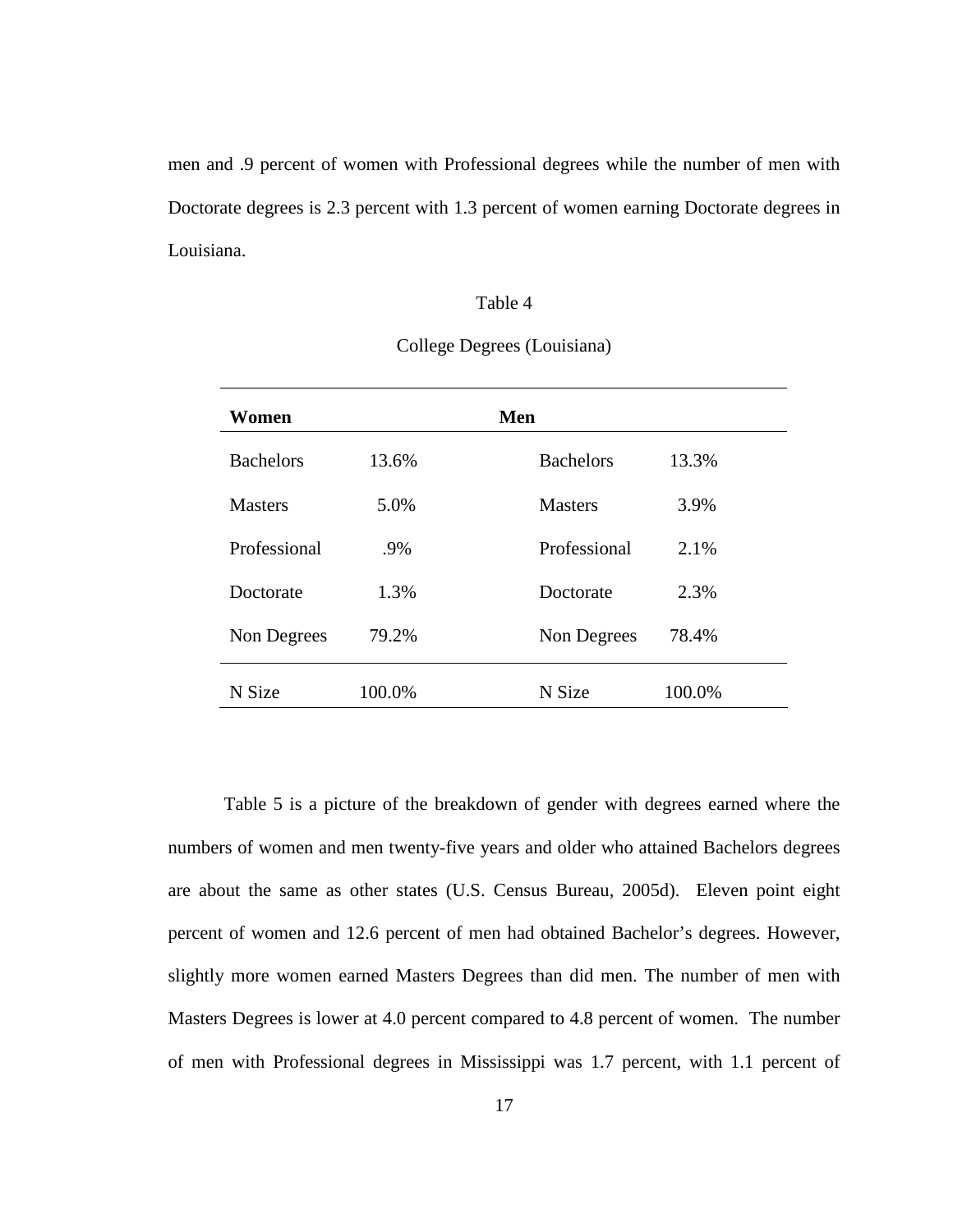women acquiring the Professional degree. Mirroring Alabama, Georgia, and Louisiana, .9 percent men acquired doctorate degrees almost doubling the proportion of women with the degree at .5 percent.

## Table 5

| Women            |        | Men                       |  |
|------------------|--------|---------------------------|--|
| <b>Bachelors</b> | 11.8%  | 12.6%<br><b>Bachelors</b> |  |
| <b>Masters</b>   | 4.8%   | 4.0%<br><b>Masters</b>    |  |
| Professional     | 1.1%   | Professional<br>1.7%      |  |
| Doctorate        | .5%    | .9%<br>Doctorate          |  |
| Non Degrees      | 81.8%  | 80.8%<br>Non Degrees      |  |
| N Size           | 100.0% | 100.0%<br>N Size          |  |

College Degrees (Mississippi)

In Table 6 South Carolina's degrees earned illustrate the numbers of men and women with Bachelor's degrees are similar to those of other states. The number of women earning the Bachelors degree is 14.5 percent and 15.7 percent for men (U.S. Census Bureau, 2005e). However, there were slightly more women who earned Masters Degrees than did men. The number of women with that degree was 5.9 percent and 5.4 percent of men. Like the other Deep South states there were fewer women at 1.0 percent in South Carolina with professional degrees than men at 2.0 percent. Similarly, 1.2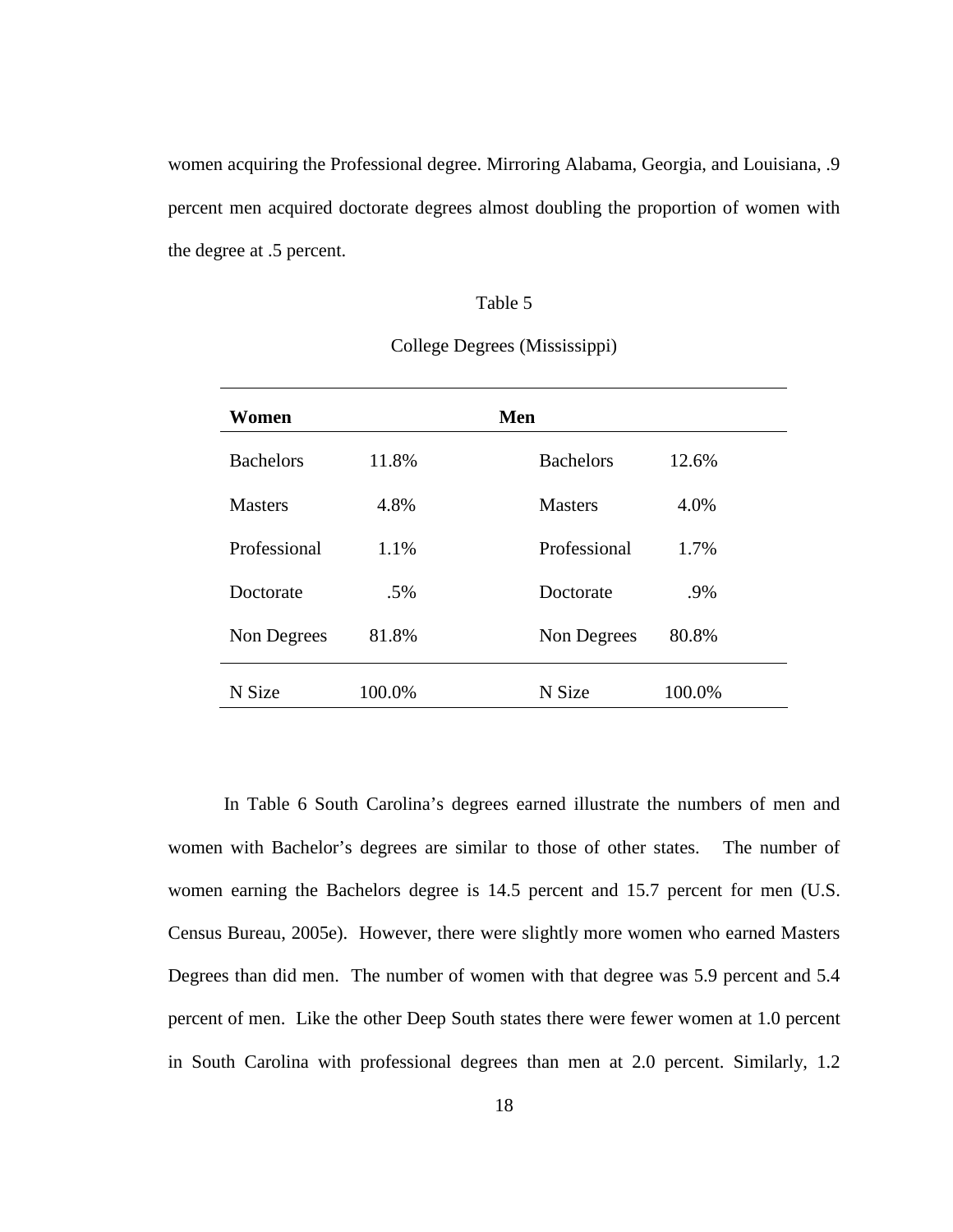percent of men in that state had Doctorate degrees, which tripled the proportion of women at .4 percent.

## Table 6

| Women            |        | Men                       |
|------------------|--------|---------------------------|
| <b>Bachelors</b> | 14.5%  | <b>Bachelors</b><br>15.7% |
| <b>Masters</b>   | 5.9%   | <b>Masters</b><br>5.4%    |
| Professional     | 1.0%   | Professional<br>2.0%      |
| Doctorate        | .4%    | 1.2%<br>Doctorate         |
| Non Degrees      | 78.2%  | 75.7%<br>Non Degrees      |
| N Size           | 100.0% | 100.0%<br>N Size          |

# College Degrees (South Carolina)

## **Statement of the Problem**

A review of literature indicates that women are disproportionately included in major leadership roles in colleges and universities. The number of women in administration is not comparable with the number of male administrators. In order to acquire diversity in administrative positions in higher education, equal access must be offered regardless of race and gender. I assert that the opportunity to gain balance in leadership positions has eluded women because of obstacles such sexism and the lack of understanding for the needs of women with family obligations.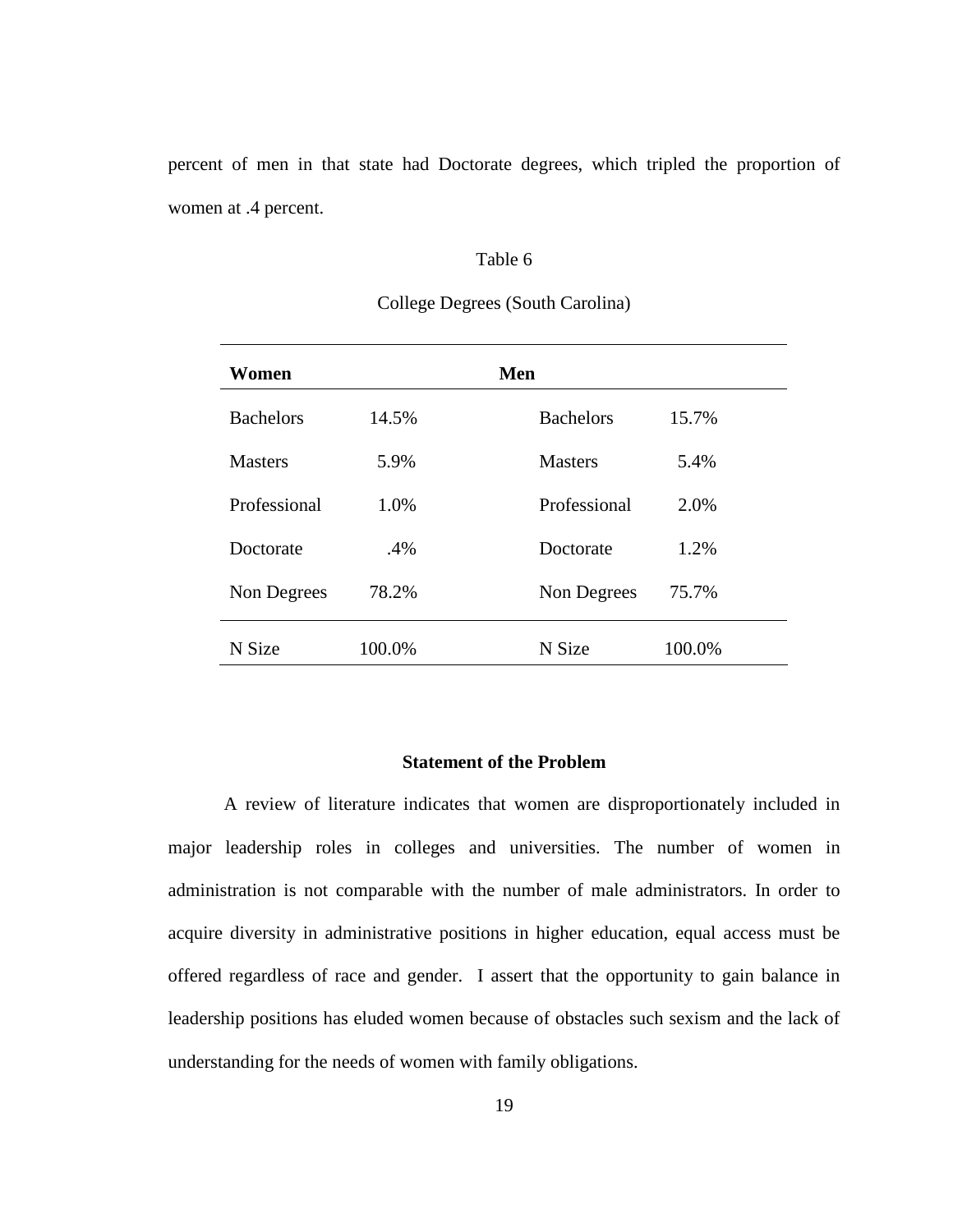The problem addressed in this study includes the significant perceived reasons for the lack of parity for women in public higher education administration which limits diversity on university campuses. Unlike affirmative action policies that are government mandated, diversity programs are voluntarily established to foster an environment of various cultures, ethnicities, and races of an organization. Diversity is defined as "the mix of people of all identities, backgrounds, experiences, and beliefs (e.g., gender, race, ethnicity, national origin, sexual orientation, religion, age, physical ability, education, class, work experience, family situation, political or economic perspective, etc.) in any classroom, organization, community, nation, or group of nations" (Foxman & Easterling, 1999, p.285).

The literature review examines the evolution of women's role in higher education administration and some of the barriers that prevent women from moving through the administrative ranks. Public universities are included in my research to determine similarities or differences in perception of promotion practices for women. It also examines whether the pool that provides potential administrative candidates is perceived as elusive to women while available to men, and considers other reasons for women choosing not to seek administrative or upper administrative positions.

#### **Objective of the Study**

 The first objective of this study was to examine the perception of women regarding barriers in seeking administrative positions in public higher education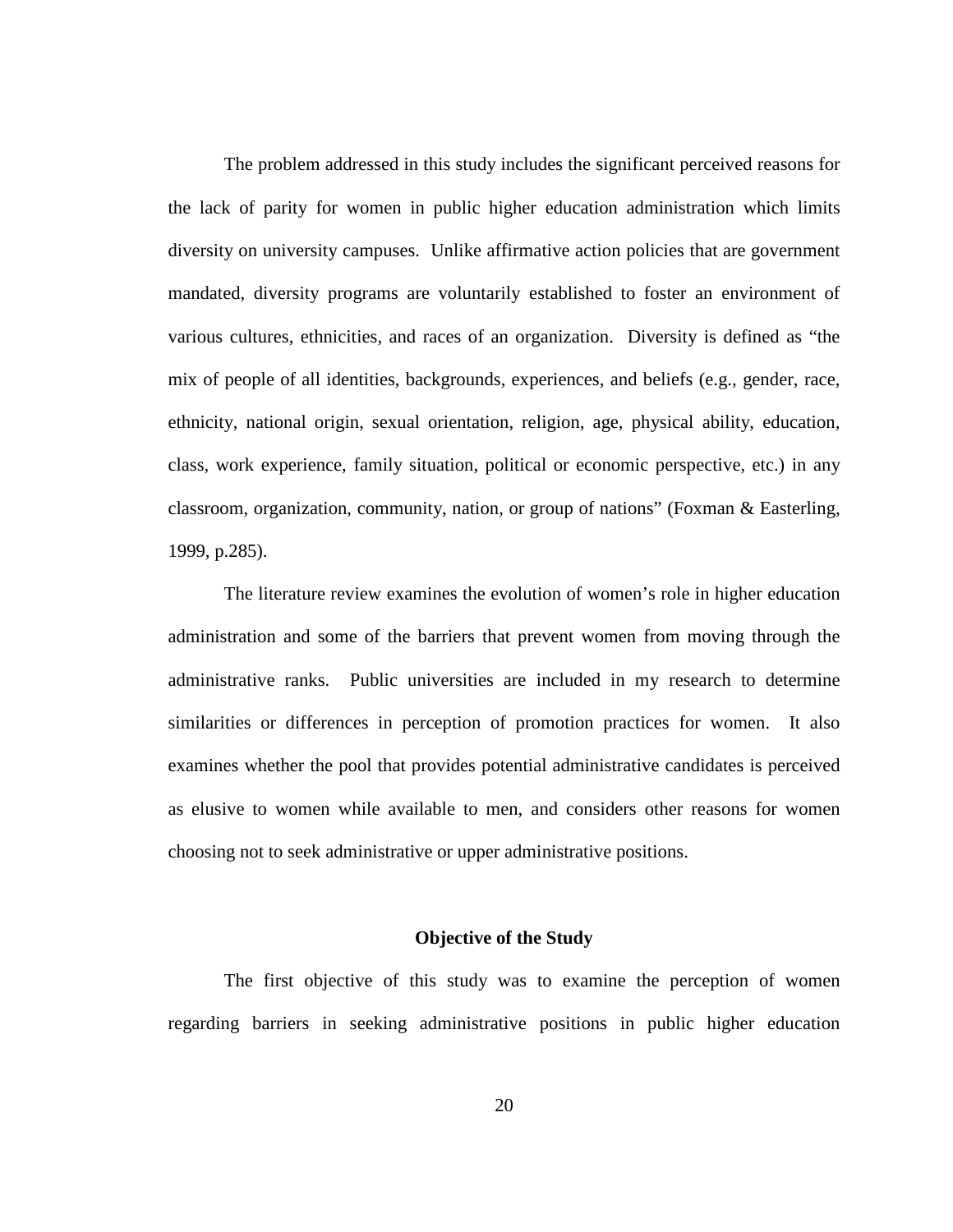institutions in Alabama, Georgia, Louisiana, Mississippi, and South Carolina. The sample of women included full professors, associate professors, department chairpersons, deans, associate deans, program directors, vice presidents, provosts, associate provosts and presidents. The second objective was to test the hypothesized relationships of women and major considerations for their underrepresentation in higher education administrative roles. The considerations for lack of parity in representation in administration for women included gender bias, family/work conflict and family financial dependency. The final objective was to offer recommendations for increasing the representation of women administrators in order to maximize the benefits of diversity in higher education.

#### **Expected Contribution of Study**

The expected outcome of this study was that women do not participate in the important decision-making and policy-making processes of colleges and universities in the Deep South. Though slight gains are being made, the existence of gross underrepresentation of women is detrimental to higher education; it limits diversity and potential contributions by a group of individuals. Further, the exclusion of talented and qualified women who aspire to top leadership positions is costly to universities. Discrimination eliminates potential leaders and their contributions in meeting the vision and goals of higher learning institutions.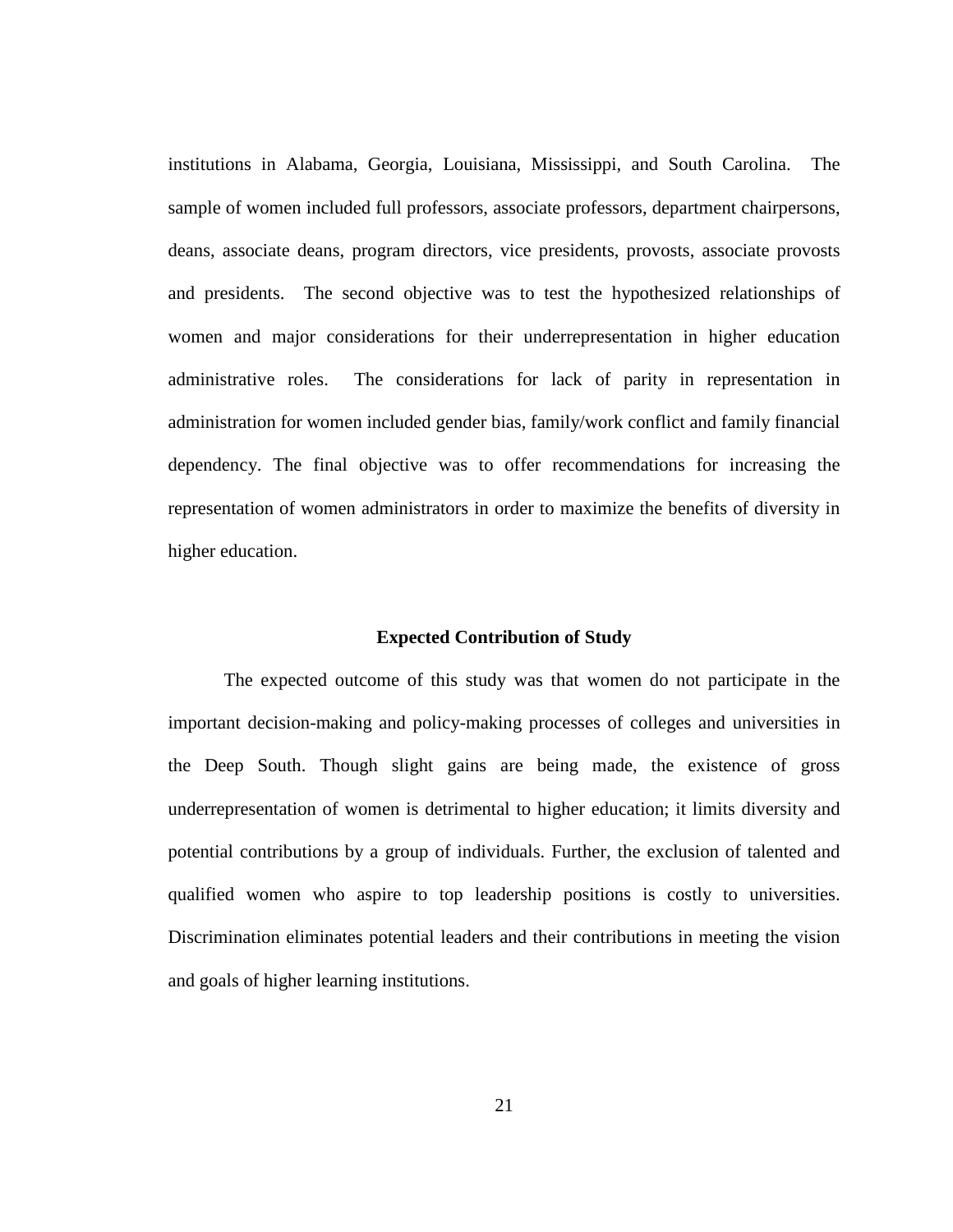It was expected that, for some women, personal decisions related to lifestyle and family are instrumental in their choice in seeking administrative roles as a profession. However, it was also expected that gender stereotypes hinder some women from reaching their full leadership potential. Therefore, this research could contribute to: (1) A close examination of higher education institutions' policies regarding the recruitment and promotion of women, (2) the implementation of diversity programs to gain parity for that group, and (3) an examination of practices regarding family/work issues that could hinder women's aspirations in seeking administrative or upper administrative positions.

### **Study Limitations**

 The proposed construct has potential limitations, since it did not consider the differences in the sizes of the various institutions and or perform an in depth examination and comparison of institutional policies regarding affirmative action, diversity programs, family-friendly policies and the development of a pool of administrators inclusive of women. Further, this study did not look at institutions outside of the Deep South to compare perceptions of women in higher education in other regions with those of the studied region. In addition this study did not include a qualitative assessment of women's perceptions of issues surrounding their ability to seek administrative positions. Nor did it examine men's perceptions of stereotyping and other barriers which inhibit women in career advancement.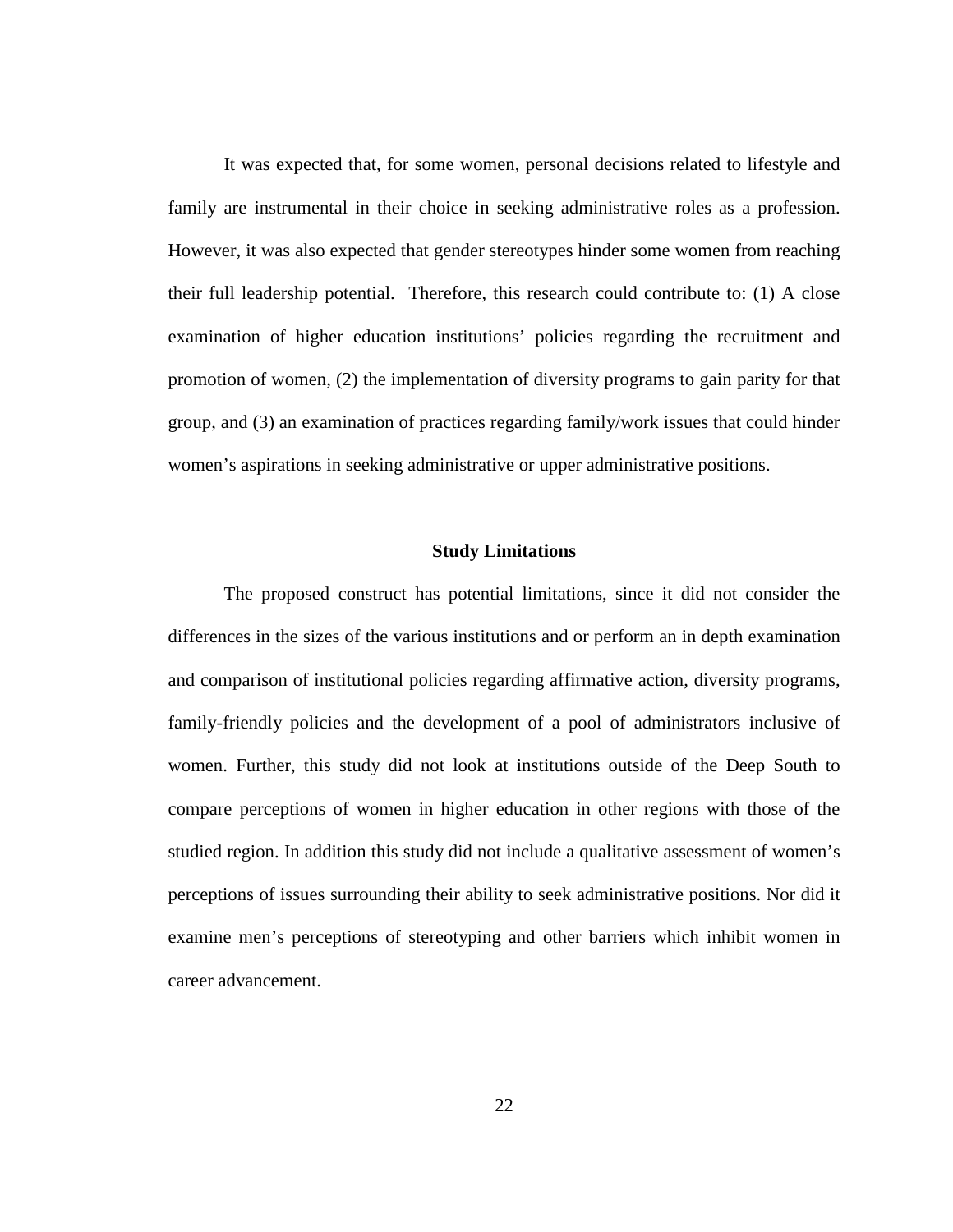## **Plan of Study**

 A study of four-year public universities in the five states of Alabama, Georgia, Louisiana, Mississippi, and South Carolina was conducted to identify the promotion and hiring practices of women in administration positions. The perceptions of women who are full professors, associate professors and current administrators were examined on issues regarding gender bias, work/family conflict, male administrative dominance, personality issues and family financial dependency.

Chapter II, which is a review of literature, gives an overview of scholarly research related to this study. Information regarding the hypotheses, proposed model, operationalization of variables, data collection and the statistical techniques are discussed in Chapter III. Research findings, implications, and limitations of the study are included in Chapter IV. Finally, Chapter V contains the summary, conclusions and recommendation.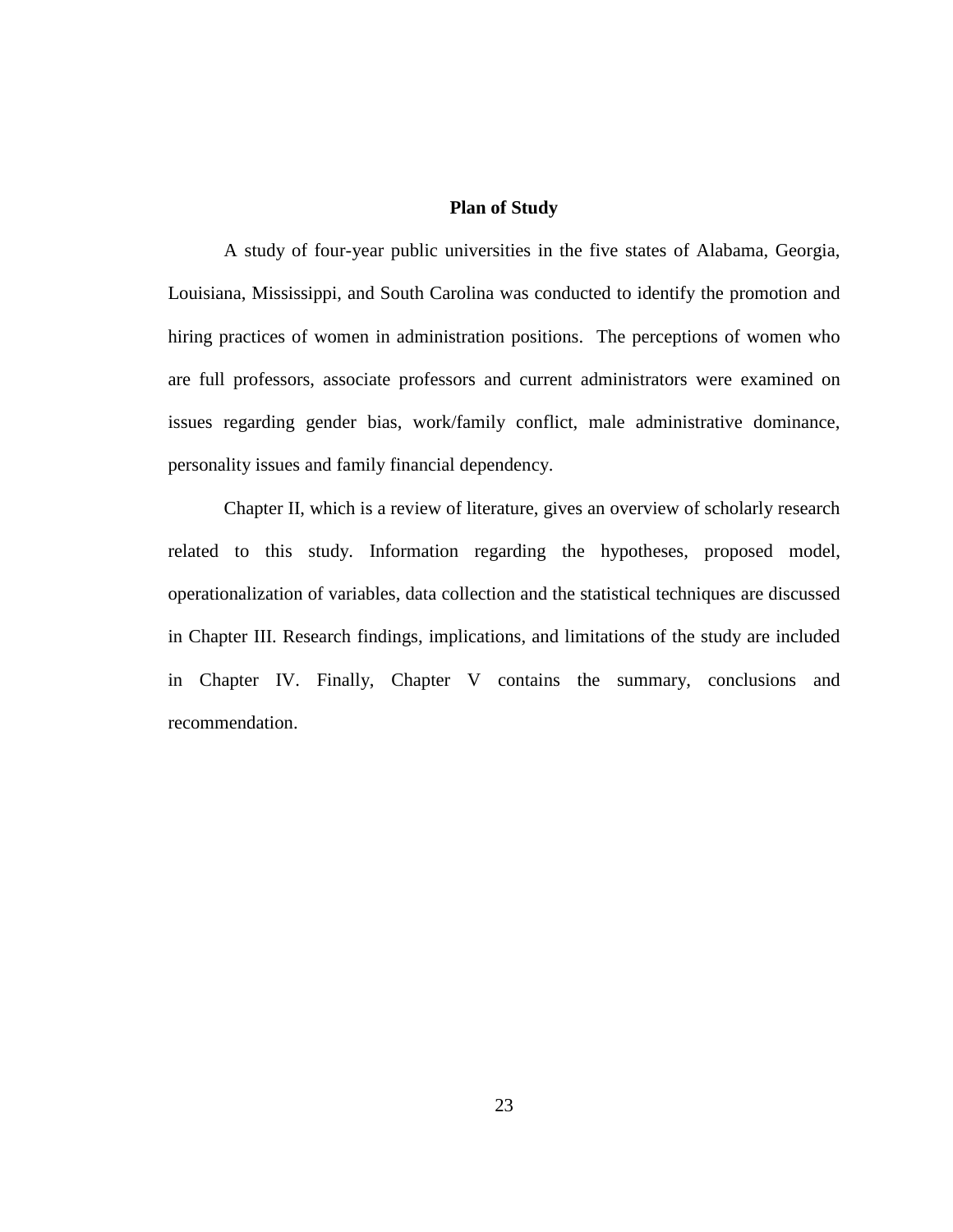# CHAPTER II

# LITERATURE REVIEW

# **Introduction**

The analysis of literature indicates that there are four major areas that will answer the problem statement questions. The review of literature examines these areas including: (1) the glass ceiling's criteria which distinguishes it as a form of discrimination, (2) the effects of gender bias in the development of a pool of administrators that is inclusive of women, (3) Work-family conflict, (4) The effects of personality and workplace conflict. It also reviews Affirmative Action policies and the debates over its effectiveness in the hiring and advancement of women executives.

# **The Glass Ceiling**

 According to the U.S. Department of Labor (1995), the concept "glass ceiling" refers to "artificial barriers to the advancement of women and people of color." Kramer and Lambert (2001) argues that gender bias and discrimination can considerably limit women's opportunities for promotion in the workplace. Although women are being promoted more readily than thirty years ago, the gap remains between men and women in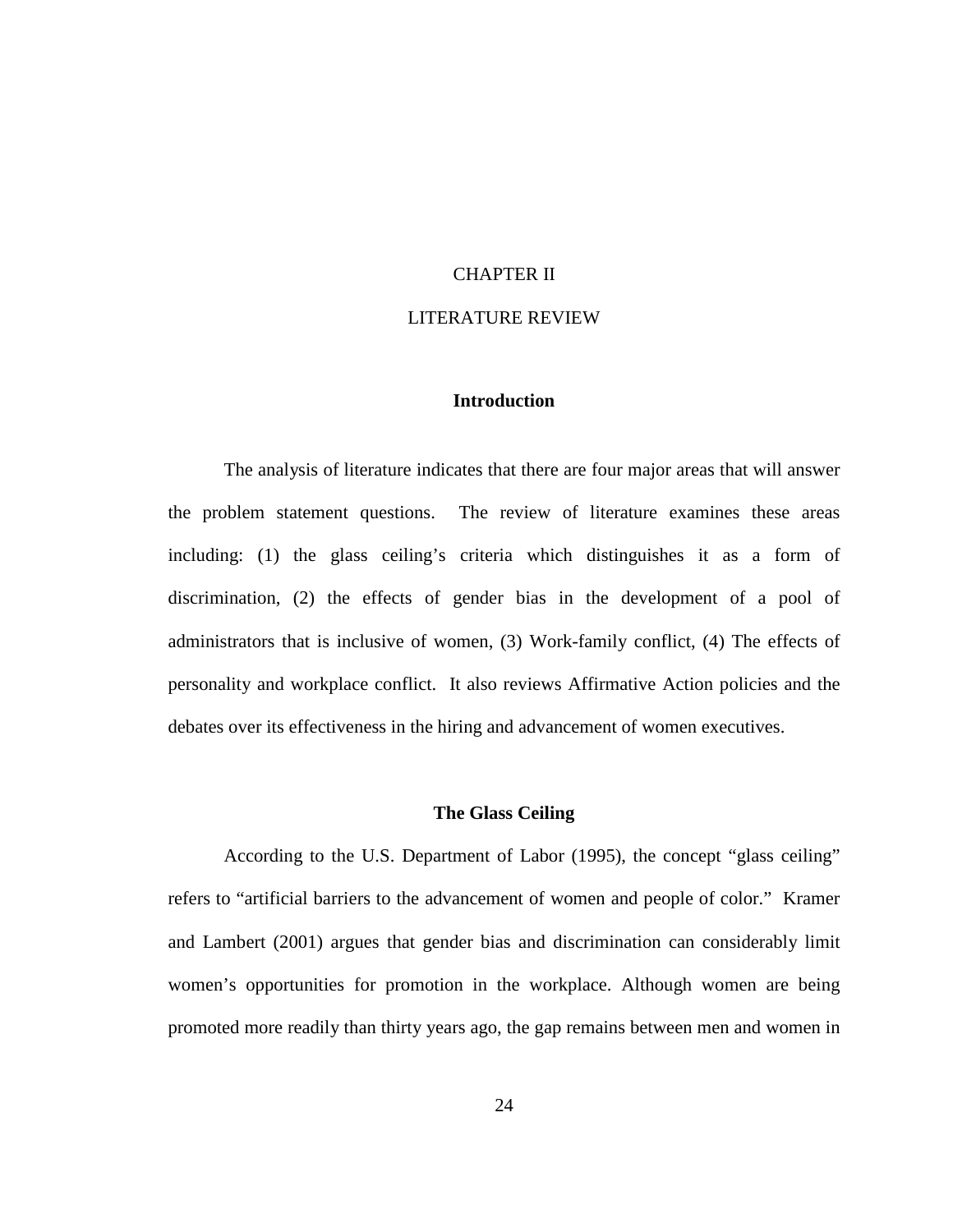the advancement to administrative positions. The glass ceiling is a specific type of gender or racial inequality distinguishable from other forms of inequality (Cotter et al, 2001). Cotter et al contend that there are four criteria, which can be used to define a glass ceiling effect:

(1) A glass ceiling inequality represents a gender or racial difference that is not explained by other job-relevant characteristics of the employee, (2) A glass ceiling inequality represents a gender or racial difference that is greater at higherlevels of an outcome than at lower levels of an outcome, (3) A glass ceiling inequality represents a gender or racial inequality in the chances of advancement into higher-levels, not merely the proportions of each gender or race currently at those higher-levels, and (4) A glass ceiling inequality represents a gender or racial inequality that increases over the course of a career (Cotter et al, 2001, p. 657,- 661).

 In 1999's Catalyst data, women comprised almost 12 percent of the corporate offices of *Fortune* 500 companies. That was up from two percent in 1987, and up from 9 percent in 1995. However, Van Vianen and Fischer (2002) argue that women are still underrepresented in management positions globally, particularly in senior management posts. Further Van Vianen and Fischer (2002, p.315) contend that the "phenomenon of women's careers being stuck at middle management levels is well documented and has been referred to as the 'glass ceiling' effect."

 In recent decades women have made gains in education and the labor market. However, according to Bain and Cummings (2000), due to the glass ceiling, women have not achieved parity in success in advancing to higher-level managerial and professional jobs. Forty percent of managerial workers are women, but women only comprise five percent of senior managers. In academia, Bain and Cummins studied ten university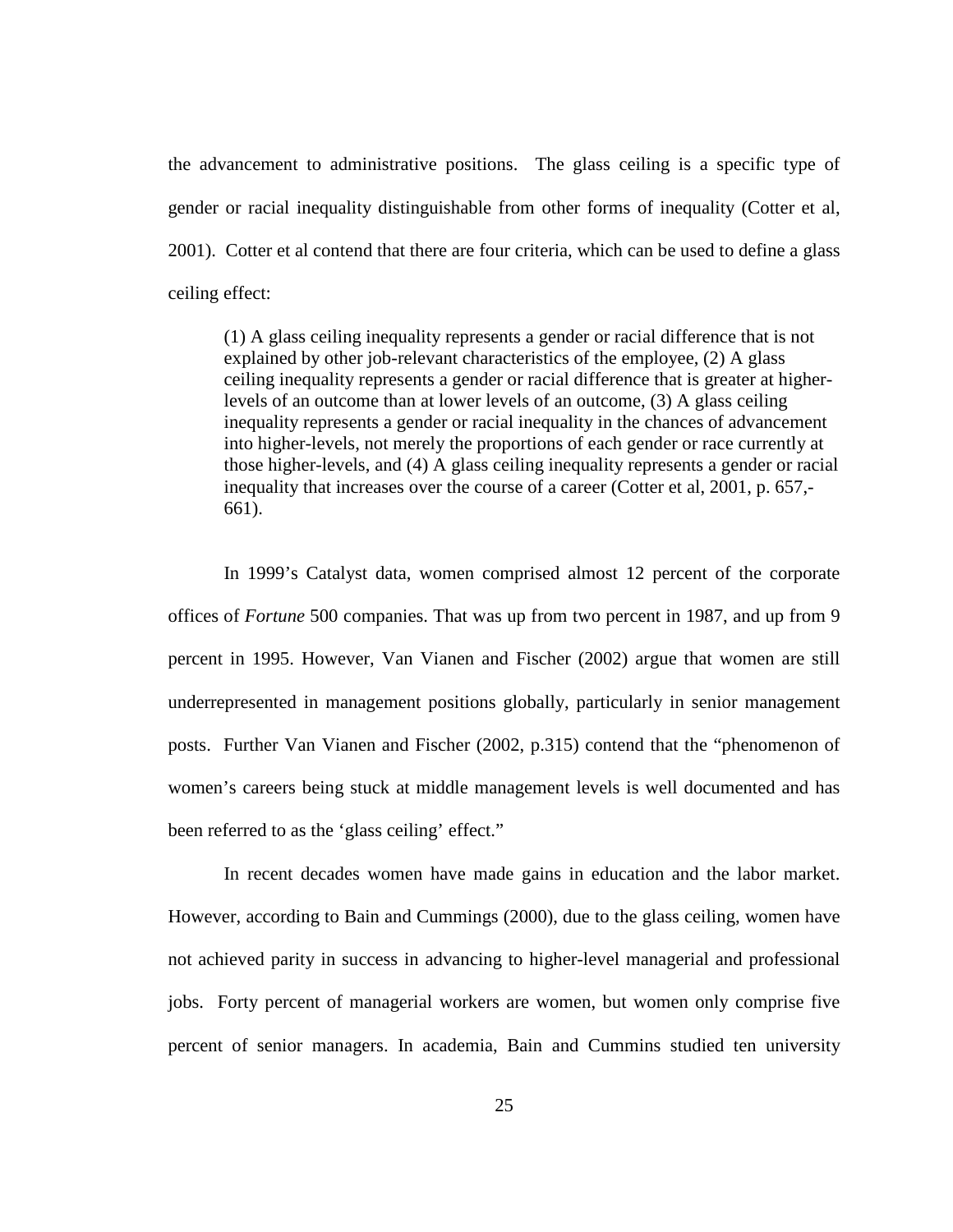systems. They found that women constituted one-third of all academics, however, among full professors, only one of every ten was a women.

 Van Vianen and Fisher (2002) examined two studies concerning women's reasons to pursue careers in top management. Their hypothesis was that "masculine culture preferences are important predictors for career motives" (Van Vianen & Fischer, 2002, p. 315). In examining gender differences in organizational cultural preferences for nonmanagerial and managerial positions in the private sector, they found that gender differences only existed in the non-managerial groups where women showed less masculine culture preferences than men. Their examination of a second study indicated that organizational culture preferences were predictive for the ambitions of nonmanagerial employees, but not for that of middle management workers. Further, women were "less ambitious" than men. Those ambitious women perceived work family restraints as a vital barrier to career advancement.

Examining two decades of affirmative action initiatives in the early 1990s, Guy (1993) characterizes a "three steps forward, two steps backward" process of advancement. She argues that each movement toward equality for women is followed by a backlash of restraint and the desire to return to a more rigid male-oriented social order. Guy asserts that the number of women in decision-making positions is disproportionately low compared to that of men in the public work force. More than a decade later Guy and Newman (2004), examining "emotional labor" and salary inequities, argue that "caring work" is optional for men, while required for women. However, they assert that women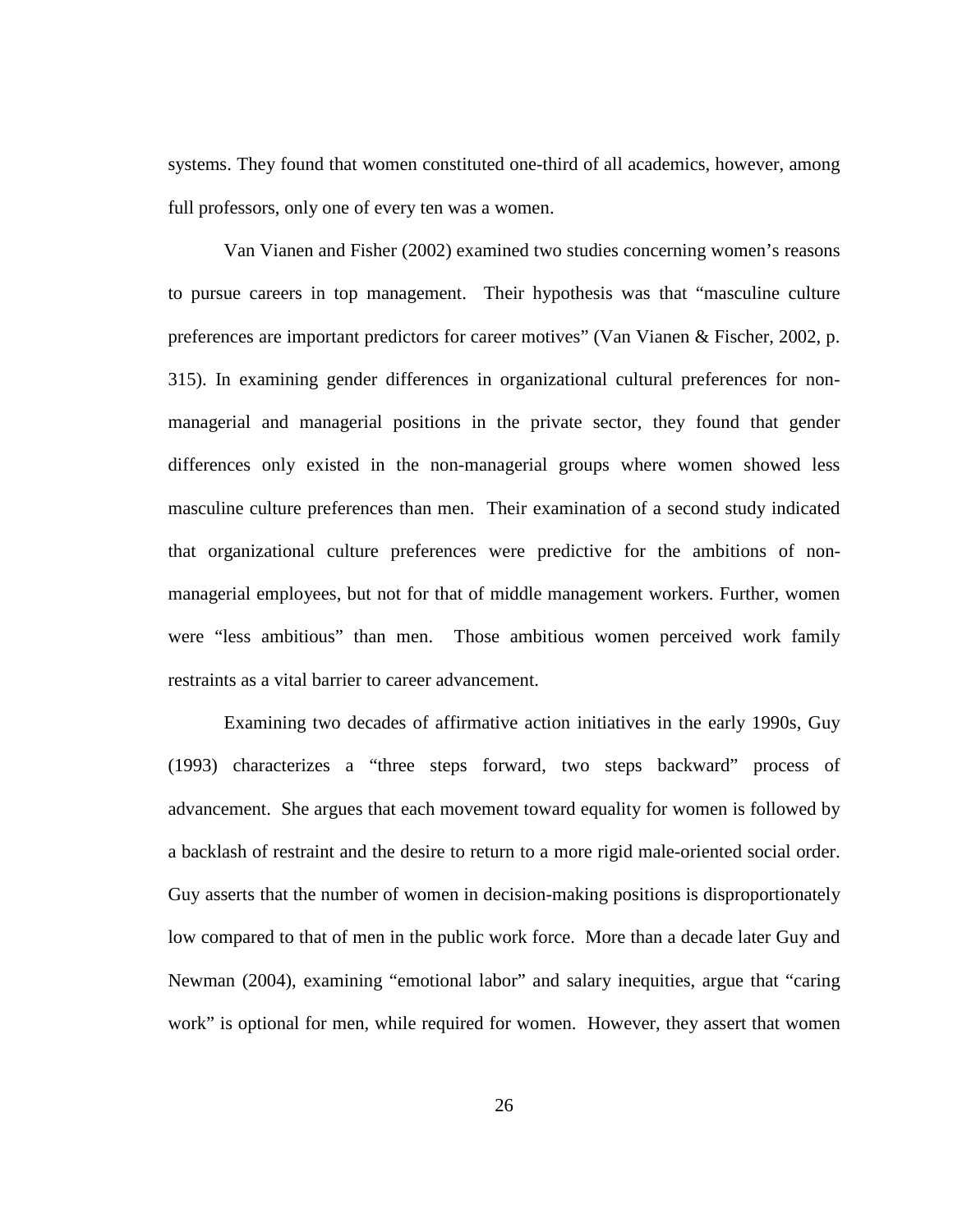are not compensated for the emotional obligations and expectations they bring to the workplace. Their research indicates that within each occupational category, women earn less than their male counterparts.

Not all research is indicating discriminatory practices. For example, the Senior Executive Service (SES), created by the Civil Service Reform Act in 1978, committed the federal government to provide equal employment opportunity for the creation of diversity in the federal service ranks (Dolan, 2004). In examining the SES, Dolan's research probes the question of whether the women's advancement was "illusory or real" (p. 299). Dolan's research indicates that both men and women rate their own influence similarly, and in some cases, when controlling for agency type, women perceive greater influence in the interpretation and application of laws. Further, contrary to other research, SES women and men have identical job responsibilities, interact with colleagues internal and external of government, have budgetary and personnel responsibilities and utilize their experience and political relationships to form government policies and programs.

According to Williams (2005), in academia, women are more likely to end up in non-tenured positions than their male colleagues. Williams also asserts that women on tenure track are less likely than men to be working at four-year-institutions. Further, highly ranked four-year institutions are more likely to hire low percentages of women (Mason and Goulden, 2002).

Many women never get near the glass ceiling because of a newly documented type of gender bias (Williams, 2005). A 2003 law review article coined the bias as the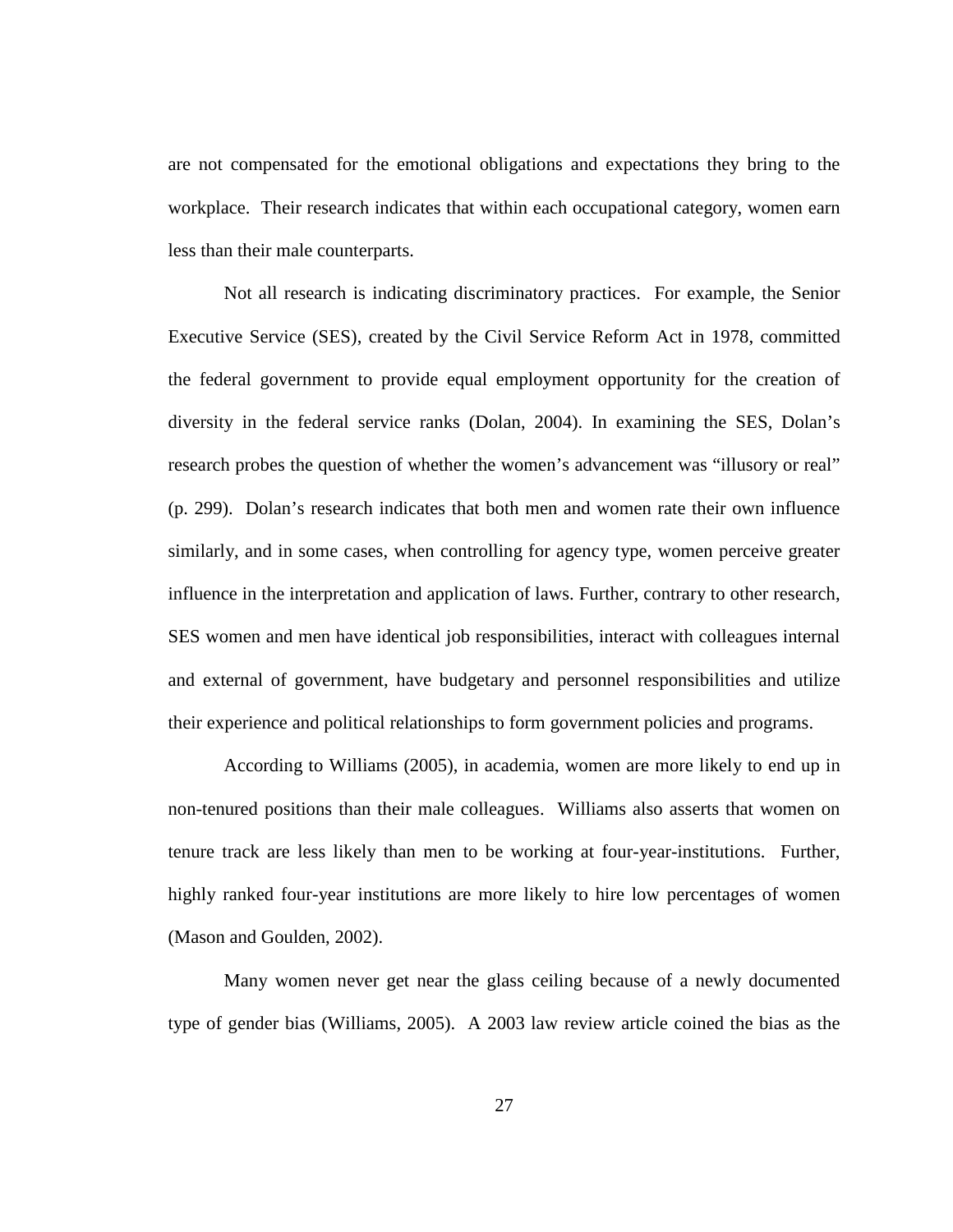"maternal wall" which prevents the progress of women in academic careers once they become mothers (Williams and Segal, 2003). According to Williams and Segal, women who have children soon after receiving their Ph.D. are less likely to gain tenure than men who have children at the same juncture in their career.

There are factors, both psychological and sociological, that formulate the glass ceiling affect for women as they attempt to gain tenure, achieve administrative positions or reach the administrative pinnacle. One of those is the fact that women tend to have a more difficult time establishing competence and respect among their peers and superiors than do men. According to Foschi (2000), men, typically measured by body language and patterns of deference, are afforded more stature than women. Men are also allowed more chance to exhibit incompetence in order to be judged incompetent overall than do women. Therefore, women must "jump through more hoops" to establish themselves as competent (Biernat and Kobrynowicz, 1997, p.544). These competency stereotypes affect objectivity in rule application. Studies indicate that when applying objective rules, colleagues tend to create exceptions for men, whereas women are held to universal standards. This is known as "ingroup favoritism" or "leniency bias" by psychologists (Brewer, 1996). According to Taylor (1981), leniency bias is important because it focuses attention not only on the deferential treatment of women but also on the preferential treatment of men.

A factor of importance in considering the glass ceiling effect for women in the higher education arena is the method in which women are judged professionally. That is,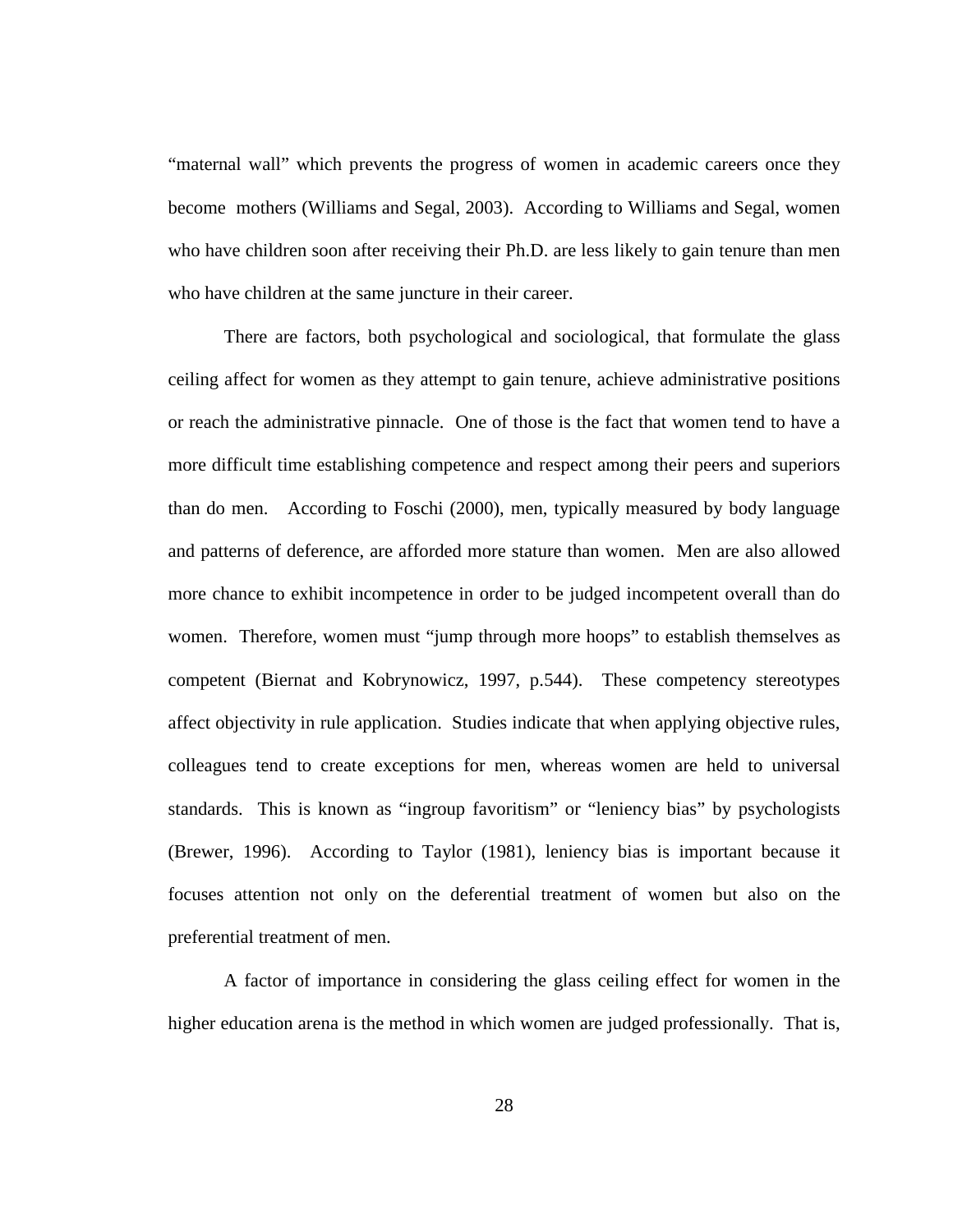women tend to be judged on their accomplishments, rather than on their potential. If a man in academia does not have enough publications, but he shows promise, colleagues tend to concur that he should be invited to speak. However, a woman, who is generally recognized on accomplishments, is generally denied an opportunity to be interviewed because she is "unqualified" (Krieger, 1995).

According to Heilman (1995), women's mistakes are also remembered after her male counterpart's are forgotten. Facts attributed to a given stereotype are more accurately remembered than facts that do not fit a stereotype. The causal effect of this is women have a more difficult time than men as being perceived to be competent. The negative competency perception affects women in numerous ways. As women, considered to be in the out-group, they receive fewer awards than men. In one study, when an in-group member outperformed an out-group member, the in-group wanted to distribute awards based on equity with awards linked to the percentage produced; however, when an out-group member outperformed an in-group member, the in-group chose to divvy awards based on equality with identical percentages regardless of individual production numbers (Eagly and Karau, 2002).

Williams (2005) argues that the glass ceiling and the maternal wall affect women and men in nontraditional roles in all professions. Further, academia is not immune from gender stereotyping and cognitive bias. The workplace is a catalyst for perpetuating the subtle and the profound forms of discrimination against qualified women which merely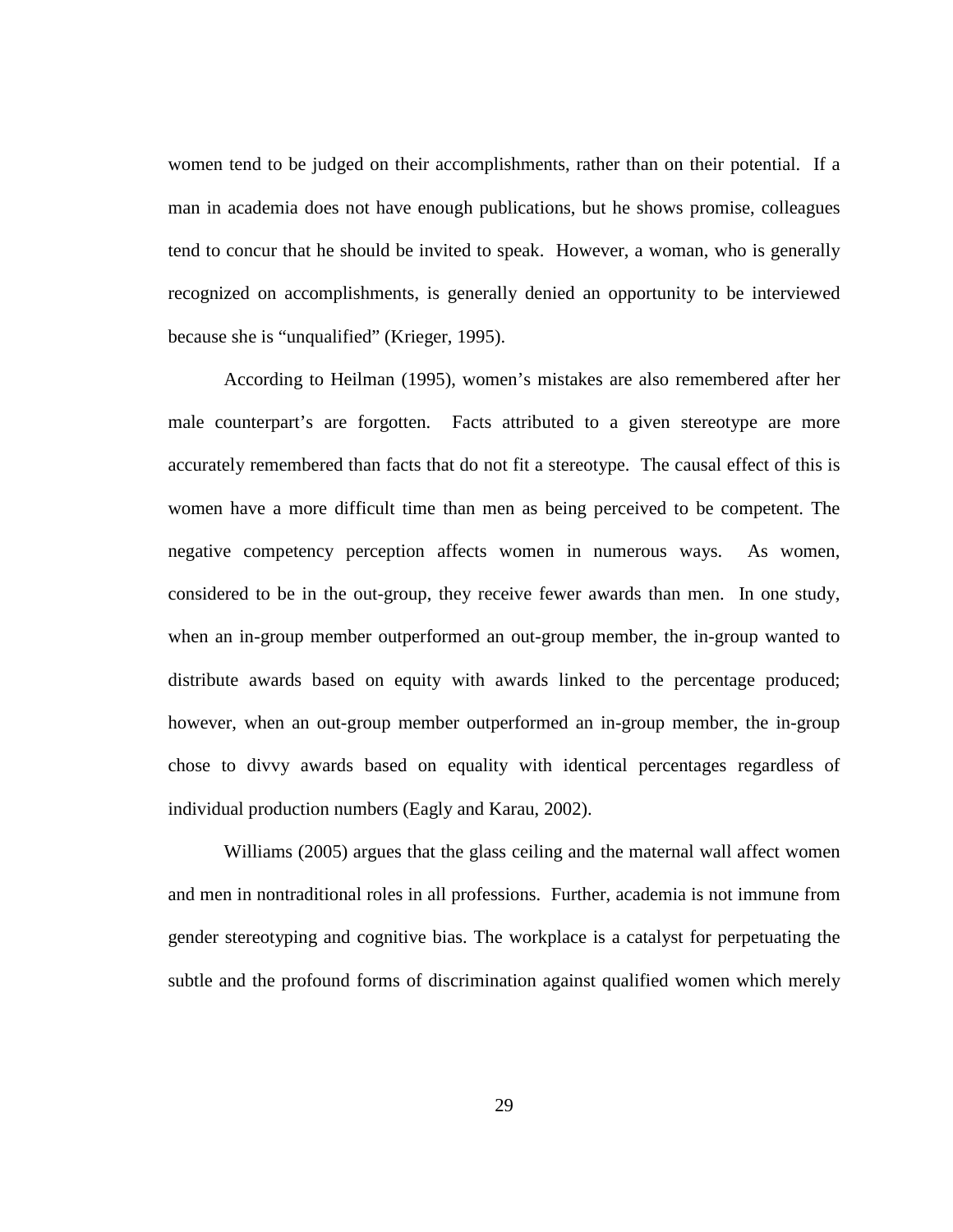strengthens the glass ceiling as women attempt to rise to the top in administrative positions.

# **Gender Bias**

Epp, and Sackney (1994) examined the barriers relating to women attaining administrative positions because of androcentric bias. This is prejudicial treatment when the male experience is regarded as the norm with female knowledge and realities considered to be abnormal. Androcentric bias is "when the world is viewed through the male lens; that is, when reality is defined from a male perspective and issues of gender are not addressed" (Epp, and Sackney, 1994, p. 3). Translated from Greek, androcentric means "man-centered partiality" **(**Epp, and Sackney, 1994, p. 2).

According to Shakeshaft, through an androcentric len, a gender status hierarchy exists (Epp, and Sackney, 1994). The woman's role is less valued and less honored than the man's role at university and college settings. Therefore, if having separate and unequal places for men and women is acceptable, then also desirable is a dual set of rules for the two genders. Epp and Sackney (1994) also argued that androcentric bias is particularly prevalent in research when the only subjects of studies are men, omitting the reactions, experiences and behaviors of women. Further, Shakeshaft purports that in an androcentric world, a man's opportunities for success is greater than those for a female merely based on his sex. Women are considered to be nurturing and serve well as parents who consider the "feelings" of children. Mearle (2000) conducted a study that indicates that females are nurturers, responsible for maintaining happiness within the family.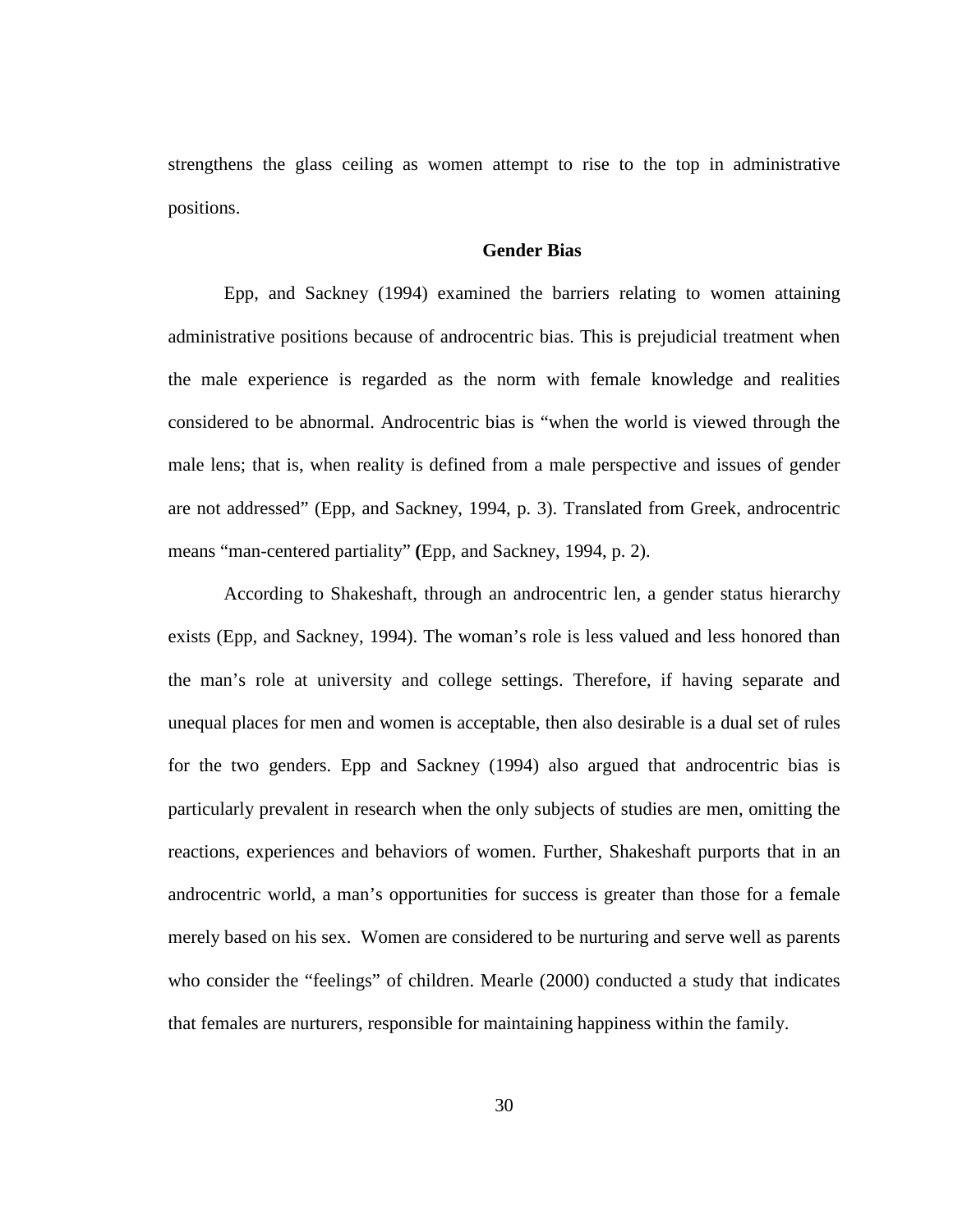According to Smith (1997), gender stereotypes and attitudes have been found to establish overt and covert barriers for women in pursuit of organizational leadership positions. Smith argues that leadership is embedded in organizational ideology, which imposes unique barriers and constraints on women and people of color who attempt to attain leadership opportunities.

Charles and Davies (2000 p. 546) contend that there is considerable research that supports the premise that "managerial cultures are male cultures and that the ability to manage, to control and to exert authority is gendered male." Further, they argue "the cultural association of power and authority with masculinity makes it difficult for women to hold positions of power because of the contradiction between their gender identity and the masculinity of power" (Charles and Davies, 2000, p. 546).

Utilizing Lowi's models of representation for career advancement and work experiences for upper-level administrators, Newman (1994) examines gender bias in career advancement in public administration. She argues that women continue to be underrepresented at the upper level organizational chart. Lowi's model includes female subjects in a Florida study that were employed in regulatory agencies, redistribution agencies and distributive agencies. Lowi's research indicates that opportunity for advancement in upper management depends upon the type of agency. Women are more likely to advance in Business Regulation and Legal Affairs and severely less likely to progress in engineering or distributive agencies such as Highway Safety, Motor Vehicle and Agriculture.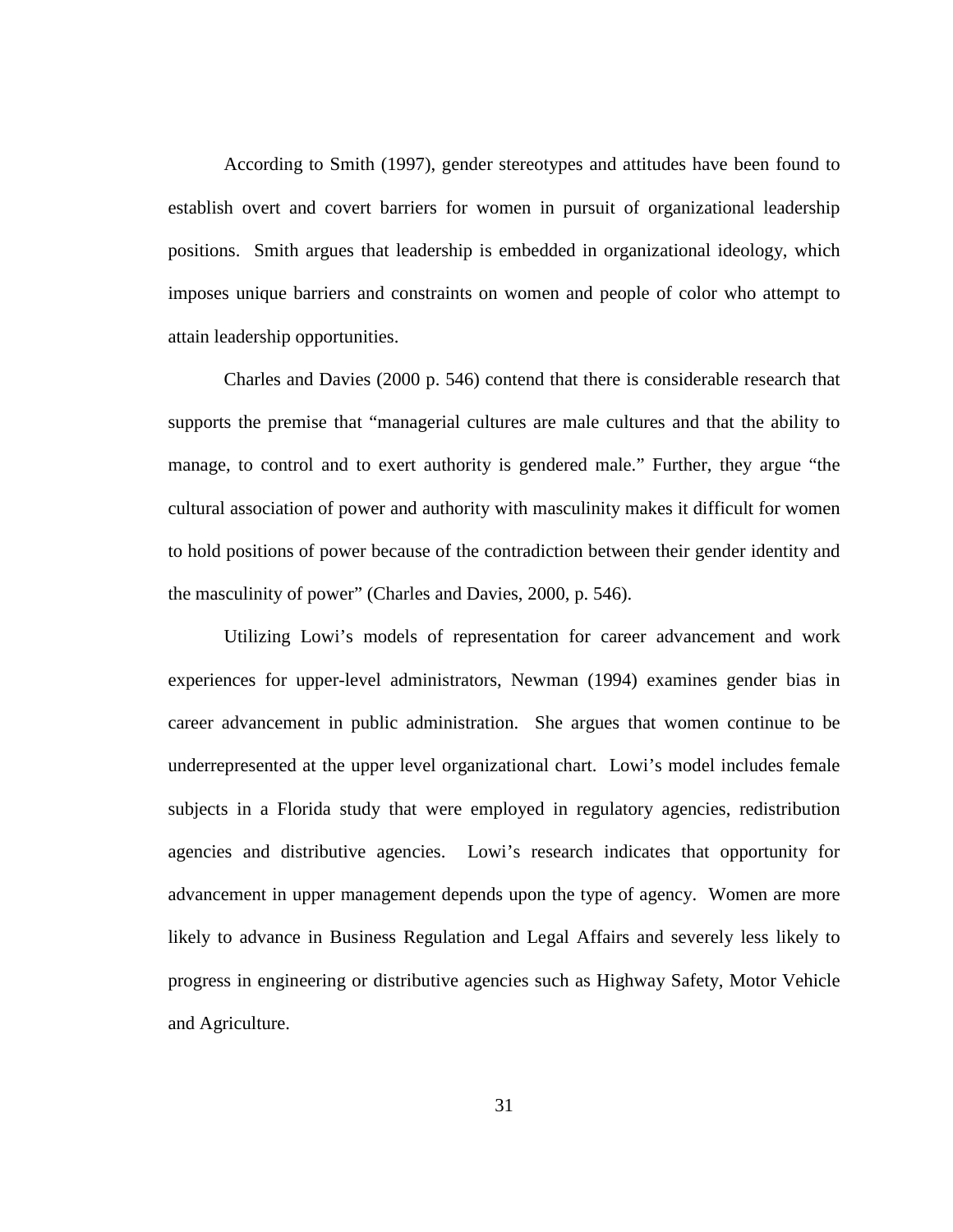Gender bias and discrimination against women in academia surface in various forms from overt sexual harassment to subtle sexism (Freyd and Johnson, 2003). Subtle sexism is experienced by women in work distribution, promotion and hiring decisions in what is called a "Chilli Climate" (p.2). Gerdes (2003) argues that from 1976 to 1995 the number of women faculty and women in administrative positions more than doubled. During that same time period, full time women employees increased from 25% to 36% of full-time faculty and from 26% to 44% of full-time administrators. Gerdes argues it is discouraging to find that the percentage of women faculty (part and full-time combined) did not regain the level of 1939 until 1979 and grew only 11% more by 1995.

There is research that indicates that the number of women attaining authority positions in higher education is slightly increasing. According to a study of college presidents released in February 2007 by the American Council on Education, the diversification rate of presidents has been slow, especially since the late 1990s (June, 2007). The research indicates that in 2006, eighty-six percent of presidents were white and 77 percent of them were men. In the mid 1990s, women comprised approximately 20 percent of all chief executive officer positions at colleges and universities (Getskow, 1996). The percentage doubled from 9.5% in 1986 (Ross and McDonough, 2000). In general, candidates from whom community colleges select their leaders are drawn from the pool of deans of instruction. Females occupy a higher percent of deanships than other positions, and the prediction is that the number will continue to rise (Getskow, 1996).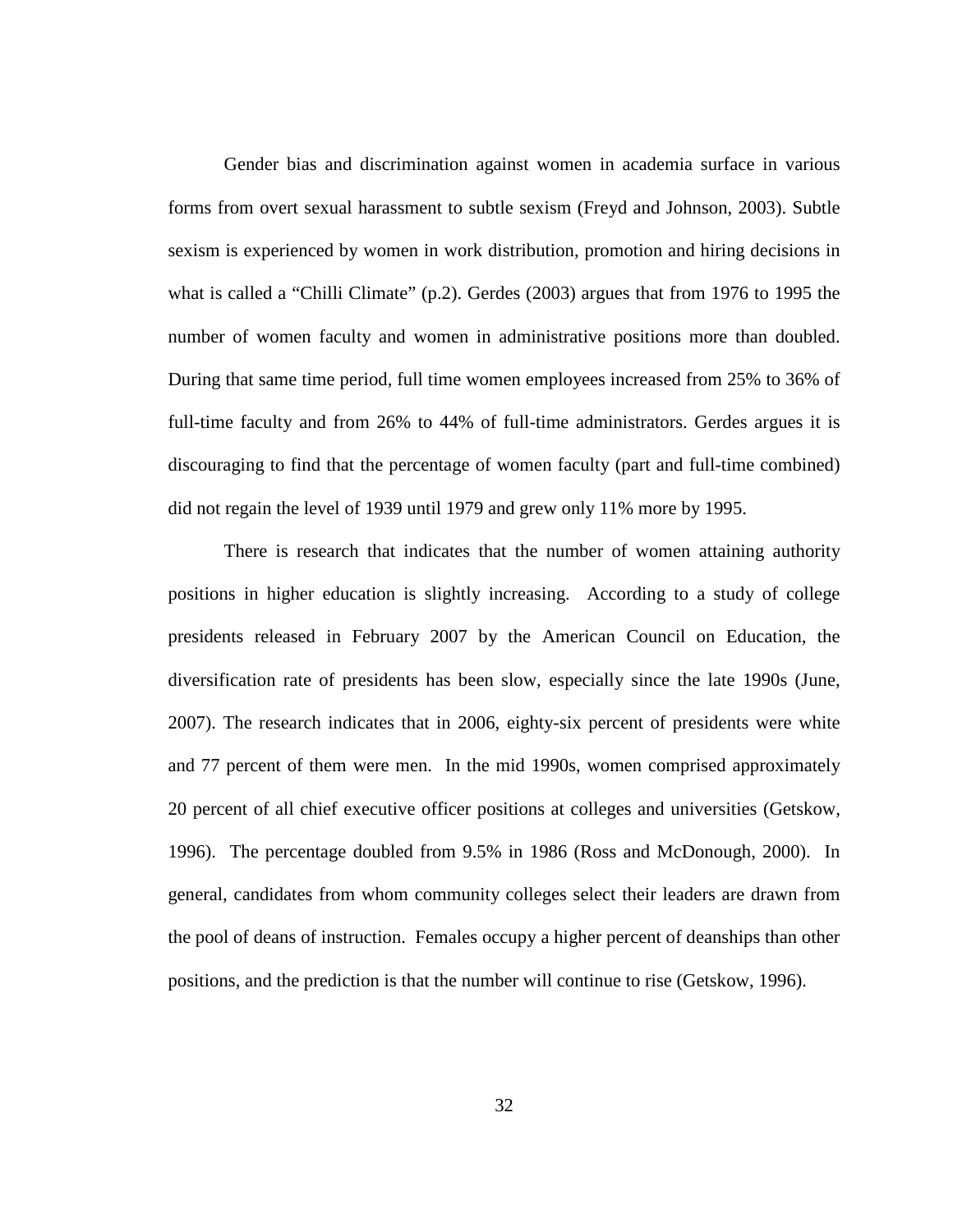Regardless of the growing number of women attaining leadership positions at colleges and universities, legal suits have been filed charging discrimination based on gender. In Alabama, in a lawsuit filed by three female higher education administrators, a federal judge ruled in 1997 that the state's college system discriminated against women in "Good-Ol-Boy" patronage (Wright, 1997). In April 2002, W. Ann Reynolds, President of the University of Alabama at Birmingham, filed a gender and age discrimination complaint with the U.S. Equal Employment Opportunity Commission (EEOC) against the institution after, according to Reynolds, she was being "pressured" to resign **(**Black Issues in Higher Education, 2002). The EEOC complaint also charges that Dr. Reynolds was not offered the same retirement benefits offered to former presidents. In 2005, The University of Alabama System agreed to compensate Dr. Reynolds \$475 thousand to settle the discrimination lawsuit (Field, K. and Selingo, J., 2005).

A Tulane University's women's studies class in 1999 examined factors relevant to women's educational opportunities and experiences to determine how well Louisiana's higher education institutions were doing in achieving equality for women (Willinger and et al, 2000). In the eleven Louisiana institutions examined, their research indicates that women remained underrepresented in decision-making positions, holding from just 20 percent of the administrative positions at Xavier University to 35 percent of the administrative positions at the University of Louisiana-Lafayette. Of the 11 institutions studied, a woman headed only one, at Southeastern.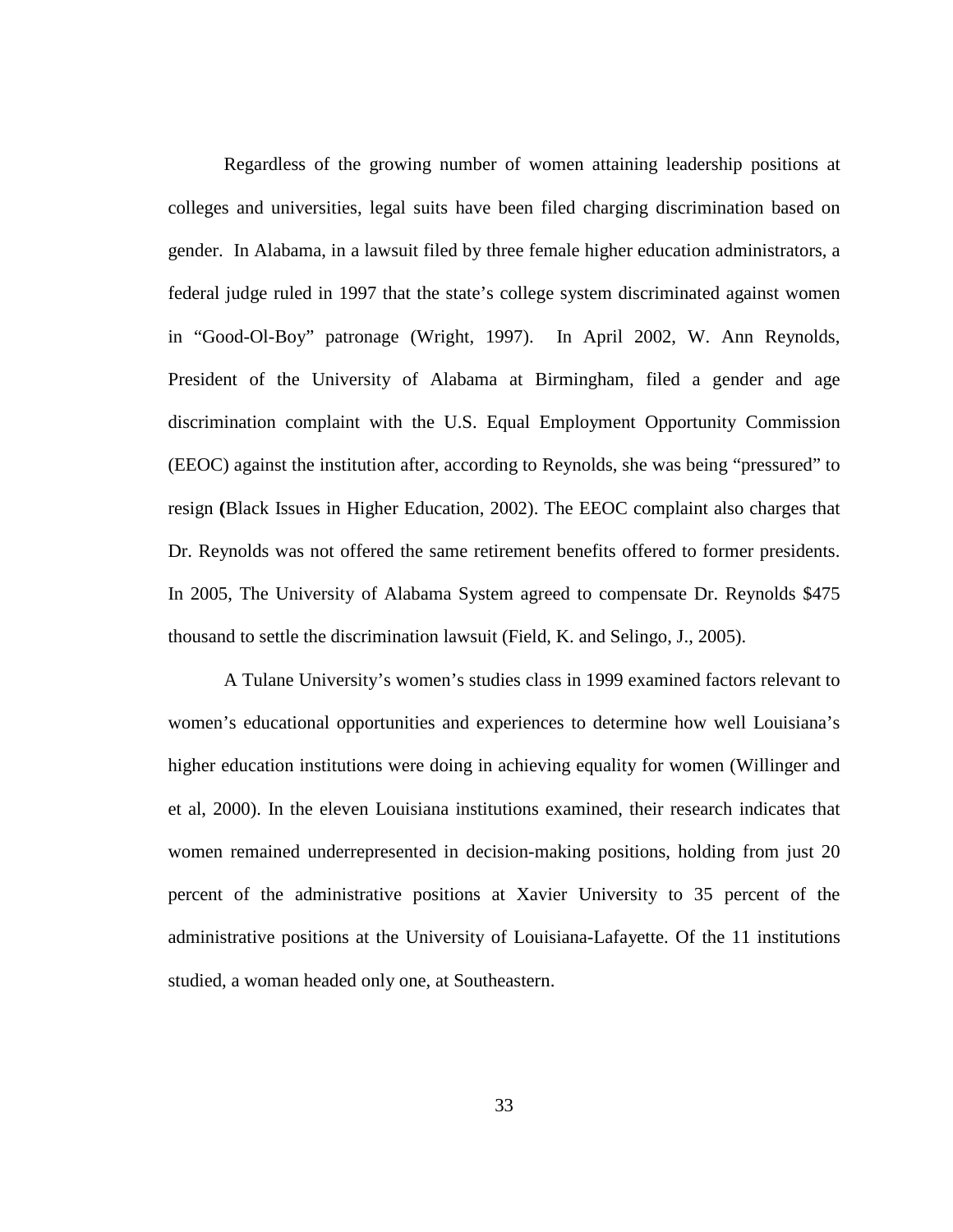Bain and Cummins (2000) reported that 45 percent of all managerial workers are women, but women make up a mere 5 percent of senior managers. Their study focused on ten university systems, which found that women constituted one-third of all academics, but among full professors there was only one woman for every ten men. Historically, women tended to be prominent in the nursing, library science, and education fields, while men dominated business, engineering, medicine, law, and the military. Women outnumber their male colleagues in the primary and secondary education fields. However, there is a scarcity of women holding senior academic positions or serving as full professors in higher education.

Bain and Cummings (2000) pointed out that women have only come to the academe in large numbers in recent years. The numbers of women administrators in universities are slim and the growth rate of new positions is so slow that it will probably take several decades for women to achieve parity with men at the top. White men are the dominant group in Western societies and they seek to preserve their power and authority as decision-making teams by deliberately discriminating against women and minorities and shutting them out of top managerial positions.

Gerdes (2003) in a study of open-ended questions that requested advice for women students and women beginning careers in higher education, found interesting results in the areas of facts of life, life choices and coping strategies. In the Fact of Life category, the majority of respondents answered "that barriers remain for women in higher education, in general" (p.261).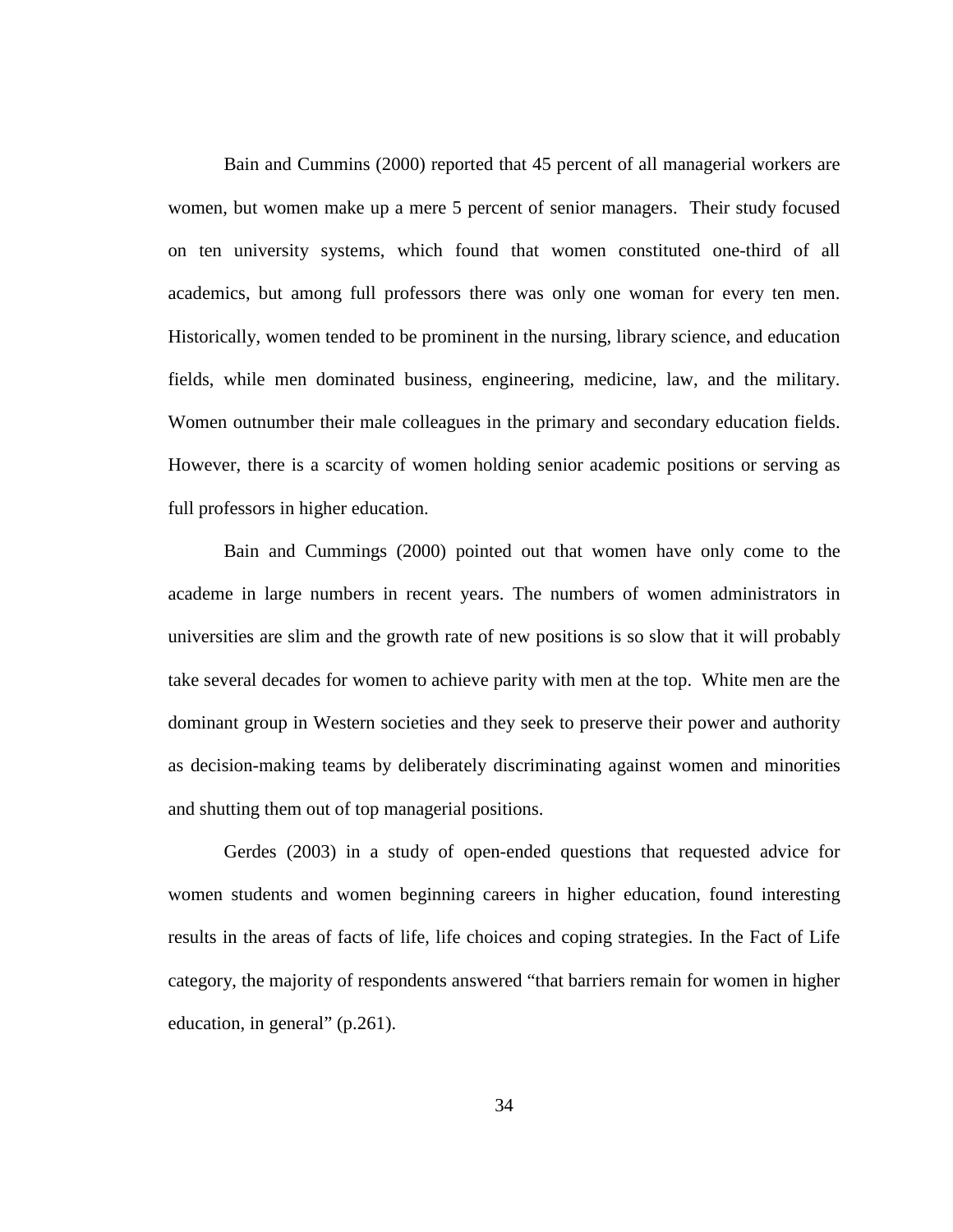Some research indicates that for women to advance their careers, it is vital for the women at upper levels of management to employ role-modeling behaviors. Saar (2005) contends that the mentoring process is reciprocal, that not only does the person being mentored benefit, but the mentor is assisted as well. Just as mentees gain knowledge from the mentors, the reverse is also true.

Research findings by Jandeska *et al* (2005) indicate that women in increasing numbers are gaining advanced degrees and seeking the advancement of their careers. This means that women are becoming a greater force in the administrative pool, and that regardless of their professional status, women can assist other women by increasing their mentoring efforts and by serving as role models. Jandeska *et al* (2005) also asserts that mentors can gain from the experience since mentors and mentees tend to work together and learn from each other. Further, the research also indicates that women tend to have positive attitudes about mentoring if they perceive their organization to value cooperation and participation.

#### **Work-Family Conflict**

Traditionally, conditions and personal circumstances perceived as "barriers," like racism and sexism, have eliminated the ability of women to enter into the administrative arena in higher education. Among those barriers may be family-centered issues, which result from the demands of work and home. Greenhaus and Beutell (1985) defined workfamily conflict as "a form of interrole conflict in which the role pressures from the work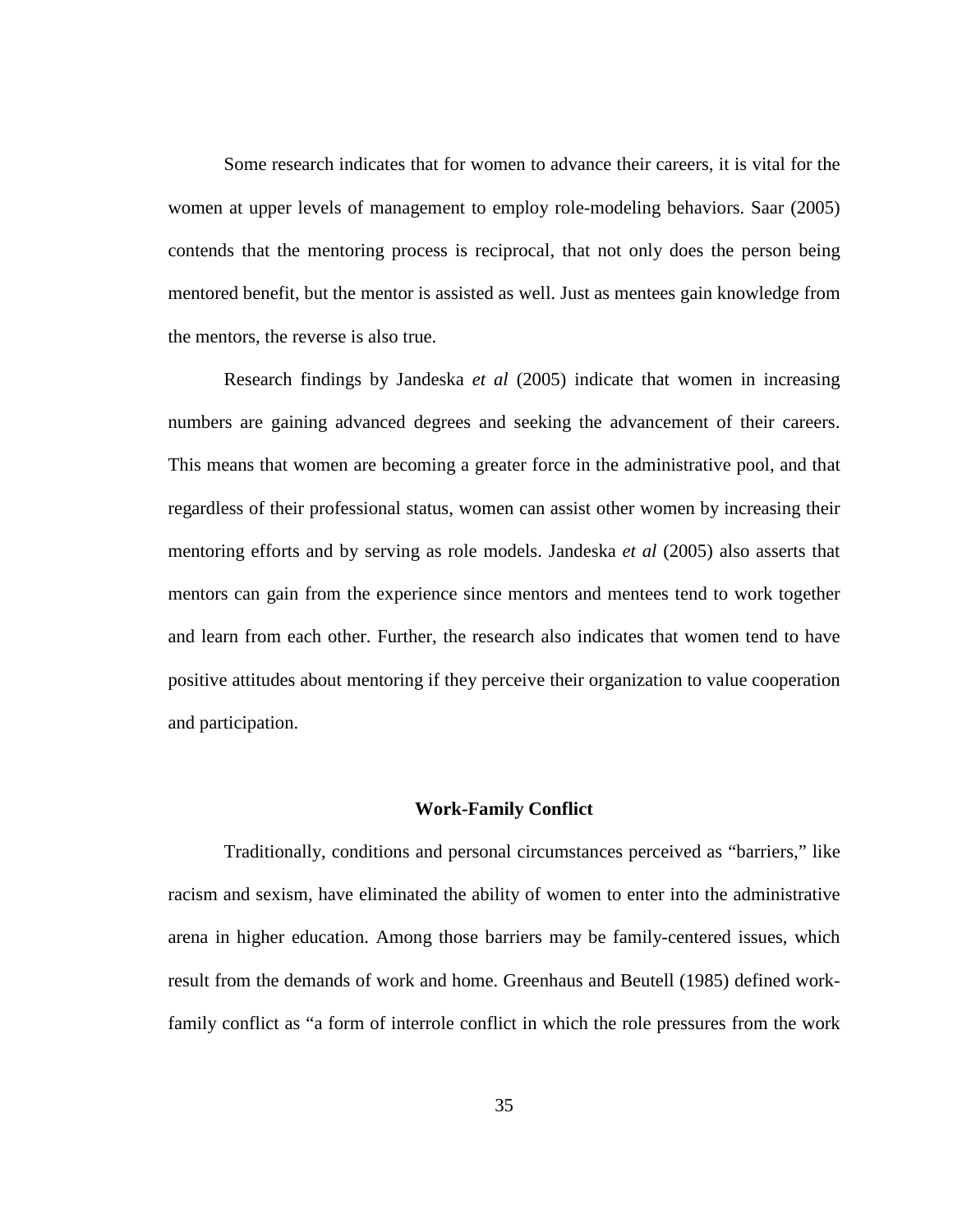and family domains are mutually incompatible in some respect" (p. 77). For women, conflict between work and family roles is more severe, because women spend more combined time on work and family activities than do men. Most women between the ages of 22 and 55 years of age have problems juggling childcare and work. Research indicates that the number of children at home and long work hours have been associated with overload and conflict in employed mothers (Noor, 2004).

According to Ridgeway and Correll (2004), mothers are torn between the prescriptive image of the 24/7 model worker and the prescriptive image of the 24/7 ideal mother. However, because of the difficulty to maintain both at an optimal level of success, the result is a conflict between what is the norm between the excellent worker and the norm of parental duties, which in turn, brings the reality that a woman cannot be both an efficient worker and a good mother (Williams, 1999).

Work interference with family appears to be a substantial factor for women with education careers. Nearly 50 percent of the women who remain in academe are either single or childless (Hensel 1991). Employment responsibilities are oftentimes considered too demanding to incorporate family obligations into their lifestyle. Therefore, structured social relations, including marriage, can become problematic for some couples. Barnett and Baruch (Erdwins, 2001) define role overload for women as the general sense of having so many role demands or obligations that the individual feels unable to perform them all adequately. Additional definitions (Gottman and Notarius, 2002) based on family and marital conflict and power include issues such as the distribution of family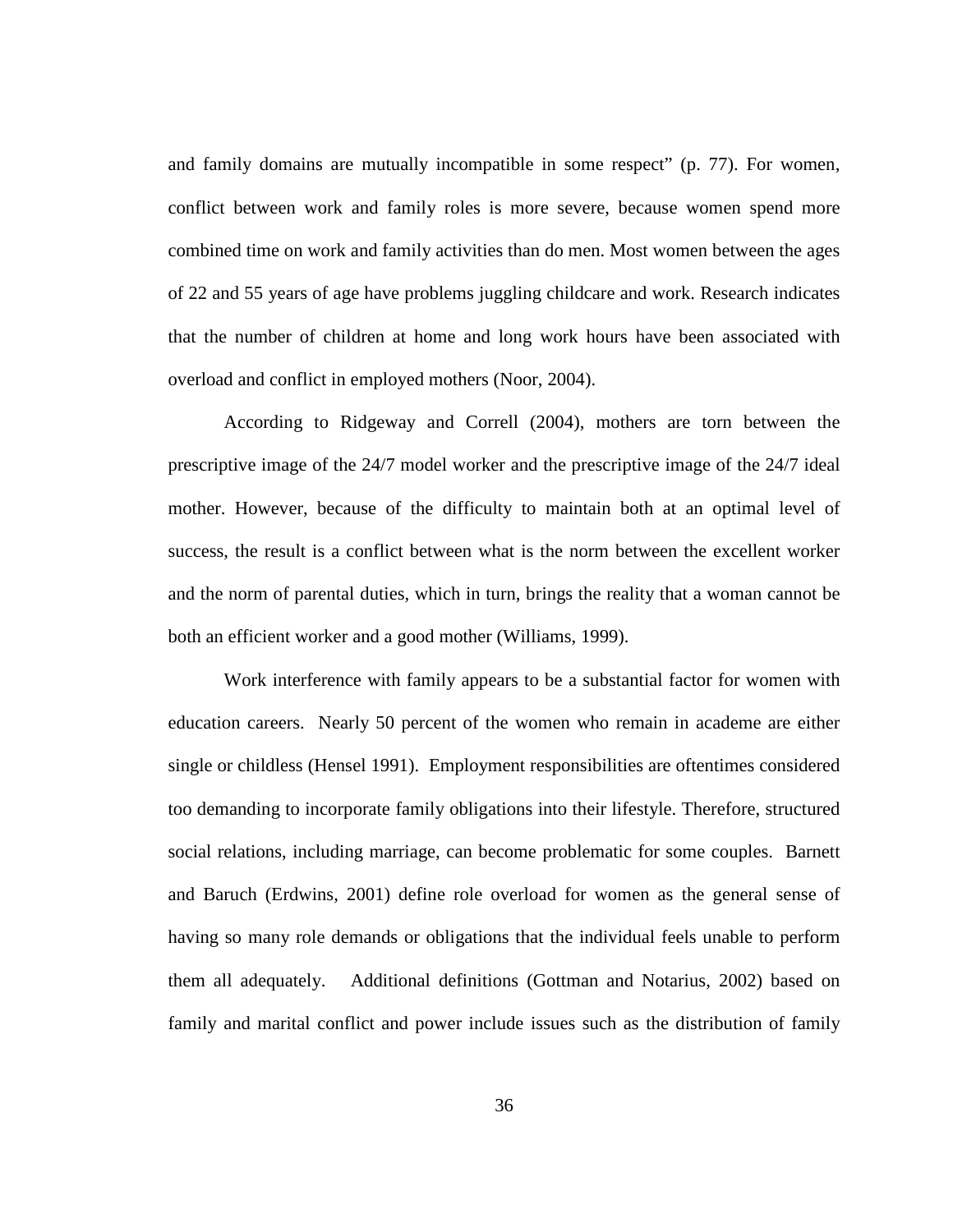resources, the allocation of household tasks, family coalitions and allocation of prestige and alliances.

Connidis and McMullin (2002), in examining ambivalence in interpersonal relations and the family, suggest that the family is an institution through which inequalities are reinforced. They argue that in the context of family ties, those who have been affected negatively by traditional arrangements are more likely to consider divorce as improvements to their life, rather than as threats to the family. For some women, divorce becomes a strategy for reducing structured ambivalence. However, in a study of changes in gender relations, Rogers and Amato assert that the "increase in the number of women in the workforce over the last decade has not negatively affected the quality of contemporary marriages" (2000, p. 731). The implications are that women in families with less traditional gender roles are likely to have careers. This does not indicate, however, that women are better off financially in a single parental role.

To remedy the issues surrounding family and work, the 1993 Family and Medical Leave Act was instituted which requires academic institutions to offer unpaid parental leaves to primary caregivers (Williams, 2005). There are numerous universities in an attempt to become family-friendly that incorporate policies to assist families with childcare and childbearing needs. One such policy is the reduced-hours tenure tracks which allows faculty to spend a reasonable amount of time between work and home. However, Hochschild (1997) asserts that women who use these family-friendly policies often endure a negative impact on their careers because of the perception that a woman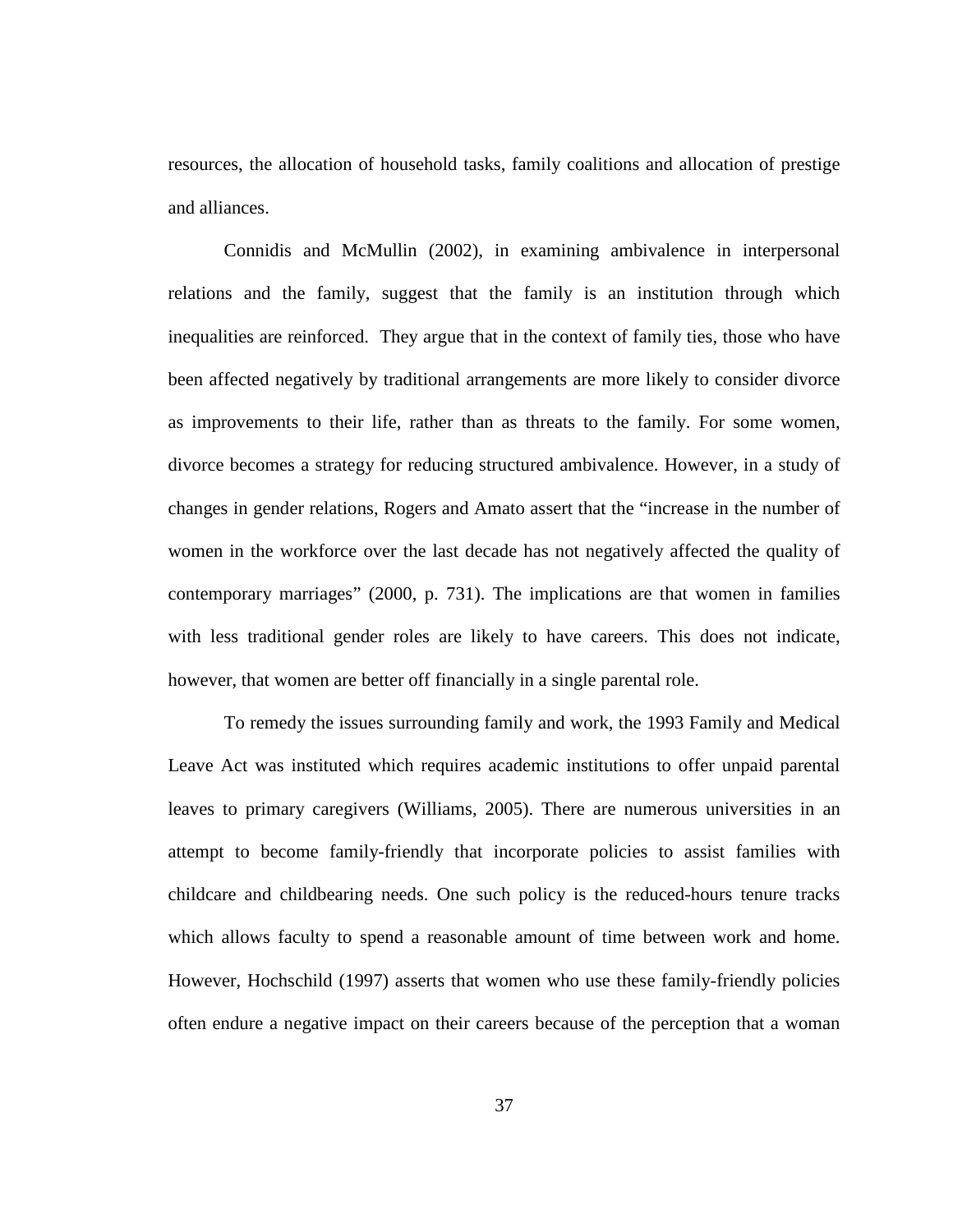who assumes motherhood responsibilities is incompetent in the workplace. Many faculty members have decided to avoid such bias by not taking advantage of family-friendly policies at their universities. The "Faculty and Families Project" at Pennsylvania State University, found that in 1992 and 1999, only four of 257 tenure-track faculty took any formal family leave (Drago and et al, 2005).

Women with families are also discriminated against by women colleagues who have no children in the home (Williams, 1999). There are reports that suggest a division among women when women without children are negatively judgmental of those with children (Burkett, 2000). Further, single and childfree employees feel discriminated against because they are unable to benefit from family-friendly policies that were designed for families. These gender wars are prevalent in academia due to the high numbers of childless women. In a recent landmark case of *Back v. Hastings on Hudson* (2004), the defendants were women engaged in stereotyping and refusing to grant tenure to a school psychologist based on the assumption that she would not be as efficient at work because she had children at home.

Loder (2005), in examining high school principals, asserts that concerns about work-family conflicts are an increasing problem for women administrators. Further, Loder argues that these home-work challenges are overshadowed in educational leadership scholarship by focusing on other barriers such as discrimination in hiring and promotion and the lack of available sponsoring and mentoring.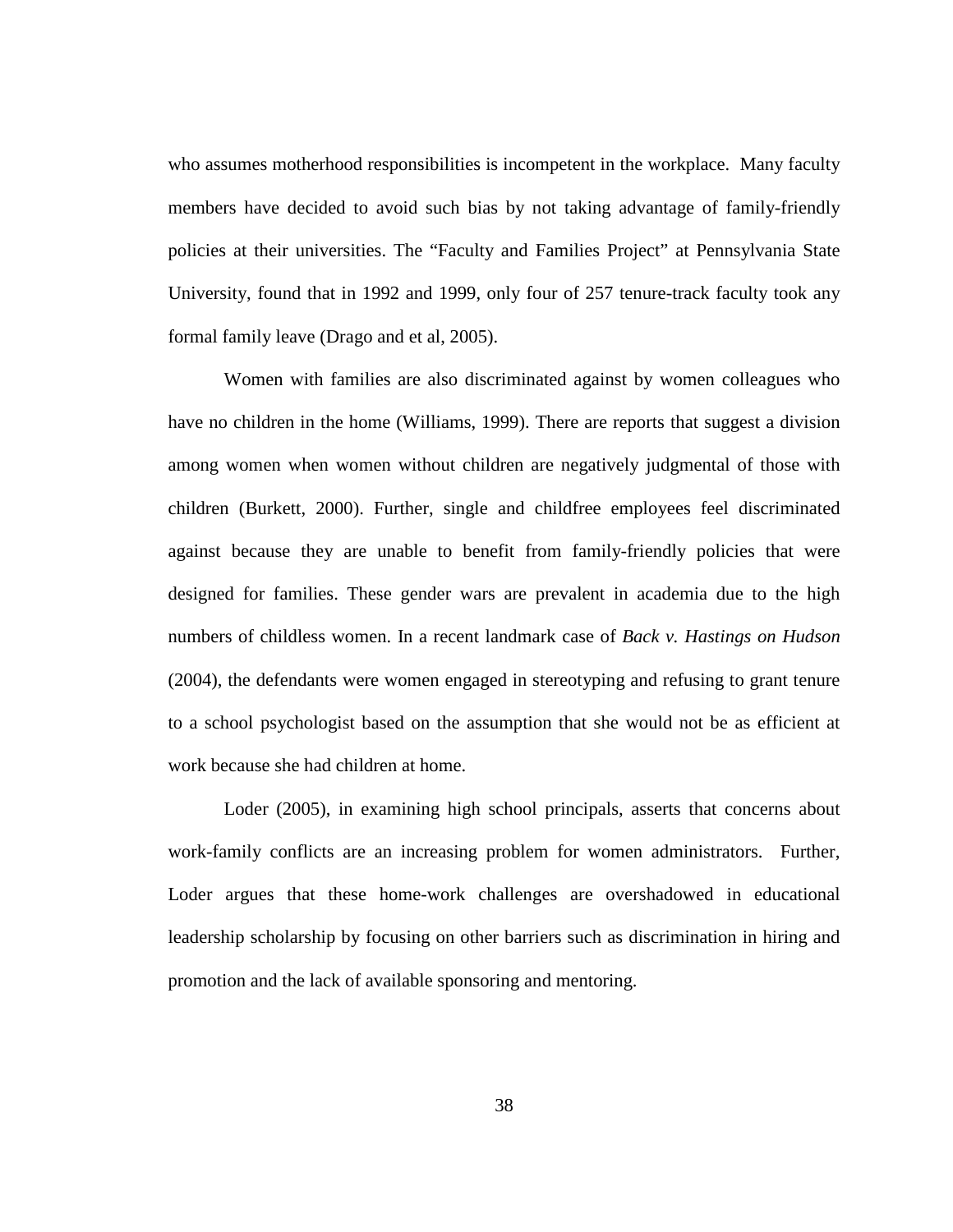Similar to Loder's argument that there should be more examination of workfamily conflict rather than discrimination of women, Hakim (2006) asserts that recent research on women's position in the workforce is making old theories out of date, especially those theories that focus on sex discrimination. According to Hakim (2000), preference theory of explaining and predicting women's choices between work and family is empirically-based, multidisplinary and applicable in modern societies.

Preference theory predicts a polarization of work and lifestyles, due to diversity in women's sex-role preferences and family roles. Women's preferences are a central determinant of life choices with regards to activities related to children and family life or whether there is an emphasis on work and competitive activities (Hakim, 2006). Collin (2006), in his work on conceptualizing the family-friendly career, suggests that the system approach, with soft systems thinking, offers critical approaches from other theorizing. Though time-consuming, Collin believes that new approaches to the age-old problem of work-family conflict should be examined. While mainstream theorists may be beginning to acknowledge new ways of examining the issue (Kidd, 2004: Savickas, 2000), their traditional ways of thinking have not gone away.

As theorists continue to search for an answer on work-family conflict issues, Haben (2001) asserts that women who choose to work and have family responsibilities could also be role models for other females. Haben also argues that role models who balance powerful executive positions and life experiences demonstrate that qualified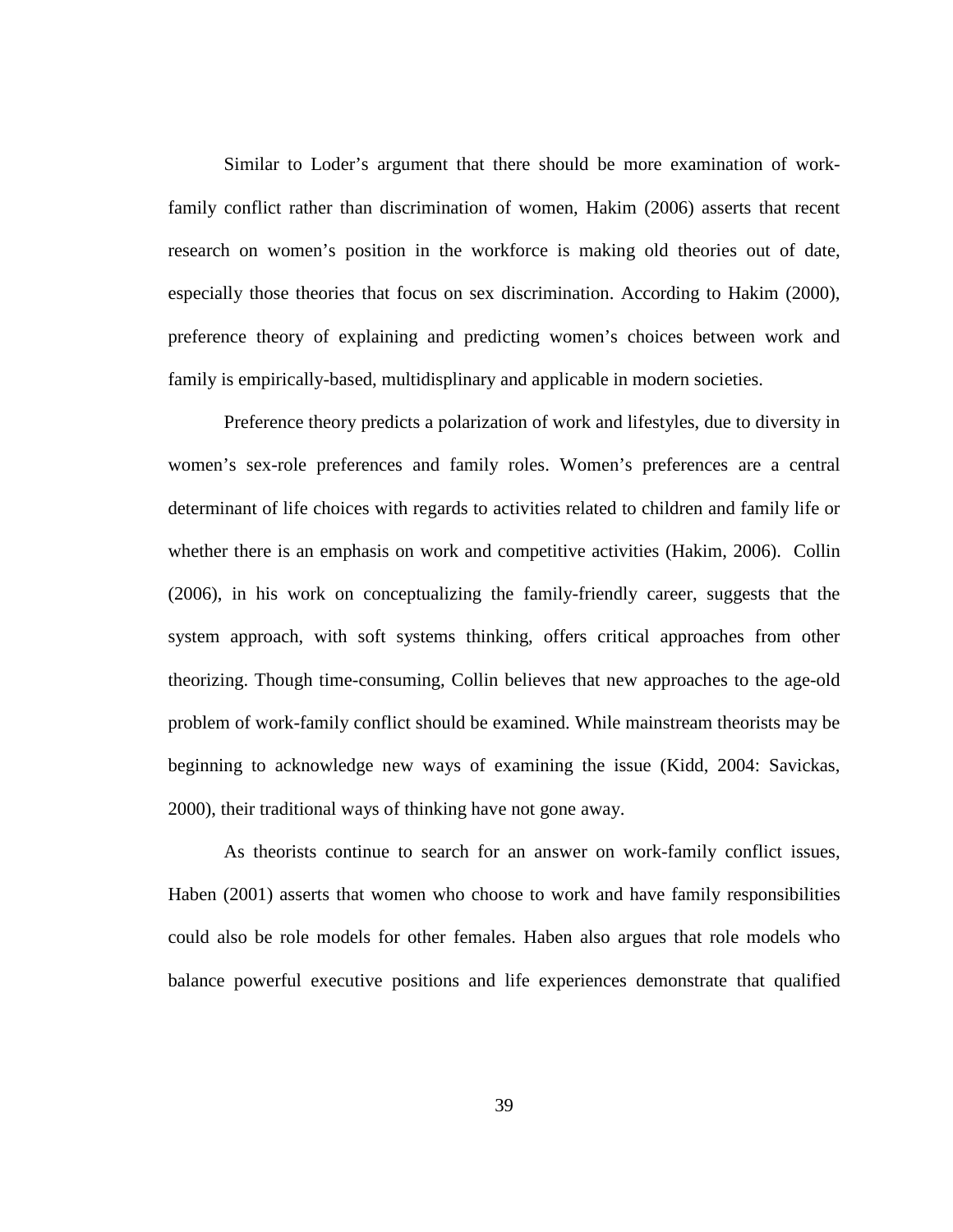people are attracted and retained in an organization; as a result, the organization is more confident about placing women in administrative positions.

In a study that integrated work-family stress with the stress factor and the "leadermember exchange," Bernas and Major (2000) examined resources available to reduce stress. Bernas and Major's research indicates that although a subordinate may have a positive working relationship with their supervisor, the demands and expectations associated with the relationship may also contribute to work interference with family.

# **Personality and Workplace Conflicts**

 One type of workplace stress that administrators will likely face during their career is conflict among colleagues and between supervisors and subordinates. Hocker and Wilmot (1995, p.20) define conflict as: "…an expressed struggle between at least two interdependent parties who perceive incompatible goals, scarce rewards, and interference from the other party in achieving their goals."

 The ability and willingness to resolve personality issues and workplace conflict may be a determining factor for faculty considering career advancement to administrative positions since administrators, occasionally, must deal with workplace conflicts. In fact, resolving conflict occupies as much as 20 percent of a manager's time (Thomas & Schmidt, 1976). Administrators should be skilled in conflict management since unresolved conflict can be costly, resulting in antisocial behavior, covert retaliation (Spector, 1997), and even violence (Luckenbill & Doyle, 1989).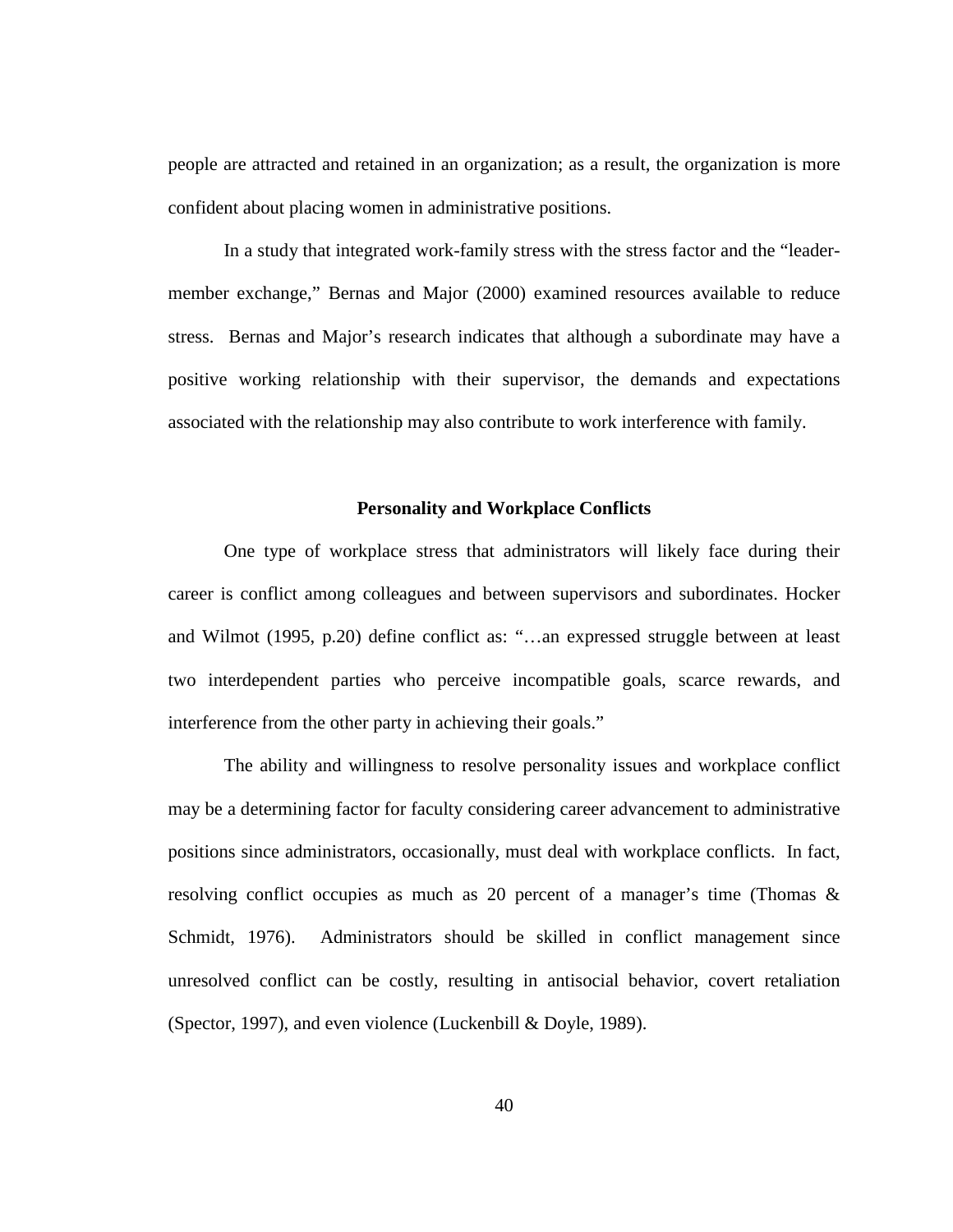According to Meyer (2004), an organization's response to conflict affects the amount and intensity of future conflict. Van de Vliert (1996) asserts that heated conflicts within an organization cause absenteeism, personnel turnover, and various other inefficiencies. Jehn (1997) argues that when an employee becomes emotional during a disagreement, he or she loses sight of duties, resulting in poor work performance.

# **Ambition and Personality Conflicts**

 There has also been research conducted on personality traits and issues at the workplace on career ambition and personality conflicts as they relate to equal opportunities and family-friendly policies. Olson (2006) purports that academics who appear ambitious are occasionally accused of being concerned foremost with their careers. Further, according to Olson, the assumption is that having career goals is inconsistent with excellent job performance and acting in the best interest of the institution.

Fels (2004) argues that as contemporary women examine personal goals, they must decide how much of the stress associated with ambition they are willing to endure. Stressful reactions to work-related injustice can emerge in many forms and often lead to decreased work performance and increased organizational expenses, decreased productivity and workplace accidents (Greenberg, J., 2006).

According to Fels, (2004) the hazards to women's ambitions emerge at a later phase in a woman's life after they have started families and are moving up the career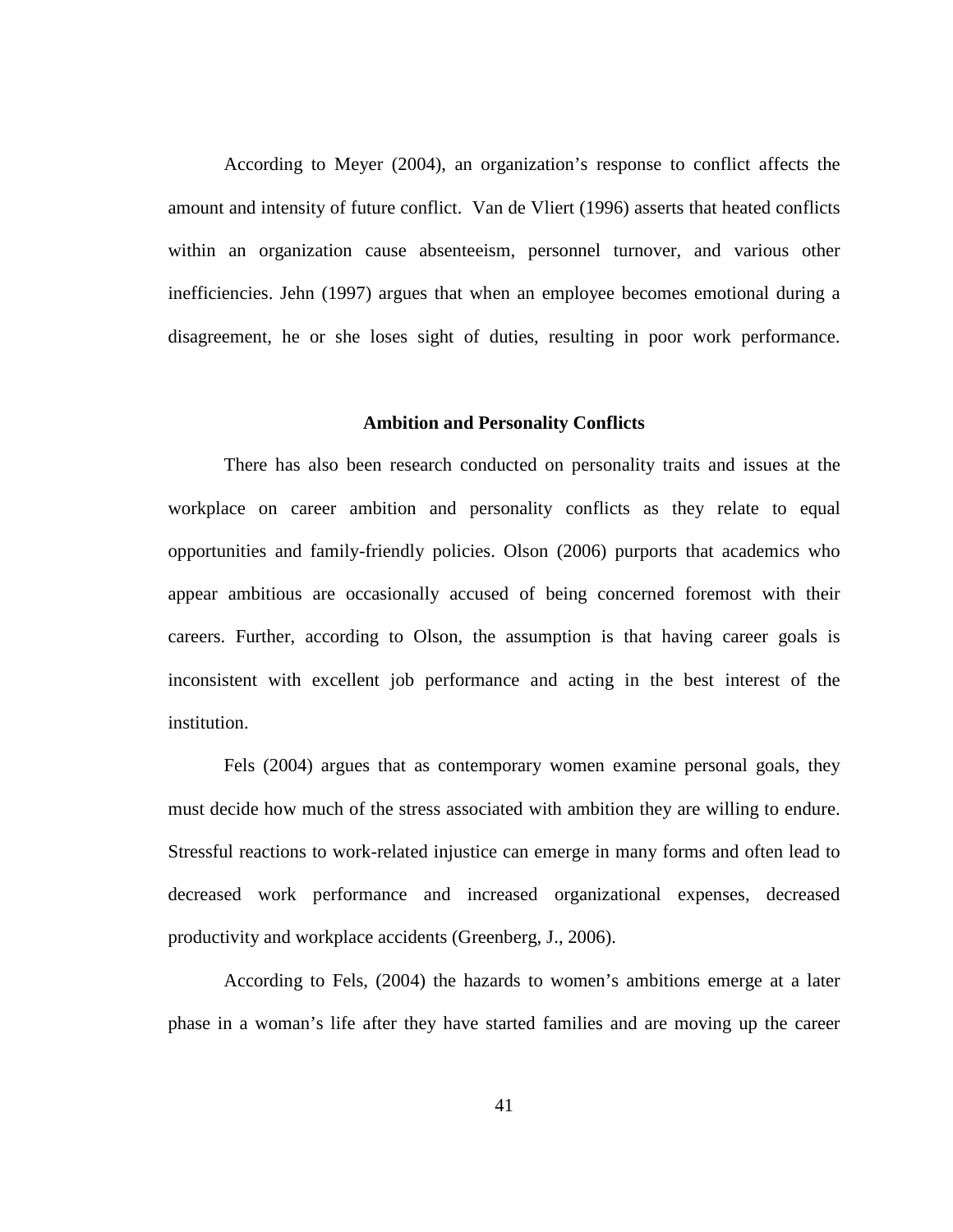ladder to more competitive positions (Fels, 2004). According to Fels, often women who are pursuing careers must manage their jobs to accommodate male colleagues and supervisors with wives who do not have full-time careers. Further, they must undergo the social pressure to fulfill more traditional feminine roles.

Ng and Fosh (2004) in a case study, examining women's perceptions of equal opportunity policies, found that implementing Equal Opportunity policies is dependent upon a two-pronged approach. The first is that women need to promote more advocators of equal opportunity policies. The second relates to men changing their attitude of antagonism to effect a more conducive working environment. The study found that hiring more women employees who are ambitious and who seek balance between work and family afford them a greater opportunity to progress upward within the organization. When the number of equal opportunity advocators increase, this will give rise to a more balanced view on policies among higher-level women managers.

 Research indicates that the lack of ambition can cause a lack of interest in attaining higher administrative positions. Often, men occupying decision-making positions in the workforce naturally become comrades, a process of developing relationships that excludes women. Maddox and Parkin (1994) assert that men bond through activities such as sports and social drinking events. Exclusion from the bonding process is linked to women in male-dominated work environments feeling isolated and alienated. This results in reinforcing the perception by men that women lack confidence.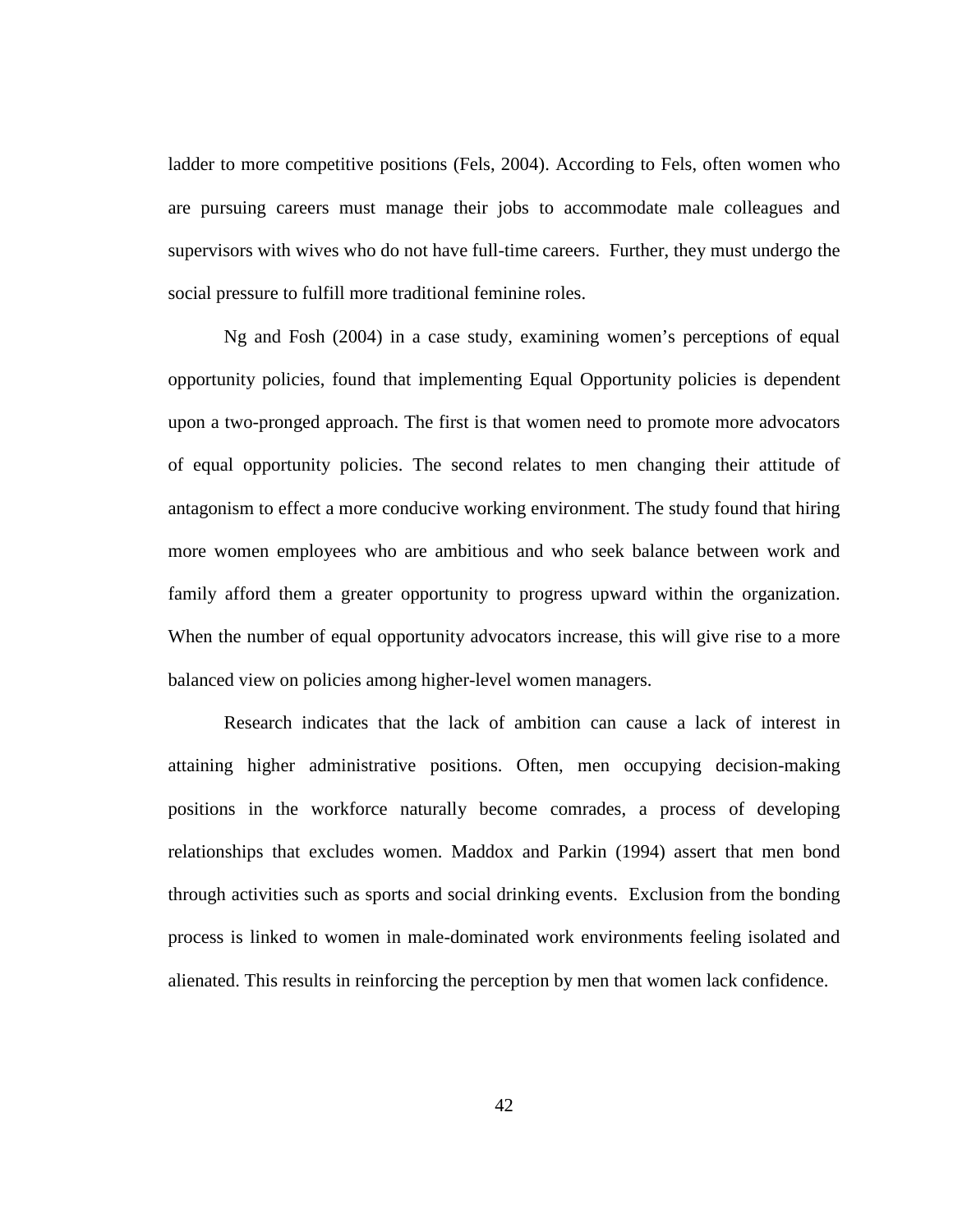There is also empirical evidence that some women who are considered highachievers are not necessarily motivated to serve in a leadership role. In fact, Lawless and Fox (Fischer, 2006), in a study of nearly 3,800 potential political candidates, found that high-achieving women were less likely than their male counterparts to have ambition for elected office, less likely to be encouraged to run for office by public officials or party leaders, and less likely to believe that they were as qualified as other candidates for an elected office.

# **Conclusion**

Research indicates that gains have been made by women in achieving administrative positions in higher education in the United States. However, progress has occurred at a very slow rate over the past decade. The glass ceiling continues to be difficult to crack for women who seek career advancement in administrative positions, particularly in upper administrative positions. Further, the issues of gender bias and discrimination continue to be debated as a major contributor toward the lack of opportunity for advancement for women and people of color. However, the Review of Literature indicates there are other factors to be considered when examining the causes for underrepresentation of women in higher education administration. Research has indicated that family/work conflict, a financially dependent family, ambition, and employee/supervisor personality conflicts contribute to whether women seek or choose not to seek administrative positions.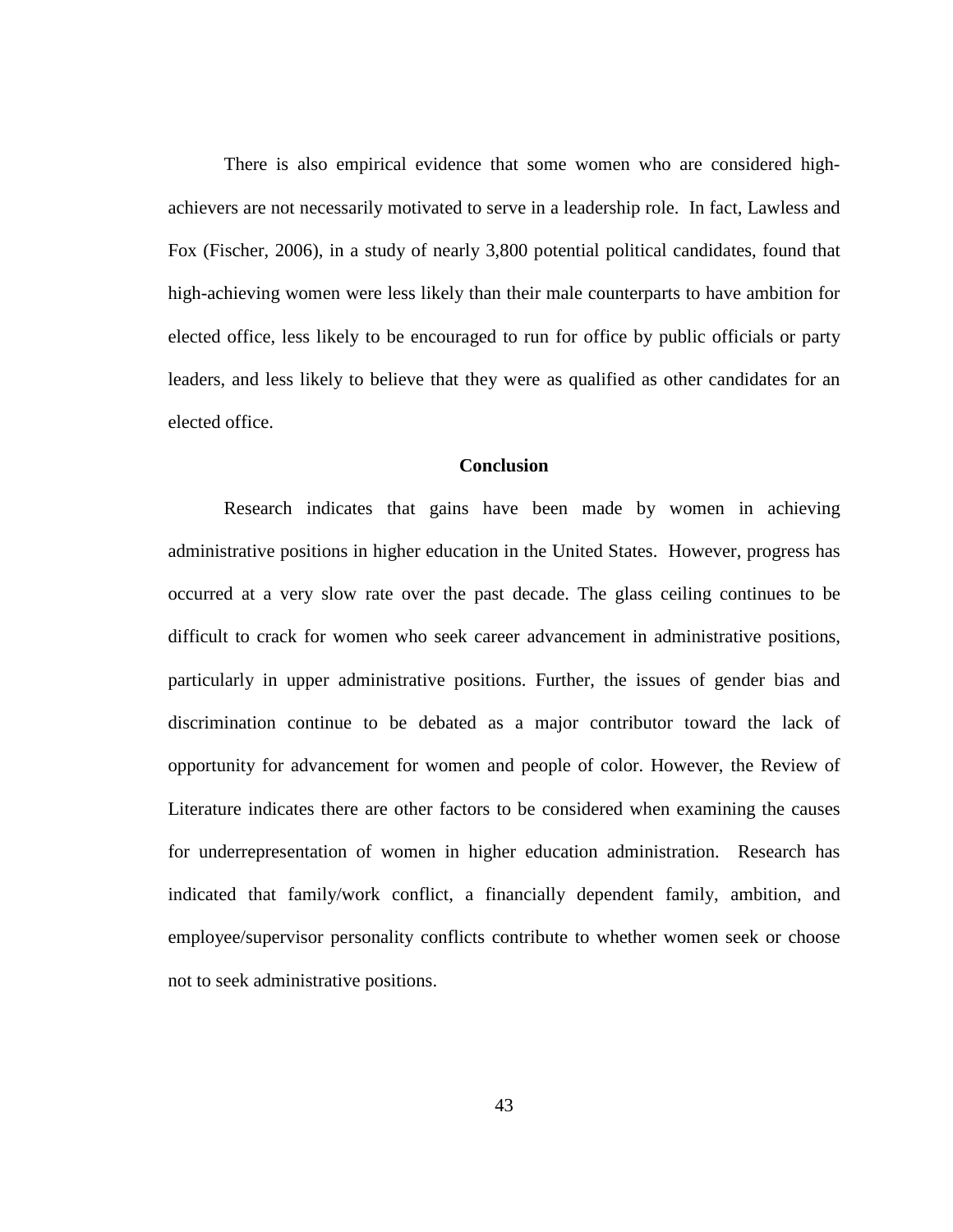One of the barriers researched, the glass ceiling, according to Cotter et al (2001), is a specific type of gender or racial inequality that is distinguishable from other forms of discrimination. This form of discrimination is difficult to explain by other job related characteristics such as job performance and competence since it is a more covert method or process of discrimination.

There are factors of a psychological and sociological nature regarding the glass ceiling as women attempt to achieve tenure and administrative positions. One problem lends itself to the difficulty of women gaining respect and establishing competence among peers and superiors. According to Foschi (2000), men are given more opportunities to show incompetence in order to be judged incompetent than are women. Women, more so than men must "jump trough more hoops" to establish themselves as competent (Biernat and Kobrynowicz, 1997, p.544).

In examining other forms of discrimination, Epp and Sackney assert that prejudicial treatment occurs when the male experience is regarded as the norm with female realities considered to be abnormal. This occurance is recognized as "androcentric bias" when the world is seen through the male lens (Epp and Sackney, 1994, p.2).

Affirmative Action was established in the 1960s to eradicate the discriminatory practices for women and people of color. However, over the decades, the success of affirmative action has been debated passionately. Although governments and corporations have advanced women to upper level management, Chaffins *et al* (1995) contends that the efforts are minimal and that females are restricted mostly to mid-level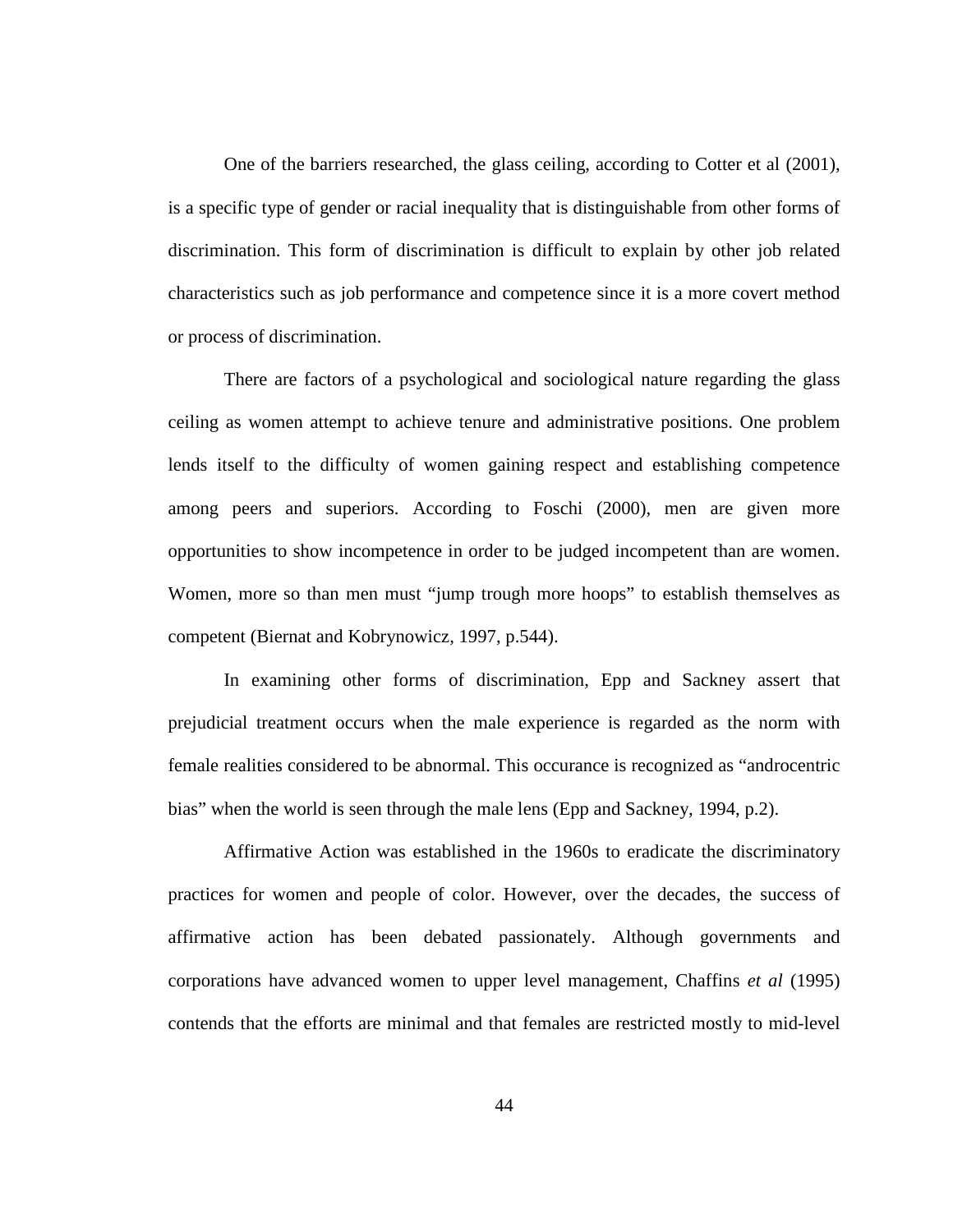management positions with less compensation and little authority. Maume (1990) conducted research on income and salaries of professionals and contends that management promotions are delayed for women. According to Tsang and Dietz (2001) research on the effects of race, gender and their interaction with time, indicates that women and people of color continue to earn less, even after controlling for other socioeconomic factors such as childhood poverty and educational attainment.

In academia, according to Williams (2005), women are more likely than their male counterparts to attain non-tenured positions, and women who are on a tenure track are less likely than men to be employed at four-year-institutions. Further, highly ranked four-year institutions are more likely to hire low percentages of women (Mason and Goulden, 2002).

Williams (2005) also asserts that many women never get near the glass ceiling because of a newly documented type of gender bias called the maternal wall. This bias prevents advancement for women in academic careers once they become mothers. Women who have children are less likely to gain tenure than men who have children at the same point in their career.

Beyond the glass ceiling and other more overt discriminatory practices there are other barriers which inhibit the advancement of women in higher education administration. Among those hindrances are family-oriented issues which center around the demands of work and home. Greenhaus and Beutell (1985) assert that for women, conflict between work and family roles is more severe since women, more so than men,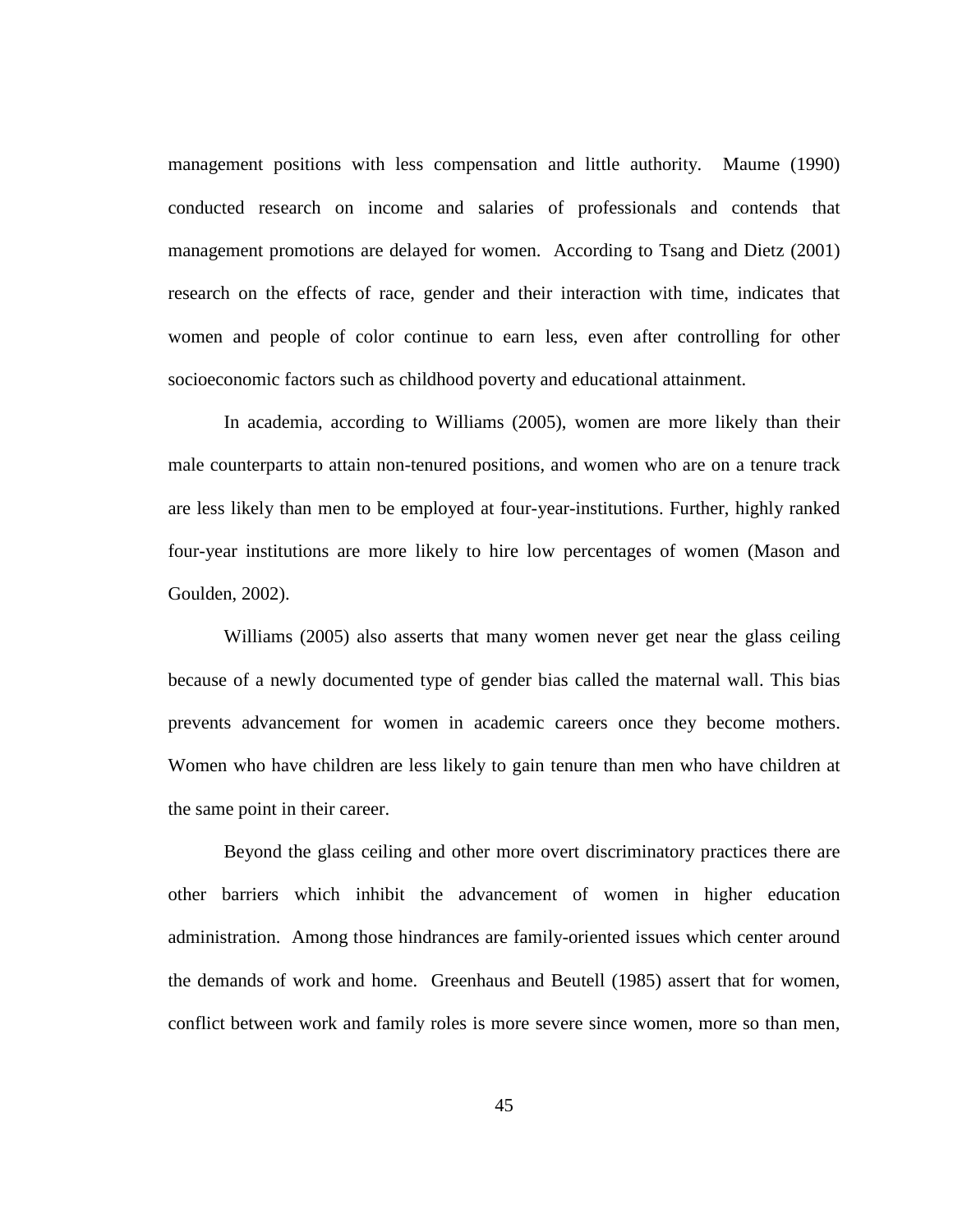spend more combined time on work and family responsibilities. Mothers are divided between the 24/7 model employee and the 24/7 ideal mother (Ridgeway and Correll, 2004). Further, the difficulty to maintain both at an optimal level of success results in conflict between what is the norm of an excellent worker and the norm of parental duties.

Work and family conflict appears to be an important factor for women with academic careers. Hensel (1991) contends that nearly 50 percent of the women who remain in academia are either single or childless. Job responsibilities are considered too demanding to have family obligations. To eliminate issues surrounding family and work, the 1993 Family and Medical Leave Act was established which requires academic institutions to offer unpaid parental leaves to primary caregivers (Williams, 2005). However, Hochschild (1997) asserts that, in some cases, women who use these familyfriendly policies are often perceived as incompetent in the workplace which eventually impacts their career negatively.

The literature also indicates another stressful barrier that may have an affect on some women's decision on seeking administrative positions. That issue surrounds workplace conflict, and whether women are willing to deal with personality conflicts and resolution. Administrators, on occasion, must participate in resolving conflict. According to Thomas and Schmidt (1976), conflict in the workplace can be costly since it can occupy as much as 20 percent of a manager's time.

The Review of Literature illustrates the issues and historical timeline of women in academia in achieving administrative positions. There is little research on barriers facing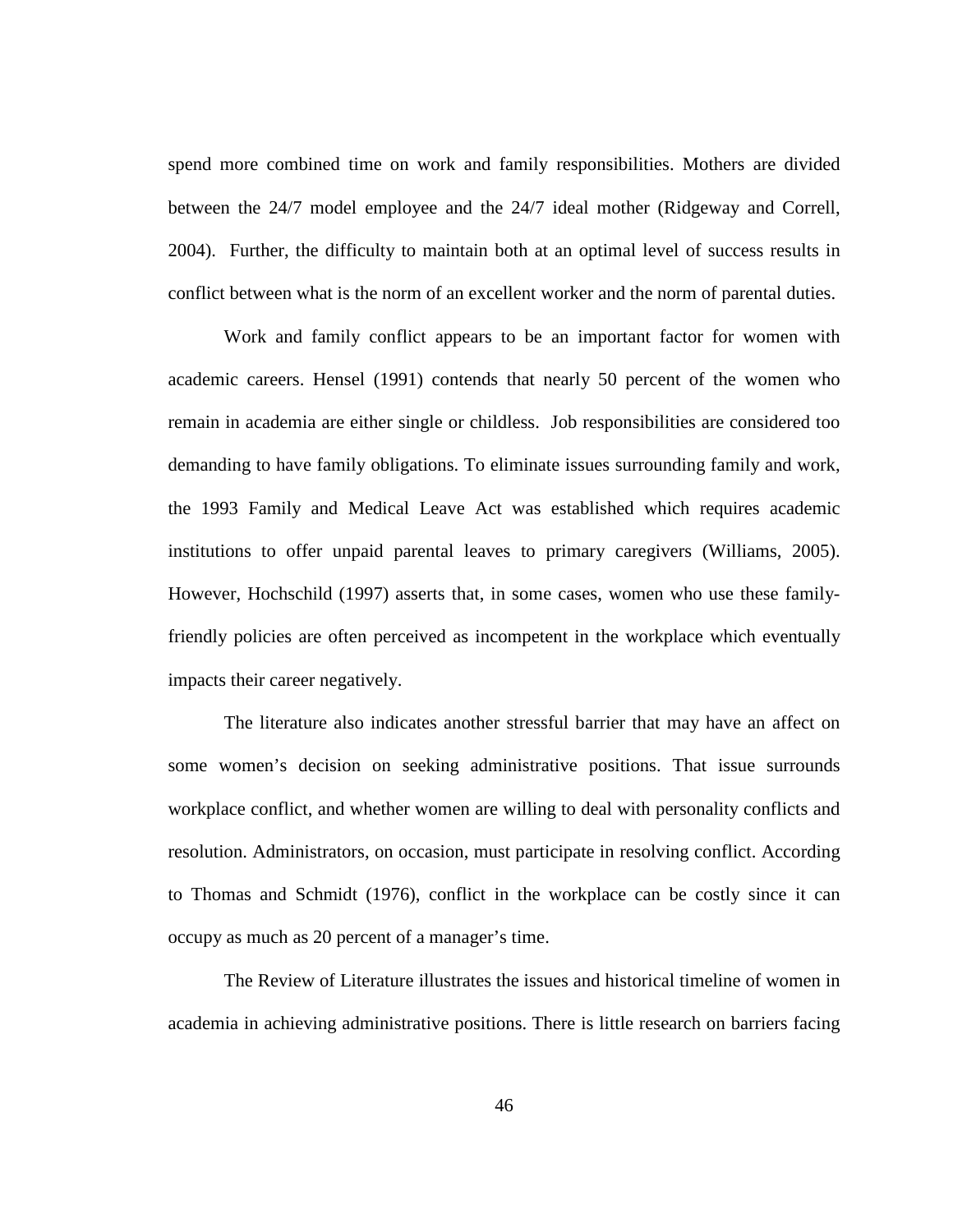women in academia, particularly in the Deep South. However, according to Rushing (2002), historical sociological analysis of the "New South" demonstrates the "dividing practices of sin, sex and segregation" to disenfranchisement African-American males, to support segregated public schools, to segregate public higher education by race and gender, and to put into practice a race, class and gender distinctive curriculum (p.167). Women were not allowed to attend the State University or have equal economic opportunity to that of men. Alternative normal and industrial institutes were created for white women while racially segregated schools were established for African-Americans (Edwards, 1998).

Ng and Fosh (2004) examined perceptions of equal opportunity policies and found that the implementation of EO policies is dependent upon: (1) women promoting more advocators of equal opportunity policies, and (2) men changing their attitude of antagonism to foster a more favorable work environment. Ng and Fosh's (2004) study found that hiring more women who are ambitious and who seek balance between work and family actually offer women a greater opportunity for advancement within the organization. They suggest that when the number of equal opportunity advocators increase, a more balanced view on policies will occur among higher-level women managers.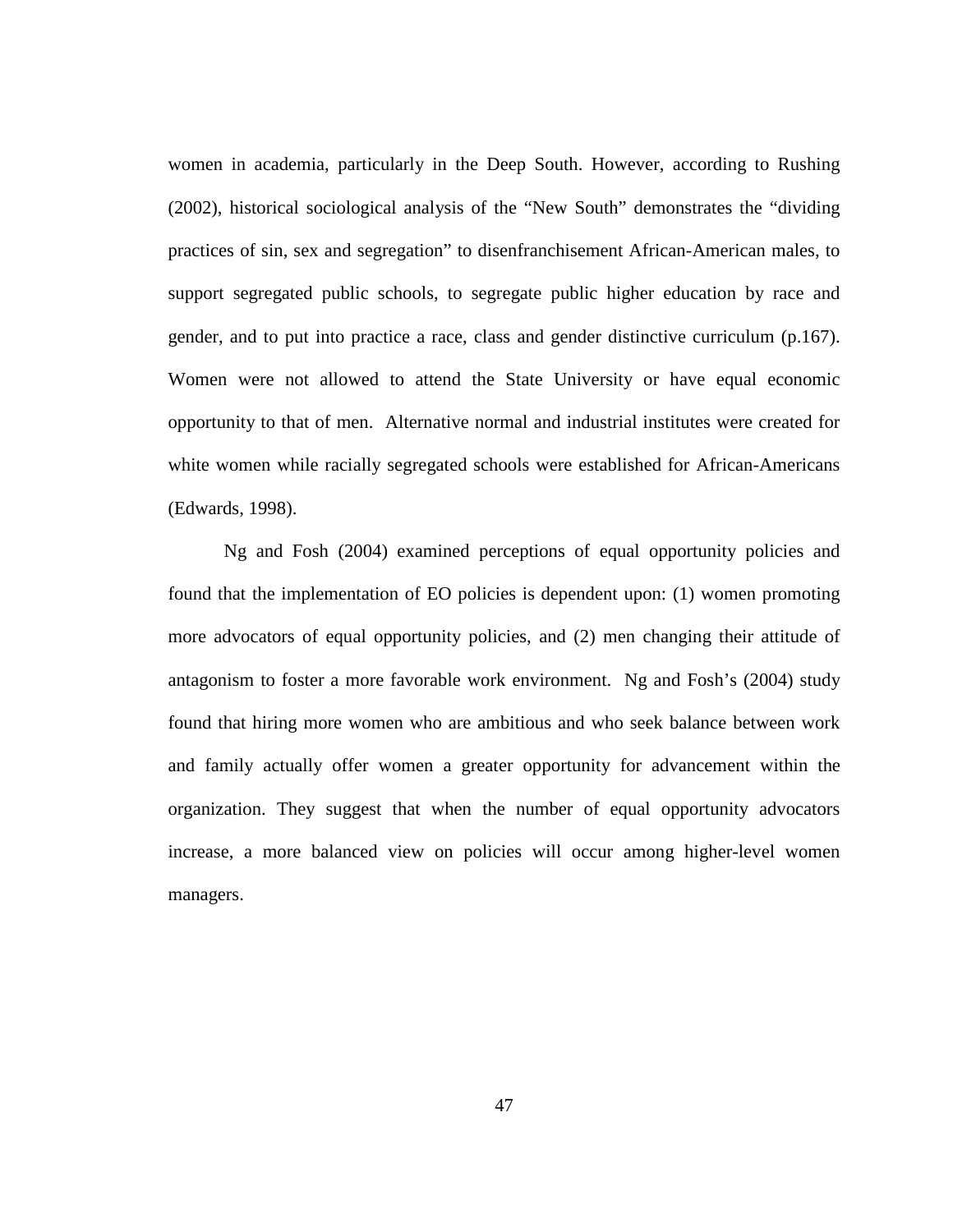## CHAPTER III

# METHODOLOGY

# **Description of Data Set**

 The purpose of this study is to identify barriers faced by women in achieving toplevel administrative positions in higher education in the Deep South. This section presents the research methodology that is used to examine issues that influence the inability of women faculty to advance to administrative positions and women administrators to progress to upper level positions in higher education in Alabama, Georgia, Louisiana, Mississippi, and South Carolina.

 The unit of analysis is the individual faculty member or administrators. The Dependent variable used for analysis is "Intention to seek an administrative position" (if faculty) or "Intention to seek a higher administrative position" (if administrator). Women faculty and women administrators from universities in the five states were provided questionnaires for the research sample.

# **Data Collection**

The sample of women administrators including Presidents, Provosts, Vice Presidents, Deans, Department Heads, Full Professors and Associate Professors at four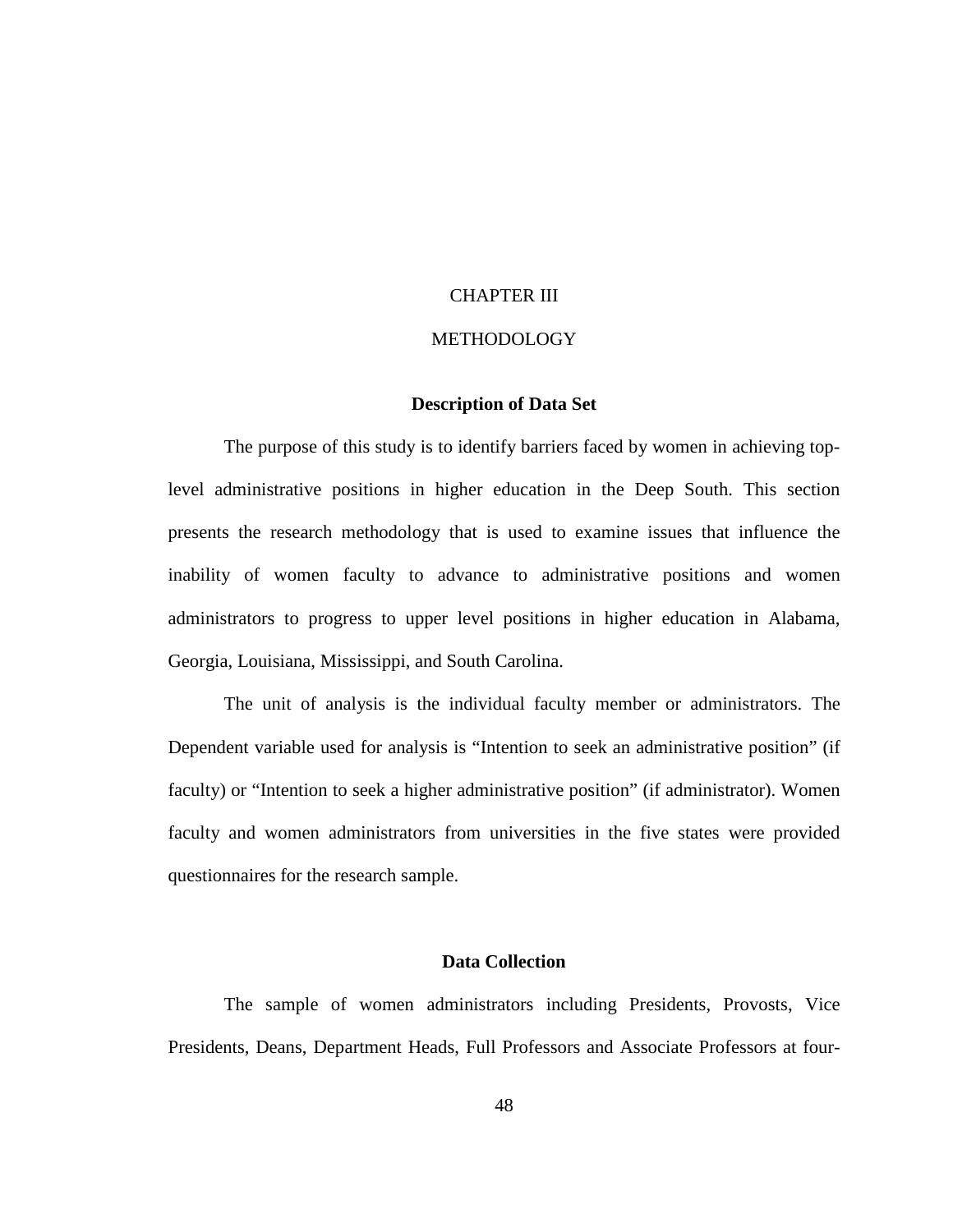year public universities and colleges in Alabama, Georgia, Louisiana, Mississippi, and South Carolina was obtained from the respective state governing boards and various university websites. A survey instrument was mailed to respondents from Jackson, Mississippi in November 2005.

The faculty and administration population sample of women was 1,847 in which 493 faculty and 282 administrators completed and returned the survey instrument. There were six respondents who did not indicate their position at their universities. Returned surveys from only one mailing yielded a sufficient 43 percent response rate to conduct the research. The sample includes women faculty and administrators from a total of 50 public universities in the five states. Appendix C includes a list of the universities used in our survey.

Faculty respondents included Associate Professors and Full Professors within the average age range 45-54 and women administrators surveyed within the average age range of 55-64 years old. Respondents were in various disciplines in which the majority of them were in social sciences, humanities, education and business. The majority classified their universities as comprehensive or research institutions. Surveys were also mailed to women faculty and administrators at Historical Black Colleges and Universities (HBCU) in the five Deep South states. Only 68 surveys were returned from HBCU which included 36 faculty and 32 administrators.

 The survey, found in Appendix B, was comprised of forty-two questions and solicited information regarding the respondents' attitudes on gender equity in an attempt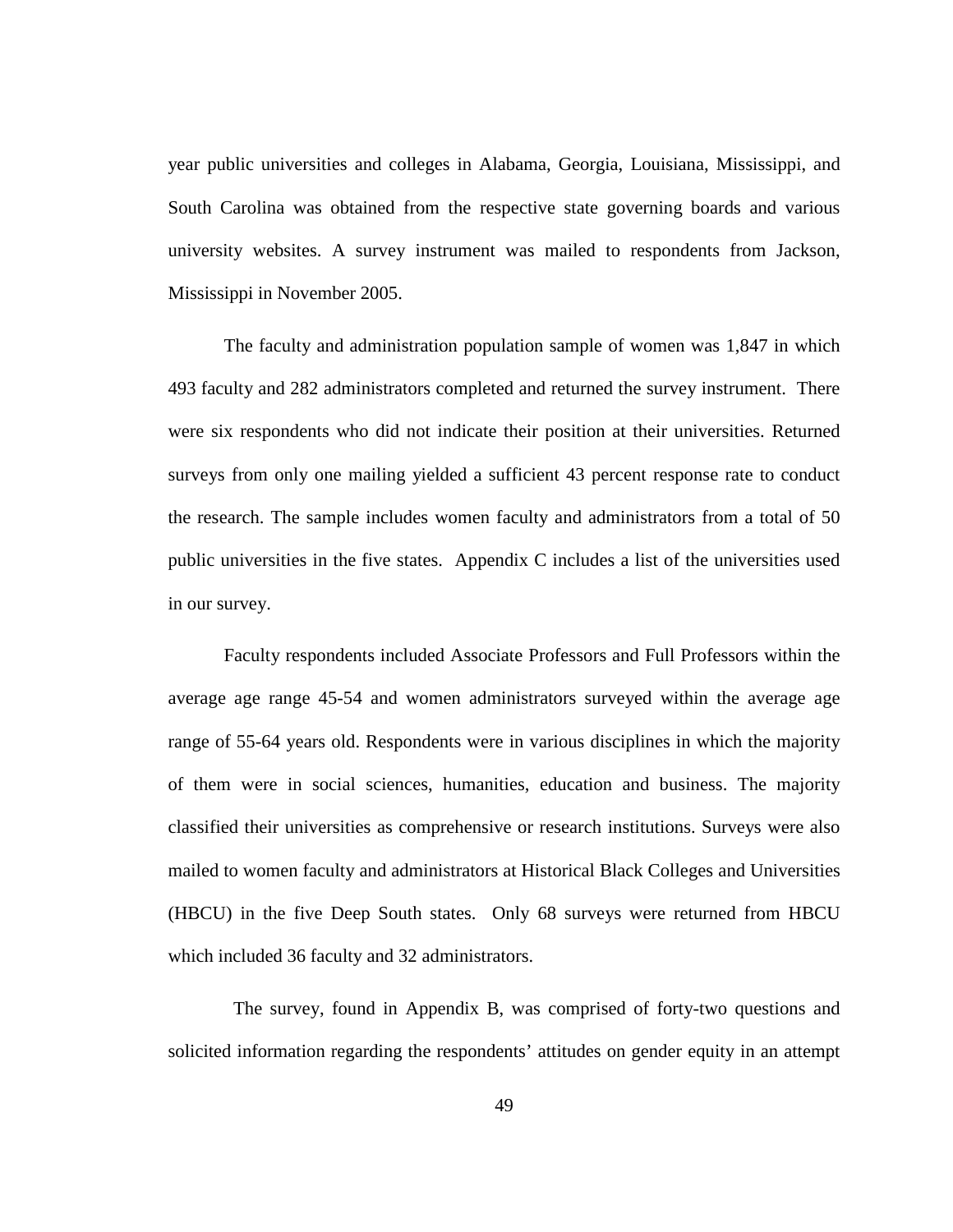to investigate the extent of inclusion of females in the institution's administrative pool. The survey also solicited information from the participants regarding the barriers that are perceived as preventing women from attaining administrative positions such as home/job conflict and personality conflicts. Other information retrieved from respondents surrounded finances such as family financial dependency and money motivation in striving for job advancement. Whether respondents had a mentor and if so, the effectiveness of that mentor was also sought in the survey instrument.

Respondents were given the opportunity to select responses of survey questions including Strongly Agree, Agree, Neither Agree Nor Disagree, Disagree and Strongly Disagree to perceived barriers, gender hindrance, gender benefit, job satisfaction, job status satisfaction and mentor availability. There were three response choices of survey questions regarding family responsibilities, interpersonal conflicts, ambition, family financial dependency and money motivation. Those categories of answers included Very Much, Somewhat and Not At All. Also made available in the instrument were four openended questions which allowed the respondent to further explain: (1) What, if any, were their work-family conflicts, (2) The greatest challenges they faced as a female professor or administrator, (3) The barriers they personally experience as a woman in performing job duties, and (4) How the university can better attain diversity on their campus. After the data was collected, the variables were coded and entered into a Statistical Package for the Social Sciences (SPSS) database to facilitate the analysis of the data.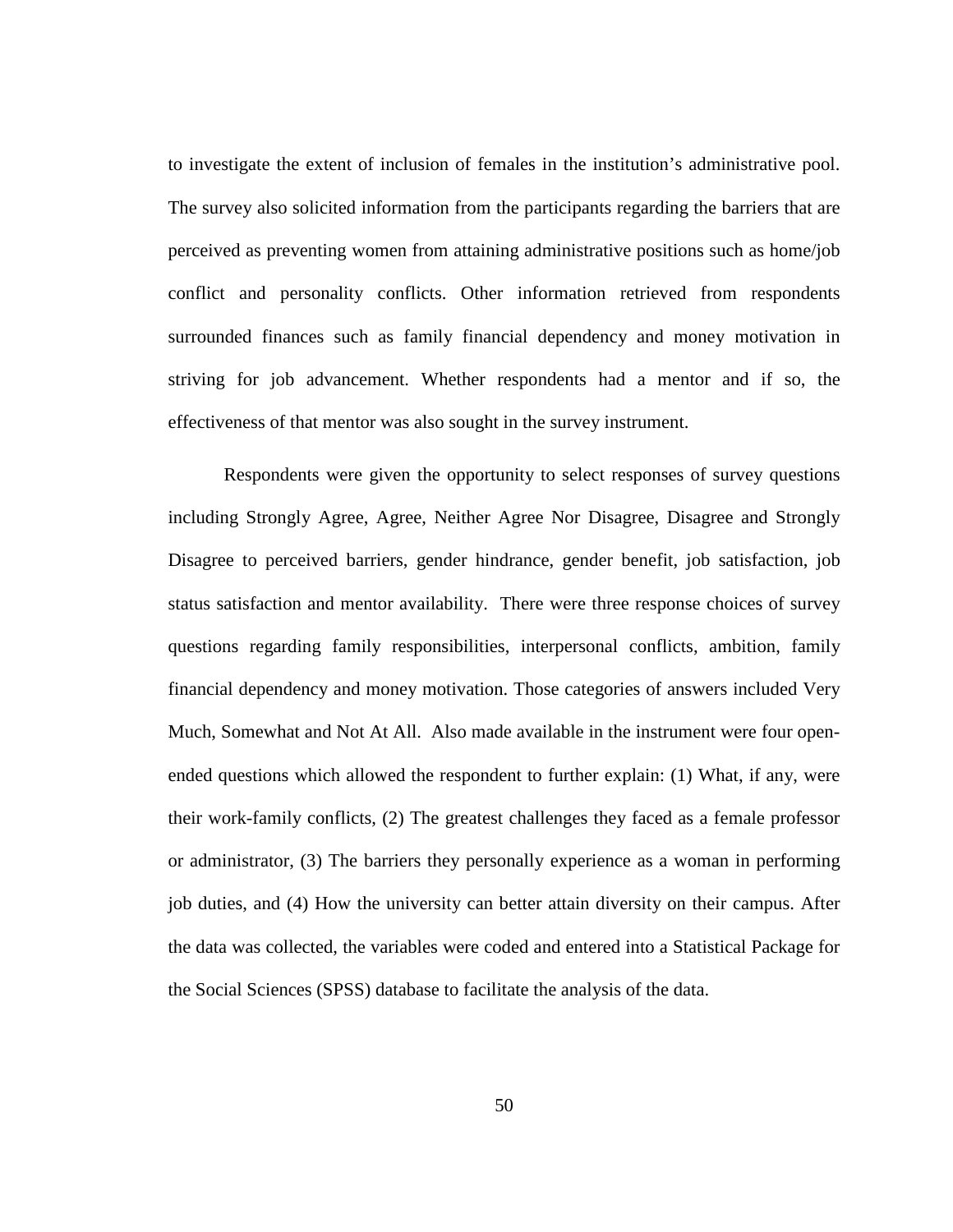The following model includes several hypotheses (variables) for this research project. Perceived barrier data for career advancement were used as independent variables including sexism, family-friendly institution, the glass-ceiling barrier, personality traits and situational family financial dependence. The Dependent variable used for analysis is "Intention to seek an administrative position" (if faculty) or "Intention to seek a higher administrative position" (if administrator). Women who are Associate Professors, Full Professors, and those who are currently administrators including Presidents, Vice Presidents, Deans, Department heads, and Program Directors were provided questionnaires for the research sample. The model below is an arrow diagram of the hypotheses that were tested: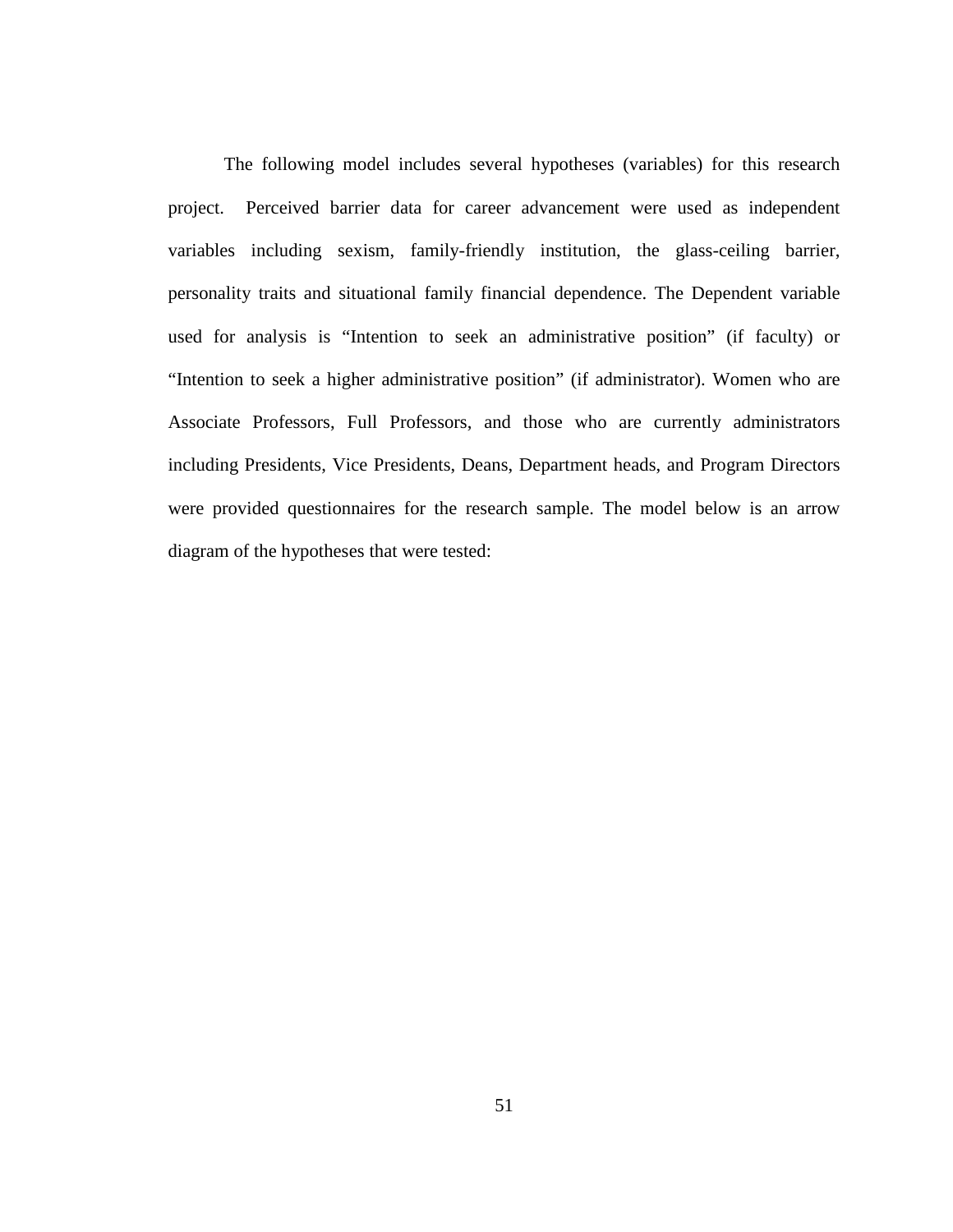

Figure 1 HYPOTHESIS TESTED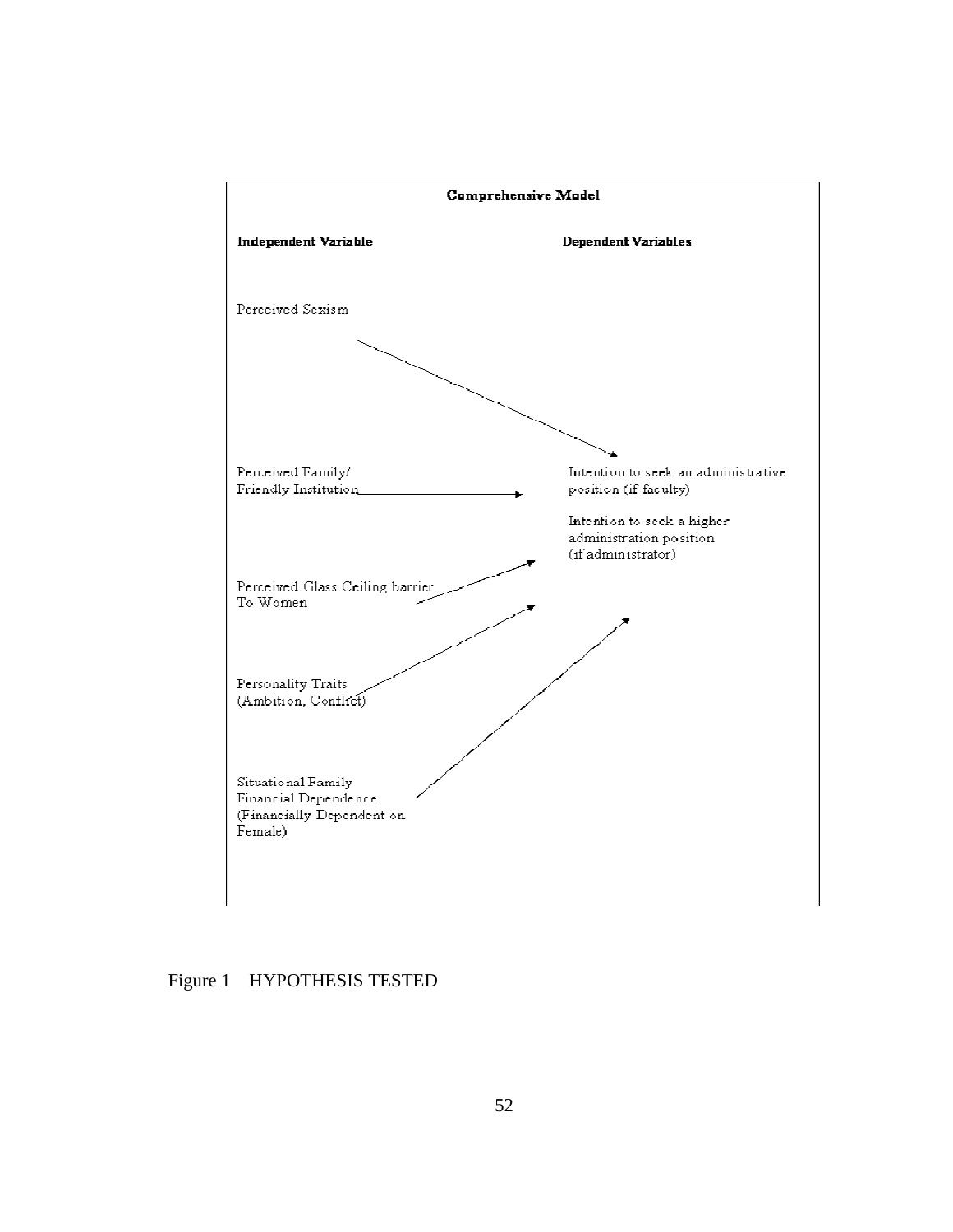# **Research Questions**

The central research question is "What is the relationship between gender and promotions to administration positions and upper administrative positions at public universities in the Deep South." Other research questions to be considered to guide this research include, but are not limited to the following:

- 1. Is there a perceived glass-ceiling barrier by women who seek administrative and upper administrative positions?
- 2. Does gender play a role in the gap between the number of men and women in administrative positions in higher education in the Deep South?
- 3. What impact does family have on women in deciding whether to enter into the administrative pool in higher education?
- 4. Do personality conflicts and willingness to deal with them play a role in women achieving administrative positions?

# **Hypotheses**

 In understanding underlying principles on the subject matter, specific hypotheses must be developed. In developing hypotheses the question surfaces, what are the differences, if any, between the advancement of women and men, in general, in the public systems of higher education in the Deep South? Analysis of the reviewed literature indicates that the glass ceiling, the administrative pool, racism, sexism, and family issues are constraints on female promotions to higher echelon administrative positions at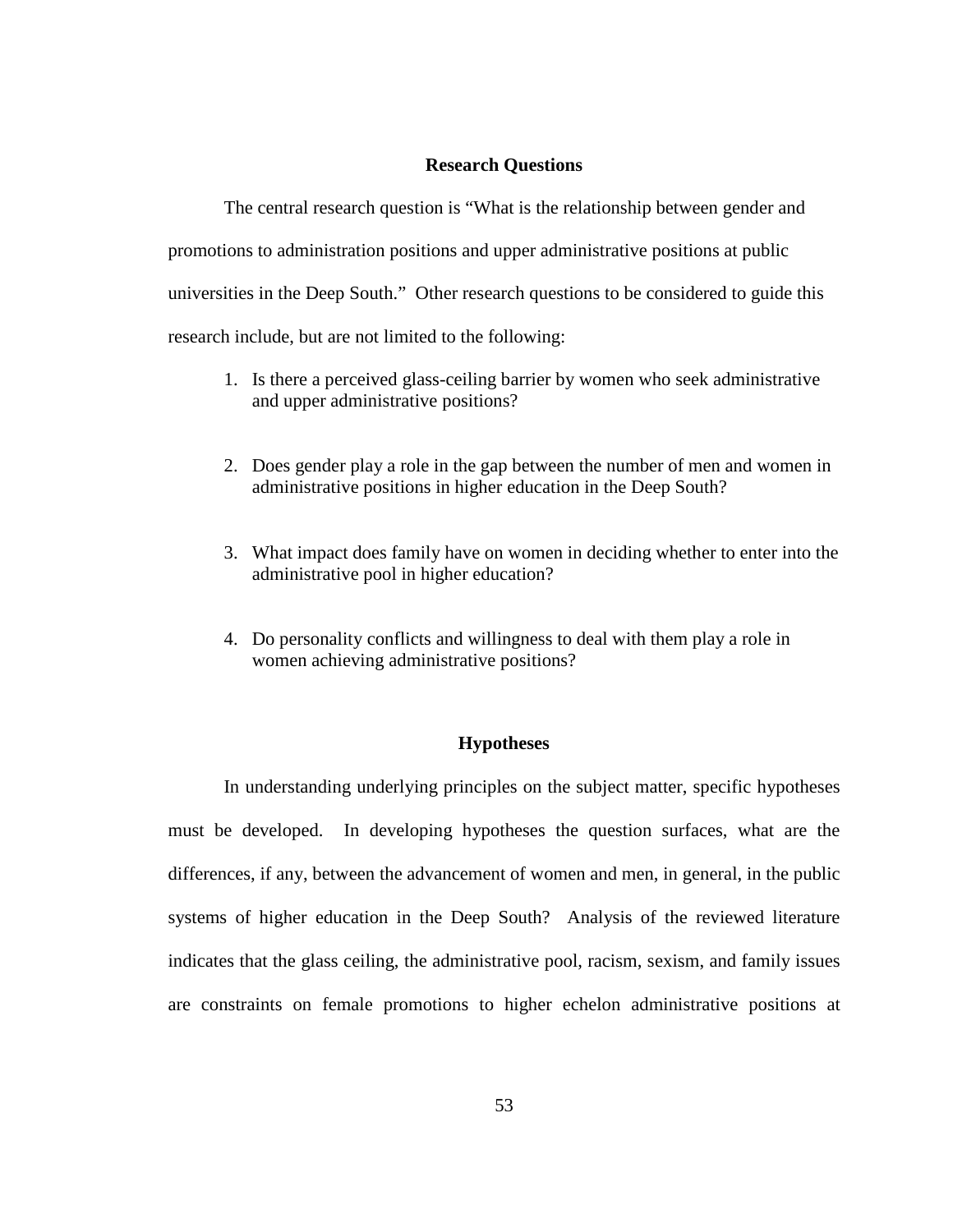universities and colleges. Hypotheses were formulated regarding these circumstances and barriers.

 The review of literature indicates that women are underrepresented in higher education administration. Sherr (1995) defined the Glass Ceiling as an image, which represents obstacles that prevent women from advancing to their full potential in their careers. Matthews (1995) found that women classified as activists for women's rights were concerned about national issues such as current threats to affirmative action guidelines and Supreme Court rulings that limit sex role stereotypes and sex discrimination.

Work-family conflict is among the barriers preventing females from achieving top level administrative positions. Some women may believe the workplace should strive to assist employees in balancing work and family responsibilities (Dolan, 2000). Based upon the foregoing questions centered on a perceived glass ceiling, sexism and family issues, the following hypotheses to be examined are outlined by the process of path analysis:

# **I hypothesized that there is a perceived glass ceiling that prevents women from attaining top-level administrative positions in public universities in the Deep South.**

H.1. Women faculty who think that there are barriers for women seeking upper administrative positions at their institution are less likely to seek an administrative position, compared to women faculty who believe that there is not a glass ceiling for women.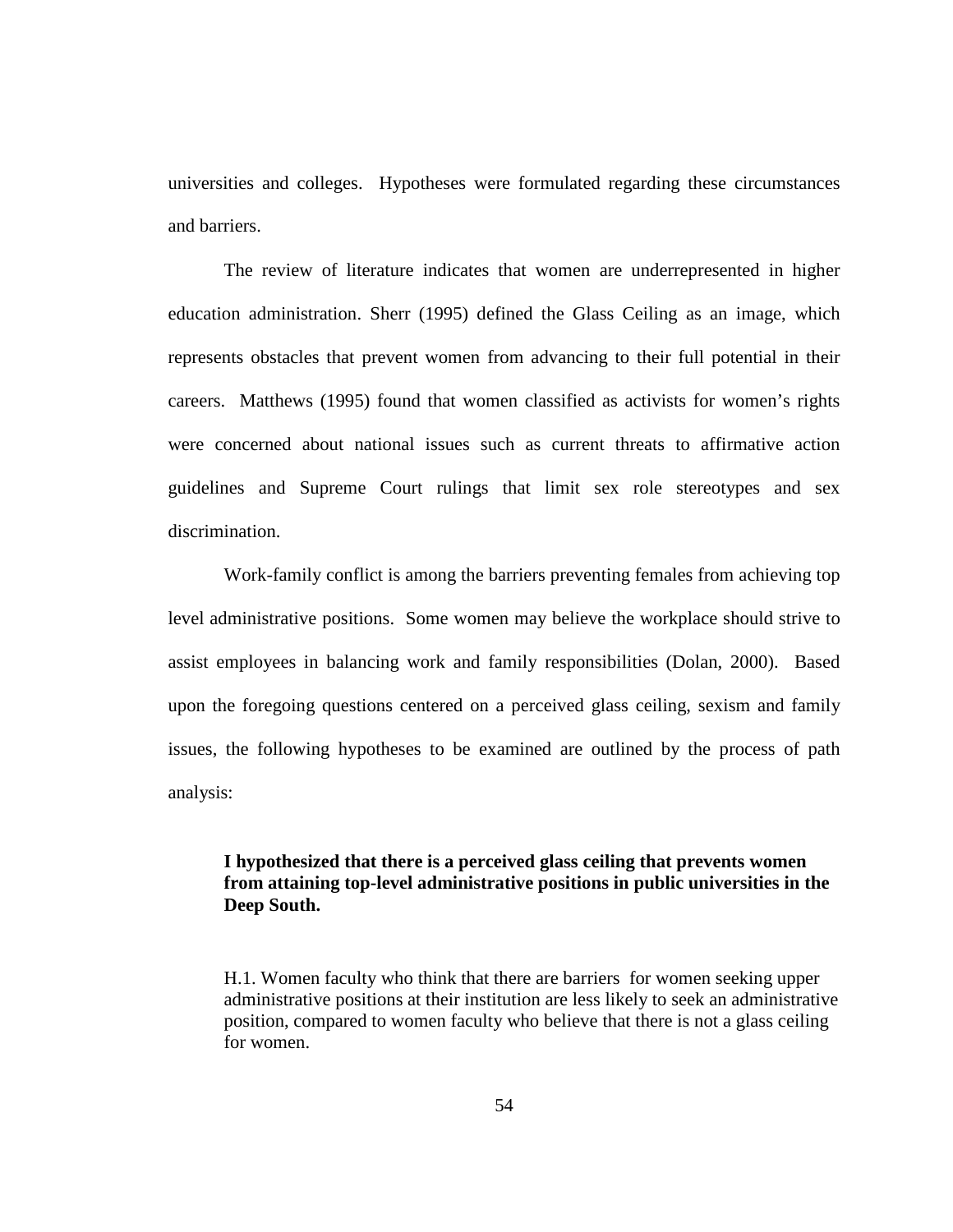H.2. Women faculty who report experiencing a barrier are less likely to seek an administrative position, compared to women faculty who have not experienced a glass ceiling barrier.

H.3. Women administrators who think that there are barriers for women seeking upper administrative positions at their institution are less likely to seek a higherlevel administrative position, compared to women administrators who believe that there is not a glass ceiling for women.

H.4. Women administrators who report experiencing a barrier are less likely to seek a high level administrative position, compared to women administrators who have not experienced a glass ceiling barrier.

#### **Variables used (5 point, agree-disagree items):**

#### *Independent (faculty and administrators):*

Do you think there are barriers for women seeking upper administration positions at your institution?

I have experienced a barrier?

#### *Dependent (faculty):*

I expect to seek an administrative position at this university in the next few years.

# *Dependent (administrators):*

I expect to seek a higher-level administrative position at this university in the next few years.

# **INTEND TO SEEK**

# GLASS CEILING **ADMINISTRATIVE POSITION**

# **I hypothesized that there will be a perception that fewer women faculty are promoted to administrative positions than their male counterparts, and that the number of women administrators promoted to upper administrative positions is less than that of their male counterparts.**

H.5. Women faculty who believe that their gender is a hindrance in employment advancement at their university are less likely to seek an administrative position, compared to women faculty who believe that their gender is not a hindrance in employment advancement.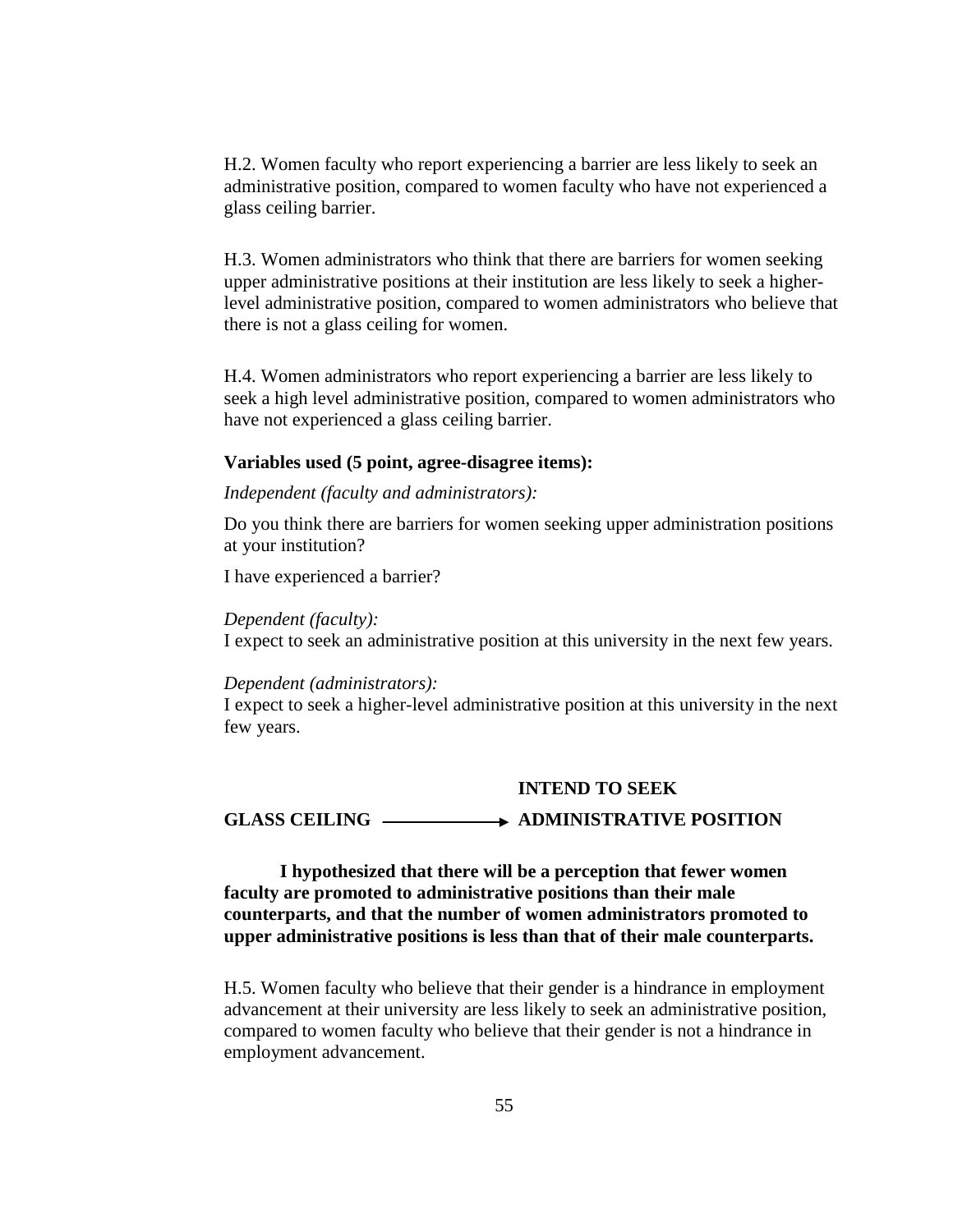H.6. Women faculty who believe that their gender is a benefit in employment advancement at their university are more likely to seek an administrative position, compared to women faculty who believe that their gender is not a benefit in employment advancement.

H.7. Women administrators who believe that their gender is a hindrance in employment advancement at their university are less likely to seek a higher-level administrative position, compared to women administrators who believe that their gender is not a benefit in employment advancement.

H.8. Women administrators who believe that their gender is a benefit in employment advancement at their university are more likely to seek a higher-level administrative position, compared to women administrators who believe that their gender is not a benefit in employment advancement.

# **Variables used (5 point, agree-disagree items):**

*Independent (faculty and administrators):* 

I feel like my gender is a benefit in employment advancement at the university?

I feel like my gender is not a benefit in employment advancement at the university?

*Dependent (faculty):*  I expect to seek an administrative position at this university in the next few years.

# *Dependent (administrators):*

I expect to seek a higher-level administrative position at this university in the next few years.

| <b>PERCEIVED</b> | <b>INTEND TO SEEK</b>          |
|------------------|--------------------------------|
| <b>SEXISM</b>    | <b>ADMINISTRATIVE POSITION</b> |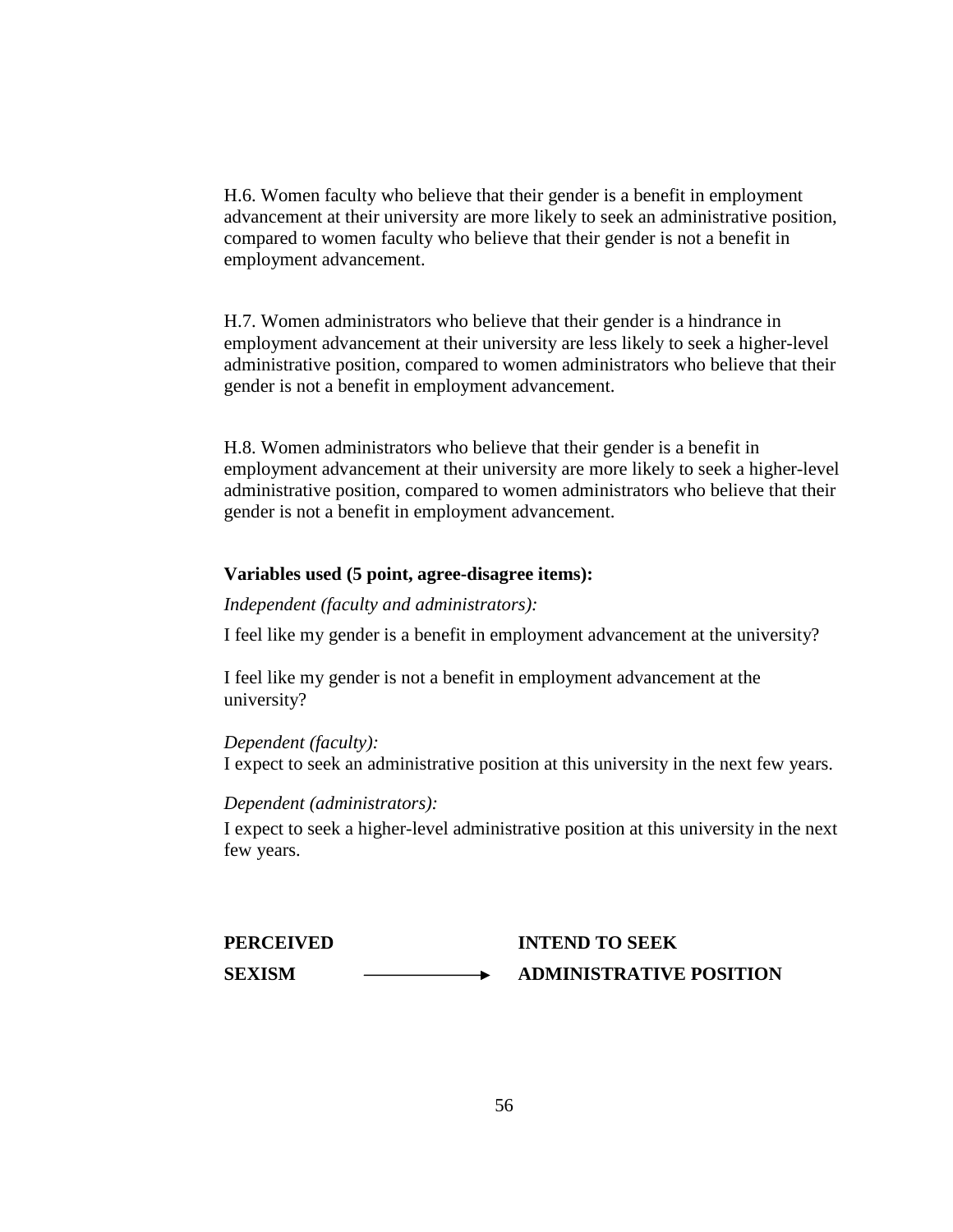**I hypothesized that women faculty will perceive universities to be less tolerant of family situations when considering the promotion of women in administration positions, and that women administrators will perceive universities to be less tolerant of family situations in the promotion of women to upper level administrative positions.** 

H.9. Women faculty who believe that their university is family-friendly in its practices and policies are more likely to seek an administrative position, compared to women faculty who believe that their university is not familyfriendly.

H.10. Women faculty who report feeling in conflict between their job and home responsibilities are less likely to seek an administrative position, compared to women faculty who do not report such conflicts between job and home responsibilities.

H.11. Women faculty who report that their family responsibilities hinder them from assuming more administrative responsibilities are less likely to seek an administrative position, compared to women faculty who do not report such family responsibility conflicts.

H.12. Women administrators who believe that their university is family-friendly in its practices and policies are more likely to seek a higher-level administrative position, compared to women administrators who believe that their university is not family-friendly.

H.13. Women administrators who report feeling in conflict between their job and home responsibilities are less likely to seek a higher-level administrative position, compared to women administrators who do not report such conflicts between job and home responsibilities.

H.14. Women administrators who report that their family responsibilities hinder them from assuming more administrative responsibilities are less likely to seek a higher-level administrative position, compared to women administrators who do not report such family responsibility conflicts.

# **Variables used (5 point, agree-disagree items, except where noted):**

*Independent (faculty and administrators):*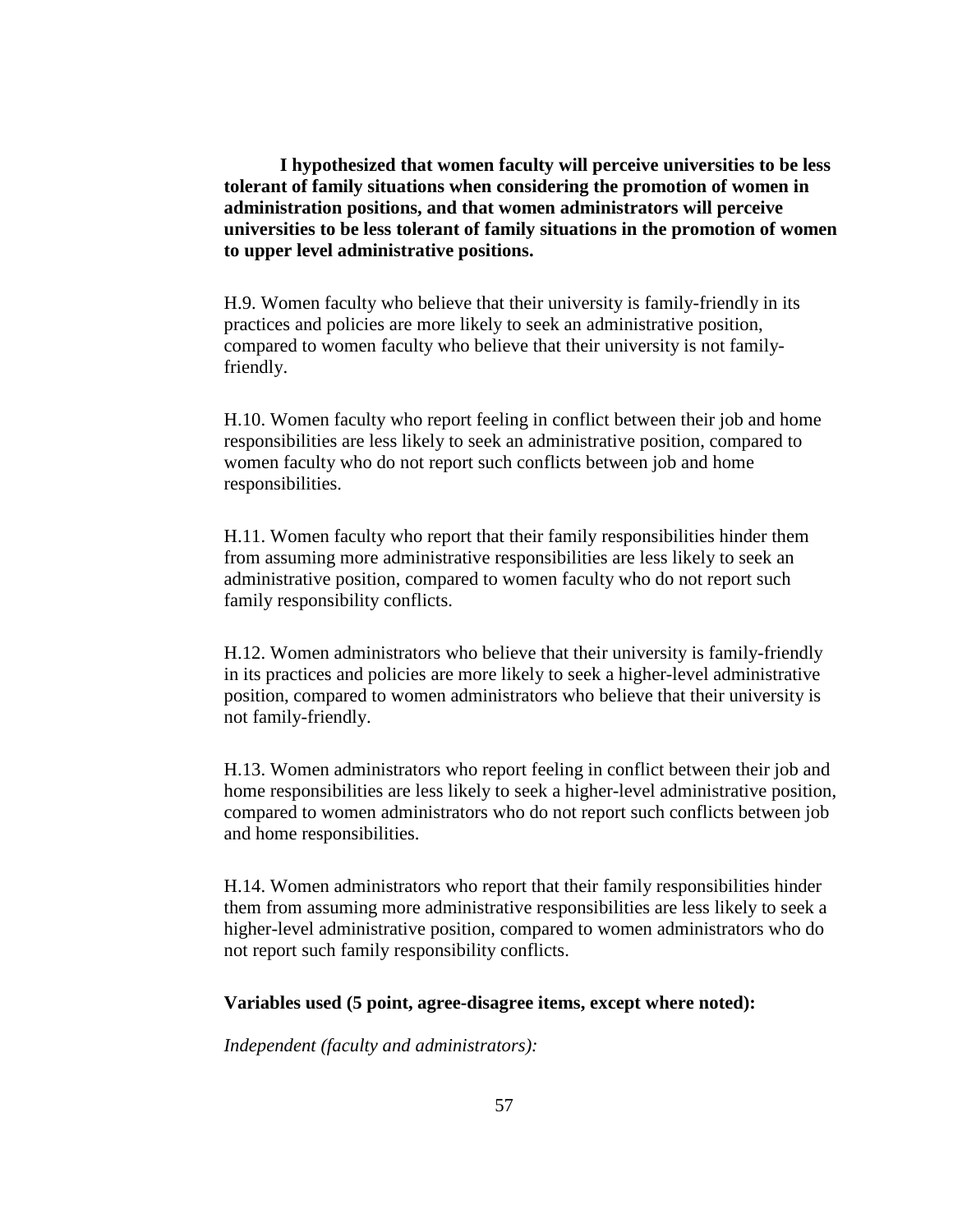Do you believe that the university where you work is family-friendly in its practices and policies?

Do you feel that family responsibilities keep you from acquiring a job with more important administrative responsibilities?

I feel like I'm in conflict/tension with job and home responsibilities.

*Dependent (faculty):*  I expect to seek an administrative position at this university in the next few years.

#### *Dependent (administrators):*

I expect to seek a higher-level administrative position at this university in the next few years.

| <b>FAMILY</b>      | <b>INTENT TO SEEK AN</b> |
|--------------------|--------------------------|
| <b>FRIENDLY</b>    | ADMINISTRATIVE POSITION  |
| <i>ENVIRONMENT</i> |                          |

**I hypothesized that women faculty will perceive personality factors as a hindrance for promotions for women, and that women administrators will perceive personality factors as a hindrance for promotions for women.** 

H.15. Women faculty who rate themselves as more ambitious than their peer group are more likely to seek an administrative position, compared to women faculty who rate themselves as less ambitious.

H.16. Women faculty who report an unwillingness to deal with interpersonal conflict are less likely to seek an administrative position, compared to women faculty who report a willingness to deal with conflict.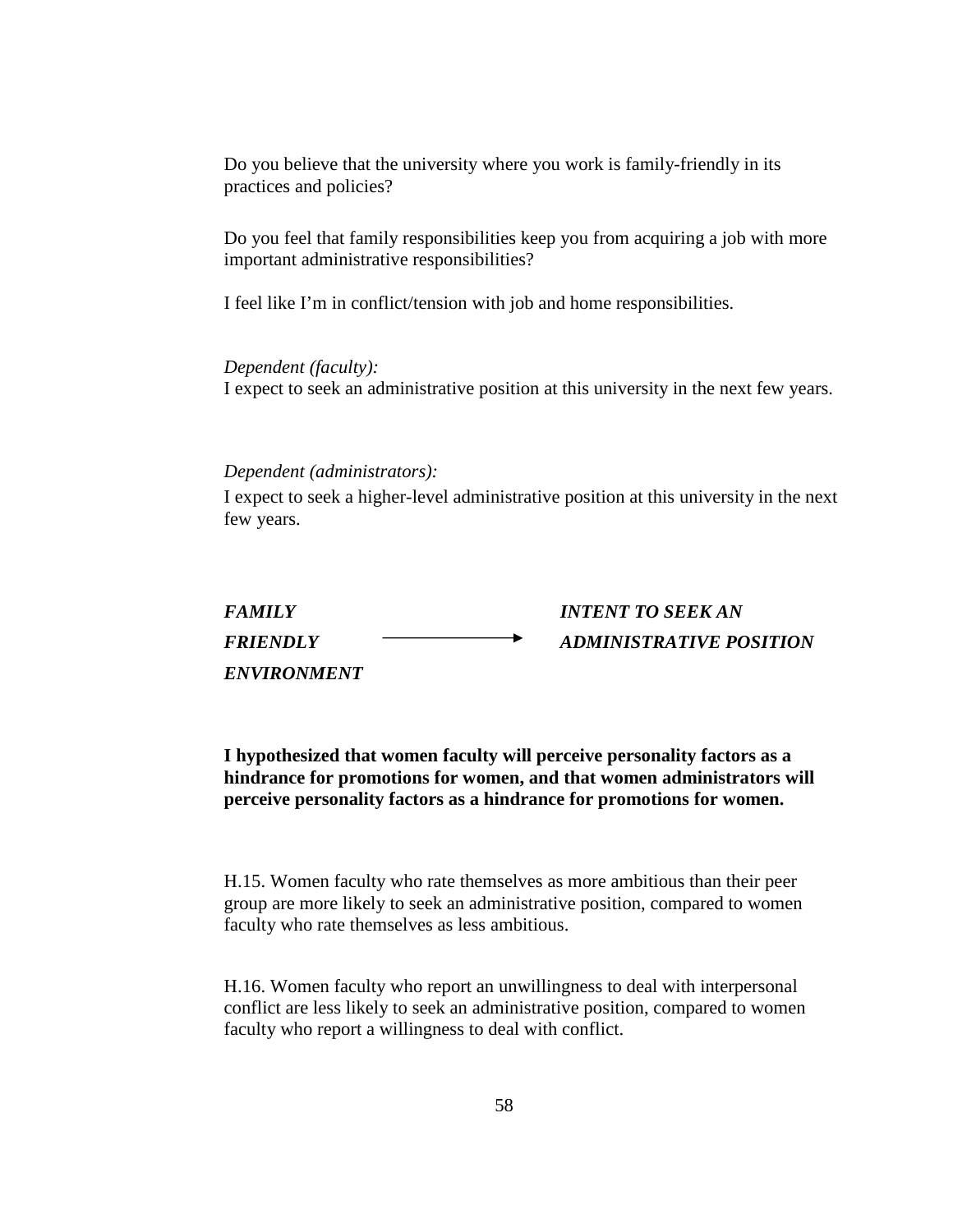H.17. Women faculty who report personality conflicts with their superiors are less likely to seek an administrative position, compared to women faculty who do not report personality conflicts.

H.18. Women administrators who rate themselves as more ambitious than their peer group are more likely to seek a higher-level administrative position, compared to women administrators who rate themselves as less ambitious.

H.19. Women administrators who report an unwillingness to deal with interpersonal conflict are less likely to seek a higher-level administrative position, compared to women administrators who report a willingness to deal with conflict.

H.20. Women administrators who report personality conflicts with their superiors are less likely to seek a higher-level administrative position, compared to women administrators who do not report personality conflicts.

# **Variables used:**

#### *Independent (faculty and administrators):*

Compared to your colleagues, how ambitious are you? More ambitious, equally as ambitious, or not as ambitious.

How willing are you to deal with conflicts with other people? Very willing, somewhat willing, or not willing.

How often do you experience personality conflicts with your current supervisor on the job? Very often, from time to time, rarely.

#### *Dependent (faculty):*

I expect to seek an administrative position at this university in the next few years.

# *Dependent (administrators):*

I expect to seek a higher-level administrative position at this university in the next few years.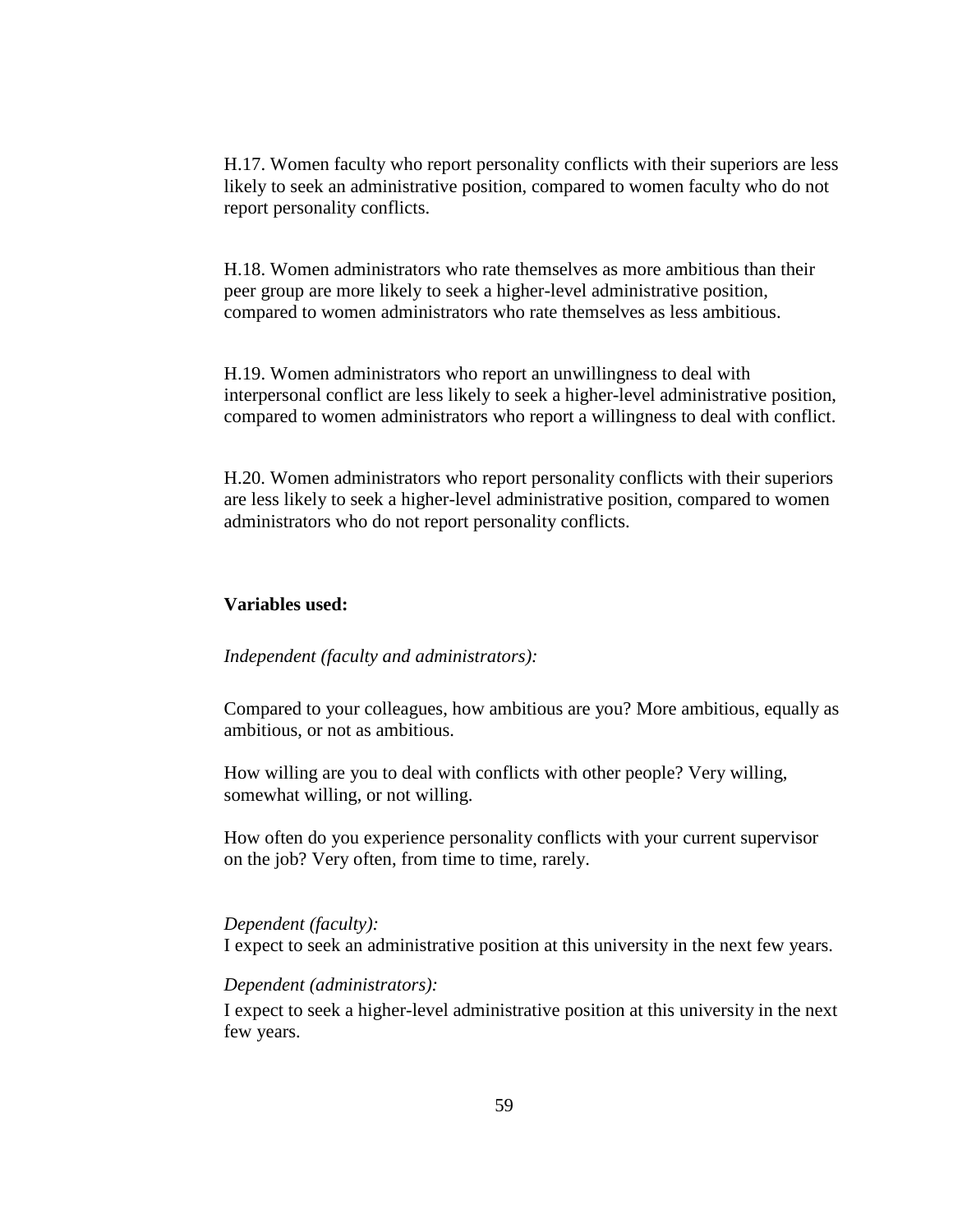## *PERSONALITY INTEND TO SEEK AN*  TRAITS **ADMINISTRATIVE POSITION**

**I hypothesized that women faculty with families that are financially dependent on them are likely to seek administrative positions, and that women administrators with families that are financially dependent on them are likely to seek administrative promotions.** 

H.21. Women faculty who have people financially dependent on them are more likely to seek an administrative position, compared to women faculty who do not have people dependent on them.

H.22. Women faculty who are more motivated by acquiring money are more likely to seek an administrative position, compared to women faculty who are not as motivated by acquiring money.

H.23. Women administrators who have people financially dependent on them are more likely to seek a higher-level administrative position, compared to women administrators who do not have people dependent on them.

H.24. Women administrators who are more motivated by acquiring money are more likely to seek a higher-level administrative position, compared to women administrators who are not as motivated by acquiring money.

#### **Variables used:**

### *Independent (faculty and administrators):*

To what extent do you have people who are financially dependent on you? Very much, somewhat, not at all.

To what extent is acquiring money an important motivation in your life? Very much, somewhat, not at all.

#### *Dependent (faculty):*

I expect to seek an administrative position at this university in the next few years.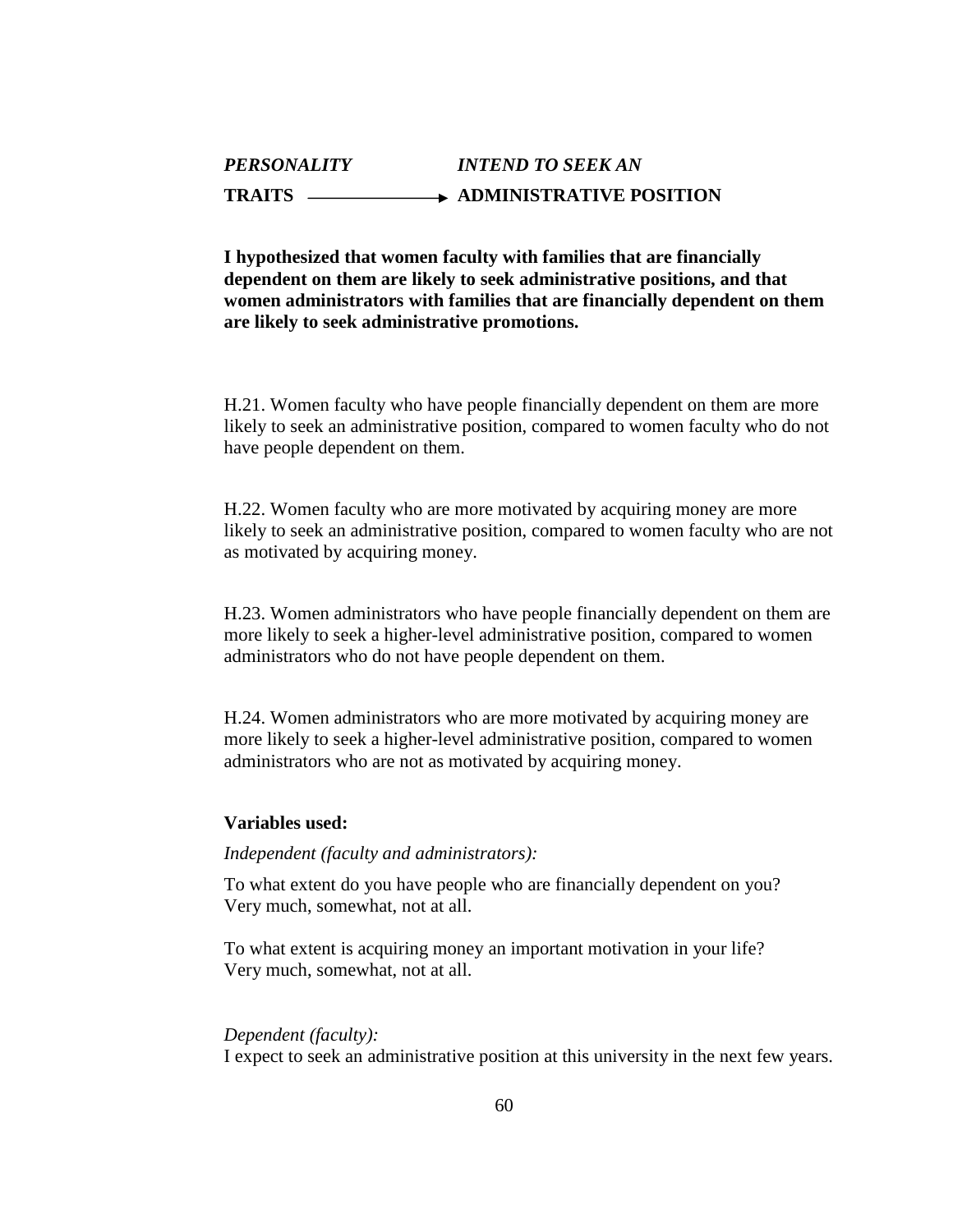*Dependent (administrators):* 

I expect to seek a higher-level administrative position at this university in the next few years.

# *INTEND TO SEEK FINANCIAL DEPENDENCE ADMINISTRATIVE POSITION*

#### **Operational Definitions and Variable Measurements**

Below are operational definitions based upon pertinent literature and the survey instrument to ascertain whether women in higher education in the Deep South are impacted by variables such as gender, family/institution conflict, perceived Glass Ceiling barriers, personality traits and family financial dependence. The dependent variables for analysis are "intention to seek an administrative position (if faculty)" and "intention to seek a higher administration position (if administrator)."

### **Variable Definitions**

### **Sexism**

Discrimination based on gender superiority; the ideal administrator conforms to masculine stereotype: forceful, ambitious, and strong leadership qualities.

### **Family Friendly Institution**

The concept of strain or conflict in a female's multiple roles as parent and employee; the conflict arising when the demands of work interfere with family responsibilities; the lack of understanding by colleagues and university administration.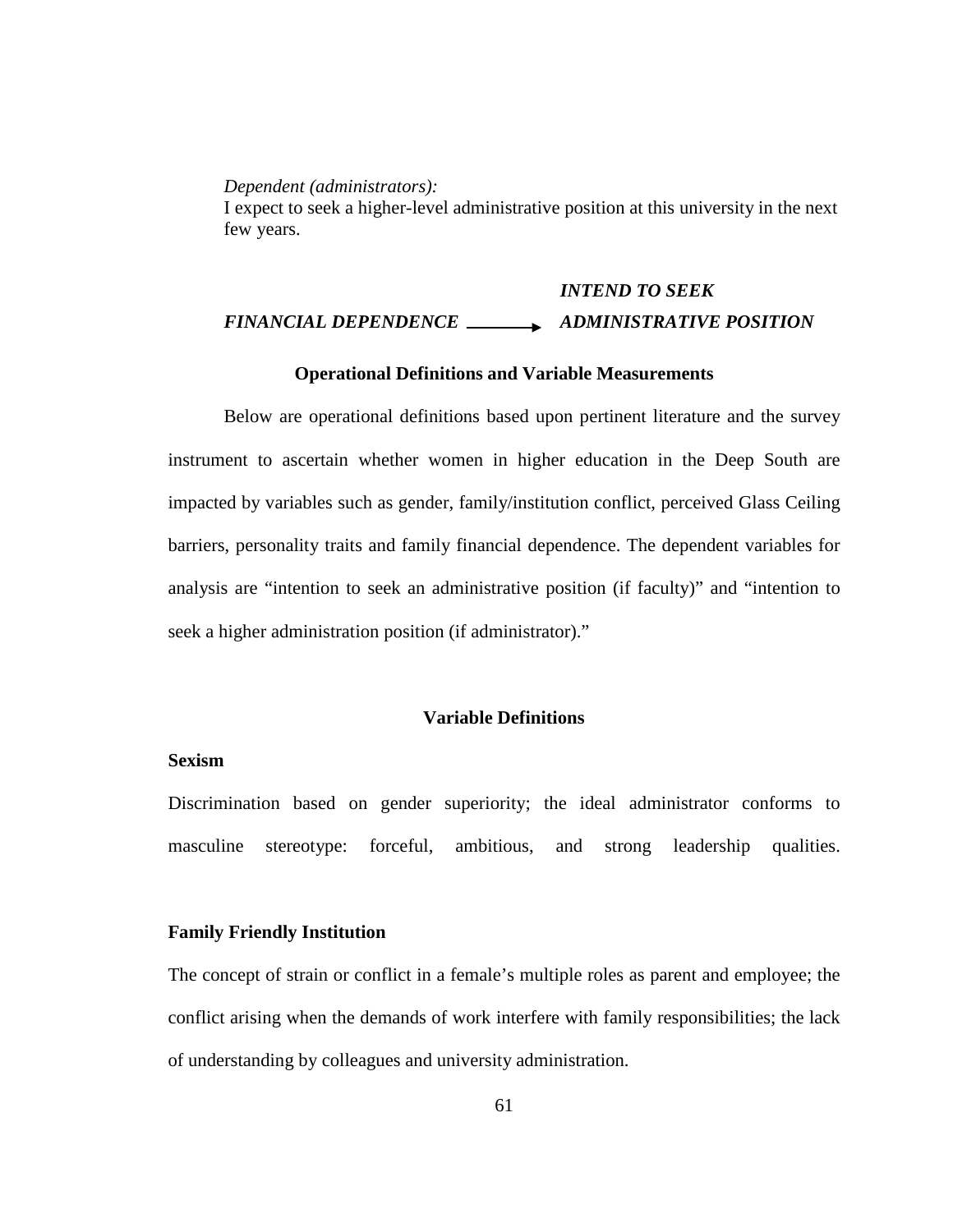### **Glass Ceiling**

This is an image representing obstacles not explainable by more overt discriminatory actions like sexism that prevent women from achieving their full career potential.

### **Personality Traits**

The concept that personality traits can impact the promotion of employees and that personality conflicts can diminish opportunity for advancement.

### **Situational Family Financial Dependence**

Family financial responsibilities play a role in determining ambition to seek higher compensated administrative positions.

### **Administrative Position**

This denotes positions within the administration including department chairs, deans, assistant deans, vice presidents, assistant vice presidents, provosts and presidents.

### **Statistical Measurement Technique**

The principal method of statistical analysis for this research is bivariate crosstabulation analysis and multiple regression analysis. This method was used to test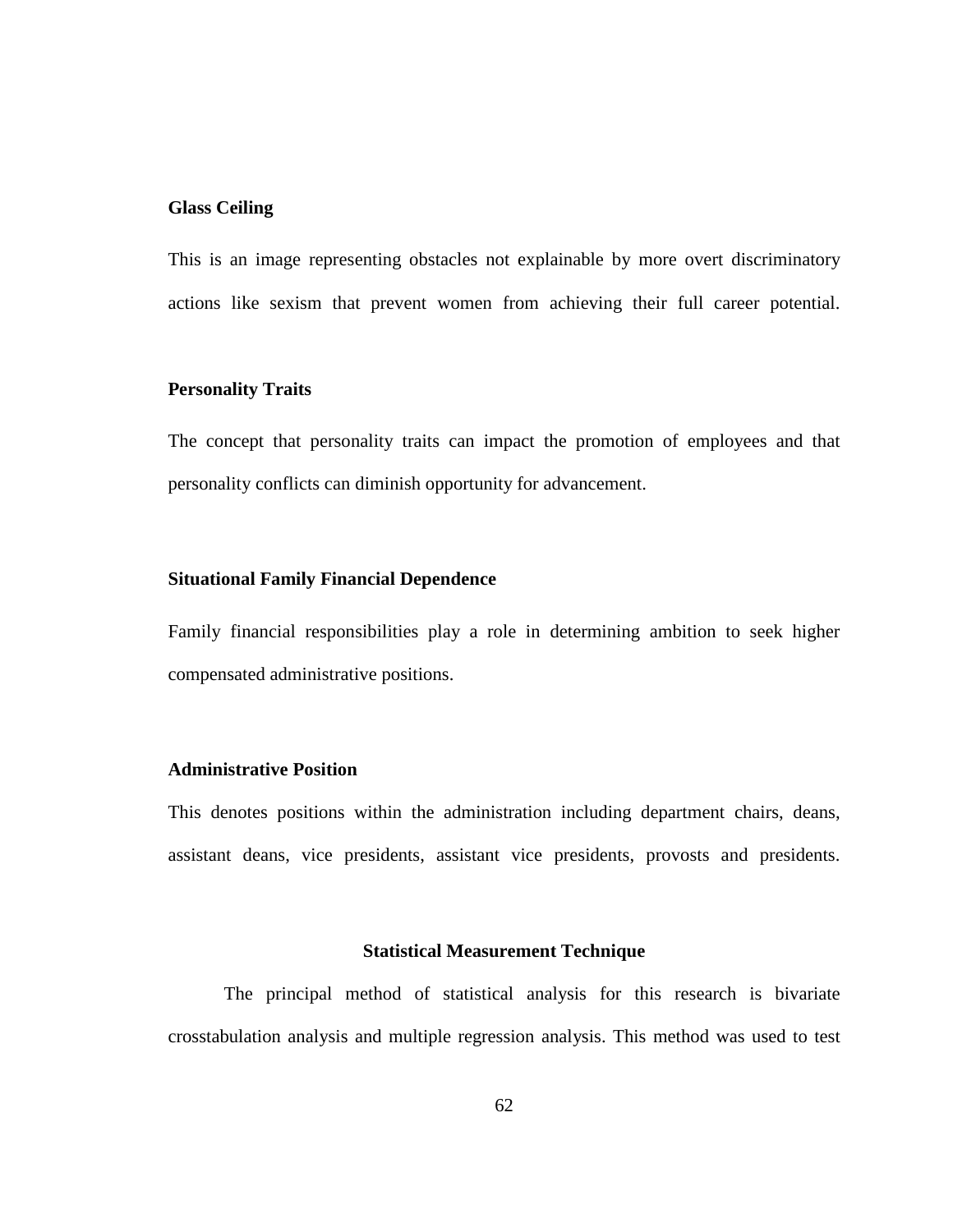the aforementioned hypotheses. The relationships between the two dependent variables (1) women faculty and intention to seek an administrative positions and (2) women administrators and intention to seek a higher level administrative position and the independent variables (1) barriers in seeking administrative positions (2) gender hindrances, (3) interpersonal and home/work conflict, (4) finances and (5) ambition were analyzed and discussed. For the optimal understanding of regression outputs, bivariate crosstabulations and some univariate measures are included.

The survey requested that the participants provide choices on a Likert Scale including "strongly agree," "Agree," "Neither Agree Nor Disagree," "Disagree" and "Strongly Disagree." These responses were later recoded to a trichotomous ("yes", "no," "neutral") response choices for purposes of addressing the twenty-four hypotheses posed. Collapsing the categories was necessary to create groupings with a large enough number of respondents to analyze. It also allows an examination of the neutral category which becomes interesting as a predictor of reluctance or uncertainty to try to advance in the administrative ranks.

### **Reliability and Validity Concerns**

A goal of human and organizational research is to offer theoretical explanations of factors related to behaviors. Reliability is a mandatory expectation for measuring validity. Therefore, a brief discussion on reliability and validity is appropriate for this section.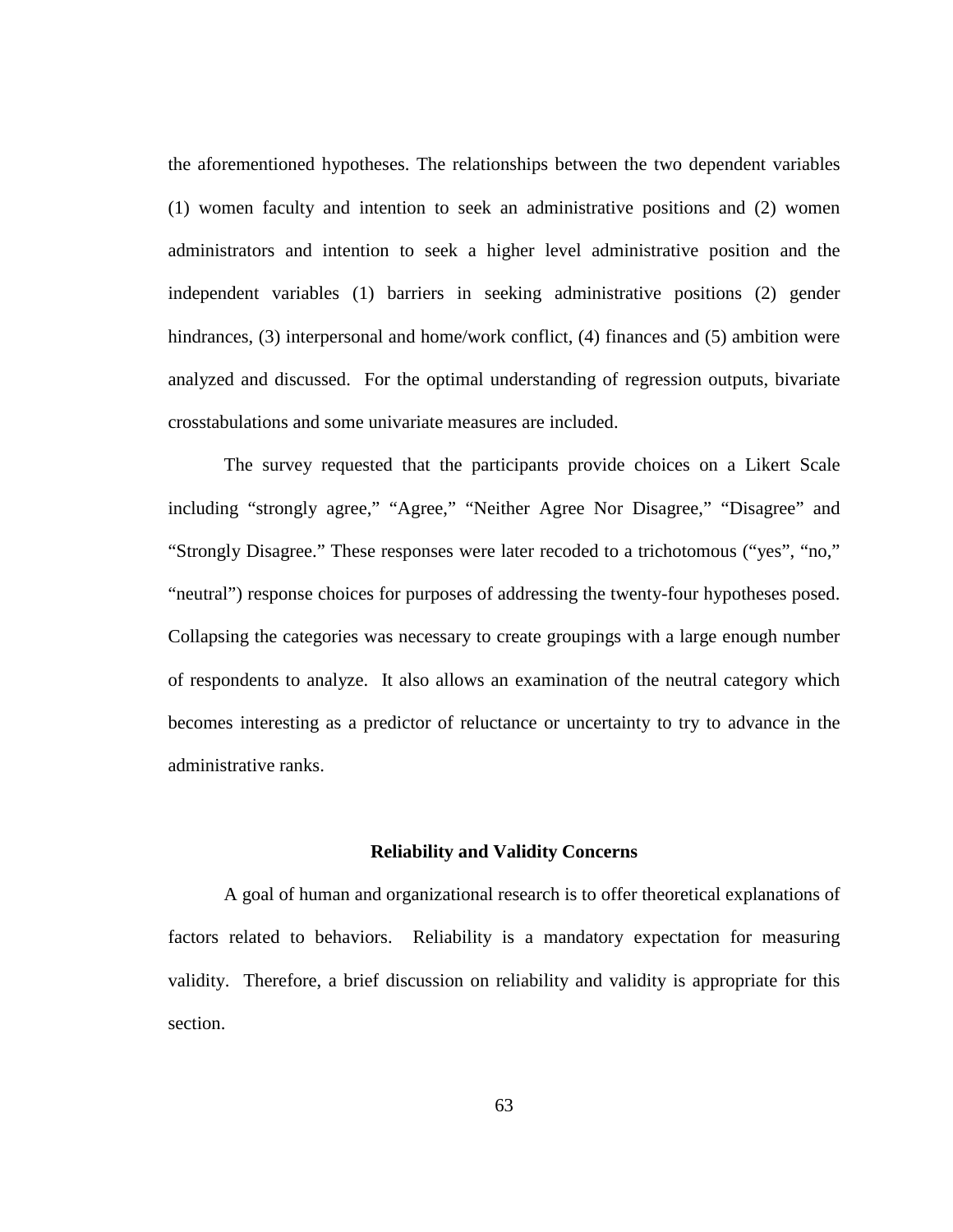The explanation of human behavior in an organization in higher education must be formulated with an appropriate handling of construct validity. Stringer (1999) said valid should describe a "true" state of affairs and that results should be replicable by any person similarly placed in order to be reliable. AllPsyco Online, The Virtual Psychology Classroom (2002) asserted that construct validity relates to a test's ability to include or represent all of the content of a particular construct. There must be questions on math, verbal reasoning, analytical ability, and every other aspect of the construct in order to develop a valid test of intelligence.

Reliability is the consistency of a test, survey, observation, or other measuring devices. Behavioral measures are seldom totally reliable and valid, but the degree of their validity and reliability should be assessed for research to be strictly scientific. The survey instrument meets the test of construct validity, because it includes multiple questionnaire items that measure each of my concepts, such as perceived sexism, perceived family-friendly institution, perceived glass ceiling barriers to women, personality traits, and personal financial matters. I also believe that the measures possess face validity, though the absence of panel data precludes a statistical test of their reliability through a test-retest study.

#### **Discussion and Expected Implications**

The major objectives of this study are to identify the factors accounting for the underrepresentation of women in higher education administration in several southern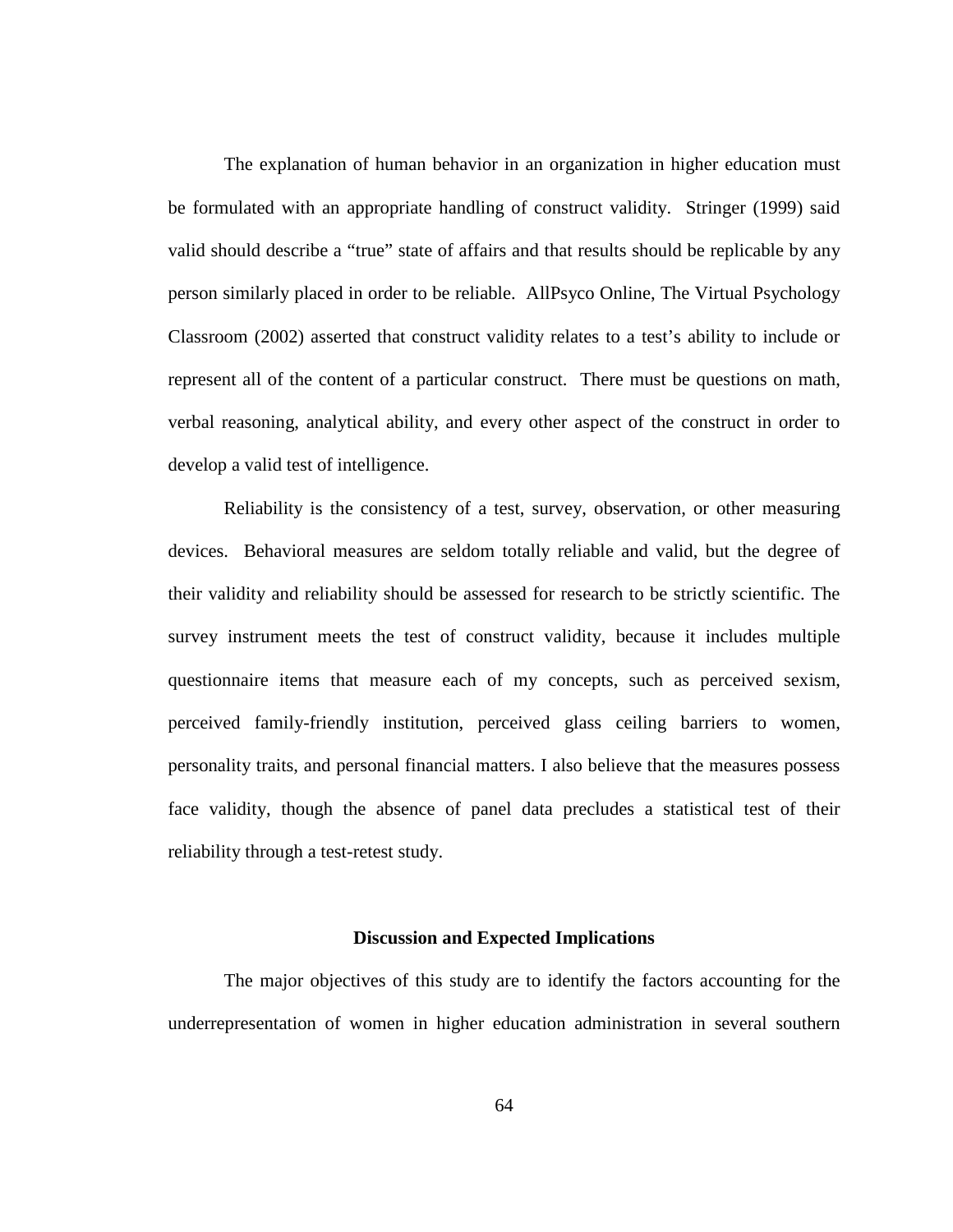states. Another primary objective of the study is to add to the limited body of research regarding barriers affecting the ability of women in achieving their full administrative potential in the Deep South. To date, very little empirical research has been conducted to examine issues surrounding the glass ceiling and the ability of women to contribute to higher education in top administrative roles in this geographical region. This research also examines the perceptions of women regarding other barriers such as family/work conflict and personality conflicts and how those affect their desire to seek administrative or upper administrative positions.

### **Expected Research Findings**

The model construct for the study consists of five major components including sexism, family financial dependency, Glass Ceiling and family-work conflict, interpersonal conflict and personality conflicts with supervisors. The relationships presented in the model suggest that the underrepresentation of women administrators is affected by the construct's variables. Expected findings of the study are:

- 1 There is a perceived glass-ceiling barrier by women faculty who seek administrative positions and for women administrators who seek higher-level administrative positions.
- 2 Gender bias plays a role in the gap between the number of men and women in administrative positions in higher education in the Deep South.
- 3 Family responsibilities play a role in women deciding whether to enter into the administrative pool in higher education.
- 4 Personality conflicts can negatively impact women faculty and administrators in seeking administrative or higher level administrative positions.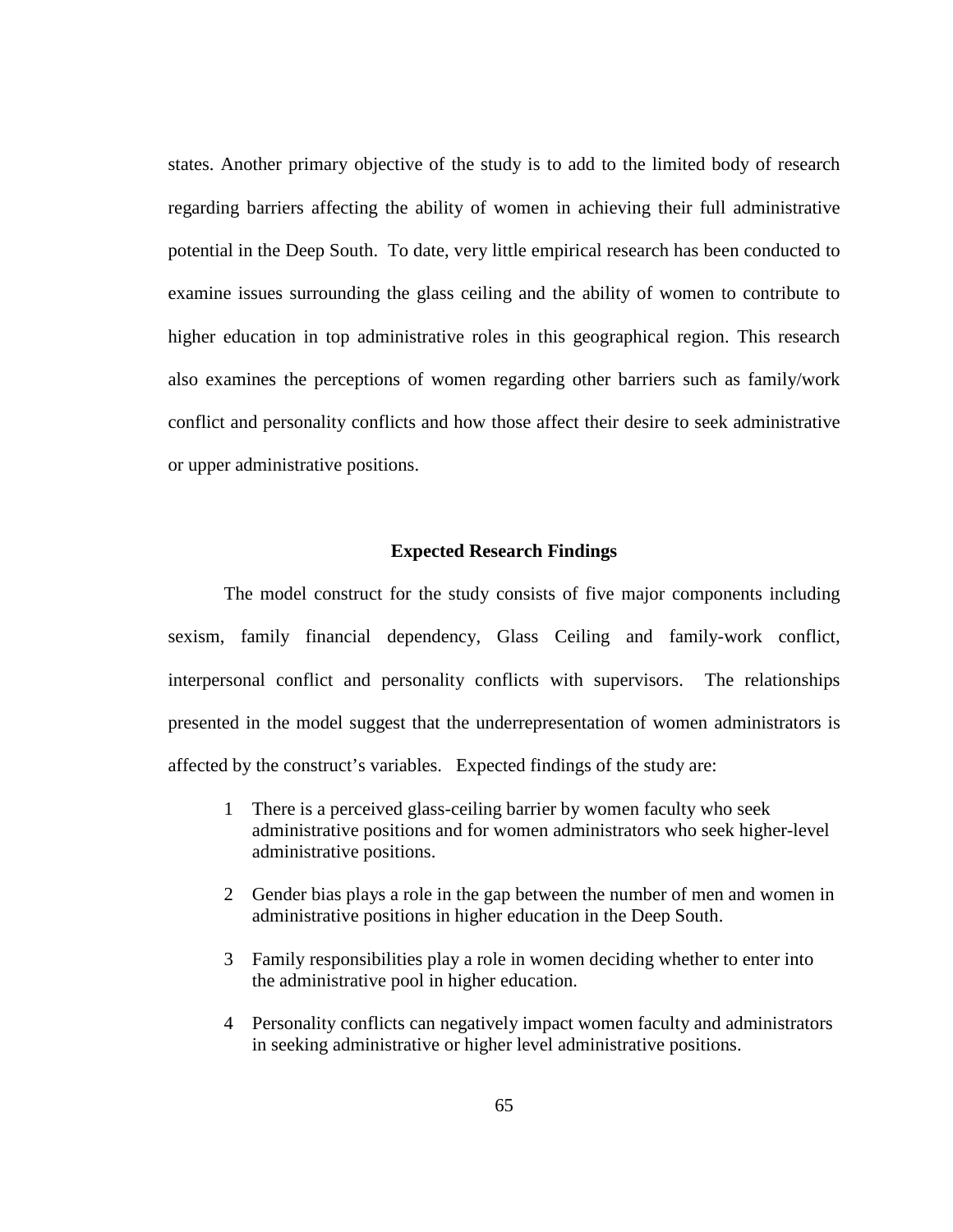Family finances play a role in women's decision to seek an administrative position if faculty and an upper administrative position if an administrator.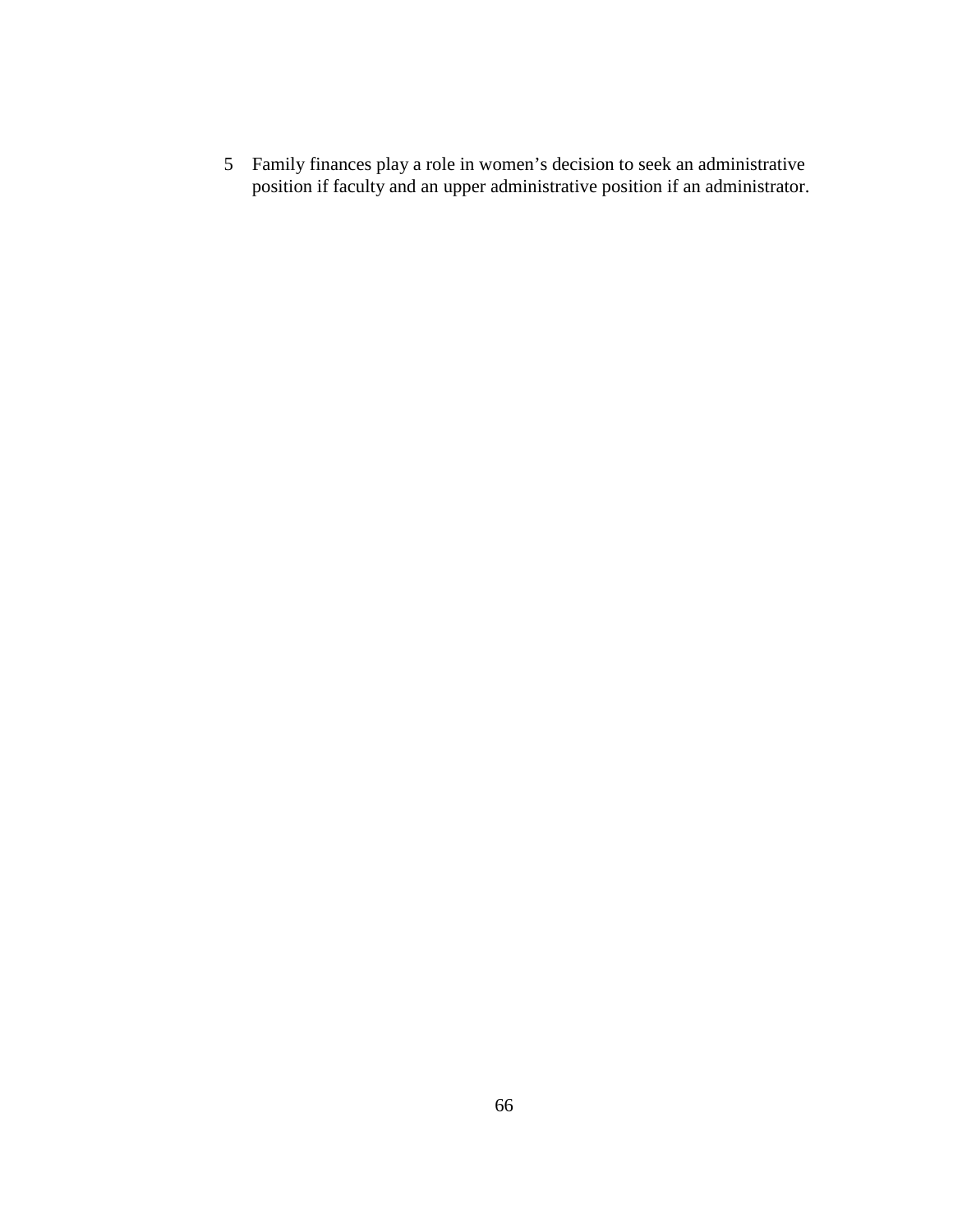# CHAPTER IV FINDINGS

### **Overview**

Chapter IV is a presentation of the results of the study conducted. The study seeks to examine a sample of women administrators including Presidents, Provosts, Vice Presidents, Deans, Department Chairs, Full Professors, Associate Professors and Program Directors employed at four-year public universities and colleges in Alabama, Georgia, Louisiana, Mississippi, and South Carolina.

Women in administrative and Full and Associate Professor positions at 50 public institutions in the respective states were sent the Glass Ceiling Survey for completion. This research tested for perceptions of barriers for women faculty and administrators in seeking administrative positions. The dependent variables were women faculty and women administrators. The independent variables tested were perceived sexism, perceived work/home conflict, perceived glass ceiling barriers, personality traits and situational family/financial dependency.

There were a number of surprising findings and reversed hypotheses in the research. For example 74 percent of women faculty and 75% of administrators who perceived no barriers, expressed no intention to seek an administrative position. In fact, an astonishing finding was that the minority of women faculty and administrators who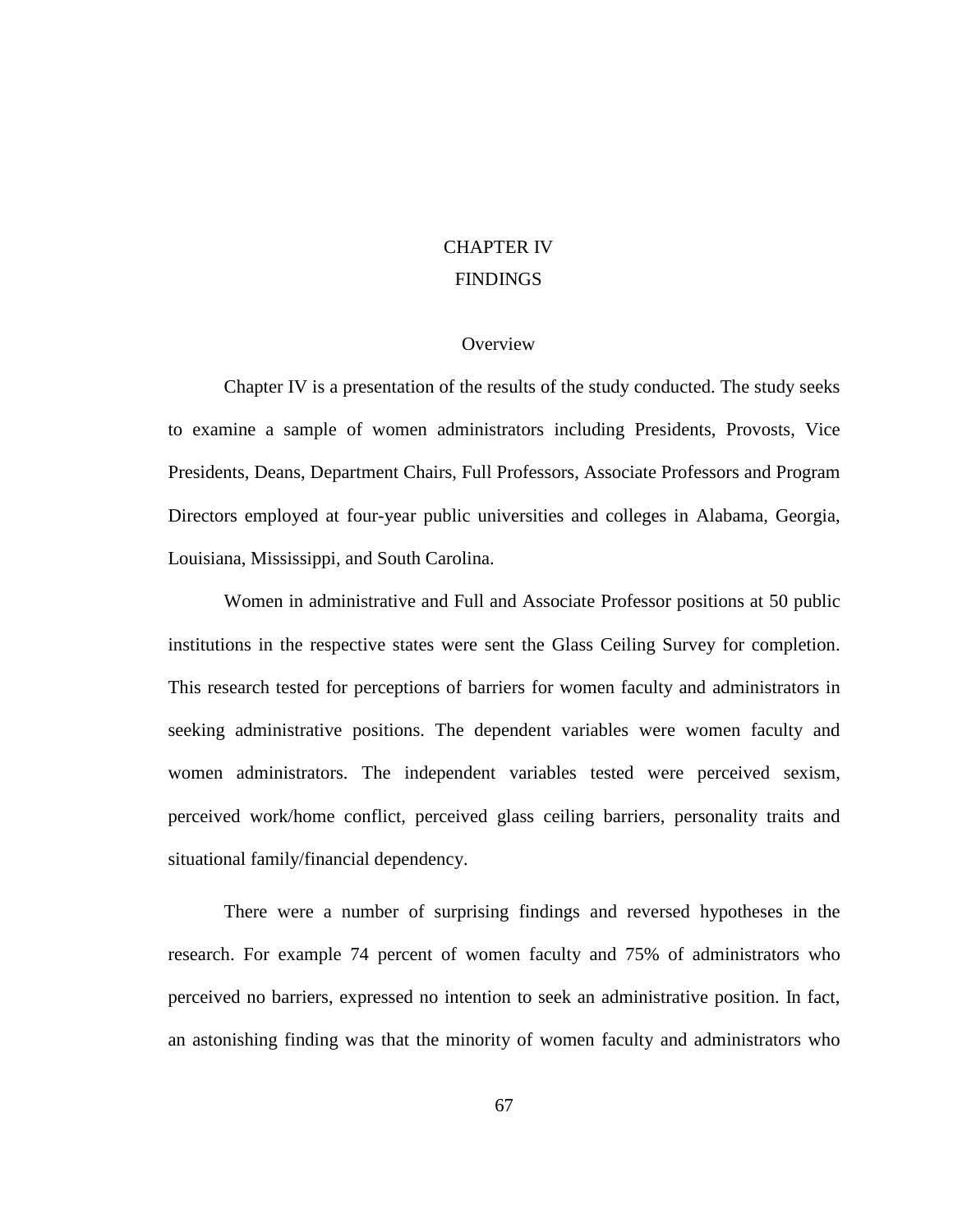had experienced barriers were more likely to seek administrative or upper administrative positions. When soliciting their perception of gender being a hindrance, a majority 80% of women faculty who reported that gender was not a hindrance in career advancement, nevertheless had no desire to seek an administrative position. For administrators, the case was the same, 72% of women administrators perceiving gender to not be a hindrance for their career, had no interest in seeking a higher administrative position. This is opposite to my hypothesis.

Surprisingly, those women faculty and administrators who perceived gender as a hindrance were actually more likely to plan for career advancement in administration. Notably, many respondents were comfortable with their job and their job status, though the majority of women faculty and administrators believed that men were the primary decision-makers of the university. The following hypotheses were developed to fully address the problem of this study:

H.1. Women faculty who think that there are barriers for women seeking upper administrative positions at their institution are less likely to seek an administrative position, compared to women faculty who believe that there is not a glass ceiling for women.

H.2. Women faculty who report experiencing a barrier are less likely to seek an administrative position, compared to women faculty who have not experienced a barrier.

H.3. Women administrators who think that there are barriers for women seeking upper administrative positions at their institution are less likely to seek a higher-level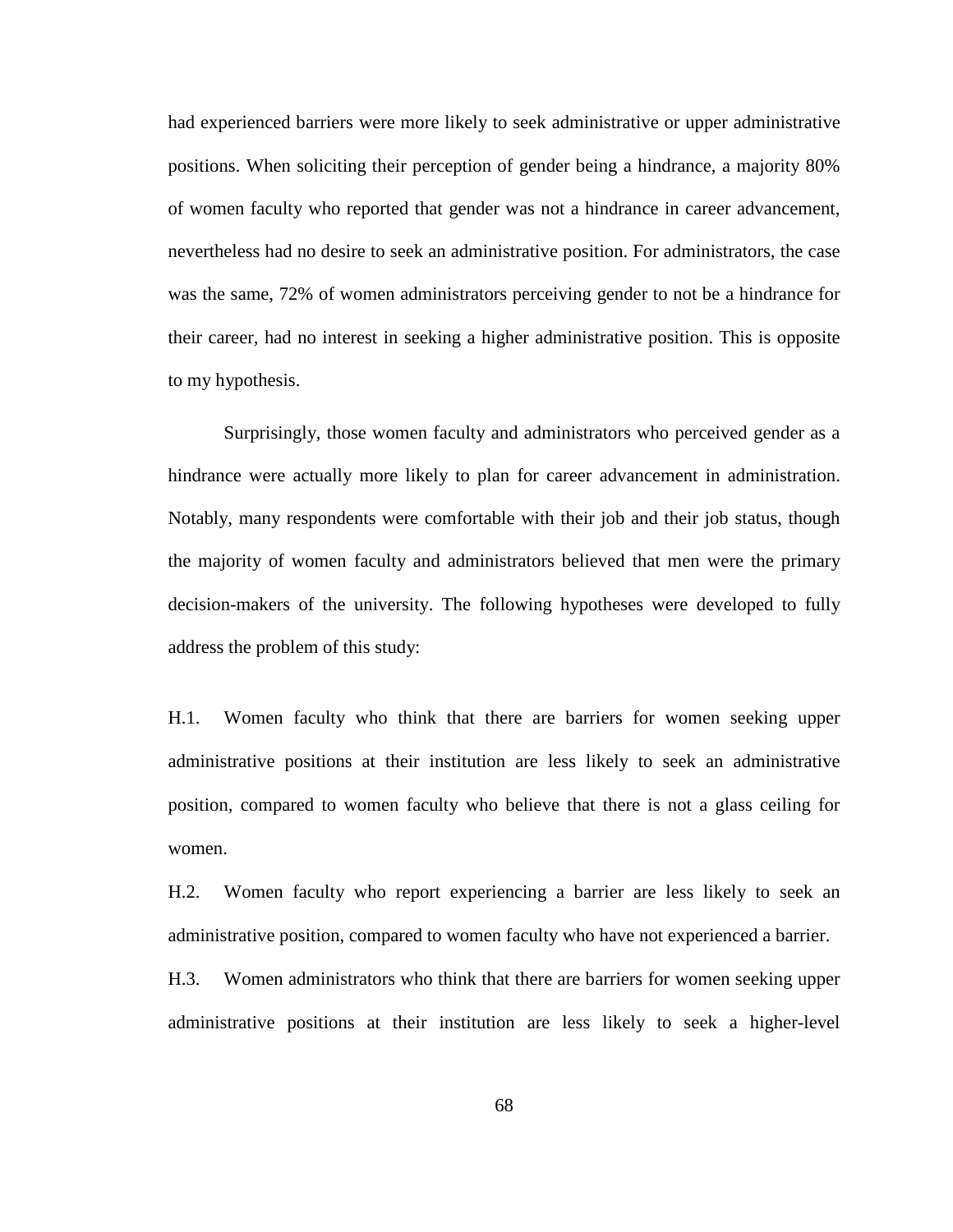administrative position, compared to women administrators who believe that there is not a barrier for women.

H.4. Women administrators who report experiencing a barrier are less likely to seek a high level administrative position, compared to women administrators who have not experienced a glass ceiling barrier.

H5. Women faculty who believe that their gender is a hindrance in employment advancement at their university are less likely to seek an administrative position, compared to women faculty who believe that their gender is not a hindrance in employment advancement.

H6. Women faculty who believe that their gender is a benefit are more likely to seek an administrative position, compared to women faculty who believe that their gender not a benefit.

H7. Women administrators who believe that their gender is a hindrance in employment advancement at their university are less likely to seek a higher-level administrative position, compared to women administrators who believe that their gender is not a hindrance in employment advancement.

H8. Women administrators who believe that their gender is a benefit are more likely to seek a higher administrative position in comparison.

H9. Women faculty who believe that their university is family-friendly in its practices and policies are more likely to seek an administrative position, compared to women faculty who believe that their university is not family-friendly.

69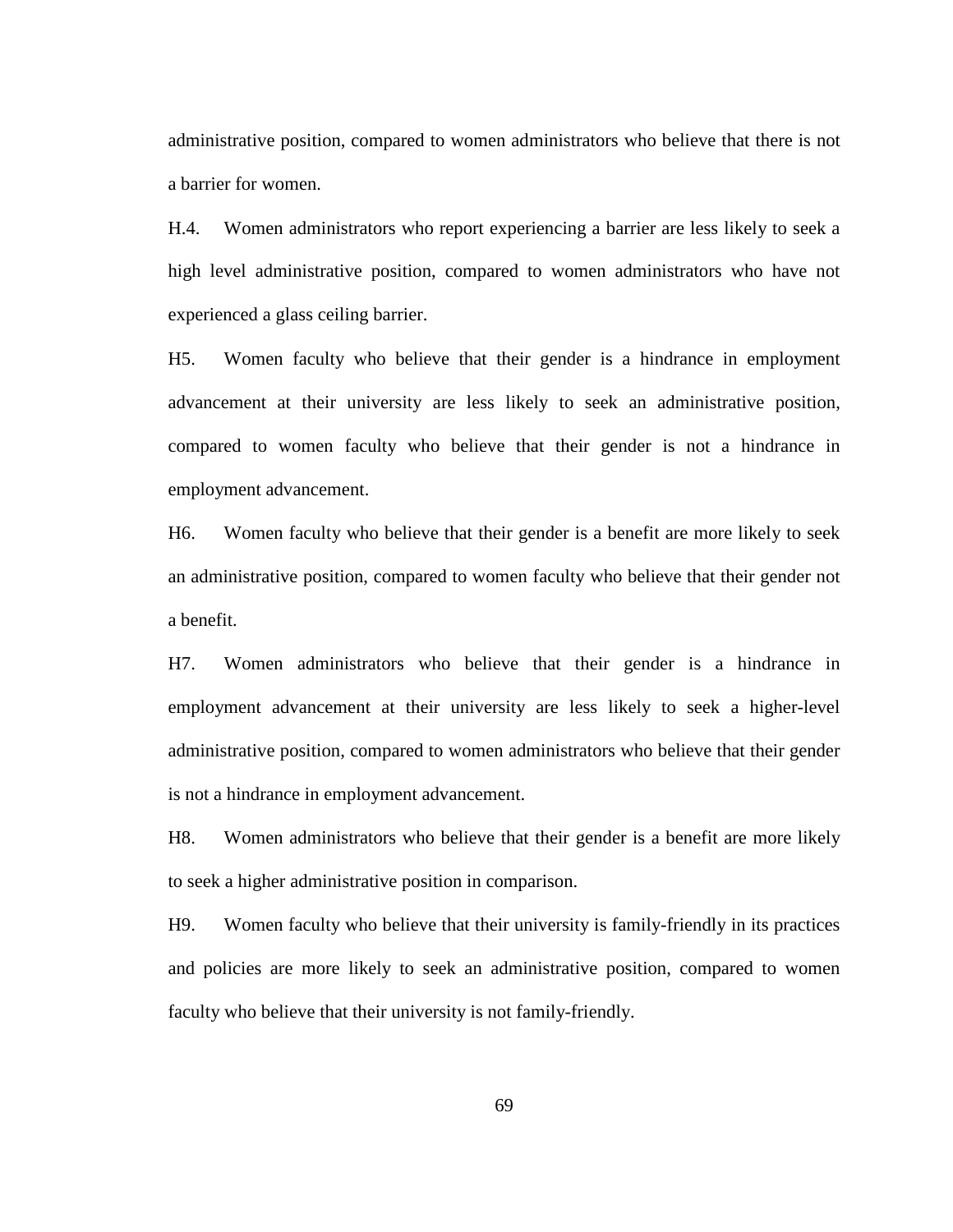H10. Women faculty who report feeling in conflict between their job and home responsibilities are less likely to seek an administrative position, compared to women faculty who do not report such conflicts between job and home responsibilities.

H11. Women faculty who report that their family responsibilities hinder them from assuming more administrative responsibilities are less likely to seek an administrative position, compared to women faculty who do not report such family responsibility conflicts.

H12. Women administrators who believe that their university is family-friendly in its practices and policies are more likely to seek a higher-level administrative position, compared to women administrators who believe that their university is not familyfriendly.

H13. Women administrators who report conflict between their job and home responsibilities are less likely to seek a higher-level administrative position, compared to women administrators who do not report such conflicts between job and home responsibilities.

H14. Women administrators who report that their family responsibilities hinder them from assuming more administrative responsibilities are less likely to seek a higher-level administrative position, compared to women administrators who do not report such family responsibility conflicts.

H15. Women faculty who rate themselves as more ambitious than their peer group are more likely to seek an administrative position, compared to women faculty who rate themselves as less ambitious.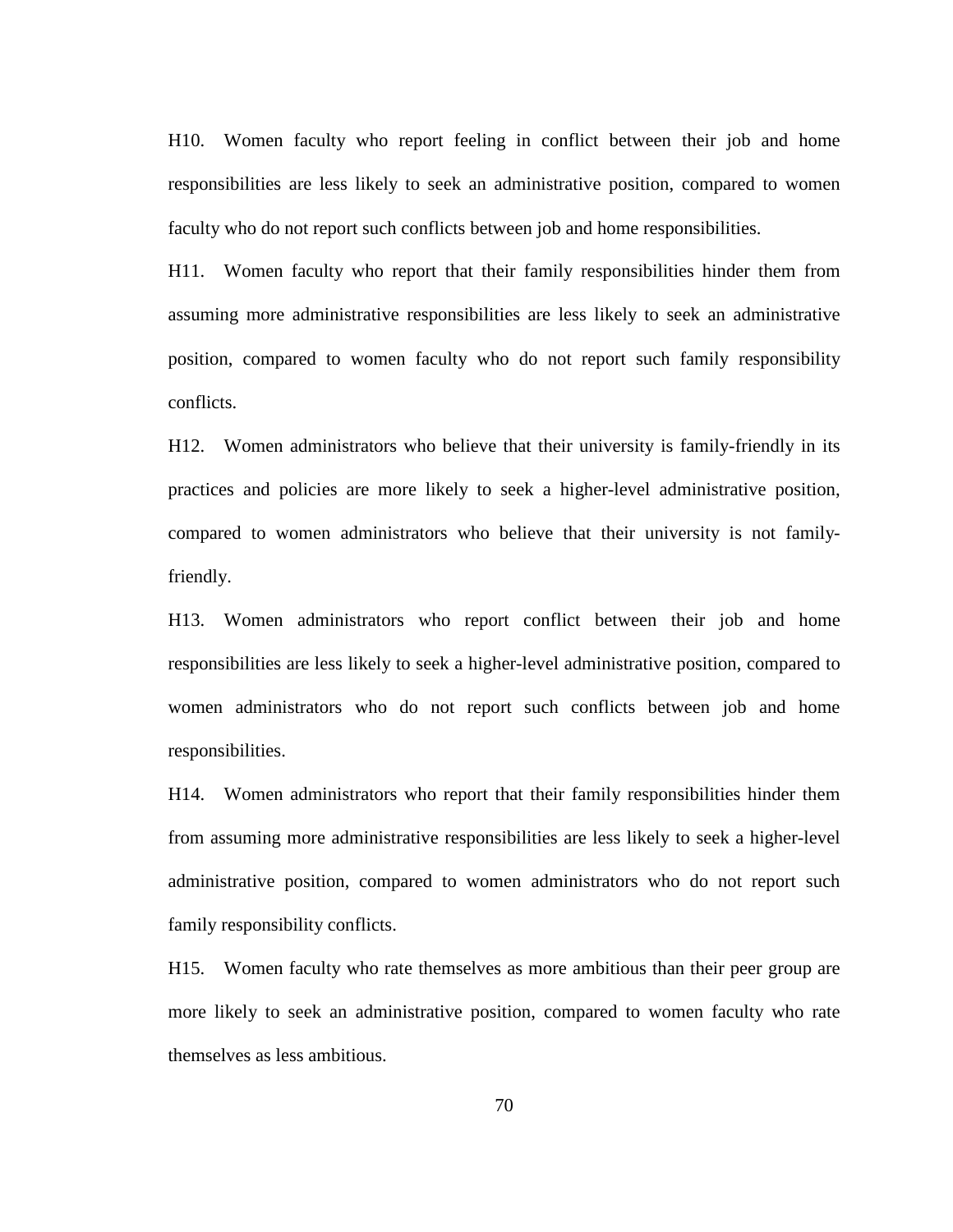H16. Women faculty who report an unwillingness to deal with interpersonal conflict are less likely to seek an administrative position, compared to women faculty who report a willingness to deal with conflict.

H17. Women faculty who report personality conflicts with their superiors are less likely to seek an administrative position, compared to women faculty who do not report personality conflicts.

H18. Women administrators who rate themselves as more ambitious than their peer group are more likely to seek a higher-level administrative position, compared to women administrators who rate themselves as less ambitious.

H19. Women administrators who report an unwillingness to deal with interpersonal conflict are less likely to seek a higher-level administrative position, compared to women administrators who report a willingness to deal with conflict.

H20. Women administrators who report personality conflicts with their superiors are less likely to seek a higher-level administrative position, compared to women administrators who do not report personality conflicts.

H21. Women faculty who have people financially dependent on them are more likely to seek an administrative position, compared to women faculty who do not have people dependent on them.

H22. Women faculty who are more motivated by acquiring money are more likely to seek an administrative position, compared to women faculty who are not as motivated by acquiring money.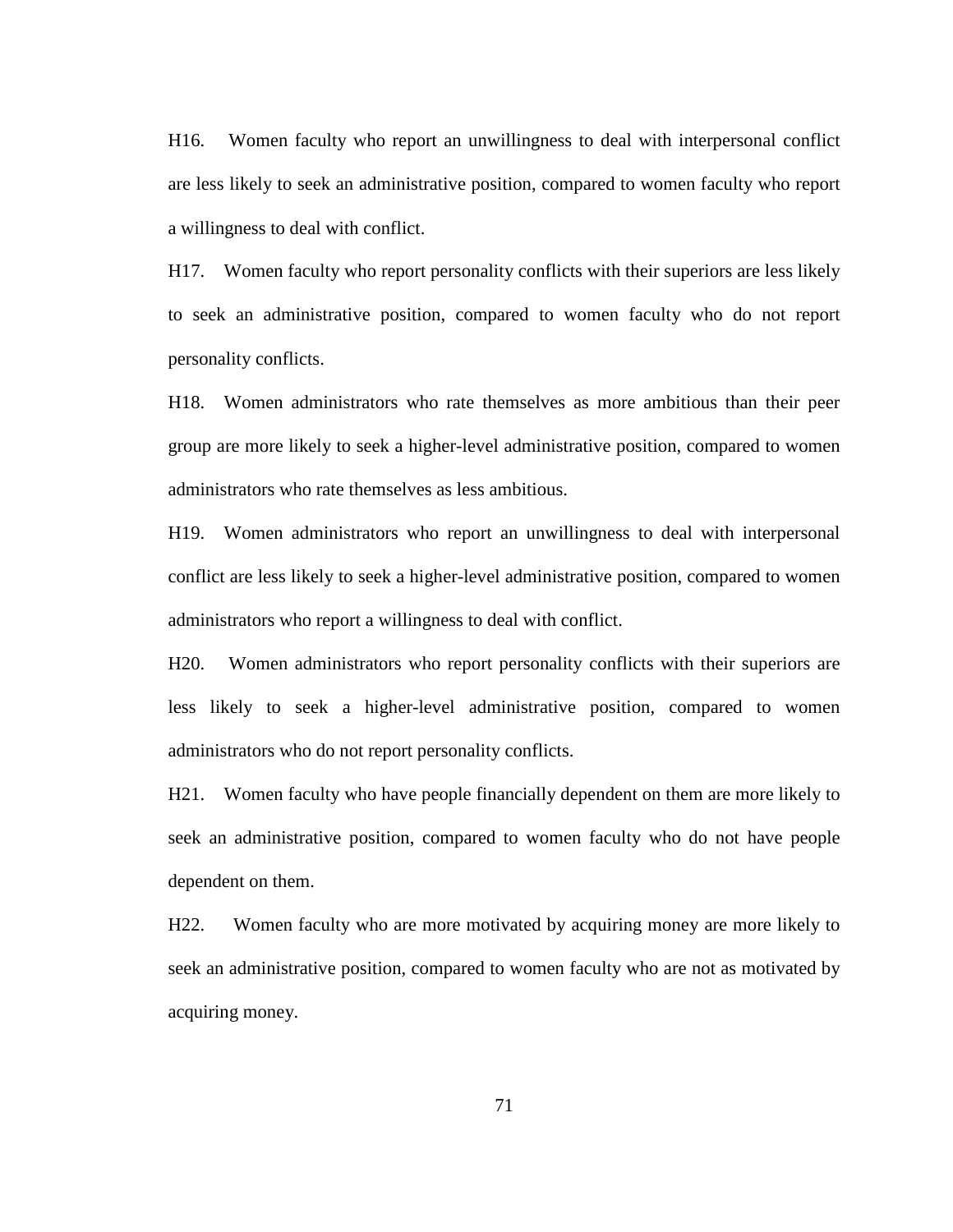H23. Women administrators who have people financially dependent on them are more likely to seek a higher-level administrative position, compared to women administrators who do not have people dependent on them.

H24. Women administrators who are more motivated by acquiring money are more likely to seek a higher-level administrative position, compared to women administrators who are not as motivated by acquiring money.

### **Mean Responses**

Table 7 provides the mean responses to the survey of participant administrators and faculty. The Statistical Package for the Social Sciences (SPSS) was used to compute the data analyses for this study. Based on the original coding of the 1, 2, 3, 4, and 5 Likert Scale, the higher scores indicate a score of leaning towards disagreement, while the lower scores lean towards agreement.

In most of the items in Table 7, women faculty displayed a higher mean score than the women administrators, except "gender as a hindrance," "People are financially dependent," "personality conflicts with supervisors," and "money motivation." In responding to survey questions regarding whether they perceive or had experienced barriers, administrators' mean scores were slightly lower than those of faculty indicating that they, more than did women faculty, believed that there are barriers or had experienced them.

Responding to survey questions concerning their perception of gender as a hindrance in employment advancement, women faculty's mean score (3.17) was lower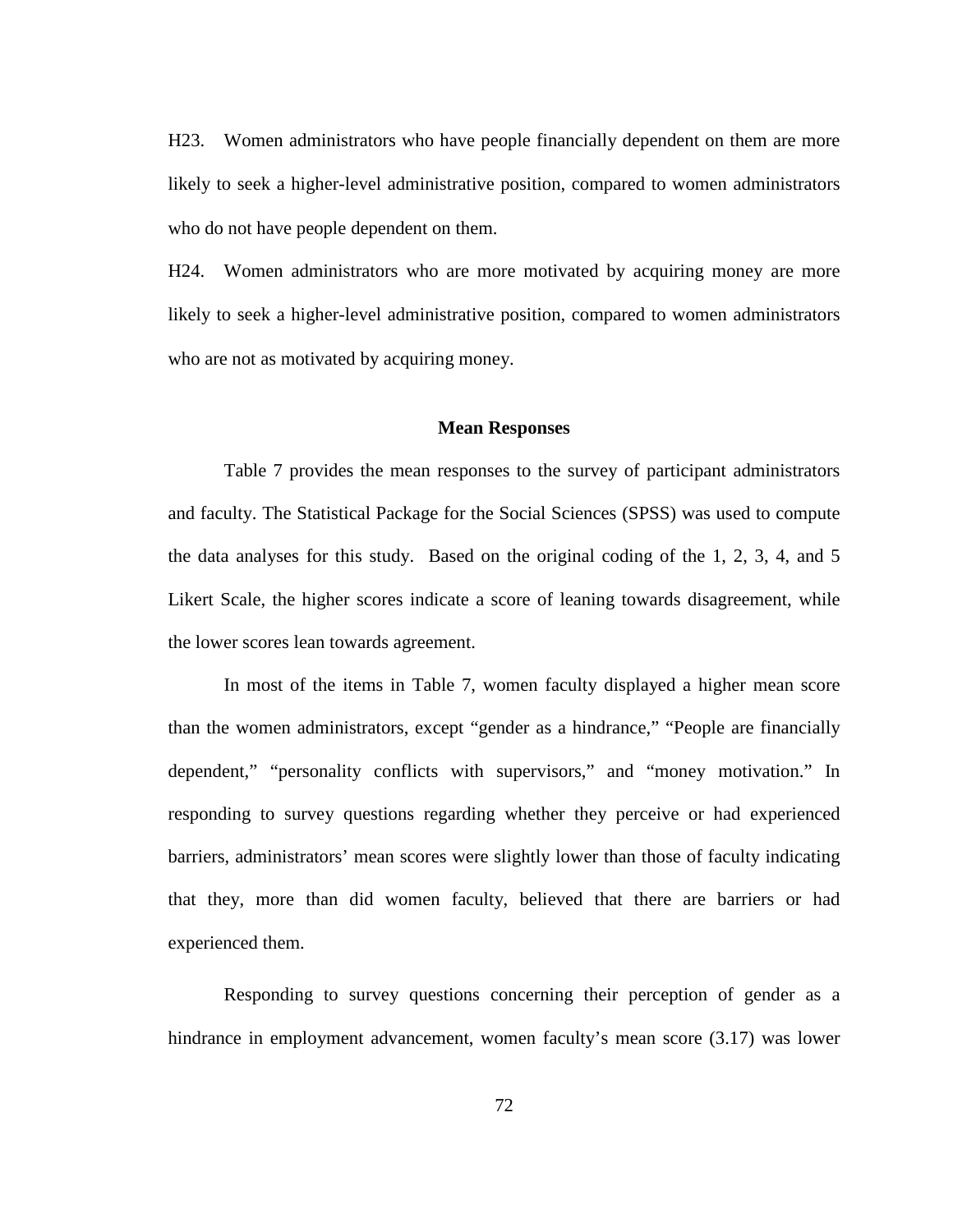than that of women administrators (3.28), indicating that faculty respondents believed gender is a hindrance in seeking administrative positions more than did women administrators who believe gender is a hindrance in seeking upper administrative positions. Further, when asked if their gender is a benefit in career advancement, women administrators' mean score 3.49 was lower than that of women faculty's 3.68 indicating that more administrators perceived gender as a benefit than did faculty.

Mean scores indicate that women administrators with a mean 2.63, perceived their university to be family-friendly in its practices and policies more than did women faculty with a 2.91 mean score. However, with a mean score of 3.16, women administrators believed there is conflict between job and home responsibilities, more than indicated by the higher mean score of 3.21 for women faculty respondents. When responding to whether there are people financially dependent on them, the mean score for faculty which is 1.93 indicates they have more responsibility in that area than do women administrators with 1.97 a mean score.

In responding to survey questions concerning how willing they are to deal with conflict at work, administrators with a mean score of 1.56 were very willing, while faculty's mean score of 1.78 indicated that they were not willing to deal with conflict among colleagues. Further, women administrators, indicated by a mean score of 2.61 rarely experience personality conflict with superiors, while women faculty with a response mean of 2.50 indicated that they more often engage in conflict with their superiors.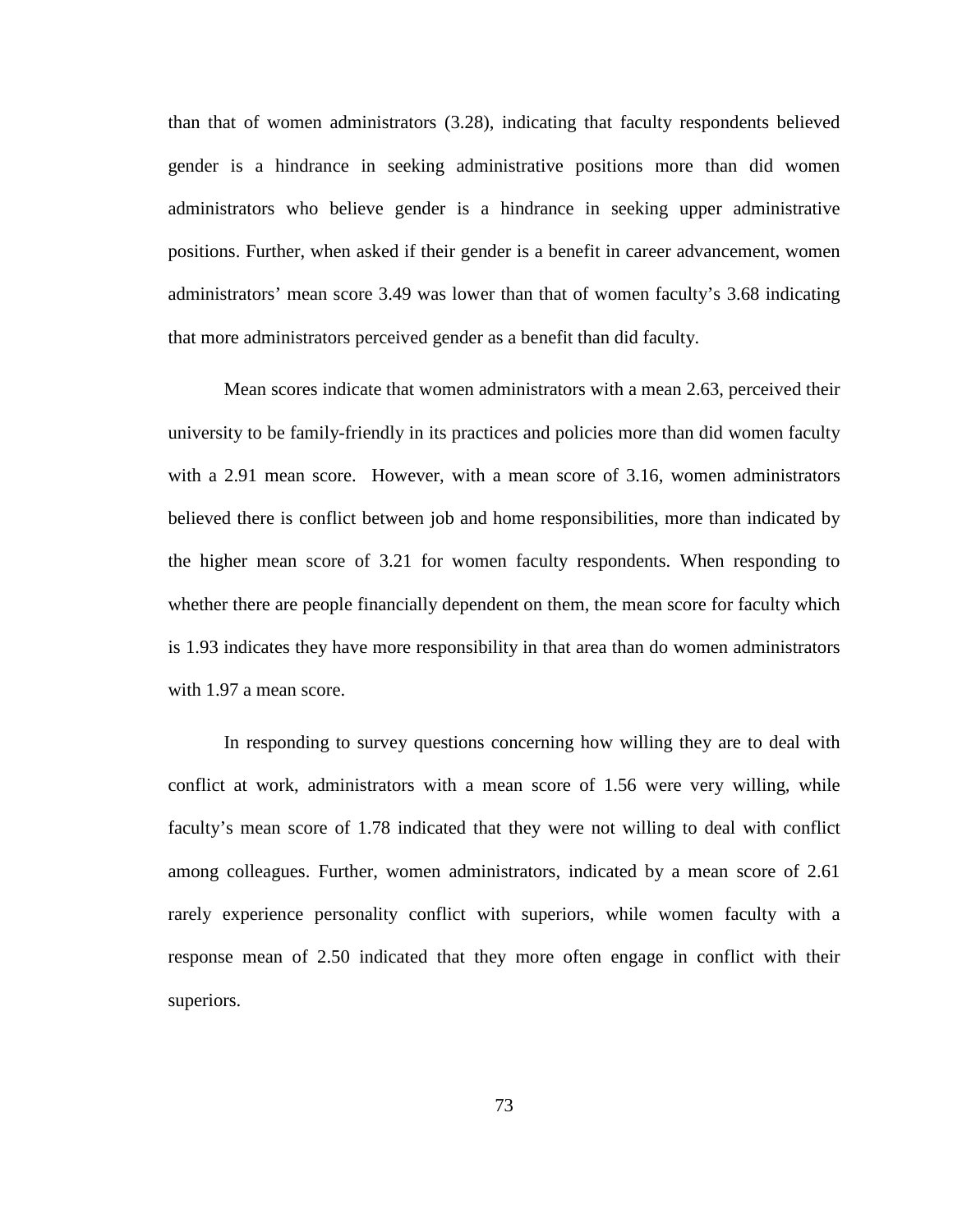In this research, money provided the greatest motivation for faculty seeking administrative positions while ambition was a major factor for women administrators in seeking upper level administrative positions. With a mean score of 1.89 women faculty responded that acquiring money is "very much" an important motivation in their life, while a higher mean score of 1.94 for women administrators indicated that money is "not as important" a motivation. When examining the mean scores for how ambitious women faculty and administrators are compared to their colleagues, administrators' mean score of 1.67 indicated that they are "very much" ambitious while the faculty's 1.83 mean score indicates that group is "not as ambitious."

### Table 7…

### Mean Responses of Women Faculty and Administrators

|                                                            | N   | Mean | SD    |
|------------------------------------------------------------|-----|------|-------|
| Seek Administrative Position/Upper Administrative Position |     |      |       |
| <b>Higher Administrative Position</b>                      |     |      |       |
| Faculty (Dependent variable)                               | 463 | 4.00 | 1.086 |
| Administrator (Dependent variable) 273                     |     | 3.53 | 1.361 |
| Perceived Upper Administrative Barriers                    |     |      |       |
| Faculty (H.1)                                              | 489 | 2.83 | 1.242 |
| Administrator (H.3)                                        | 281 | 2.80 | 1.308 |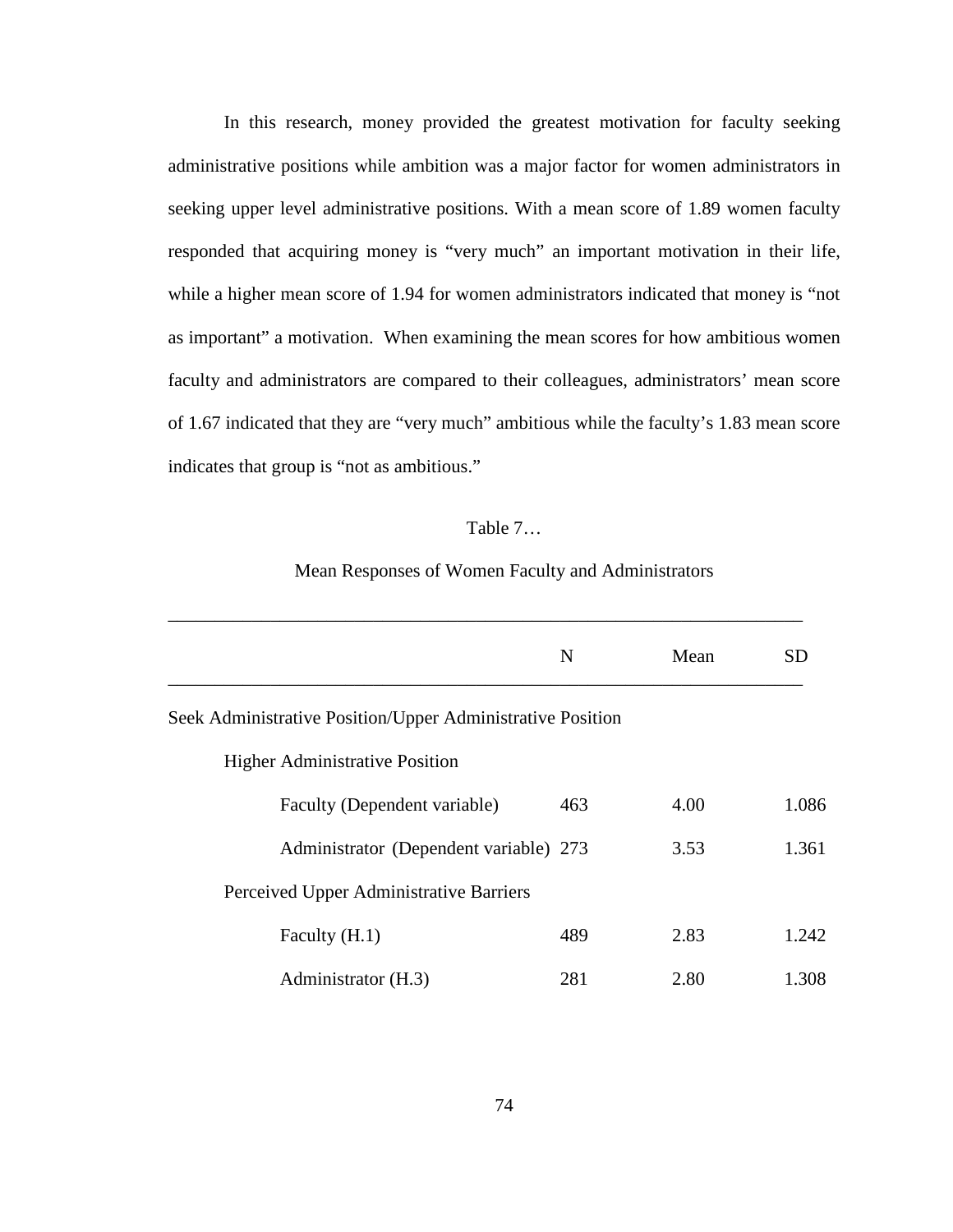# Table 7 (continued)

# Experienced Administrative Barriers

| Faculty (H.2)                     | 436 | 3.34 | 1.132 |
|-----------------------------------|-----|------|-------|
| Administrator (H.4)               | 275 | 3.26 | 1.169 |
| Gender Hindrance                  |     |      |       |
| Faculty (H.5)                     | 492 | 3.17 | 1.231 |
| Administrator (H.7)               | 281 | 3.28 | 1.133 |
| <b>Gender Benefits</b>            |     |      |       |
| Faculty (H.6)                     | 490 | 3.68 | 0.857 |
| Administrator (H.8)               | 281 | 3.49 | 0.756 |
| Family-friendly                   |     |      |       |
| Faculty (H.9)                     | 488 | 2.91 | 1.095 |
| Administrator (H.12)              | 280 | 2.63 | .942  |
| Conflict between Job and Home     |     |      |       |
| Faculty (H.10)                    | 492 | 3.21 | 1.219 |
| Administrator (H.13)              | 281 | 3.16 | 1.228 |
| Family Affect Acquiring Job       |     |      |       |
| Faculty (H.11)                    | 491 | 2.33 | 0.794 |
| Administrator (H.14)              | 277 | 2.34 | 0.776 |
| Ambition Comparable to Colleagues |     |      |       |
| Faculty (H.15)                    | 492 | 1.83 | 0.674 |
| Administrator (H.18)              | 281 | 1.67 | 0.672 |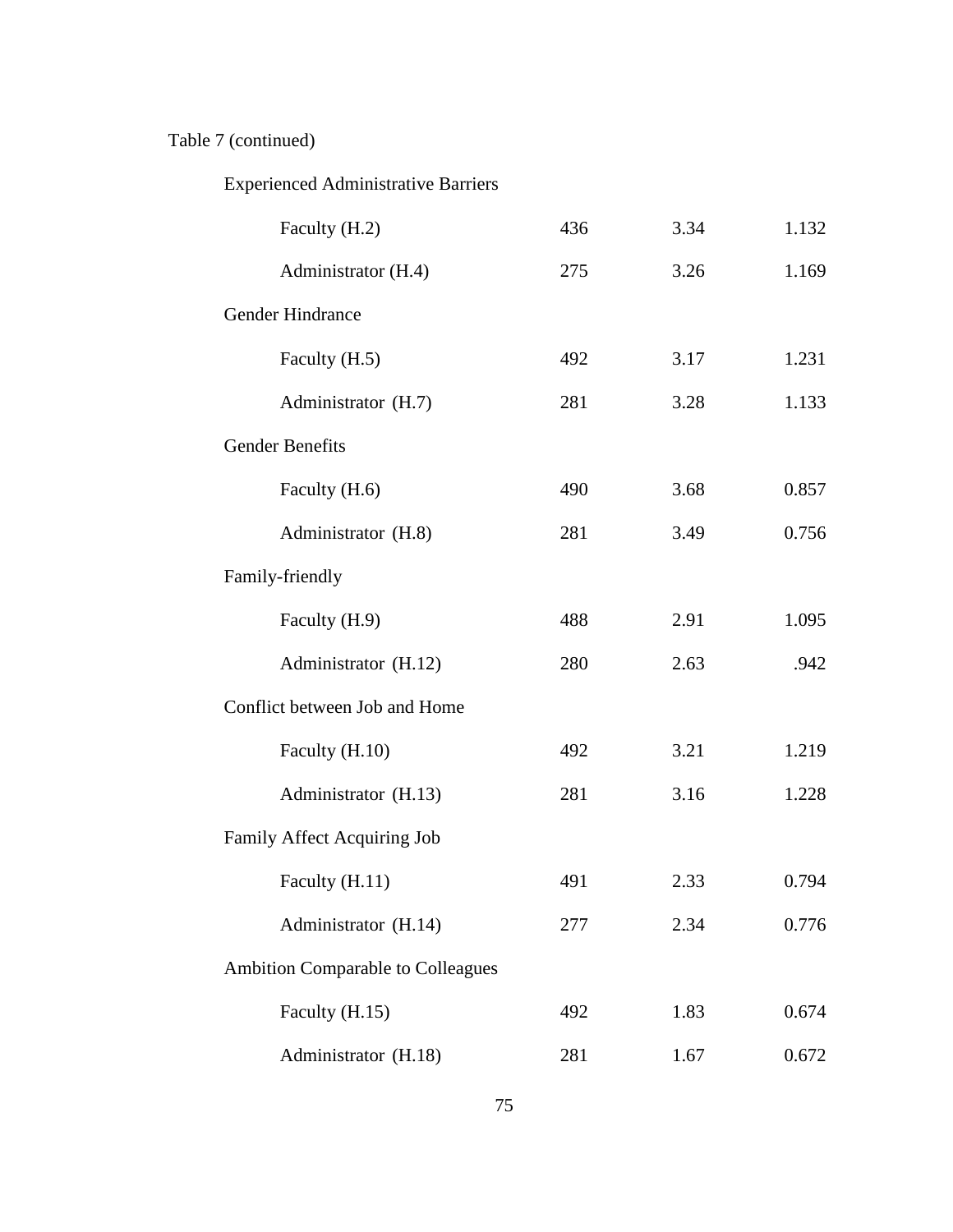### Table 7 (continued)

Willing to Deal with Conflicts

| Faculty (H.16)                        | 492 | 1.78 | 0.650 |
|---------------------------------------|-----|------|-------|
| Administrator (H.19)                  | 281 | 1.56 | 0.595 |
| Personality Conflicts with Supervisor |     |      |       |
| Faculty (H.17)                        | 492 | 2.50 | 0.659 |
| Administrator (H.20)                  | 279 | 2.61 | 0.612 |
| <b>People Financially Dependent</b>   |     |      |       |
| Faculty (H.21)                        | 493 | 1.93 | .777  |
| Administrator (H.23)                  | 278 | 1.97 | .752  |
| <b>Money Motivation</b>               |     |      |       |
| Faculty (H.22)                        | 493 | 1.89 | 0.558 |
| Administrator (H.24)                  | 281 | 1.94 | 0.548 |

### **Presentation of Actual Survey Responses**

Table 8 is a presentation of the actual responses of the participants to the items on the survey. Only 11% of the women faculty expressed a willingness to pursue an administrative position while 25% of the women administrators indicated their intention to seek a higher administrative position. The majority of them expressed satisfaction with their jobs and the status attached, and most of them declared that they intended to stay at their respective universities. A similar number of women faculty and women administrators felt a conflict between their job and their home responsibilities, but more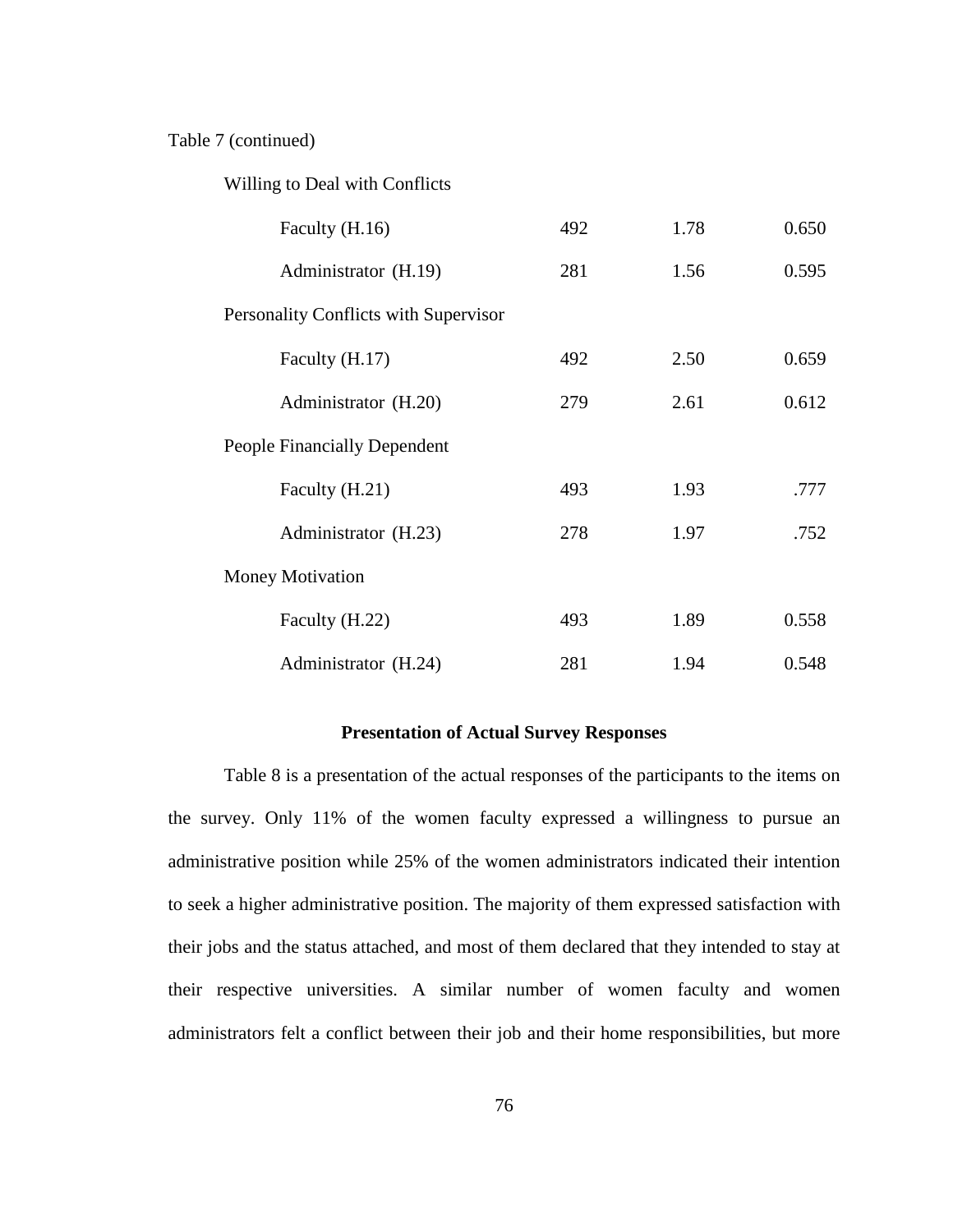women administrators than faculty regarded the university as family-friendly. A small number of them regarded ethnicity as a major factor, and less than one-third of both women faculty and women administrators reported that they had experienced administrative barriers. The majority of them expressed the feeling that males made most of the administrative decisions at their university.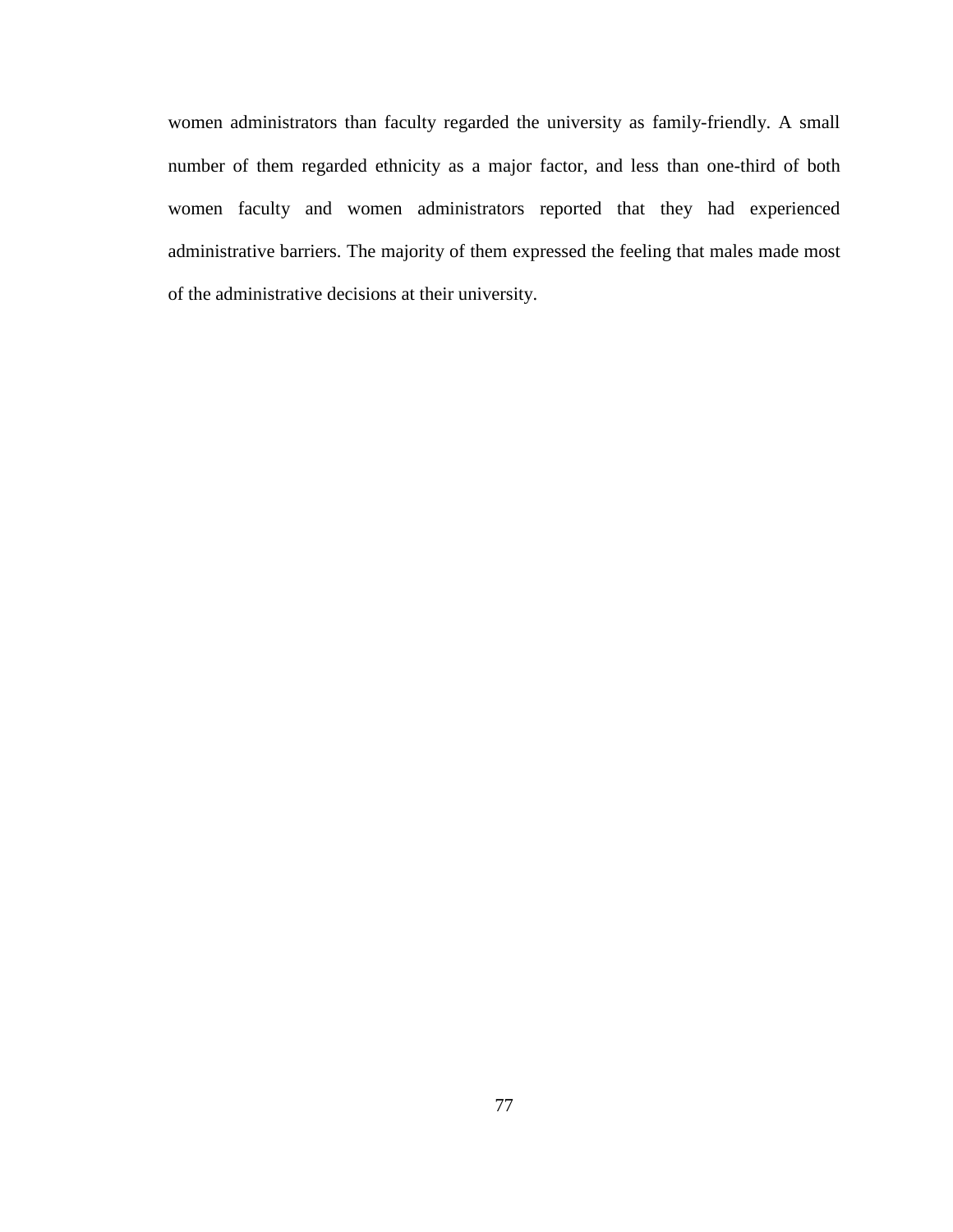### Table 8

## Survey summary of Faculty & Administrator Barriers and Benefits

Survey Responses of the Women Faculty/Administrators to Barriers, Gender Hindrances/Benefits, Job/Home Conflicts and Family-Friendly Institutions

|                                                                                | <b>Strongly</b><br>Agree | Agree         | <b>Neither Agree</b><br>nor Disagree | <b>Disagree</b> | <b>Strongly</b><br><b>Disagree</b> |
|--------------------------------------------------------------------------------|--------------------------|---------------|--------------------------------------|-----------------|------------------------------------|
|                                                                                | $\frac{0}{0}$            | $\frac{0}{0}$ | $\frac{0}{0}$                        | $\frac{0}{0}$   | $\frac{0}{0}$                      |
| <b>Seek</b><br>Administration/<br><b>Upper Position</b>                        |                          |               |                                      |                 |                                    |
| Faculty<br>Administrators                                                      | 2.8<br>12.6              | 8.4<br>12.6   | 16.6<br>13.1                         | 30.0<br>32.4    | 42.1<br>29.3                       |
| <b>Perceive Barriers</b><br>(H.1)Faculty<br>$(H.3)$ Admin                      | 16.2<br>16.0             | 28.8<br>36.3  | 20.0<br>12.1                         | 25.6<br>22.8    | 9.4<br>12.8                        |
| <b>Experienced</b><br><b>Barriers</b><br>(H.2) Faculty<br>$(H.4)$ Admin        | 7.8<br>9.1               | 13.3<br>18.9  | 32.3<br>21.5                         | 30.5<br>38.2    | 16.1<br>12.4                       |
| <b>Family-friendly</b><br><b>University</b><br>(H.9) Faculty<br>$(H.12)$ Admin | 8.4<br>8.2               | 32.8<br>43.6  | 25.0<br>26.8                         | 27.0<br>20.0    | 6.8<br>1.4                         |
| <b>Job/Home</b><br><b>Conflict</b><br>(H.10) Faculty<br>$(H.13)$ Admin         | 8.7<br>10.0              | 26.2<br>27.4  | 13.8<br>10.0                         | 37.8<br>41.6    | 13.4<br>11.0                       |
| <b>Gender</b><br><b>Hindrance</b>                                              |                          |               |                                      |                 |                                    |
| (H.5) Faculty<br>$(H.7)$ Admin                                                 | 8.1<br>5.7               | 28.0<br>25.3  | 18.5<br>15.3                         | 29.3<br>42.3    | 16.1<br>11.4                       |
| <b>Gender Benefit</b><br>(H.6) Faculty<br>$(H.8)$ Admin                        | 1.4<br>.4                | 6.3<br>9.6    | 30.4<br>36.3                         | 46.7<br>48.4    | 15.1<br>5.3                        |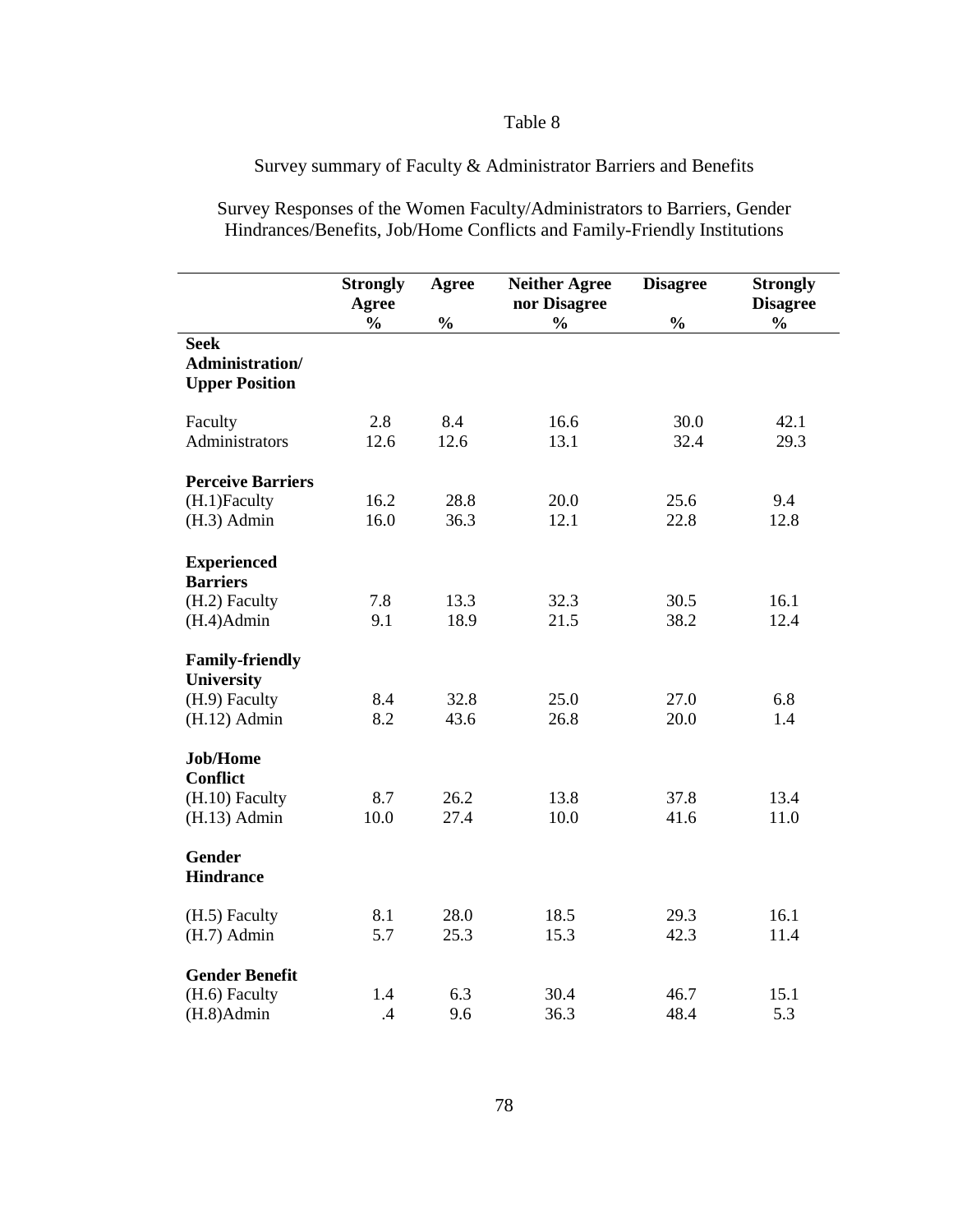### **Survey Responses to Family hindrances and Financial Motivation**

Table 9 examines other factors facing women faculty and administrators. Almost half of the women faculty and women administrators believed that their family was affecting their opportunities for acquiring job advancement, and most of them reported that there were people who were financially dependent upon them. The majority of both groups declared that money was a motivational factor.

### Table 9

|                                     | <b>Very Much</b> | Somewhat | <b>Not at All</b> |
|-------------------------------------|------------------|----------|-------------------|
| Family Affect Acquiring Job         |                  |          |                   |
| $(H.11)$ Faculty                    | 20.4             | 25.9     | 53.8              |
| (H.14) Administrator                | 18.8             | 28.5     | 52.7              |
| <b>People Financially Dependent</b> |                  |          |                   |
| $(H.21)$ Faculty                    | 33.7             | 39.4     | 27.0              |
| (H.23) Administrator                | 29.5             | 43.5     | 27.0              |
| <b>Money Motivation</b>             |                  |          |                   |
| (H.22) Faculty                      | 21.5             | 67.7     | 10.8              |
| (H.24) Administrator                | 18.1             | 69.8     | 12.1              |

### Responses to Family and Financial Factors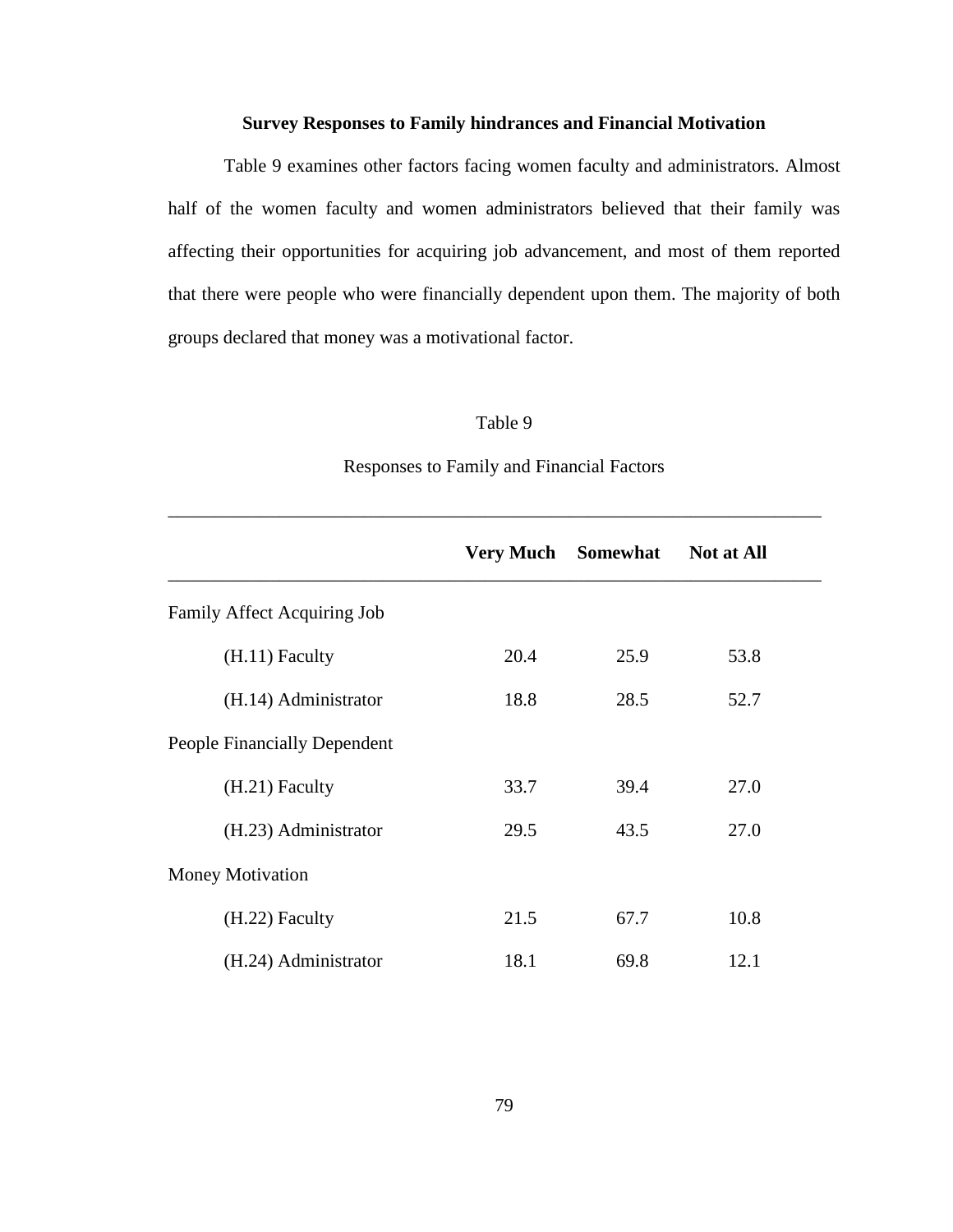### **Survey Responses to Personality Issues and Conflicts**

 Table 10 examines personality issues of the participants. The majority of both groups of women expressed their willingness to deal with conflicts, and most of them were confident that they had ambition comparable to their colleagues. More than onethird of faculty and nearly one-third of administrators reported that they had conflicts with supervisors.

### Table 10

|                                       | <b>Very</b><br><b>Willing</b>   | <b>Somewhat</b><br><b>Willing</b>     | <b>Not at All</b>          |
|---------------------------------------|---------------------------------|---------------------------------------|----------------------------|
| Willing to Deal with Conflicts        |                                 |                                       |                            |
| (H.16)Faculty                         | 34.1                            | 53.3                                  | 12.6                       |
| (H.19) Administrator                  | 49.1                            | 45.6                                  | 5.3                        |
|                                       | <b>More</b><br><b>Ambitious</b> | <b>Equally</b> as<br><b>Ambitious</b> | Not as<br><b>Ambitious</b> |
| Ambition Comparable to Colleagues     |                                 |                                       |                            |
| $(H.15)$ Faculty                      | 32.9                            | 51.6                                  | 15.4                       |
| (H.18) Administrator                  | 44.8                            | 43.8                                  | 11.4                       |
|                                       | <b>Very</b><br><b>Often</b>     | <b>From Time</b><br><b>To Time</b>    | <b>Rarely</b>              |
| Personality Conflicts with Supervisor |                                 |                                       |                            |
| $(H.17)$ Faculty                      | 9.1                             | 31.5                                  | 59.3                       |
| (H.20) Administrator                  | 6.8                             | 25.1                                  | 68.1                       |

### Respondents on Ambition and Personality Issues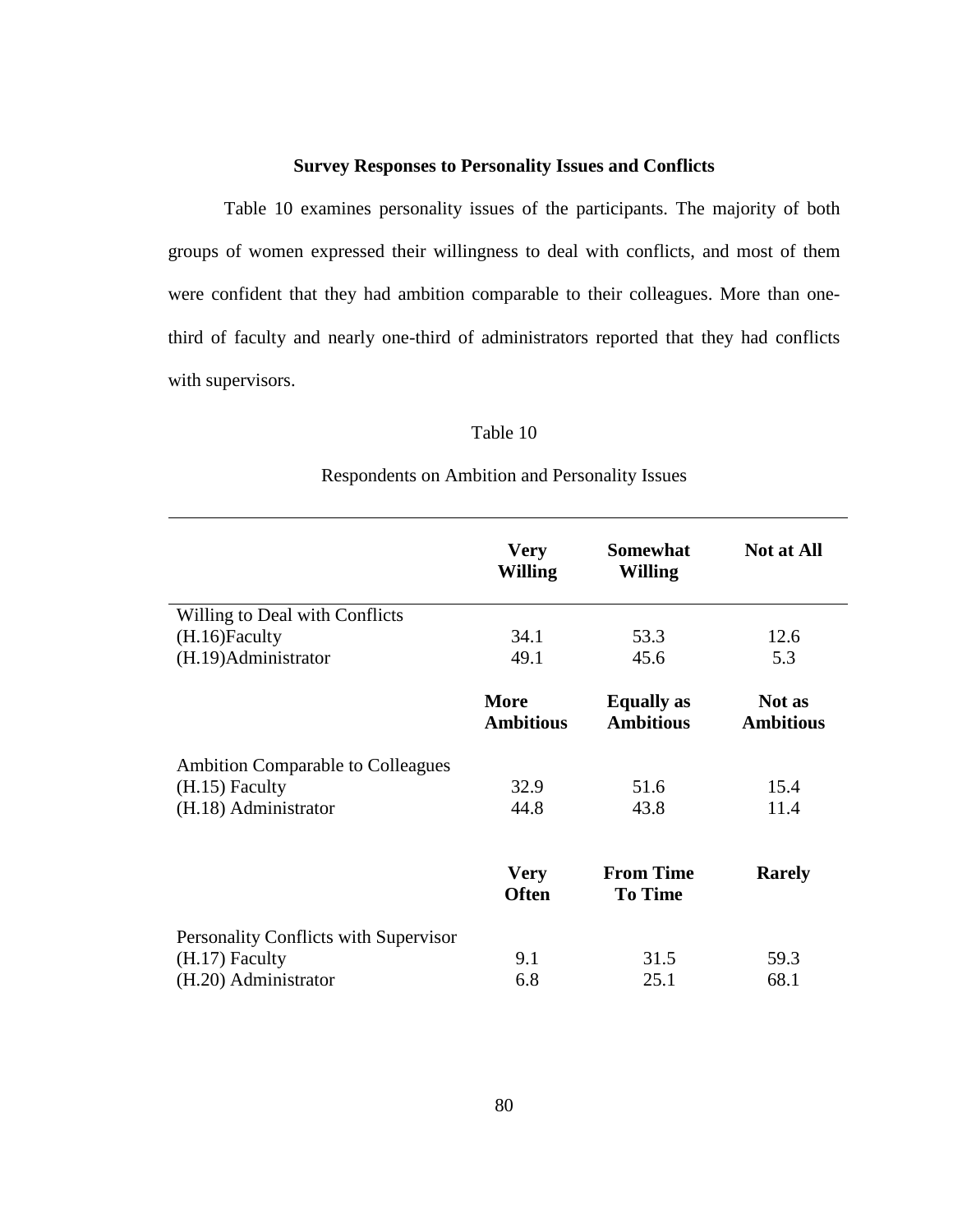### **Bivariable Technique to Establish Likelihood to Seek administrative and Upper Administrative Positions**

Tables 11 through 34 explore the perceptions of the participants to establish the likelihood that they would seek administrative positions when certain situations exist. Hypotheses were tested on women's perceptions of barriers in seeking an administration position, if faculty, or aspiring to higher level administrative positions, if an administrator. The tables indicate that some women had experienced challenges including conflict between their job and home responsibilities. Other issues were examined, such as gender bias and its affect on women's decision to seek an administrative or higher level administrative position at their university. Respondents were also surveyed on how much finances play a role in their desire to move into the administrative ranks. Below are bivariable tables testing each hypothesis of the model. The five response choices for survey questions, ranging from "strongly agree" to "strongly disagree," were trichotomized into three categories to depict whether respondents were in agreement, were neutral or in disagreement to survey questions. Collapsing the categories into three categories allowed larger groups to be analyzed and an opportunity to better examine those who were neutral or uncertain about future plans to seek career advancement.

Table 11 represents responses of Hypothesis 1 of my model which states that those women faculty who think that barriers exist in seeking an upper level administrative position are less likely to apply for an administrative position, compared to women faculty who believe that there are no barriers. One interesting finding that bears on this hypothesis and others is how few women faculty aspire to seek any administrative position in the future. Only 11% of the sample of women faculty indicated a desire to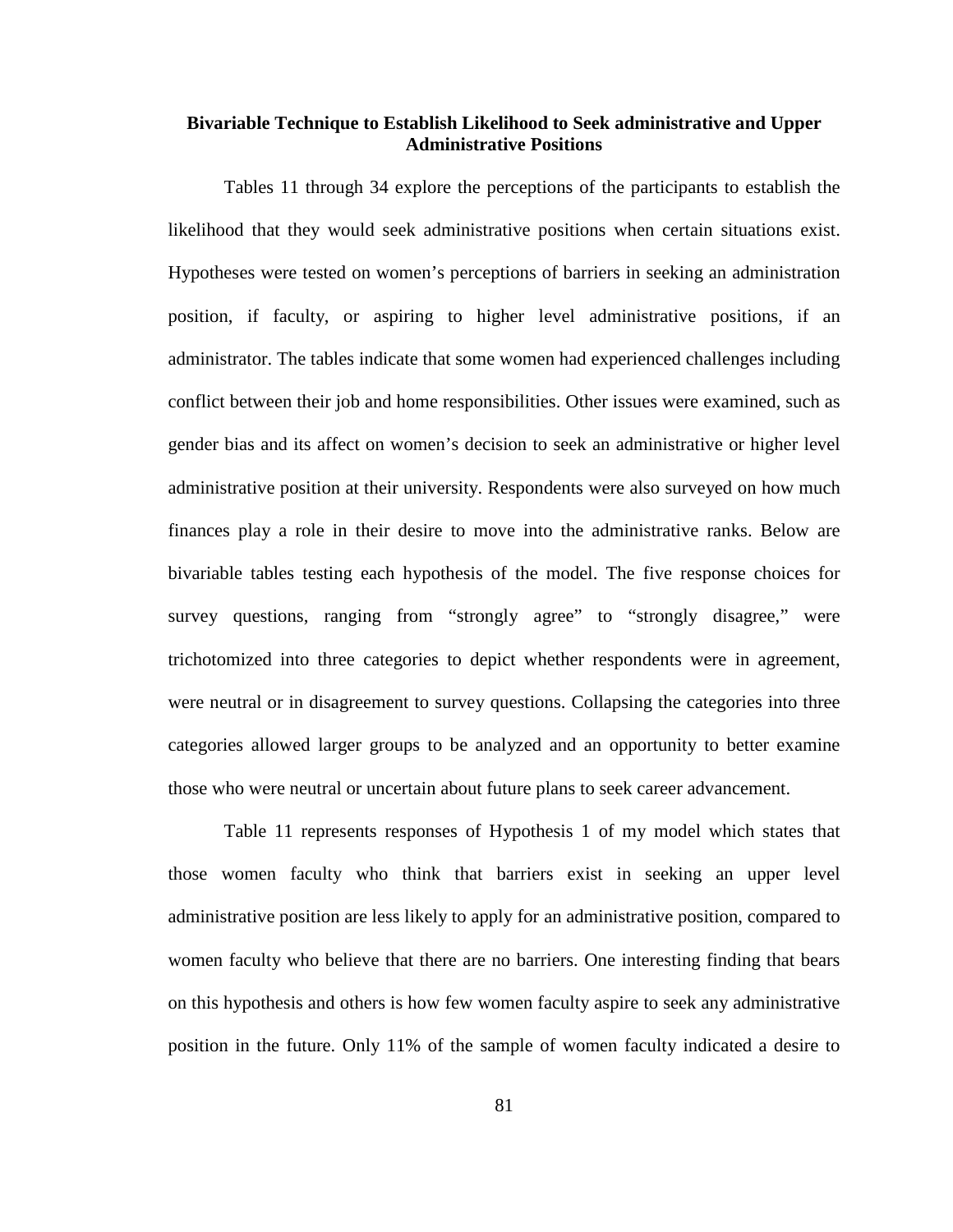seek any future administrative position, while an overwhelming 72% indicated an unwillingness to seek administrative position, with 17% being unsure about their future plans.

Faculty women perceiving that barriers existed for women seeking upper level administrative positions at their universities were slightly less likely to express an intention to seek a future administrative position, compared to those perceiving that no barriers existed. Only 8% of faculty women perceiving a barrier intended to seek an administrative position, compared to 15% of those perceiving no barriers who also intended to seek an administrative position (Table 11). However, those perceiving that no barriers existed were also slightly more likely to disagree that they planned to seek a future administrative position, compared to those perceiving barriers. Seventy-four percent of faculty women perceiving no barriers expressed no intention to seek an administrative position, compared to 69% of those perceiving barriers. These minor and conflicting differences between faculty women perceiving and not perceiving barriers to women seeking administrative positions are further illustrated by examining those unsure about their future plans, who did appear to be affected by the perception of barriers to women. Twenty-three percent of women perceiving barriers expressed uncertainty about their future plans, compared to only 12% of women faculty who perceived no barriers. These modest group differences are statistically significant at the .05 level, particularly because of group differences in uncertainty about future job plans. However, with a gamma value of only .04, my ordinal level hypothesis that women perceiving administrative barriers to women seeking administrative positions are less likely to seek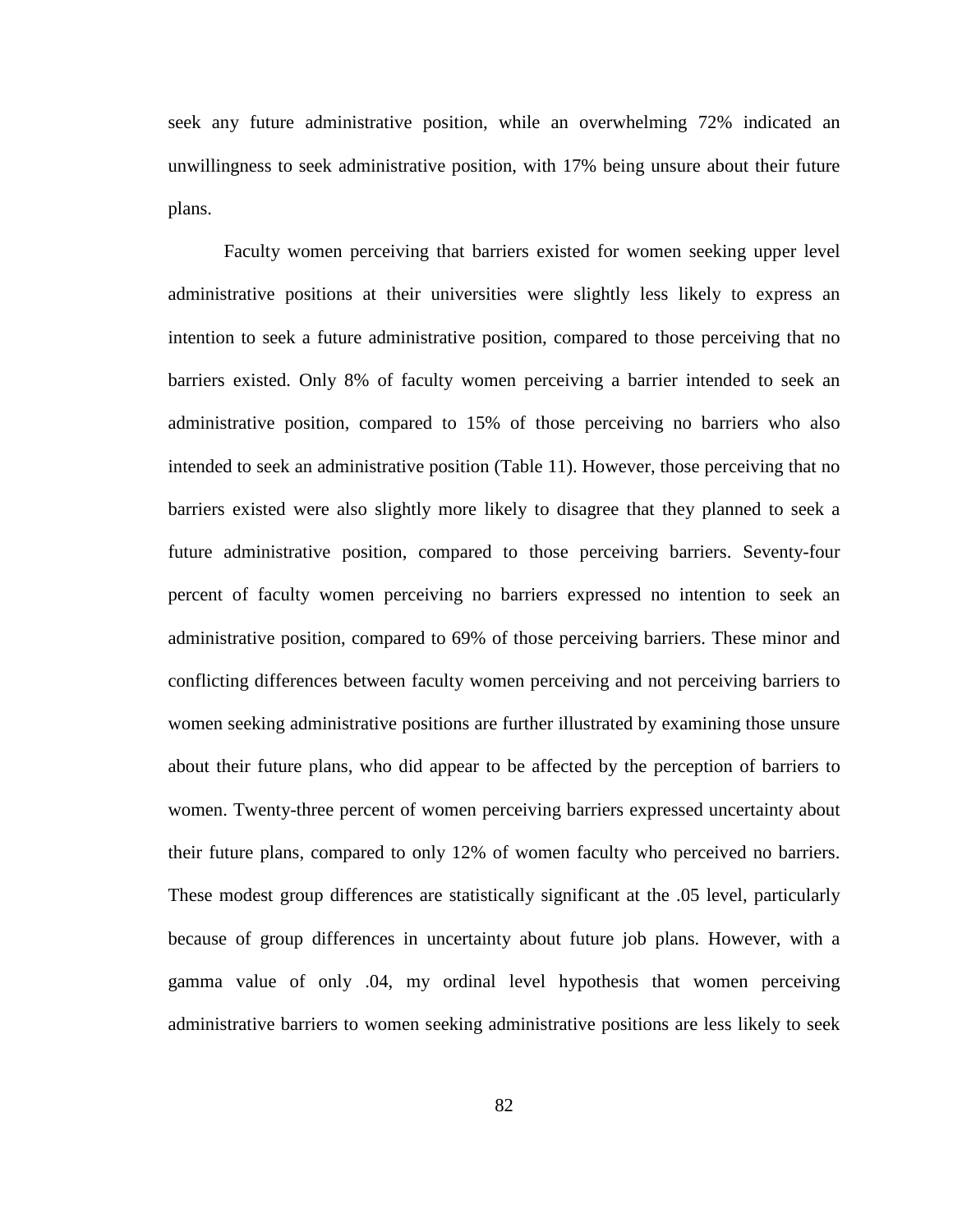future administrative positions compared to women not perceiving barriers, does not receive much evidential support, and is therefore rejected.

### Table 11

|                       | <b>Perceive</b><br><b>Barriers</b> | <b>Neutral</b> | <b>No Barriers</b> | <b>TOTAL</b>  |
|-----------------------|------------------------------------|----------------|--------------------|---------------|
| <b>Seek Position</b>  | 7.9%                               | 12.8%          | 14.7%              | 11.3%         |
| <b>Neutral</b>        | 22.8%                              | 11.7%          | 11.7%              | 16.6%         |
| <b>Would not seek</b> | 69.3%                              | 75.5%          | 73.6%              | 72.1%         |
| N Size                | 202<br>100.0%                      | 4<br>100.0%    | 163<br>100.0%      | 459<br>100.0% |

### H.1. Perceived Barriers for Faculty

 $Gamma = .037$ Chi-square significant at .013 level.

Table 12 of my model depicts responses for Hypothesis 2 of my model which posits that women faculty who have experienced barriers are less likely to seek an administrative position, compared to women faculty who have not experienced barriers. The first noteworthy finding is that while a plurality of women faculty believes that barriers to women exist at their universities, a plurality of women faculty reports that they have not experienced such barriers. Furthermore, completely contrary to the hypothesis, the minority of women faculty who report having experienced barriers in seeking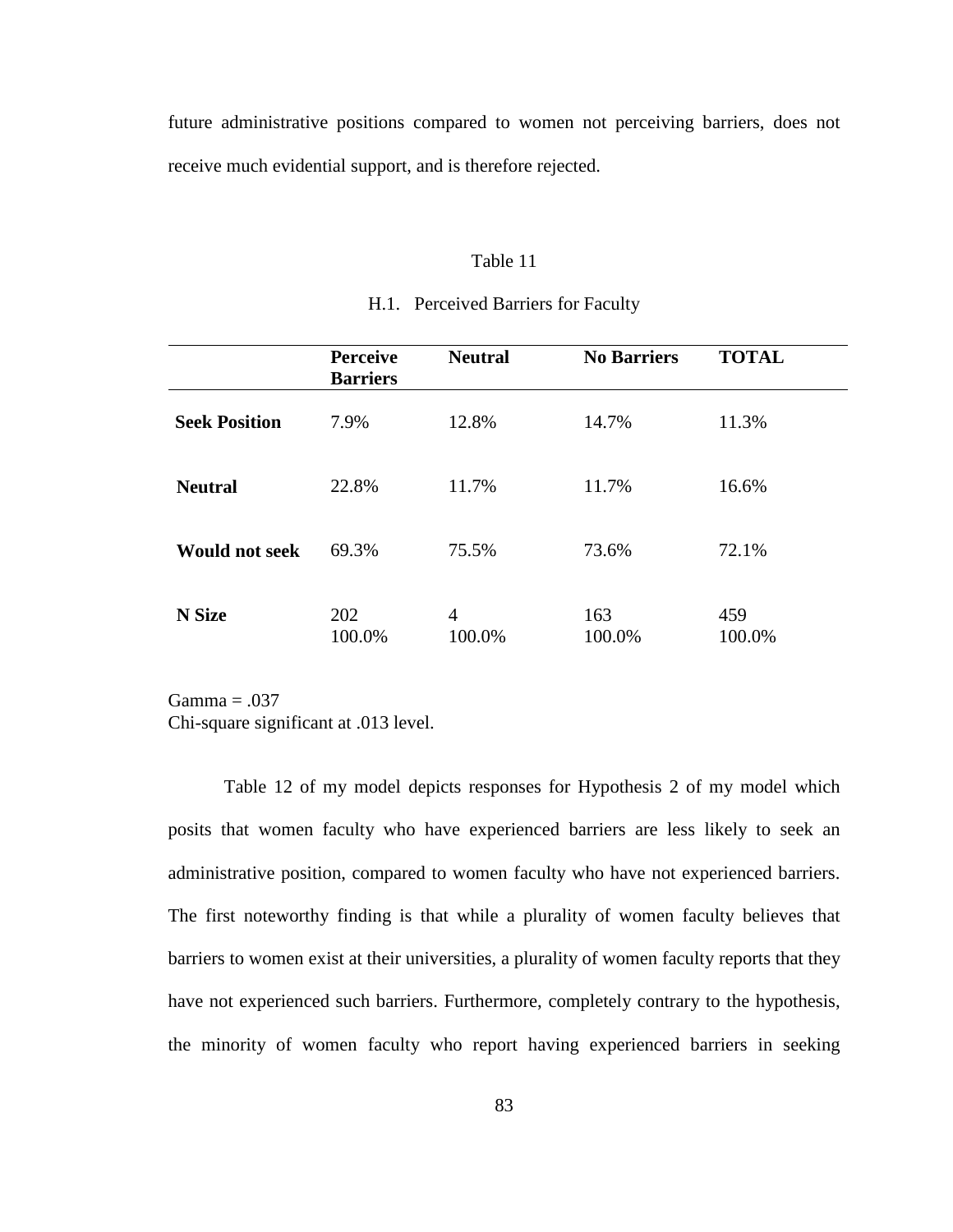administrative positions are actually more likely to express an intention to seek a future administrative position, compared to women faculty who report not having experienced barriers.

Twenty-one percent of women faculty who have experienced a barrier plan to seek a future administrative position, compared to 11% of women who have not experienced a barrier. However, experiencing a barrier does appear to make other women faculty more uncertain about whether they plan to seek an administrative position. Thirtyfour percent of women who have experienced a barrier are neutral about their future job plans, compared to only 18% of those who have not experienced a barrier. Also contrary to the hypothesis is that a large 71% of women who have not experienced barriers indicate that they do not plan to seek an administrative position, compared to only 45% of women who have experienced a barrier who also plan not to seek an administrative position. Consequently, the gamma value is .214 and it is statistically significant at the .001 level. However, the sign of the gamma is the opposite of what I hypothesized. Women faculty who report personally experiencing a barrier to seeking an administrative position are actually more likely to want to seek a future administrative position, compared to women who have not experienced any barriers. Rather than conforming to the stereotype of women in the literature who are fragile and easily discouraged, my study suggests that the woman faculty member today may actually respond in a positive manner to adversity, being motivated by perceived discrimination to seek a position of power that would enable them to fight such discrimination. Consequently, the hypothesis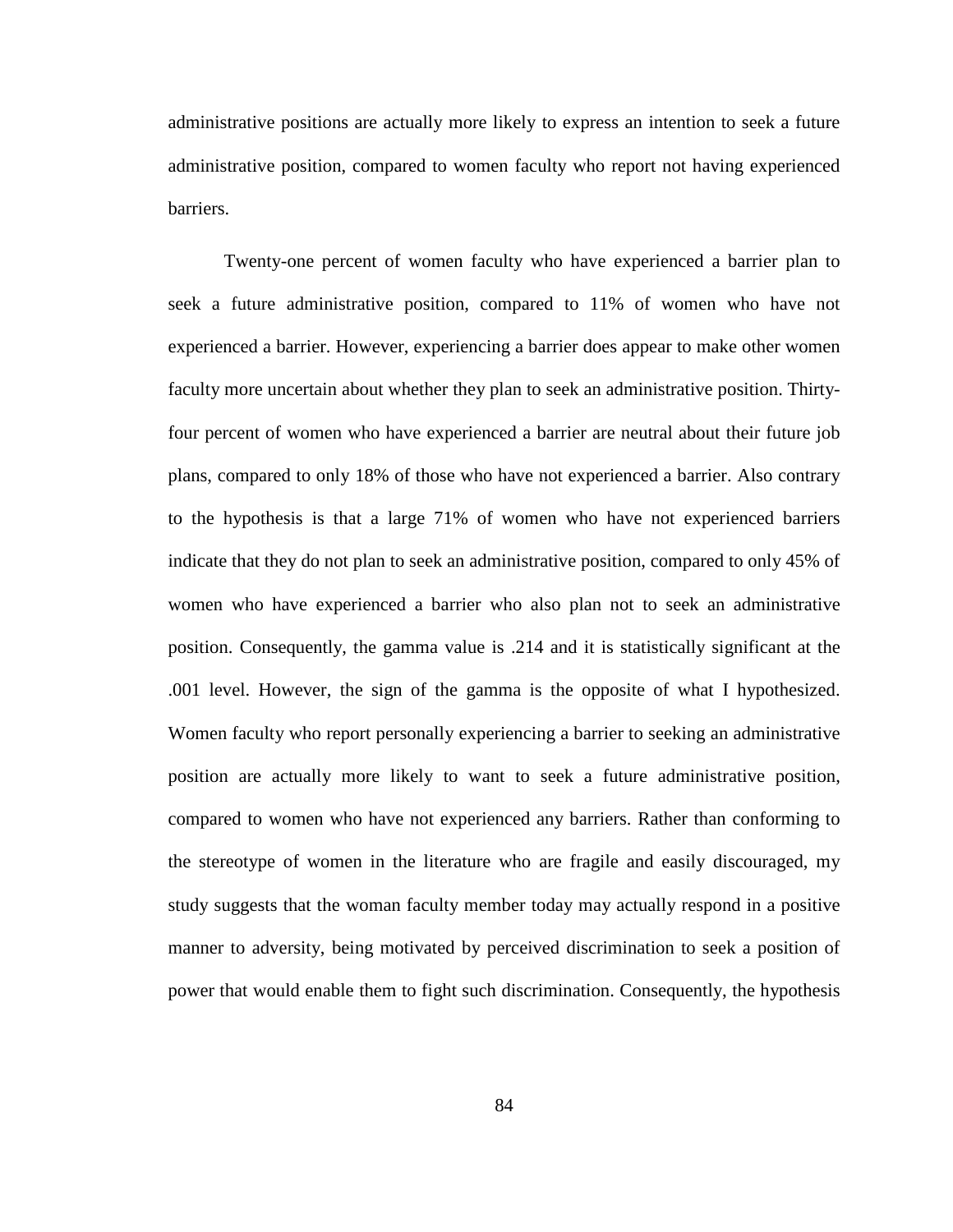that experiencing barriers to advancement would hinder future intentions to seek administrative positions is rejected.

### Table 12

|                          | <b>Experienced</b><br><b>Barriers</b> | <b>Neutral</b> | <b>No Barriers</b> | <b>TOTAL</b>  |
|--------------------------|---------------------------------------|----------------|--------------------|---------------|
| <b>Seek Position</b>     | 20.9%                                 | 9.0%           | 10.8%              | 12.3%         |
| <b>Neutral</b>           | 33.7%                                 | 8.2%           | 18.3%              | 18.3%         |
| <b>Would not</b><br>seek | 45.3%                                 | 82.8%          | 71.0%              | 69.5%         |
| <b>N</b> Size            | 86<br>100.0%                          | 134<br>100.0%  | 186<br>100.0%      | 406<br>100.0% |

### H.2. Experienced barriers by Faculty

 $Gamma = .214$ 

\_\_\_\_\_\_\_\_\_\_\_\_\_\_\_\_\_\_

Chi-square significant at .001 level.

Table 13 includes perceptions of women administrators as they relate to Hypothesis 3 of the model which states that women administrators who think that there are barriers for women seeking upper level administrative positions are less likely to seek a higher level administrative position, compared to women administrators who believe that there are no barriers. The results are similar to those for the previous hypothesis in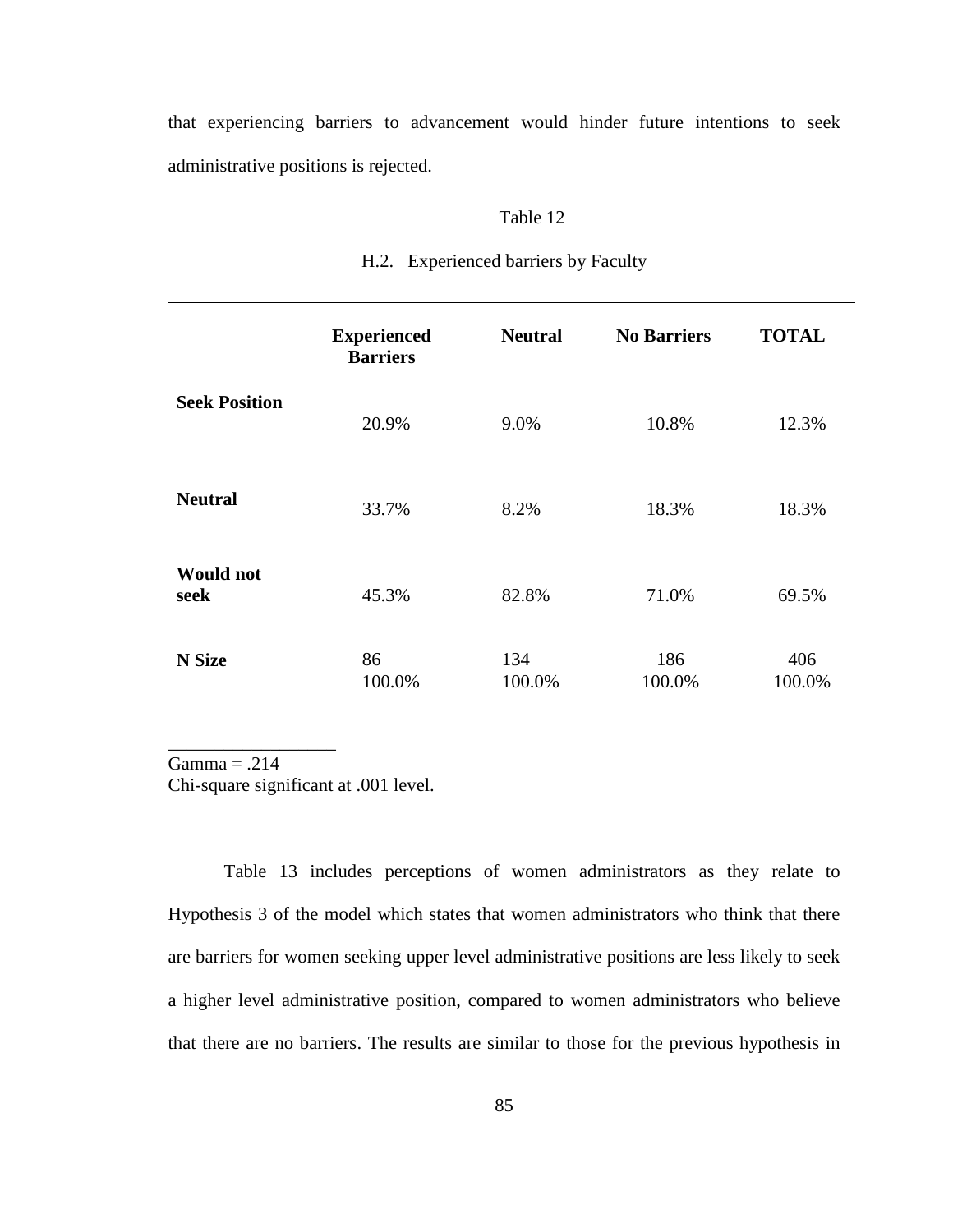that the modern woman appears far more resilient than the literature suggestions. Twenty-nine percent of women administrators believing that barriers to female advancement exist express an intention to seek a higher level administrative position, compared to only 12% of women administrators who perceive that no barriers to advancement exist. Furthermore, 75% of women administrators perceiving no barriers have no plans to seek a higher administrative position, compared to only 56% of women administrators perceiving barriers. Therefore, the gamma value of .277 is statistically significant at the .001 level, but its sign is in the opposite direction than the hypothesis proposed. Therefore, hypothesis 3 is rejected. Rather than women administrators being discouraged from seeking higher administrative positions by their perceptions of barriers to women's advancement existing, they appear to be encouraged to seek higher administrative positions if they perceive that such barriers exist.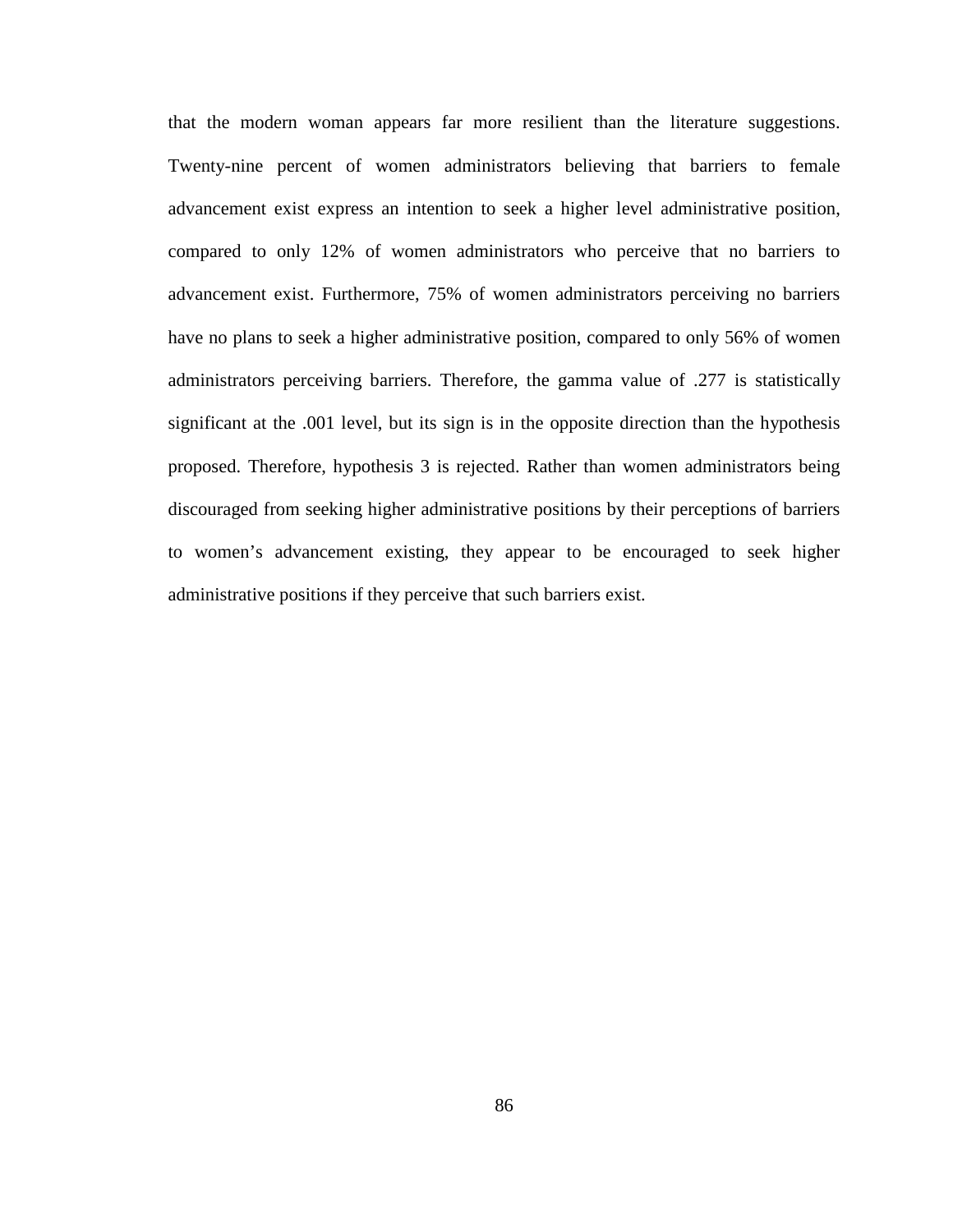#### Table 13

|                       | <b>Perceive</b><br><b>Barriers</b> | <b>Neutral</b> | <b>No Barriers</b> | <b>TOTAL</b>  |
|-----------------------|------------------------------------|----------------|--------------------|---------------|
| <b>Seek Position</b>  | 29.1%                              | 51.9%          | 11.9%              | 25.3%         |
| <b>Neutral</b>        | 14.5%                              | 3.7%           | 13.1%              | 12.7%         |
| <b>Would not seek</b> | 56.4%                              | 44.4%          | 75.0%              | 62.0%         |
| N Size                | 110<br>100.0%                      | 27<br>100.0%   | 84<br>100.0%       | 221<br>100.0% |

#### H.3. Perceived Barriers By Administrators

 $Gamma = .277$ 

Chi-square significant at .001 level.

Responses related to hypothesis 4 of the model are presented in table 14. The hypothesis states that those women administrators who have experienced barriers are less likely to seek a higher level administrative position, compared to women administrators who have not experienced barriers. Consistent with the results of the two previous hypotheses, this hypothesis is also rejected, as women professionals show much more resilience to adversity than the literature suggests. Fully 41% of women administrators who report having experienced barriers to advancement because of their gender nevertheless express intent to seek a higher level administrative position, compared to only 15% of women administrators who report not experiencing such barriers. Furthermore, 77% of women administrators not experiencing such barriers report no desire to seek a higher administrative position, compared to 39% of women who report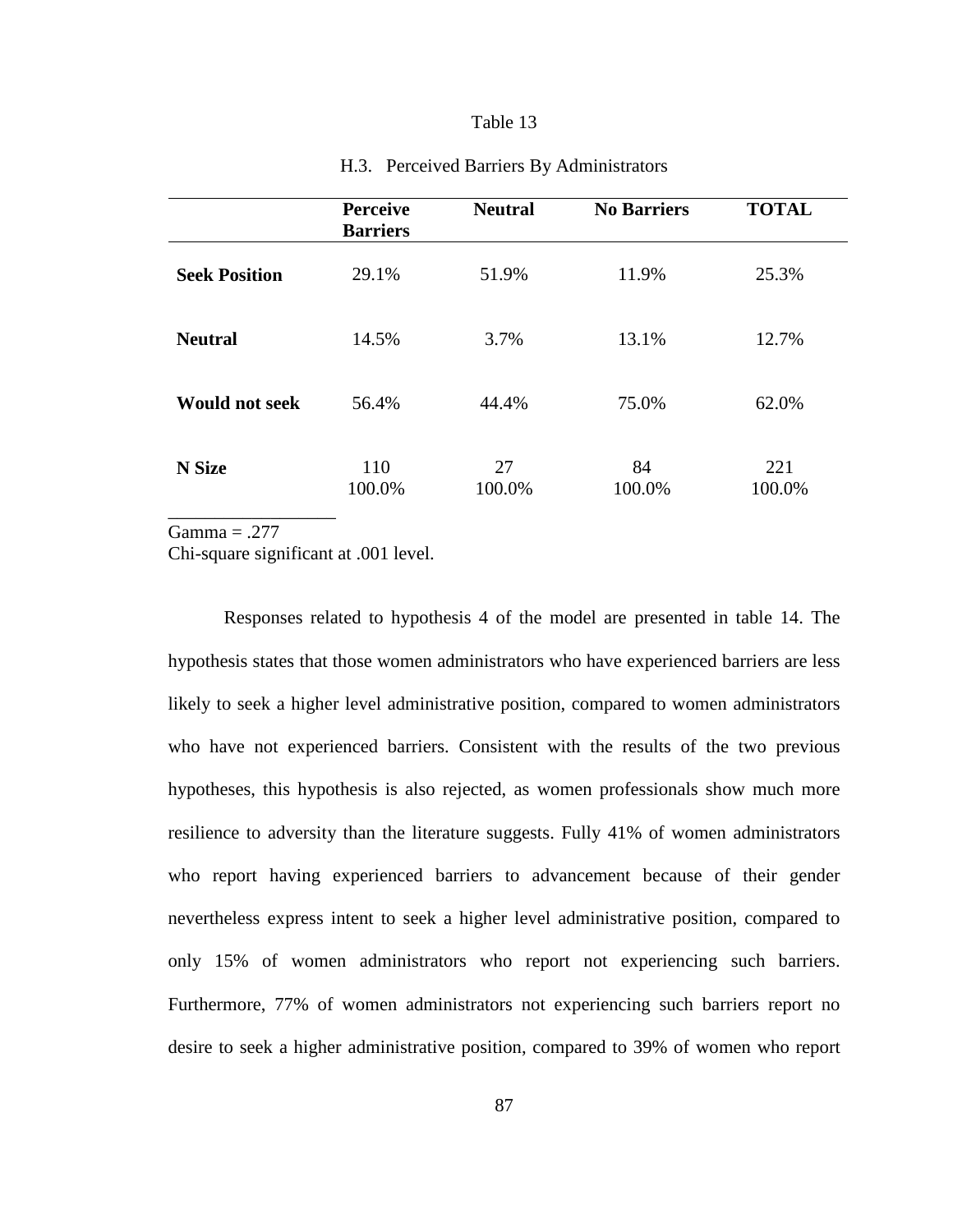experiencing barriers. The gamma value of .503 is statistically significant at the .001 level, but its positive sign is the opposite of what the hypothesis proposed. Women administrators who report experiencing barriers to administrative advancement because of their sex are actually more likely, not less likely, to intend to seek a higher administrative position. Therefore, hypothesis 4 is rejected*.*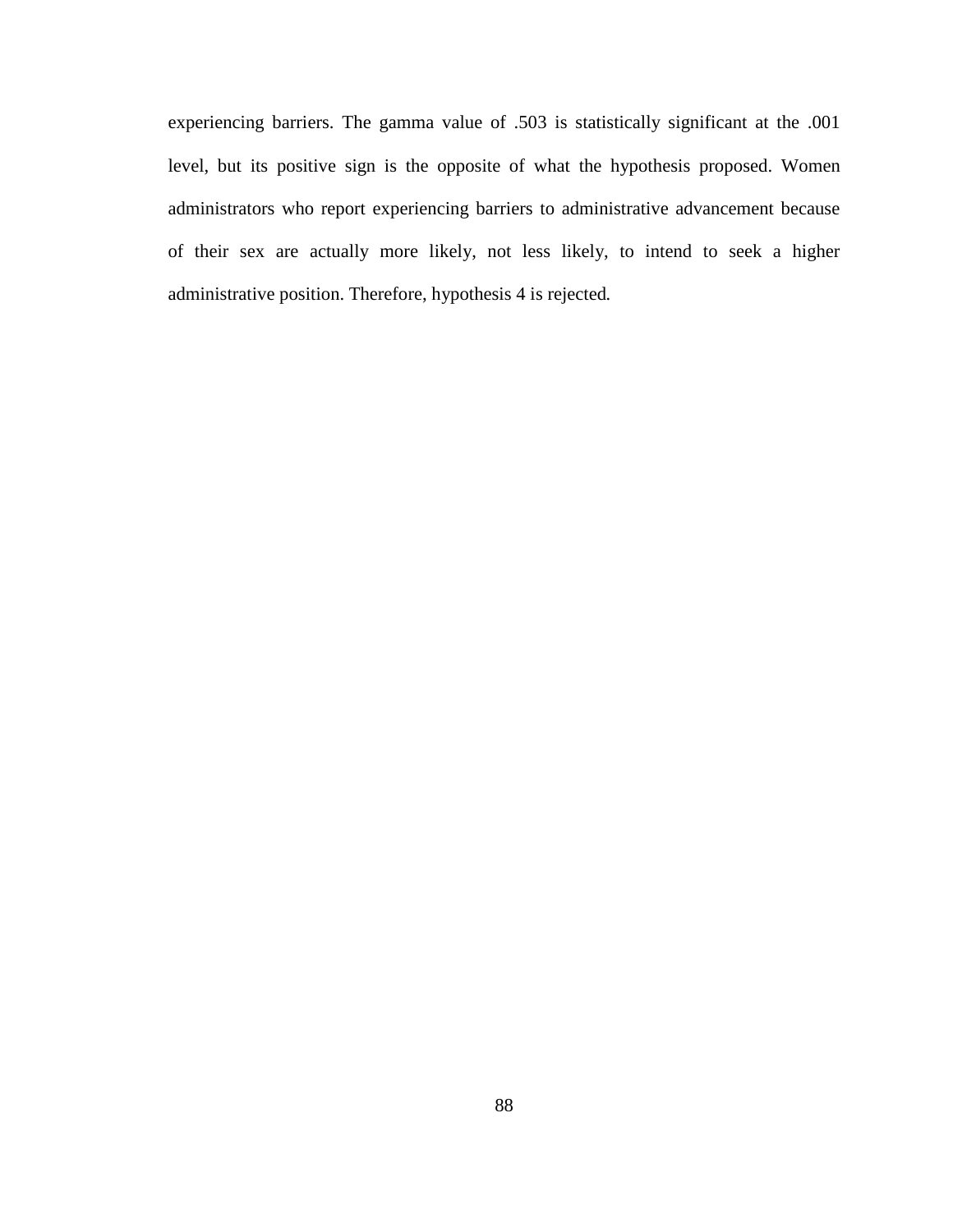### Table 14

|                                 | <b>Experienced</b><br><b>Barriers</b> | <b>Neutral</b> | <b>No Barriers</b> | <b>TOTAL</b>  |  |
|---------------------------------|---------------------------------------|----------------|--------------------|---------------|--|
| <b>Seek Position</b>            | 40.9%                                 | 31.6%          | 14.8%              | 25.6%         |  |
| <b>Neutral</b>                  | 19.7%                                 | 15.8%          | 7.8%               | 12.8%         |  |
| <b>Would not</b><br><b>Seek</b> | 39.4%                                 | 52.6%          | 77.4%              | 61.6%         |  |
| <b>N</b> Size                   | 66<br>100.0%                          | 38<br>100.0%   | 115<br>100.0%      | 219<br>100.0% |  |

### H.4 Experienced Barriers by Administrators

 $Gamma = .503$ 

\_\_\_\_\_\_\_\_\_\_\_\_\_\_\_\_\_

Chi-square significant at .001 level.

Table 15 demonstrates women faculty's perceptions of gender as a hindrance in seeking an administrative position. Hypothesis 5 of the model states that women faculty who believe that their gender is a hindrance are less likely to apply for an administrative position, compared to women faculty who believe that their gender is no hindrance. Once again, if anything the reverse is the case. Women faculty reporting that gender is not a hindrance in employment advancement at their university are even less likely to desire to seek an administrative position, compared to women faculty reporting that gender is a hindrance. Fully, 80% of women faculty reporting that gender was not a hindrance to advancement nevertheless had no plans to seek an administrative position, compared to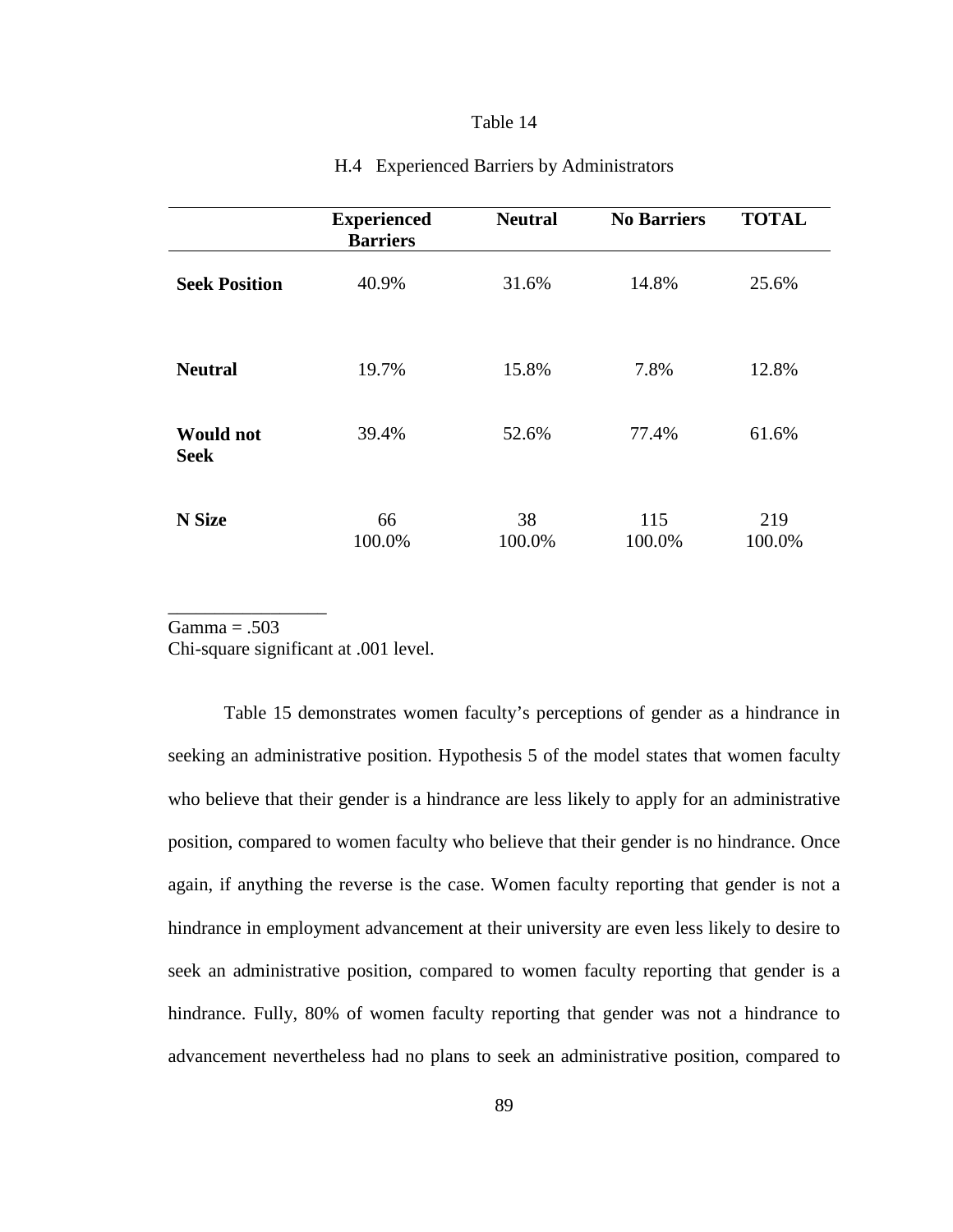only 61% of women faculty perceiving that gender was a hindrance. Women faculty perceiving that gender was a hindrance to advancement were more likely to be unsure about their future plans. Thirty percent of those perceiving that gender was a hindrance were unsure about their future plans regarding seeking an administrative position, compared to only 9% of women faculty perceiving that gender was not a hindrance. To summarize these conflicting patterns, the gamma value of .252 is statistically significant at the .001 level, but its positive value is opposite to what I had hypothesized. Rather than women faculty being discouraged from seeking an administrative position if they perceived that their gender was a hindrance to professional advancement at their university, may have actually been slightly encouraged. Therefore, hypothesis 5 is also rejected*.*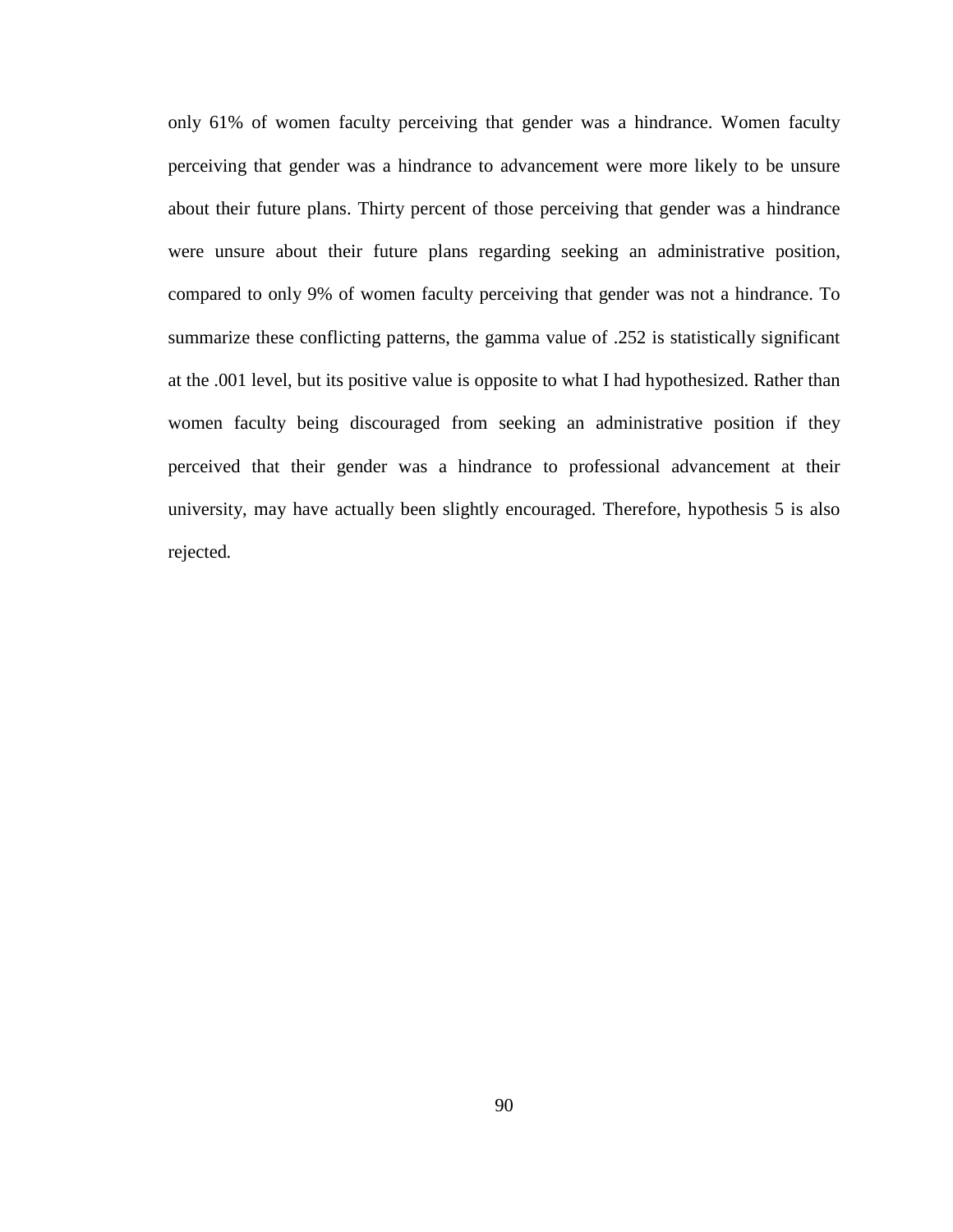#### Table 15

|                          | <b>Gender</b><br><b>Hindrance</b> | <b>Neutral</b> | <b>No Gender</b><br><b>Hindrance</b> | <b>TOTAL</b> |
|--------------------------|-----------------------------------|----------------|--------------------------------------|--------------|
| <b>Seek Position</b>     | 8.6%                              | 14.9%          | 11.8%                                | 11.3%        |
| <b>Neutral</b>           | 30.1%                             | 11.5%          | 8.5%                                 | 16.7%        |
| <b>Would not</b><br>seek | 61.3%                             | 73.6%          | 79.7%                                | 72.1%        |

87 100.0%

212 100.0%

462 100.0%

### H.5. Gender Hindrance for faculty

 $Gamma = .252$ 

\_\_\_\_\_\_\_\_\_\_\_\_\_\_\_\_\_\_

**N Size** 

**\_\_\_\_\_\_\_\_** 

Chi-square significant at .001 level.

163 100.0%

Table 16 is a presentation of actual responses to whether women faculty perceive gender as a benefit in seeking administrative positions. Hypothesis 6 states that women faculty who believe that their gender is a benefit are more likely to apply for an administrative, compared to women faculty who believe that their gender is no benefit. Once again the hypothesis received little empirical support. While 18% of women faculty who perceived that their gender was a benefit in seeking administrative advancement also expressed an intent to seek an administrative position in the future, a figure 6% higher than the 11% of all position women faculty expressing a desire to seek an administrative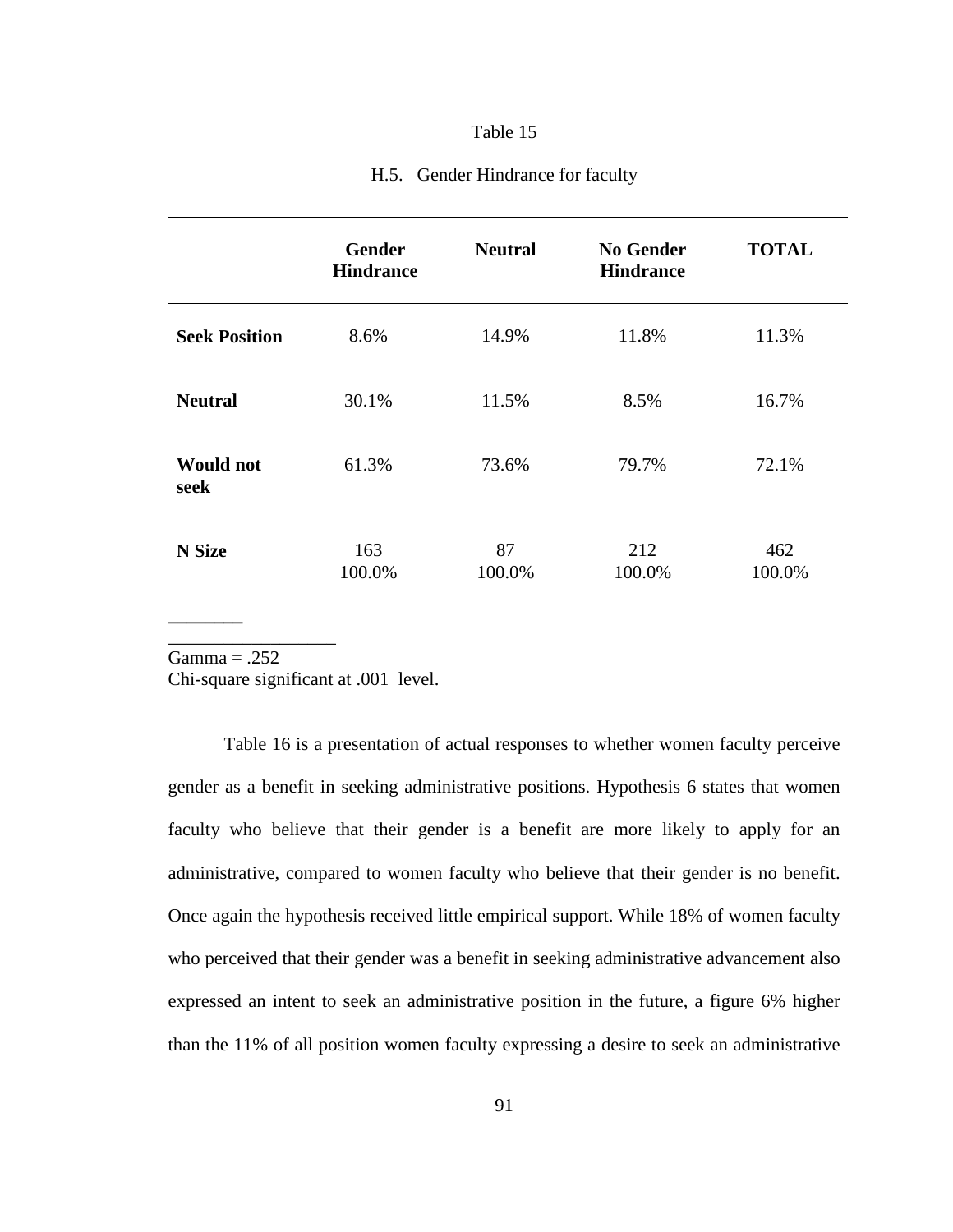position, only 8% of all women faculty believed that their gender was a benefit to advancement. The group most likely to express no desire for administrative advancement was those women faculty unsure about whether gender was a benefit in administrative advancement. Consequently, the gamma value is a mere -.104 in value, and though it is statistically significant, it is in the direction opposite to that hypothesized, so it provides no support for the hypothesis. Perception that being a woman is a benefit to administrative advancement is a rare occurrence, and it exerts little effect on faculty women's intention to seek an administrative position.

#### Table 16

| H.6. Gender Benefit for Faculty |  |
|---------------------------------|--|
|                                 |  |

|                       | <b>Gender</b><br><b>Benefit</b> | <b>Neutral</b> | <b>No Gender</b><br><b>Benefit</b> | <b>TOTAL</b>  |
|-----------------------|---------------------------------|----------------|------------------------------------|---------------|
| <b>Seek Position</b>  | 17.6%                           | 12.0%          | 10.2%                              | 11.3%         |
| <b>Neutral</b>        | 14.7%                           | 9.2%           | 20.8%                              | 16.7%         |
| <b>Would not seek</b> | 67.6%                           | 78.9%          | 69.0%                              | 72.0%         |
| <b>N</b> Size         | 34<br>100.0%                    | 142<br>100.0%  | 284<br>100.0%                      | 460<br>100.0% |

Gamma  $= -.104$ Chi-square significant at .031

**\_\_\_\_\_\_\_\_\_\_\_\_\_\_\_\_\_\_\_**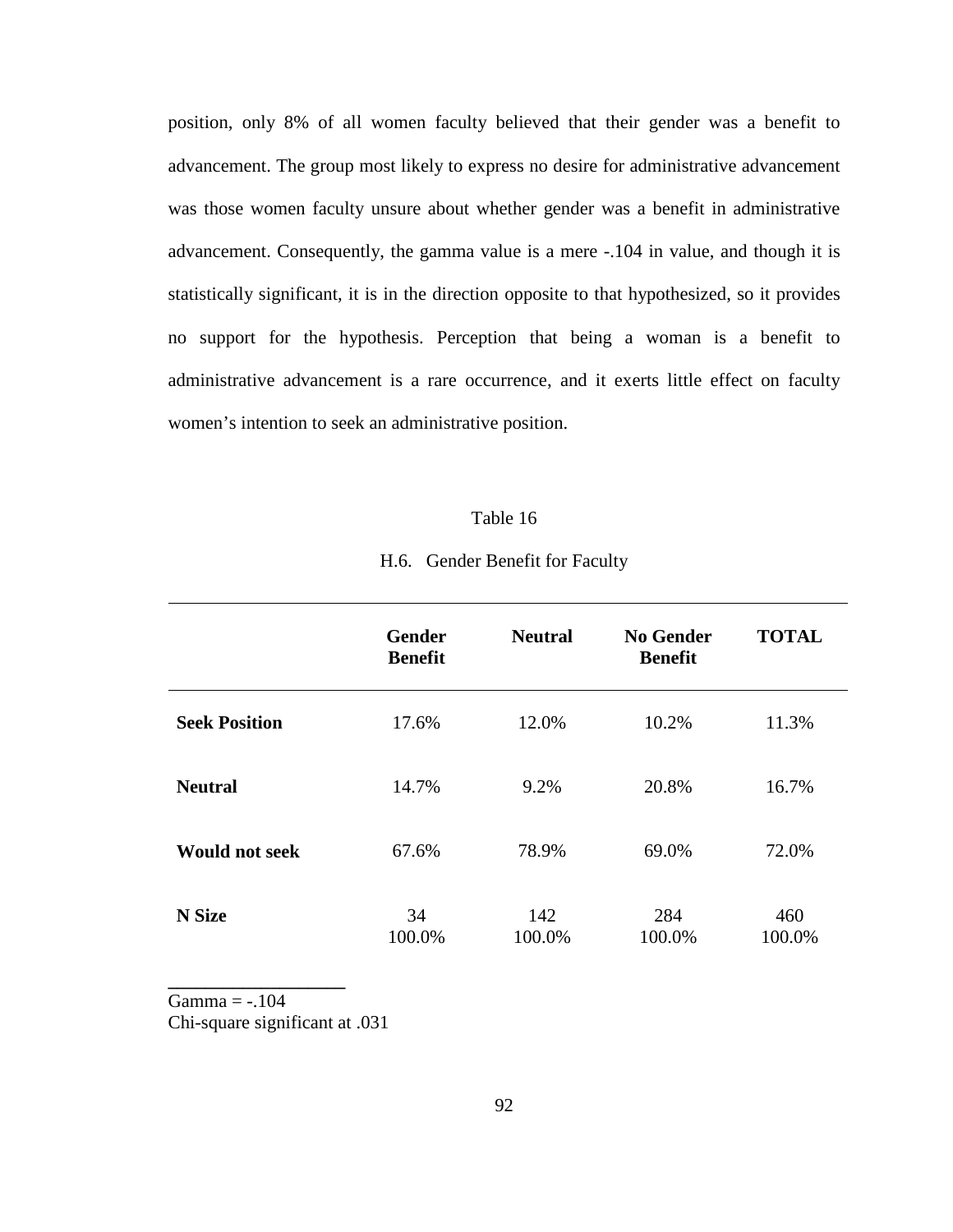Table 17 represents perceptions of women administrators to gender as a hindrance in seeking upper administrative positions. Hypothesis 7 of the model states that women administrators who believe that their gender is a hindrance, are less likely to apply for an upper administrative position, compared to women administrators who believe that their gender is no hindrance. Once again, the results suggest that the exact opposite is the case. Women administrators who believe that their gender is a hindrance to administrative advancement are more likely to express a desire for a higher administrative position, compared to those who believe that it is not a hindrance. Thirty-six percent of those believing that their gender is a hindrance express intent to seek a higher administrative position, compared to only 18% of women administrators believing that gender is not a hindrance. Perception that gender is a hindrance to administrative advancement may also make women administrators slightly unsure about whether to seek a higher position. On the other hand, fully 72% of women administrators believing that gender is not a hindrance nevertheless have no intent to seek a higher administrative position, compared to only 46% of those perceiving that gender is a hindrance. With a gamma value of .379 that is statistically significant at the .01 level, hypothesis 7 is rejected. Instead of perceptions of gender discrimination discouraging women administrators from planning to seek a higher administrative position, such discriminatory perceptions may actually encourage some women administrators to pursue a higher position.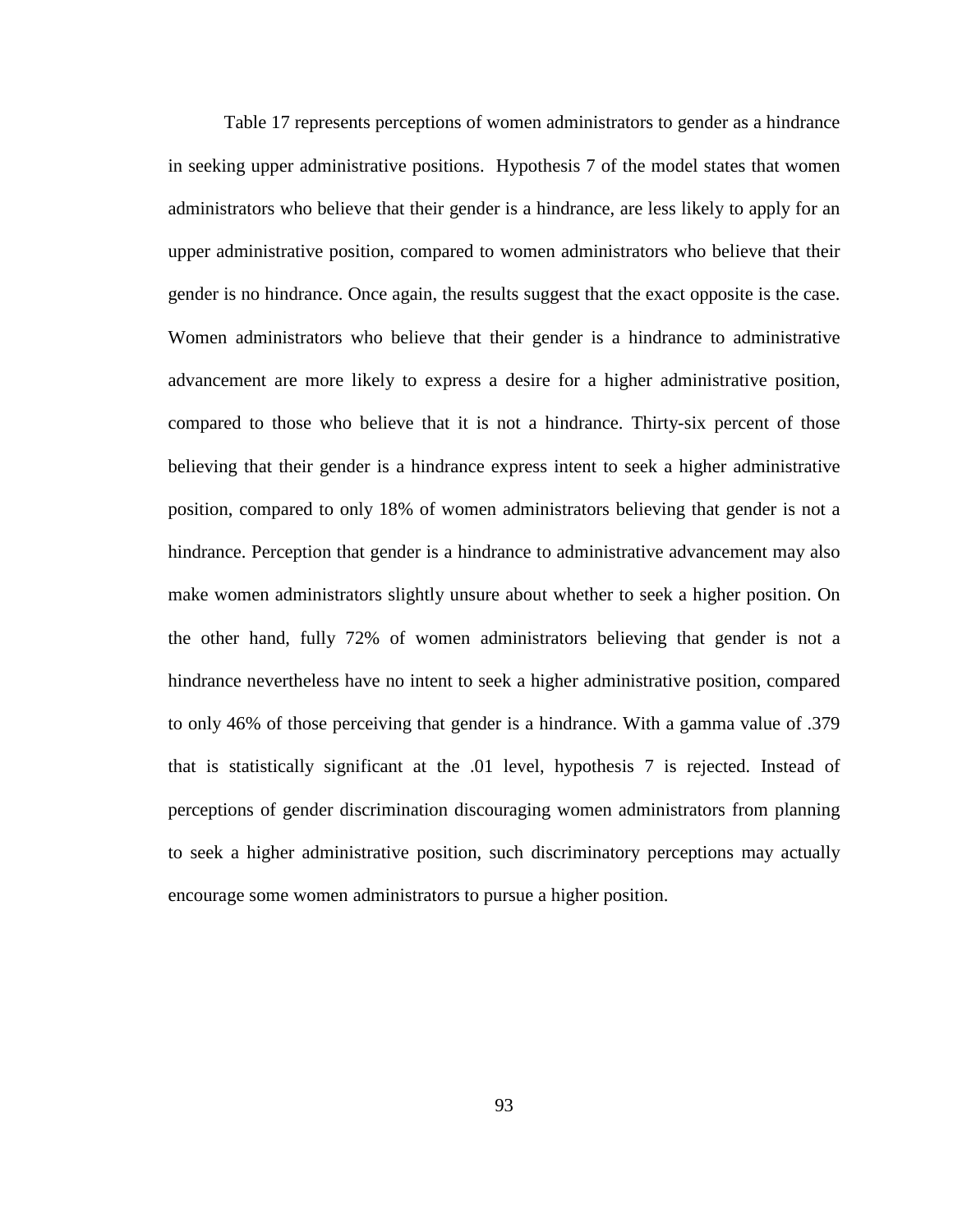### Table 17

|                          | <b>Gender</b><br><b>Hindrance</b> | <b>Neutral</b> | <b>No Gender</b><br><b>Hindrance</b> | <b>TOTAL</b>  |
|--------------------------|-----------------------------------|----------------|--------------------------------------|---------------|
| <b>Seek Position</b>     | 36.4%                             | 31.3%          | 17.9%                                | 25.6%         |
| <b>Neutral</b>           | 18.2%                             | 12.5%          | 9.8%                                 | 12.4%         |
| <b>Would not</b><br>seek | 45.5%                             | 56.3%          | 72.4%                                | 62.0%         |
| <b>N</b> Size            | 66<br>100.0%                      | 32<br>100.0%   | 123<br>100.0%                        | 221<br>100.0% |

### H.7. Gender Hindrance for Administrators

 $Gamma = .379$ 

Chi-square significant at .008

 Table 18 demonstrates women administrators' perception of gender as a benefit in seeking upper administrative positions. Hypothesis 8, which states that women administrators who believe that their gender is a benefit are more likely to apply for an administrative position, compared to women administrators who believe that their gender is of no benefit, also receives no empirical support. Only 11% of women administrators indicated that they believed that their gender was a benefit to administrative advancement, and this small group was slightly less likely to plan to seek a higher administrative position compared to those women administrators who reported that gender was not a benefit. Only 15% of women administrators who said that their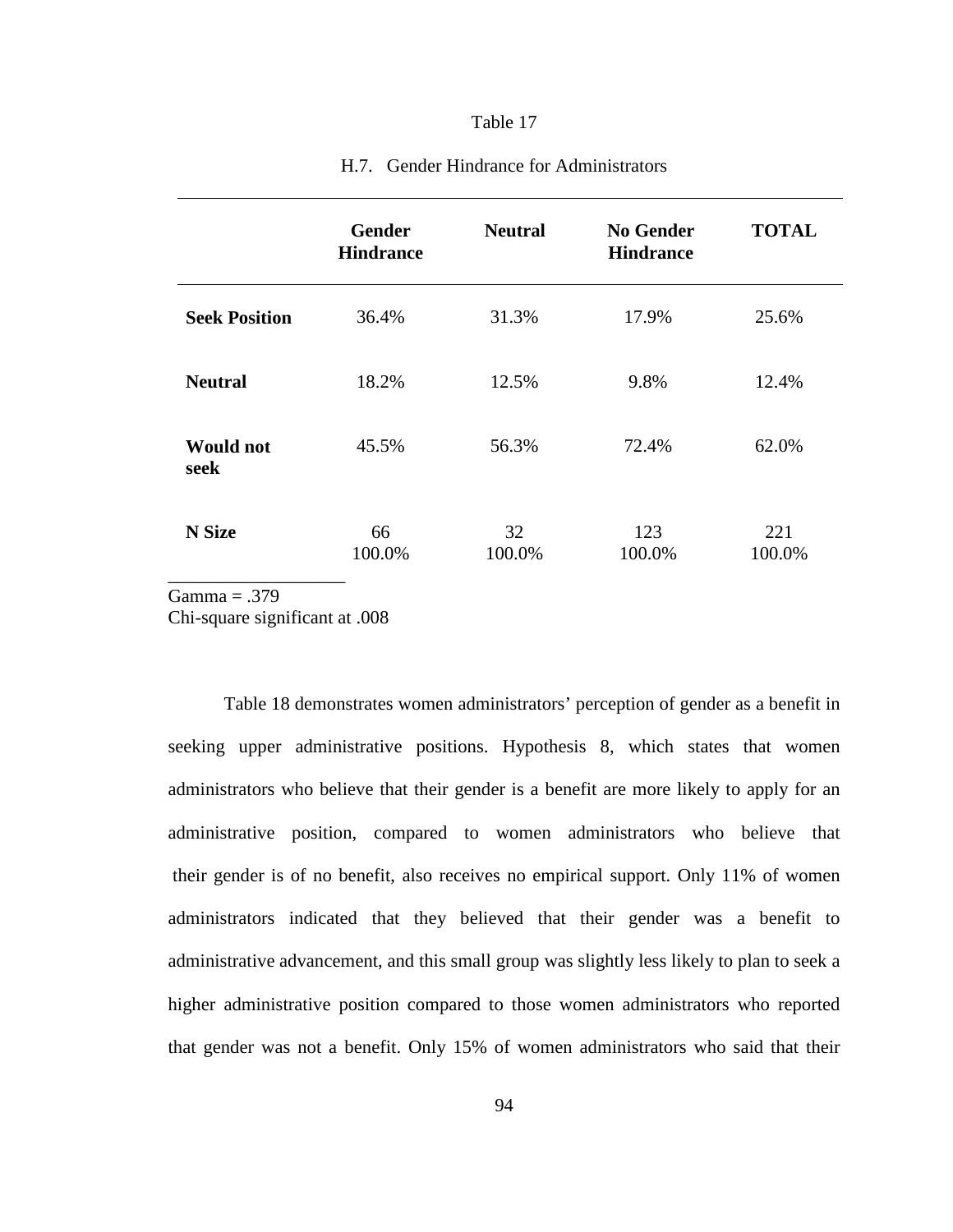gender was a benefit to administrative advancement actually planned to pursue a higher administrative position, compared to 25% of those who reported that their gender was not a special benefit. The very small gamma value of -.016 is not statistically significant at the .05 level, providing even more evidence that hypothesis 8 is rejected. Perception that being a woman is a benefit to administrative advancement has no significant impact over the intentions of women administrators to seek a higher position.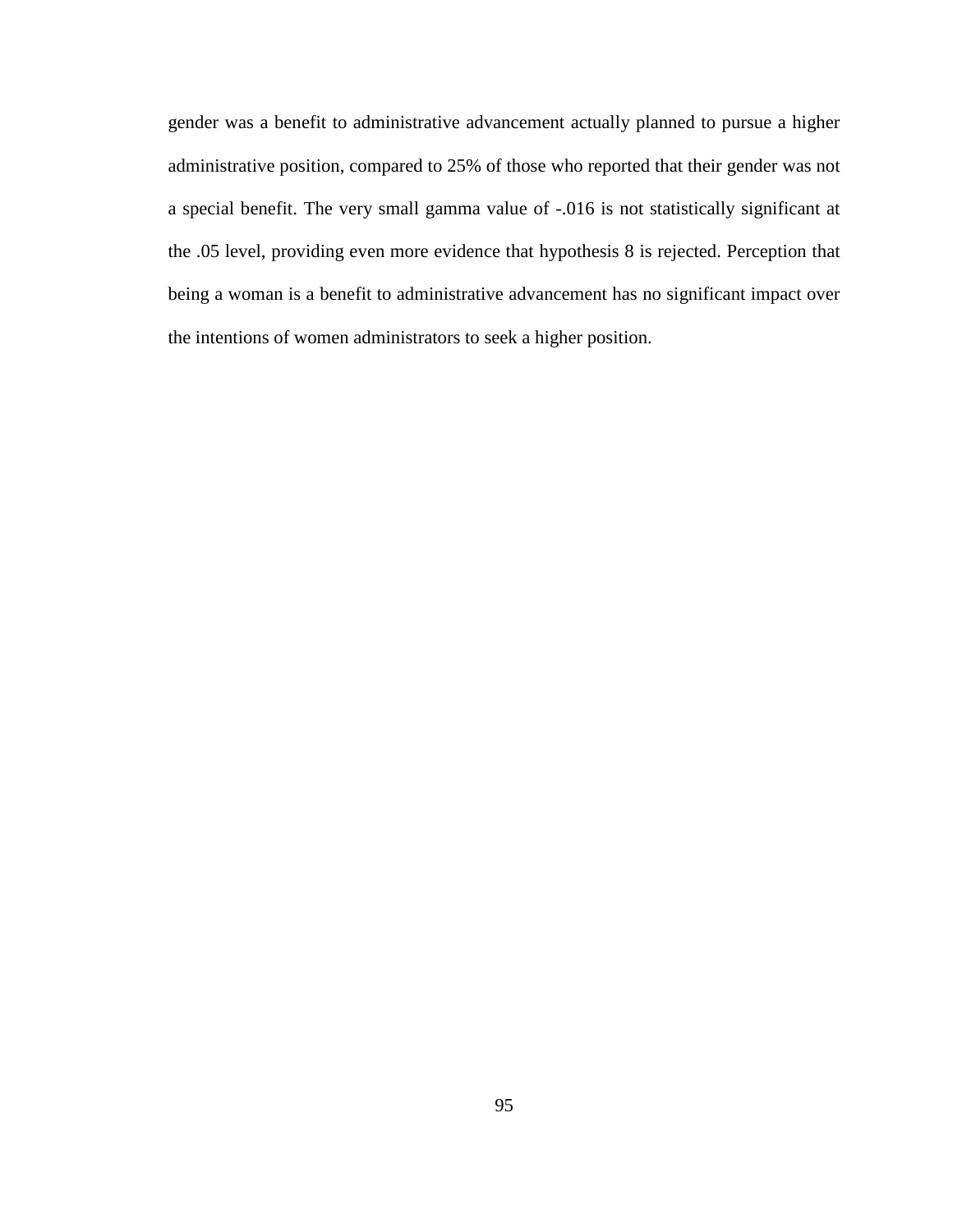|                          | <b>Gender</b><br><b>Benefit</b> | <b>Neutral</b> | <b>No Gender</b><br>benefit | <b>TOTAL</b>  |
|--------------------------|---------------------------------|----------------|-----------------------------|---------------|
| <b>Seek Position</b>     | 15.4%                           | 30.1%          | 24.6%                       | 25.3%         |
| <b>Neutral</b>           | 7.7%                            | 15.1%          | 12.3%                       | 12.7%         |
| <b>Would not</b><br>seek | 76.9%                           | 54.8%          | 63.1%                       | 62.0%         |
| <b>N</b> Size            | 26<br>100.0%                    | 73<br>100.0%   | 122<br>100.0%               | 221<br>100.0% |

# H.8. Gender Benefit for Administrators

Gamma  $=$  -.016

Chi-square significant at .38

Table 19 represents women faculty's intent to seek administrative positions if they perceive their university family-friendly. Hypothesis 9, which states that women faculty who believe that their university is family-friendly in its practices and policies are more likely to seek an administrative position, compared to women faculty who believe that their university is not family-friendly, receives only slight evidential support. It is interesting to note that a plurality of 41% of women faculty surveyed believed their university was family-friendly, while 25% were neutral and 34% disagreed. Among those believing that their university was family-friendly, 14% expressed intent to seek an administrative position, compared to only 5% of those women faculty who believed that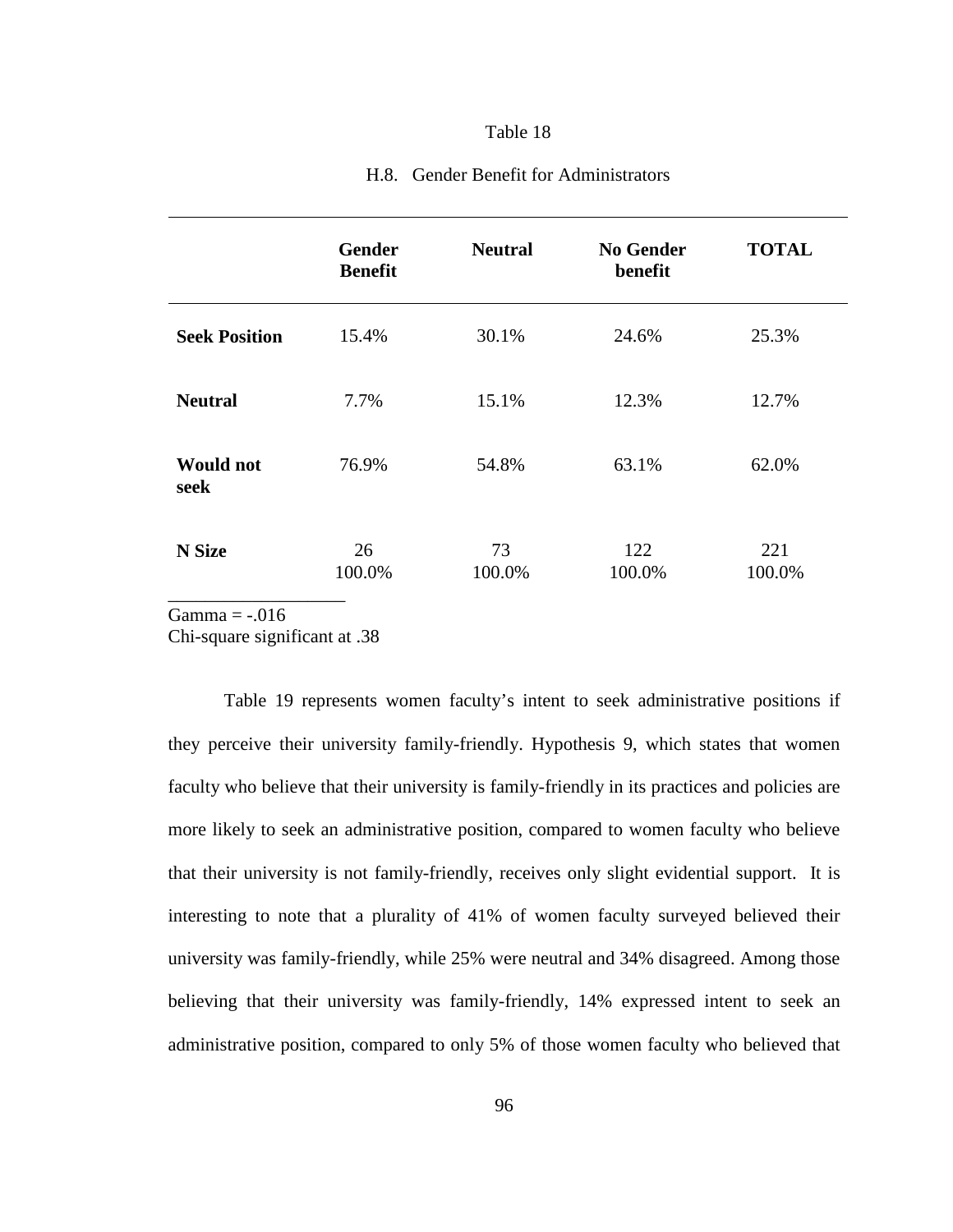their university was not family-friendly. On the other hand, at least 70% of all groups of women faculty expressed no intent to seek a higher administrative position. Those believing that their university was not family-friendly were more likely to be unsure about their future plans, compared to those believing that their university was familyfriendly. These small differences in group ambition are reflected in a gamma value of only .003, and while chi squared is statistically significant at the .01 level, hypothesis 9 receives only slight evidential support. Women faculty believing that their university is family-friendly are only slightly more likely to express an intent to seek an administrative position, compared to women faculty believing that their university is not familyfriendly.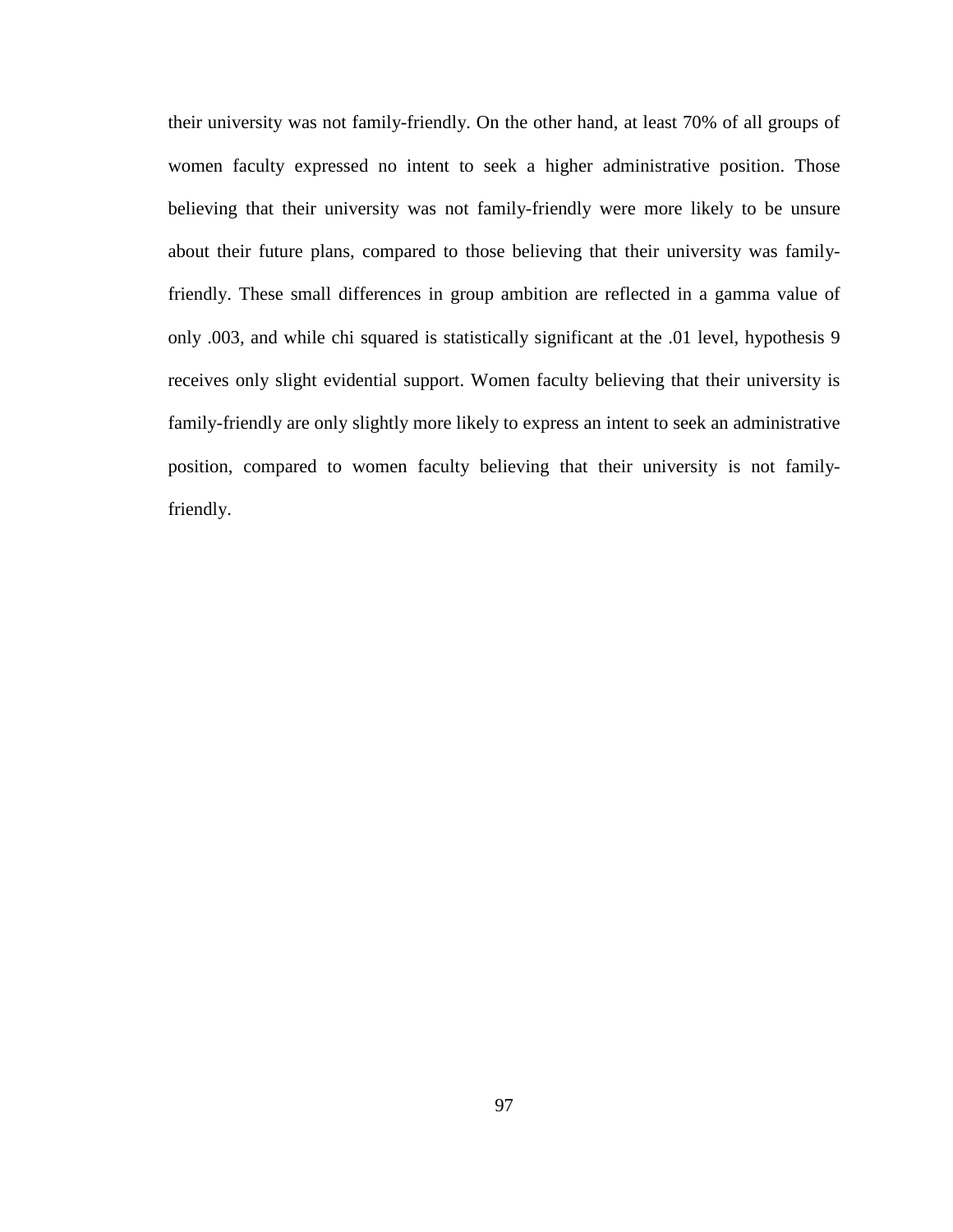|                                               | Family-       | <b>Neutral</b> | <b>Not Family-</b> | <b>TOTAL</b>  |
|-----------------------------------------------|---------------|----------------|--------------------|---------------|
|                                               | friendly      |                | friendly           |               |
| <b>Seek Position</b><br>Table 19<br>Continued | 13.9%         | 12.6%          | 5.2%               | 10.7%         |
| <b>Neutral</b>                                | 13.4          | 11.7           | 24.8%              | 16.8%         |
| <b>Would not</b><br>seek                      | 72.7%         | 75.7%          | 69.9%              | 72.5%         |
| N Size                                        | 194<br>100.0% | 111<br>100.0%  | 153<br>100.0%      | 458<br>100.0% |

# H.9. Perception of Family-friendly University/faculty

 $Gamma = .003$ 

\_\_\_\_\_\_\_\_\_\_\_\_\_\_\_\_\_\_\_\_

Chi-square significant at .003 level.

Table 20 presents beliefs of faculty respondents regarding how home/job conflicts may affect their decision to seek an administrative position. Hypothesis 10 states that women faculty who believe they are in conflict between their job and home responsibilities are less likely to seek an administrative position, compared to women faculty who do not have such conflicts between job and home responsibilities. Once again, the survey results provide little support for this hypothesis. Group differences in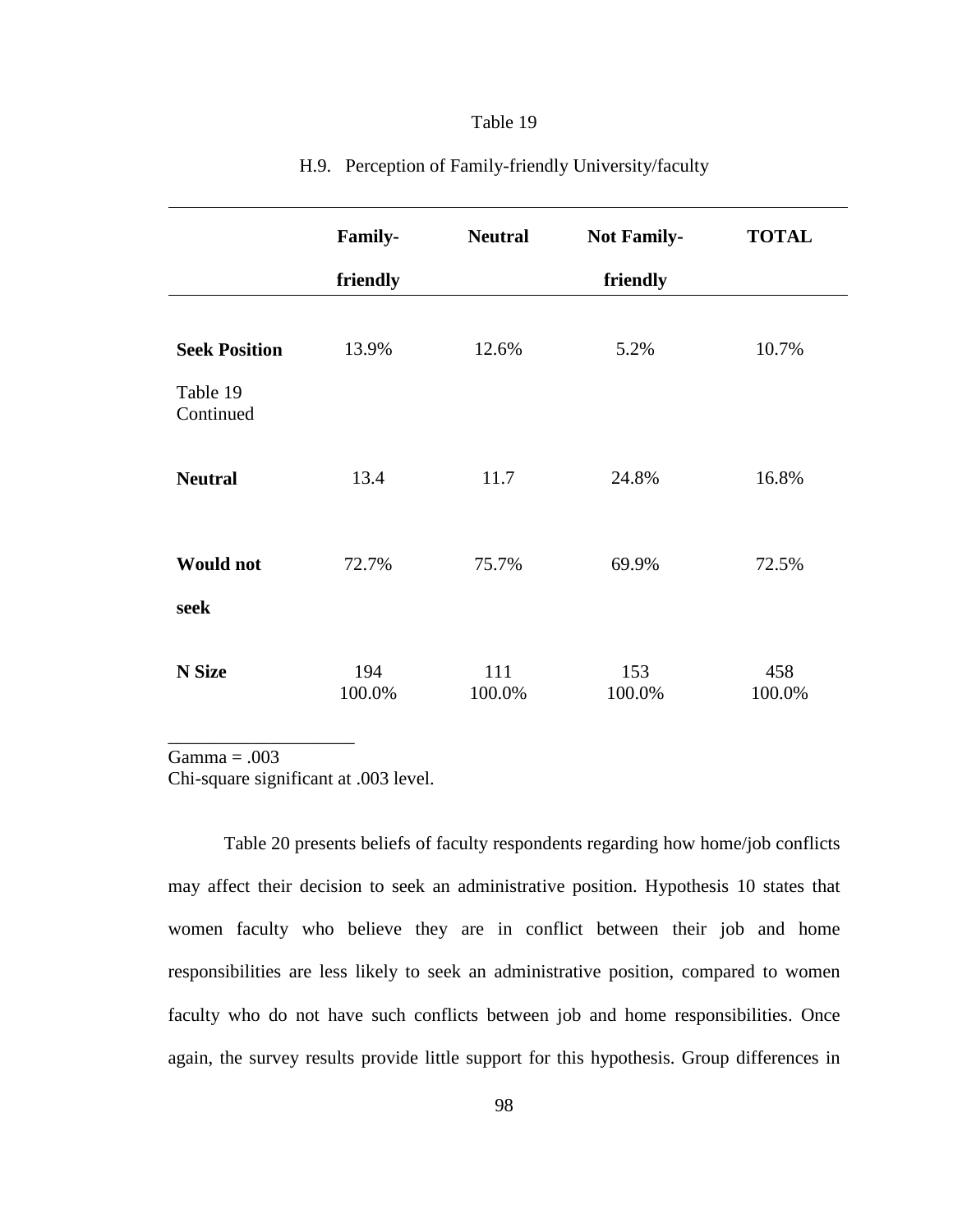faculty ambition are small, but they are in the predicted direction. Fourteen percent of women faculty reporting no conflict between job and home express an intention to seek an administrative position, compared to only 7% of women experiencing a conflict. Furthermore, 75% of women faculty reporting a conflict between job and home responsibilities has no desire to seek an administrative position, compared to a slightly smaller 70% of faculty not experiencing a conflict. Yet these differences produce a gamma value of only -.112, and neither the gamma value nor the chi squared value is statistically significant at the .05 level. Thus, the hypothesis that women faculty are more likely to seek an administrative position if their job and home responsibilities are not in conflict receives little evidential support.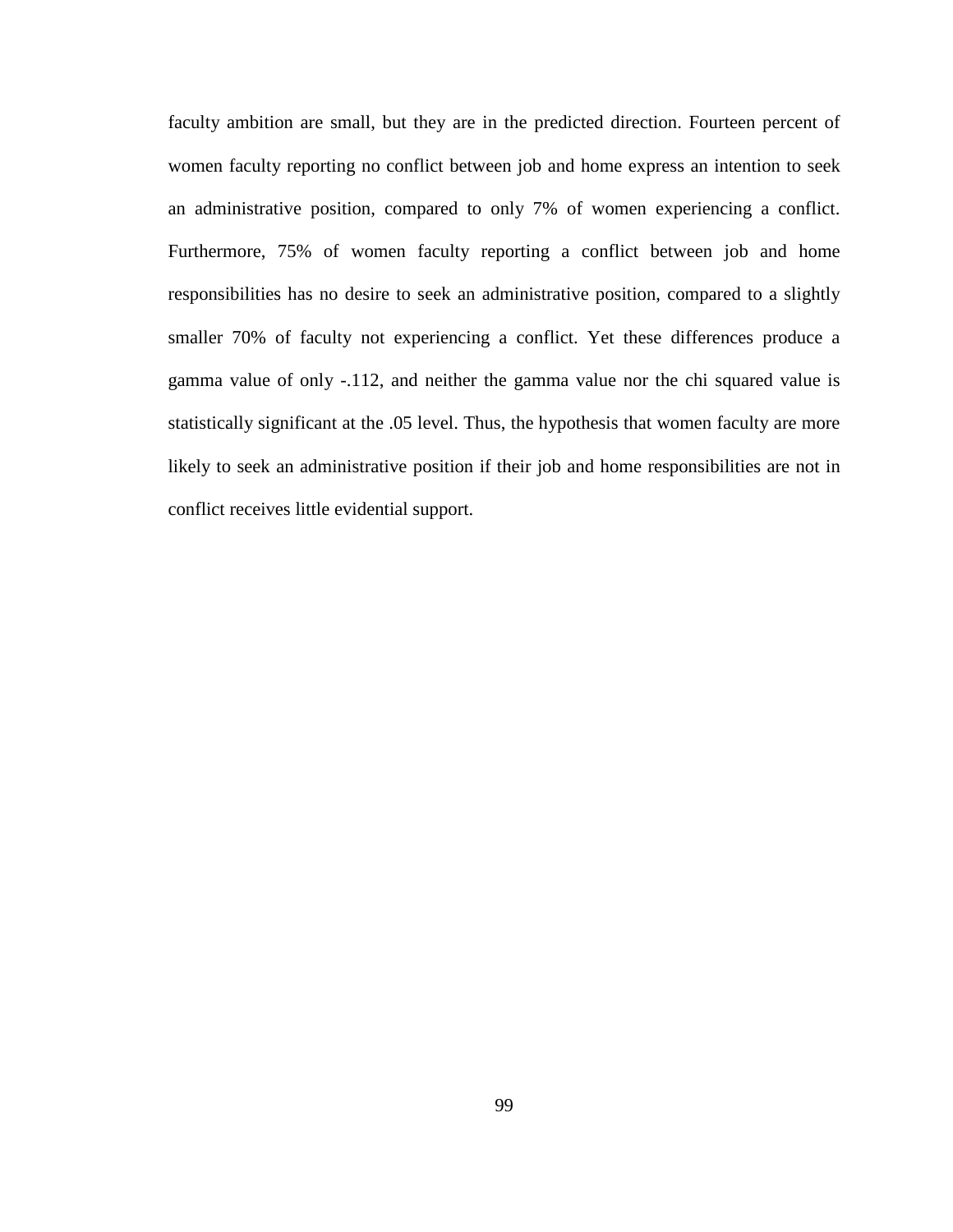|                       | <b>Conflict</b> | <b>Neutral</b> | <b>No Conflict</b> | <b>TOTAL</b>  |
|-----------------------|-----------------|----------------|--------------------|---------------|
| <b>Seek Position</b>  | 6.7%            | 14.1%          | 13.7%              | 11.3%         |
| <b>Neutral</b>        | 18.3%           | 14.1%          | 16.2%              | 16.7%         |
| <b>Would not seek</b> | 75.0%           | 71.9%          | 70.1%              | 72.1%         |
| <b>N</b> Size         | 164<br>100.0%   | 64<br>100.0%   | 234<br>100.0%      | 462<br>100.0% |

#### H.10 Job Home Conflict for Faculty

Gamma  $= -.112$ 

Chi-square significant at .235

Table 21 is a presentation of responses of women faculty to perceptions of family responsibilities as a hindrance to seeking administrative positions. Hypothesis 11, which posits that women faculty who report that family responsibilities hinder them from assuming more administrative responsibilities are less likely to seek an administrative position, compared to women faculty who do not report family responsibility conflicts, is rejected. Perceiving that family responsibilities are a hindrance to assuming more administrative responsibilities may cause women faculty to become more unsure about whether or not to seek an administrative position, but it is not associated with being actively turned off to the possibility. Nearly thirty percent of women faculty perceiving that their family was a hindrance to assuming more administrative responsibilities was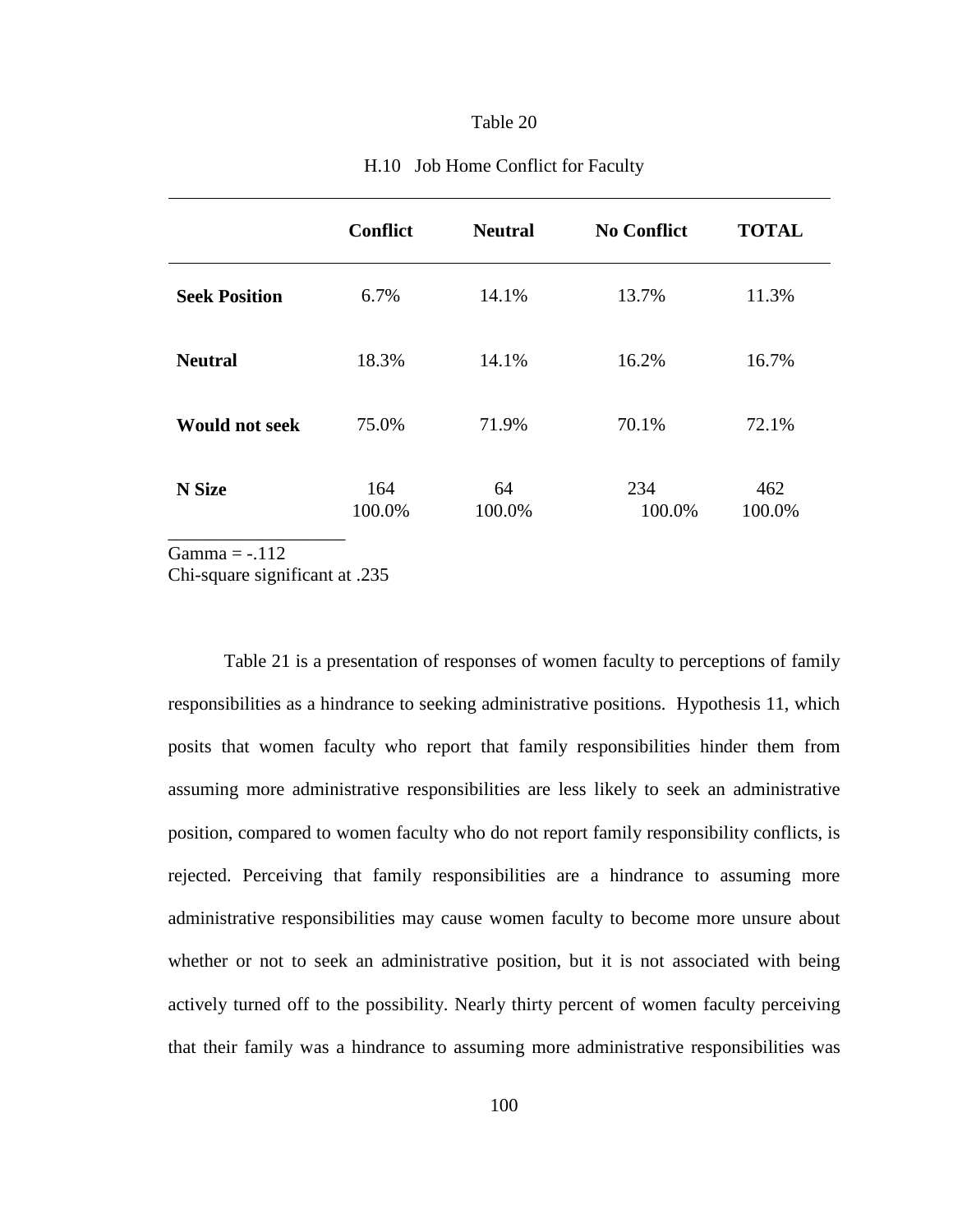unsure about whether to seek an administrative position, compared to only 11% of those women faculty who reported that their family was not a hindrance. On the other hand, those women faculty rejecting the notion of a future administrative position outright were most likely to be found in the group that reported that family was not a hindrance to assuming more administrative responsibilities. Fully 78% of this group indicated no desire to seek an administrative position, compared to only 66% of those perceiving that family was a hindrance. The gamma value of .168 is statistically significant at the .001 level, but its sign is the opposite of what I hypothesized. Because of these weak, unclear, and conflicting patterns, hypothesis 11, which posits that women faculty are less likely to seek an administrative position if they perceive family as a hindrance, is rejected.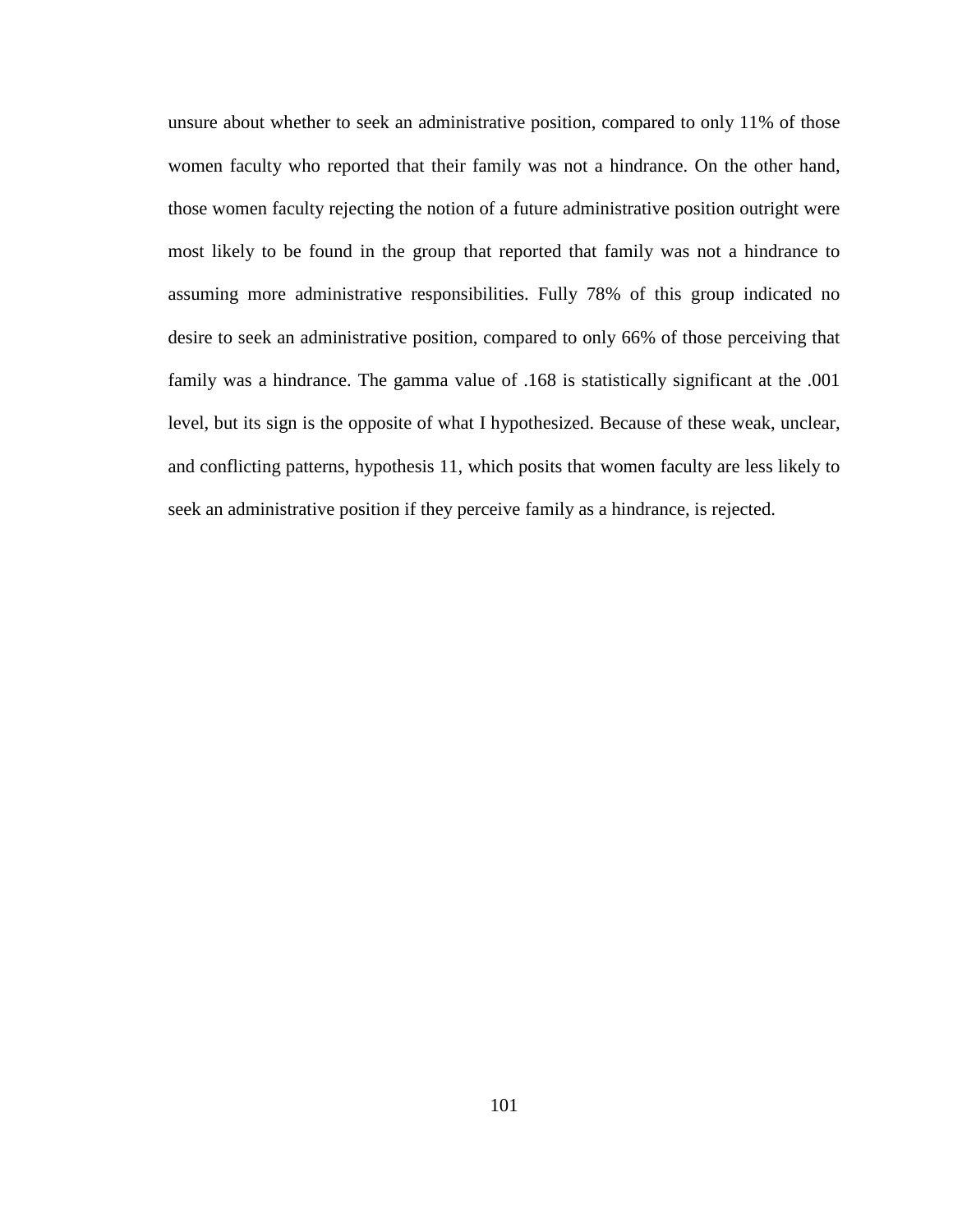|                       | Family<br><b>Hindrance</b> | <b>Neutral</b> | <b>No Family</b><br><b>Hindrance</b> | <b>TOTAL</b>  |
|-----------------------|----------------------------|----------------|--------------------------------------|---------------|
| <b>Seek Position</b>  | 4.2%                       | 17.4%          | 11.0%                                | 11.3%         |
| <b>Neutral</b>        | 29.5%                      | 17.4%          | 11.4%                                | 16.7%         |
| <b>Would not seek</b> | 66.3%                      | 65.3%          | 77.6%                                | 72.0%         |
| Table 21<br>Continued |                            |                |                                      |               |
| N Size                | 95<br>100.0%               | 121<br>100.0%  | 245<br>100.0%                        | 461<br>100.0% |

## H.11. Seek Admin. Position for Faculty with Family Responsibilities

 $Gamma = .168$ 

Chi-square significant at .001

 Table 22 summarizes responses of women administrators regarding seeking an administrative position if they consider their institution family-friendly. Hypothesis 12, which states that women administrators who believe that their university is familyfriendly in its practices and policies are more likely to seek a higher level administrative position, compared to women administrators who believe that their university is not family-friendly, is also rejected. Mirroring the faculty survey results, 52% of administrators believe their university is family-friendly. However, only 22% of administrators who perceive a family-friendly university actually expect to seek a higher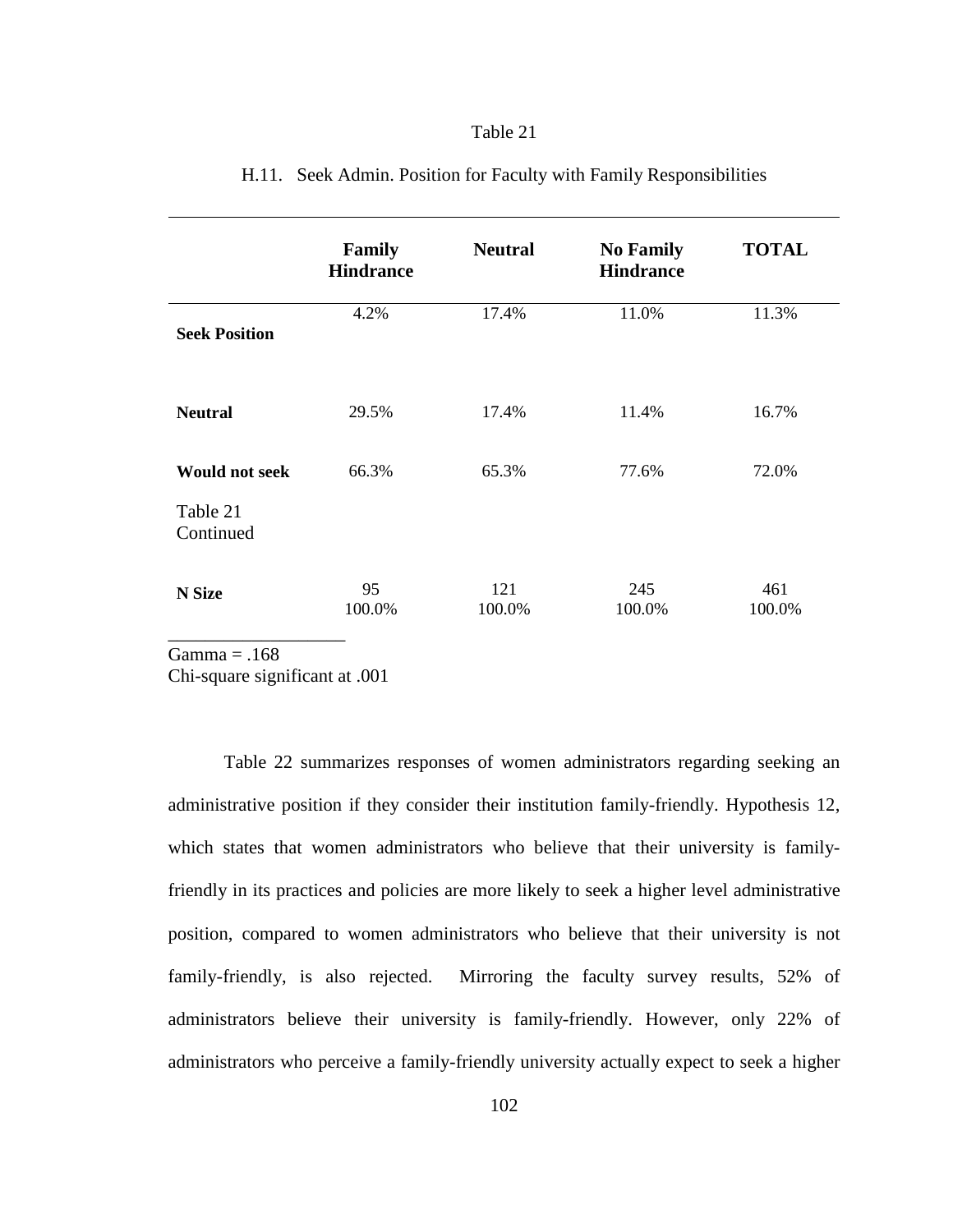administrative position, compared to a slightly larger 28% of women administrators who perceive that the university is not family-friendly. Furthermore, fully 66% of women administrators believing that their university was family-friendly indicated that they would not seek a higher administrative position, compared to a more modest 56% of those believing that their university was not family-friendly. However, the gamma value has a sign that is the opposite of what I hypothesized, its magnitude is small at -.144, and it is not statistically significant at the .05 level. In any event, hypothesis 12, which posits that women administrators are more likely to seek an upper administrative position if they perceive a family-friendly institution, is rejected.

#### Table 22

H.12 Administrators Seek Higher Admin Post if University Perceived Family-friendly

|                          | <b>Family-</b><br>friendly | <b>Neutral</b> | <b>Not Family-</b><br>friendly | <b>TOTAL</b>  |
|--------------------------|----------------------------|----------------|--------------------------------|---------------|
| <b>Seek Position</b>     | 21.7%                      | 30.9%          | 28.0%                          | 25.5%         |
| <b>Neutral</b>           | 12.2%                      | 10.9%          | 16.0%                          | 12.7%         |
| <b>Would not</b><br>seek | 66.1%                      | 58.2%          | 56.0%                          | 61.8%         |
| N Size                   | 115<br>100.0%              | 55<br>100.0%   | 50<br>100.0%                   | 220<br>100.0% |

 $Gamma = -.144$ 

Chi-square significant at .607

\_\_\_\_\_\_\_\_\_\_\_\_\_\_\_\_\_\_\_\_\_\_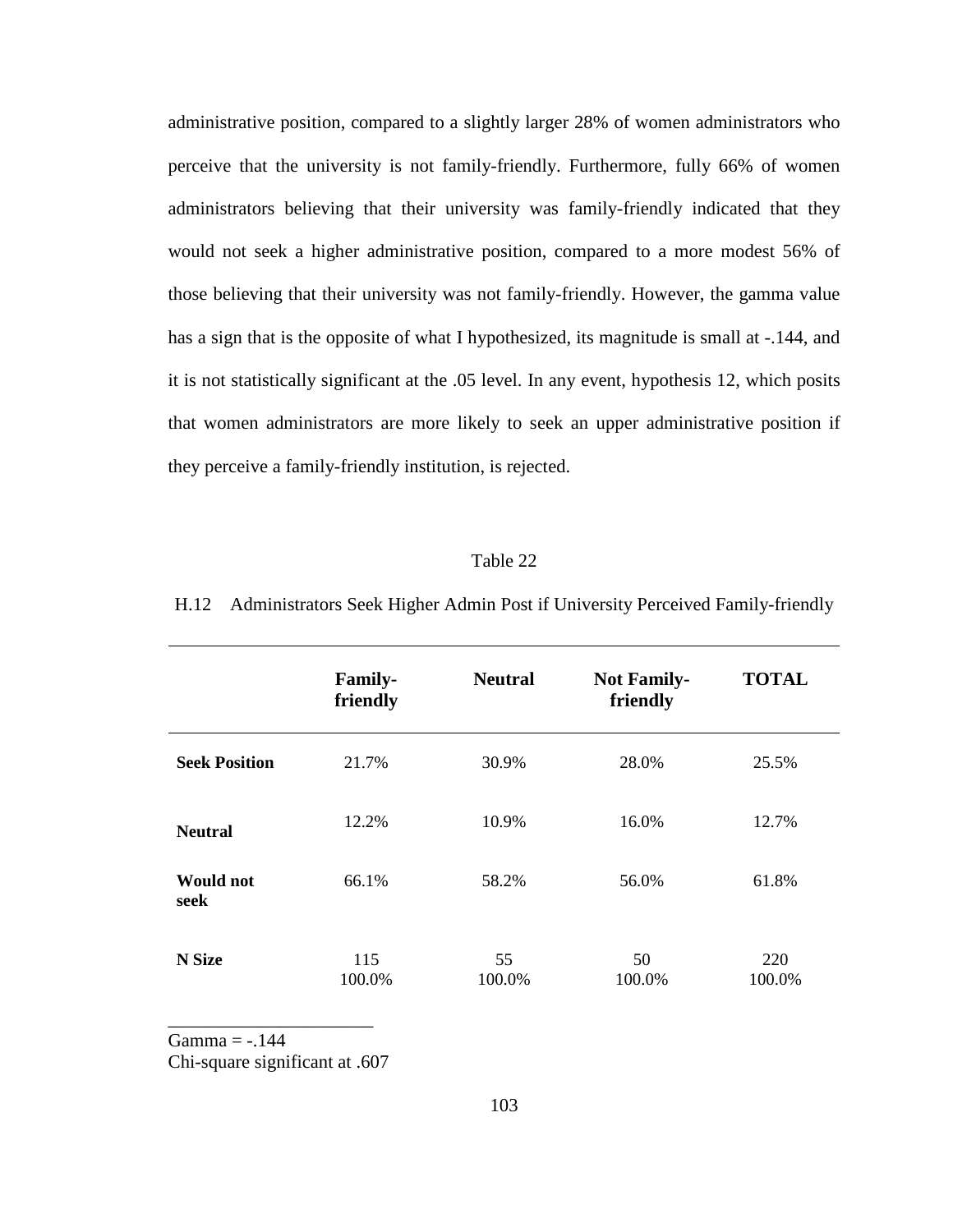Table 23 represents administrators' survey responses regarding job/home conflicts. Hypothesis 13 states that women administrators, who believe they are in conflict between their job and home responsibilities, are less likely to seek an upper level administrative position, compared to women administrators who do not have such conflicts between job and home. This hypothesis was rejected, as women administrators perceiving a conflict between home and job responsibilities were slightly more likely to express intent to seek a higher administrative position, compared to women perceiving no conflict. Thirty-two percent of women administrators perceiving such conflict indicated intent to seek a higher administrative position, compared to only 20% of women administrators perceiving no such conflict. Conversely, 66% of women administrators perceiving no conflict indicated no intent to seek a higher administrative position, compared to 60% of those perceiving conflict. The gamma value of .162 was not statistically significant at the .05 level, though the chi squared value was barely significant. Nevertheless, the sign of the relationship is the opposite of what I hypothesized, so hypothesis 13 is rejected. Women administrators are not discouraged from seeking an upper level administrative position if their job and home responsibilities are in conflict.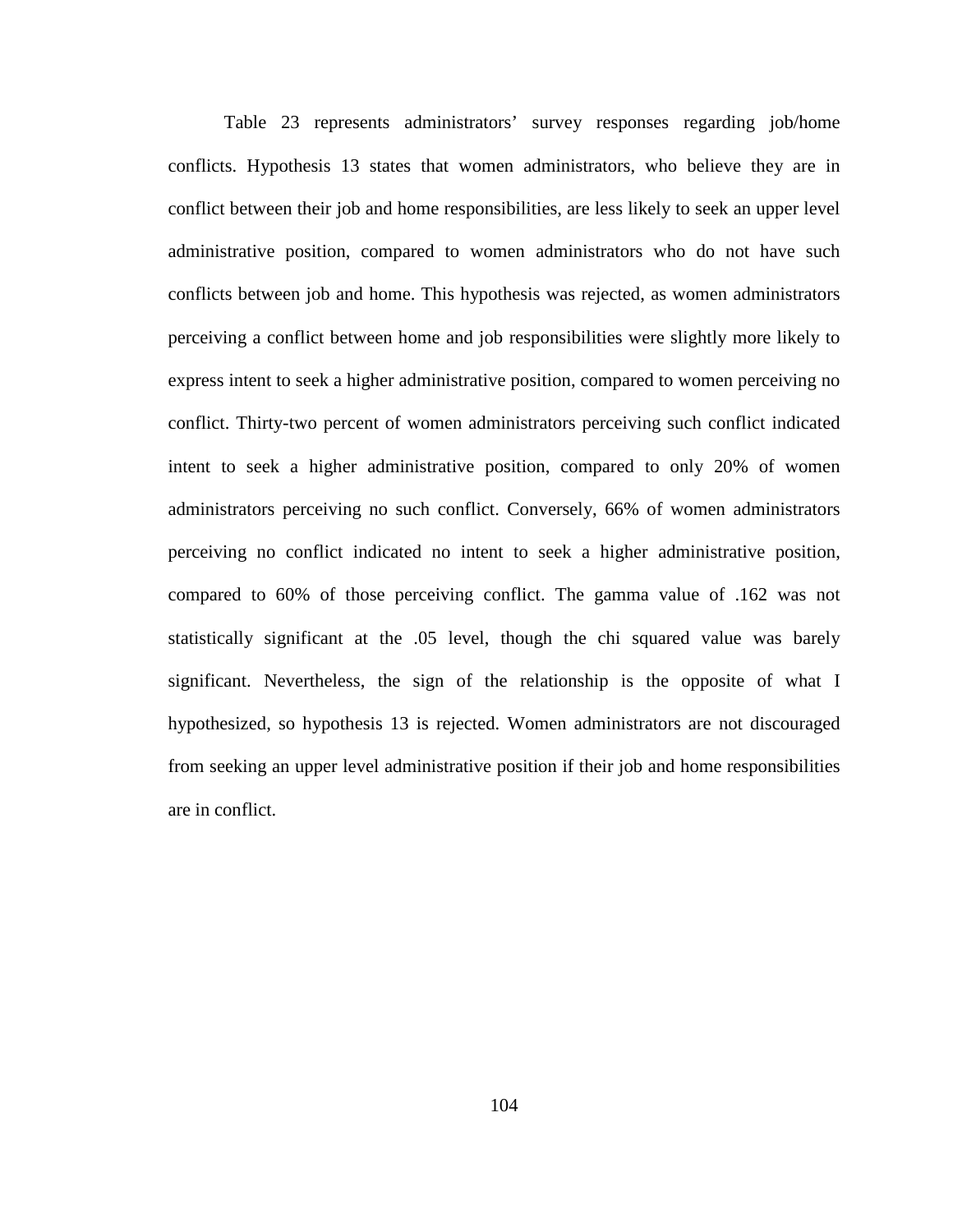|                       | Job/Home<br><b>Conflict</b> | <b>Neutral</b> | No Job/Home<br><b>Conflict</b> | <b>TOTAL</b>  |
|-----------------------|-----------------------------|----------------|--------------------------------|---------------|
| <b>Seek Position</b>  | 32.2%                       | 27.8%          | 19.5%                          | 25.3%         |
| <b>Neutral</b>        | 7.8%                        | 27.8%          | 14.2%                          | 12.7%         |
| <b>Would not seek</b> | 60.0%                       | 44.4%          | 66.4%                          | 62.0%         |
| <b>N</b> Size         | 90<br>100.0%                | 18<br>100.0%   | 113<br>100.0%                  | 221<br>100.0% |

#### H.13. Seek Higher Administration with Job/Home Conflict

 $Gamma = .162$ 

Chi-square significant at .046

Table 24 is a presentation of Hypothesis 14 which states that women administrators who report that their family responsibilities hinder them from assuming more administrative responsibilities are less likely to seek an upper level administrative position, compared to women administrators who do not report family responsibility hindrances. This hypothesis was also rejected, as if anything administrators reporting that family responsibilities were not a hindrance were somewhat less likely to express an intention to seek a higher administrative position. Seventy percent of those not hindered by family responsibilities indicated no intent to seek a higher administrative position, compared to only 55% of those reporting that family responsibilities were very much a hindrance and 49% of those reporting that they were somewhat of a hindrance. Those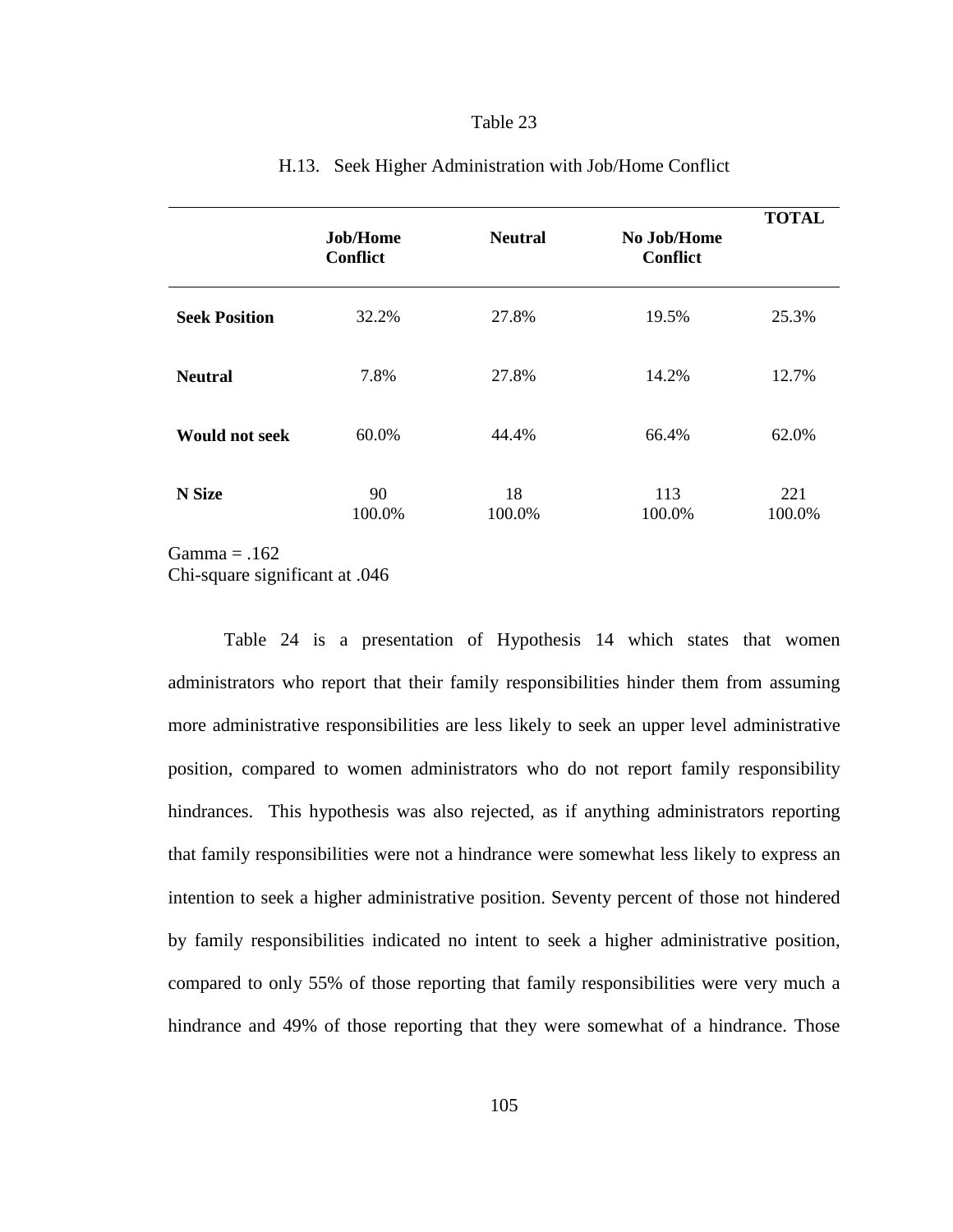reporting the greatest problems with family responsibilities were more likely to report uncertainty about seeking a higher administrative position compared to other women administrators. The gamma value of .222 is statistically significant at the .05 level, as is the chi squared value, but the magnitude of the relationship is in the opposite direction to what I hypothesized. Thus, hypothesis 14 states that women faculty are more likely to seek an upper level administrative position if they perceive family as not a hindrance, is rejected.

#### Table 24

|                                    | <b>Very Much</b> | <b>Somewhat</b> | <b>Not at All</b> | <b>TOTAL</b>  |
|------------------------------------|------------------|-----------------|-------------------|---------------|
| <b>Seek Position</b>               | 23.7%            | 34.9%           | 21.6%             | 25.8%         |
| <b>Neutral</b>                     | 21.1%            | 15.9%           | 8.6%              | 12.9%         |
| <b>Not Seek</b><br><b>Position</b> | 55.3%            | 49.2%           | 69.8%             | 61.3%         |
| N Size                             | 38<br>100.0%     | 63<br>100.0%    | 116<br>100.0%     | 217<br>100.0% |

H.14. Effects of Family Responsibilities for Seeking Higher Admin Post

 $Gamma = .222$ 

Chi-square significant at .040

\_\_\_\_\_\_\_\_\_\_\_\_\_\_\_\_\_\_\_

Table 25 is a presentation of responses by women faculty of their evaluation of ambition regarding self and other colleagues. Hypothesis 15 states that women faculty who rate themselves as more ambitious than their peers are more likely to seek an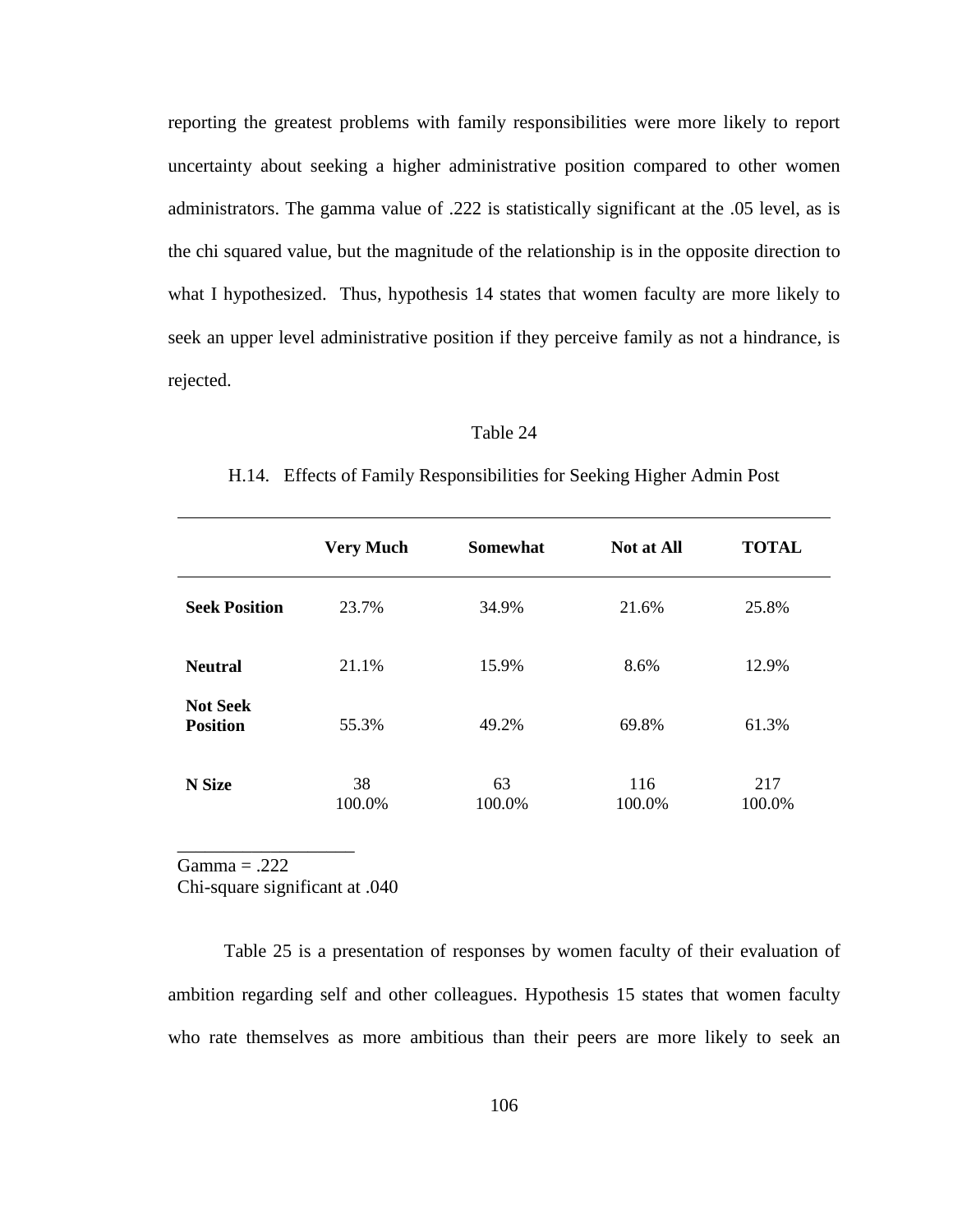administrative position, compared to women faculty who rate themselves as less ambitious. This hypothesis was upheld, as 20% of women faculty who report being more ambitious than other faculty express an intention to seek an administrative position, compared to only 6% of those who rate themselves as less ambitious than other faculty. Furthermore, 84% of those rating themselves as less ambitious than other faculty indicated that they would not seek an administrative position, compared to only 61% of those rating themselves as more ambitious. The gamma value reflecting the magnitude of the relationship between the perception of ambition and women faculty's willingness to seek an administrative position is a respectable .337, and the sign of the gamma is in the predicted direction. Furthermore, the chi-square value is statistically significant at the .001 level, indicating those faculty who agree they are as ambitious as their colleagues, are more likely to have a willingness to seek an administrative position. Thus, hypothesis 15, which posits that women faculty who rate themselves as ambitious are more likely to seek an administrative position compared to those who are less ambitious, is upheld.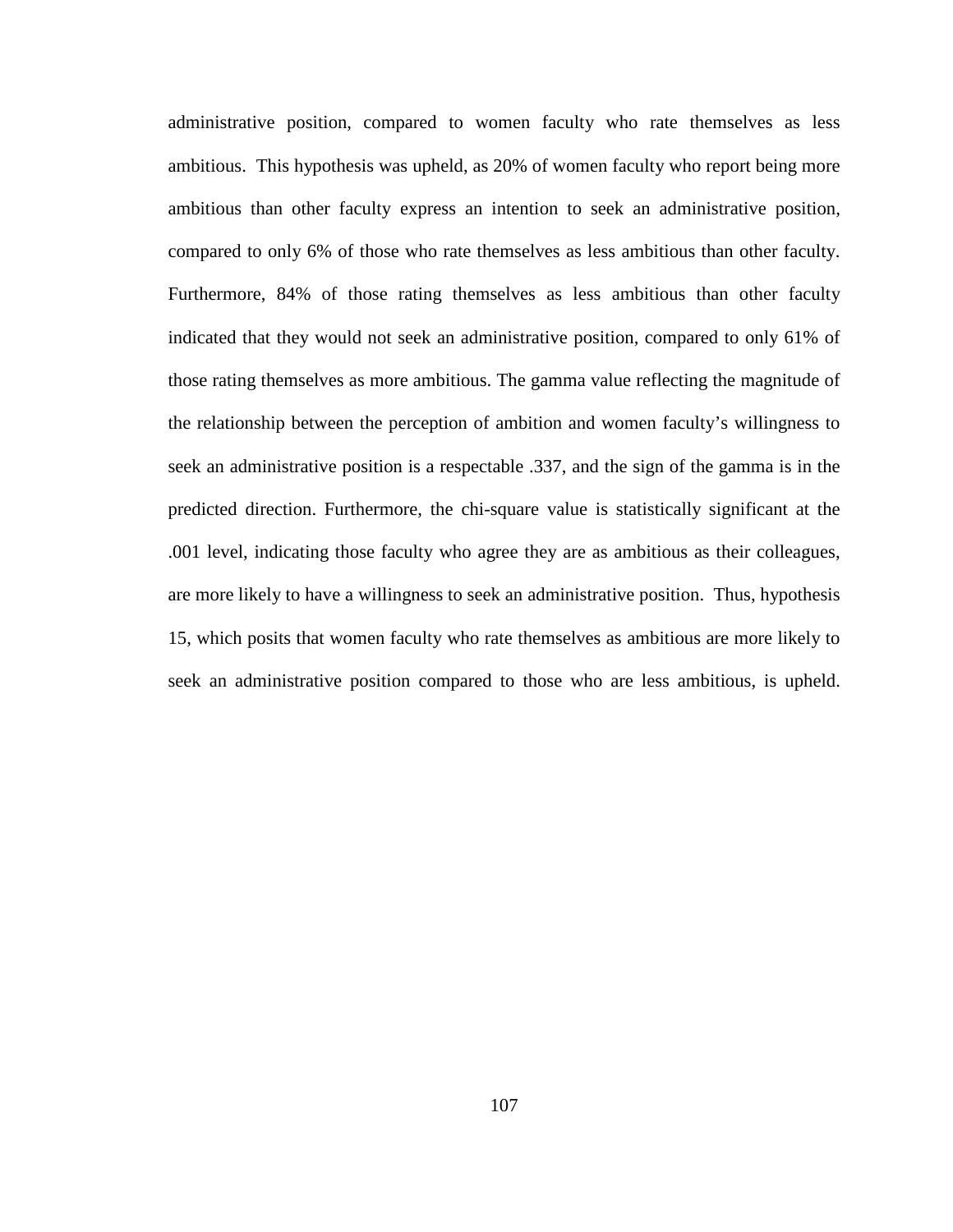|                       | <b>More Ambitious</b> | <b>Equally</b> | <b>Not As</b><br><b>Ambitious</b> | <b>TOTAL</b>  |
|-----------------------|-----------------------|----------------|-----------------------------------|---------------|
| <b>Seek Position</b>  | 19.7%                 | 7.9%           | 5.5%                              | 11.3%         |
| <b>Neutral</b>        | 19.0%                 | 16.9%          | 11.0%                             | 16.7%         |
| <b>Would not seek</b> | 61.2%                 | 75.2%          | 83.6%                             | 72.1%         |
| N Size                | 147<br>100.0%         | 242<br>100.0%  | 73<br>100.0%                      | 462<br>100.0% |

## H.15. Faculty Seek Admin Position if More Ambitious than Peers

 $Gamma = .337$ 

Chi-square significant at .001

Table 26 presents women faculty's evaluation of their willingness to resolve interpersonal conflict. Hypothesis 16 states that women faculty who say that they are unwilling to deal with interpersonal conflict are less likely to seek an administrative position, compared to women faculty who report a willingness to deal with conflict. This hypothesis is also upheld, suggesting that such basic personality traits as ambition and conflict acceptance are more motivating forces for women faculty than are the glass ceiling factors that were earlier examined. Nineteen percent of women faculty expressing a willingness to deal with conflict indicated intent to seek an administrative position, compared to none of the women faculty expressing an unwillingness to deal with conflict. Furthermore, fully 93% of those women faculty unwilling to deal with conflict indicated that they would not seek an administrative position, compared to only 64% of those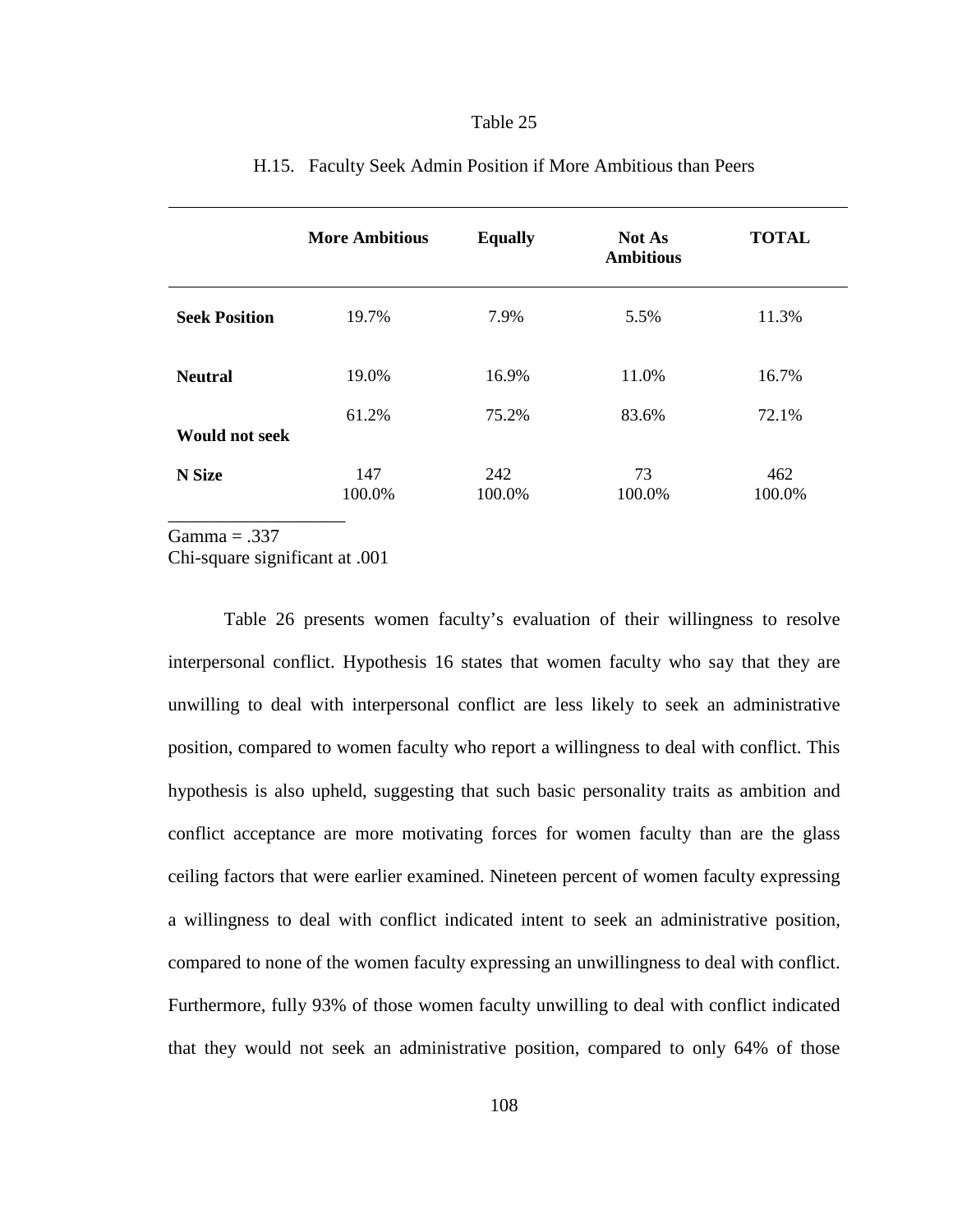willing to deal with conflict. The gamma value reflecting the magnitude of the relationship between the willingness to deal with conflict and women faculty willingness to seek an administrative position is a respectable .370, and it is in the hypothesized direction. Furthermore, the chi-square value is statistically significant at the .001 level, indicating a relationship between willingness to deal with interpersonal conflict and willingness to seek an administrative position. Therefore, hypothesis 16, which proposes that women faculty who report an unwillingness to deal with interpersonal conflict are less to seek an administrative position compared to women faculty who report a willingness to deal with conflict, is upheld.

#### Table 26

|                          | <b>Willing</b> | <b>Neutral</b> | <b>Not Willing</b> | <b>TOTAL</b>  |
|--------------------------|----------------|----------------|--------------------|---------------|
| <b>Seek Position</b>     | 18.5%          | 9.6%           | .0%                | 11.3%         |
| <b>Neutral</b>           | 17.9%          | 18.3%          | 6.7%               | 16.7%         |
| <b>Would not</b><br>seek | 63.6%          | 72.1%          | 93.3%              | 72.1%         |
| N Size                   | 151<br>100.0%  | 251<br>100.0%  | 60<br>100.0%       | 462<br>100.0% |

H.16. Faculty Willing to Deal with Conflicts

 $Gamma = .370$ 

\_\_\_\_\_\_\_\_\_\_\_\_\_\_\_\_\_\_\_

Chi-square significant at .001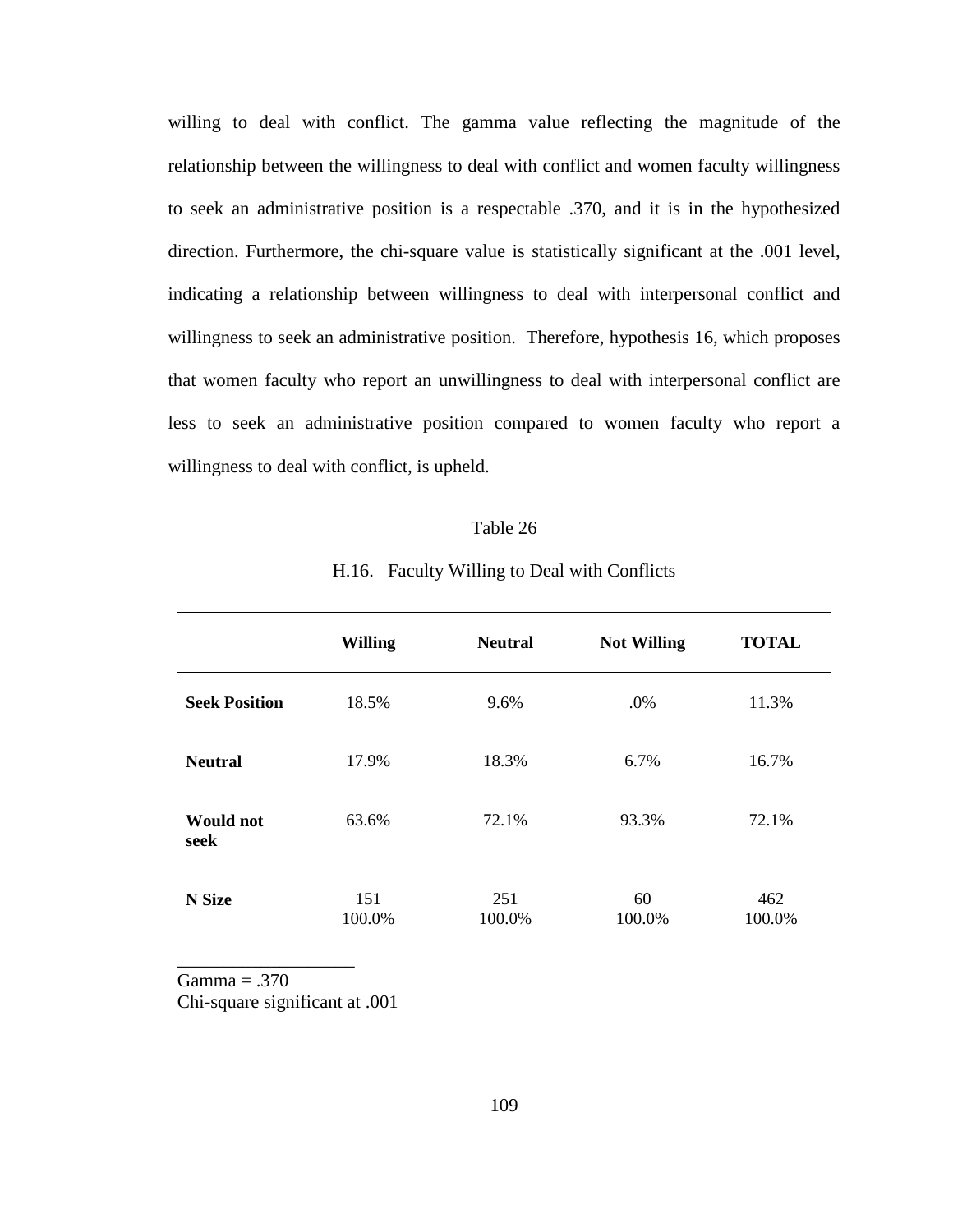Table 27 depicts the perception of women faculty regarding how conflicts with their supervisors may impact decisions to seek administrative positions. Hypothesis 17 states that women faculty who report personality conflicts with their superiors are less likely to seek an administrative position, compared to women faculty who report no conflict. This hypothesis was rejected, as few differences in intent to seek an administrative position across groups reporting conflict or no conflict with supervisors existed. Indeed, there was a slight tendency for those reporting the least conflict to be least likely to desire an administrative position, as 78% of those rarely experiencing conflict with their superior indicated that they would not seek an administrative position compared to a slightly smaller 73% of those very often experiencing conflict. These findings suggest that conflicts with superiors do not deter women faculty from seeking an administrative position. The gamma value reflecting the magnitude of the relationship between reported conflicts with superiors and seeking an administrative position is .203, and the direction of the slight relationship is the opposite of what was hypothesized. The chi-square value is statistically significant at the .001 level, indicating the relationship between experiencing conflict and being more willingness to seek an administrative position can be generalized. Thus, the hypothesis that women faculty who report conflicts with superiors are less likely to seek an administrative position, compared to women faculty who rarely experience conflict with superiors is rejected.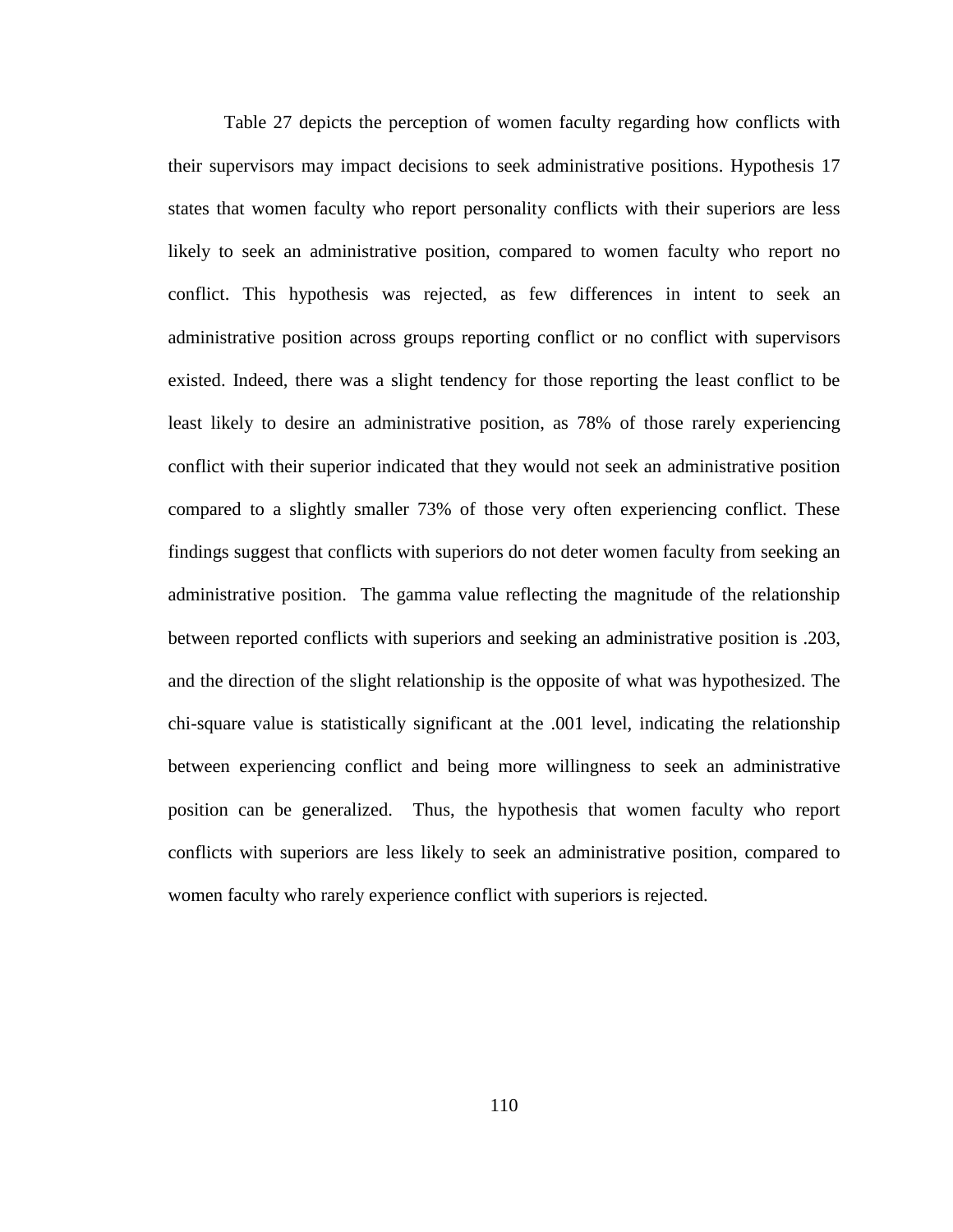|                       | <b>Very Often</b> | <b>Sometimes</b> | <b>Rarely</b> | <b>TOTAL</b>  |
|-----------------------|-------------------|------------------|---------------|---------------|
| <b>Seek Position</b>  | 12.5%             | 10.2%            | 11.6%         | 11.3%         |
| <b>Neutral</b>        | 15.0%             | 27.9%            | 10.9%         | 16.7%         |
| <b>Would not seek</b> | 72.5%             | 61.9%            | 77.5%         | 72.1%         |
| N Size                | 40<br>100.0%      | 147<br>100.0%    | 275<br>100.0% | 462<br>100.0% |

## H.17. Faculty Seek Admin Positions if Conflicts with Superiors

Gamma = .203

\_\_\_\_\_\_\_\_\_\_\_\_\_\_\_\_\_\_\_

Chi-square significant at .001 level.

Table 28 is a compilation of survey responses by women administrators rating their level of ambition in seeking upper administrative positions. Hypothesis 18 states that women administrators who rate themselves as more ambitious than their peers are more likely to seek an upper administrative position compared to women administrators who rate themselves as less ambitious. As was the case with the ambition of women faculty, ambition among women administrators was indeed related to intent to seek professional advancement. Fully 30% of women administrators who believed that they were more ambitious than their peers expressed an intention to seek a higher administrative position, compared to only 5% of women administrators who reported being less ambitious than their peers. Though the group of least ambitious women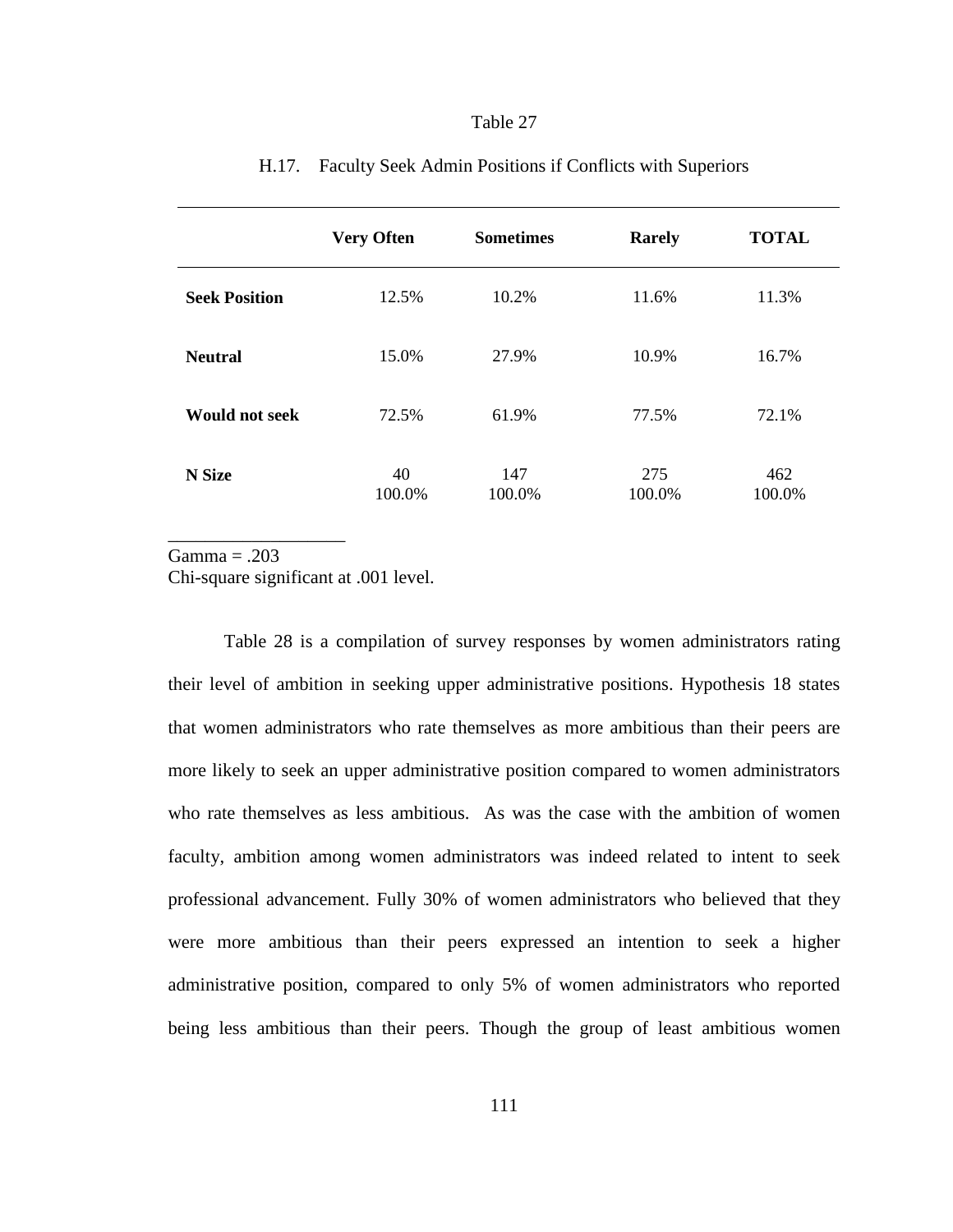administrators was a small one, even comparing the highest ambitious group with the average woman administrator showed that the most ambitious women were more likely to report intent to seek a higher administrative position. The gamma value reflecting the magnitude of the relationship between the perception of ambition and women administrators' willingness to seek a higher administrative position is a respectable .278, and the sign of the relationship is in the predicted direction. The chi-square statistic is significant at the .027 level, indicating that the relationship between ambition and willingness to seek an administrative position can be generalized to the entire population. Thus, hypothesis 18, which posited that women administrators who rate themselves as ambitious are more likely to seek an upper administrative position compared to those who are less ambitious, is upheld.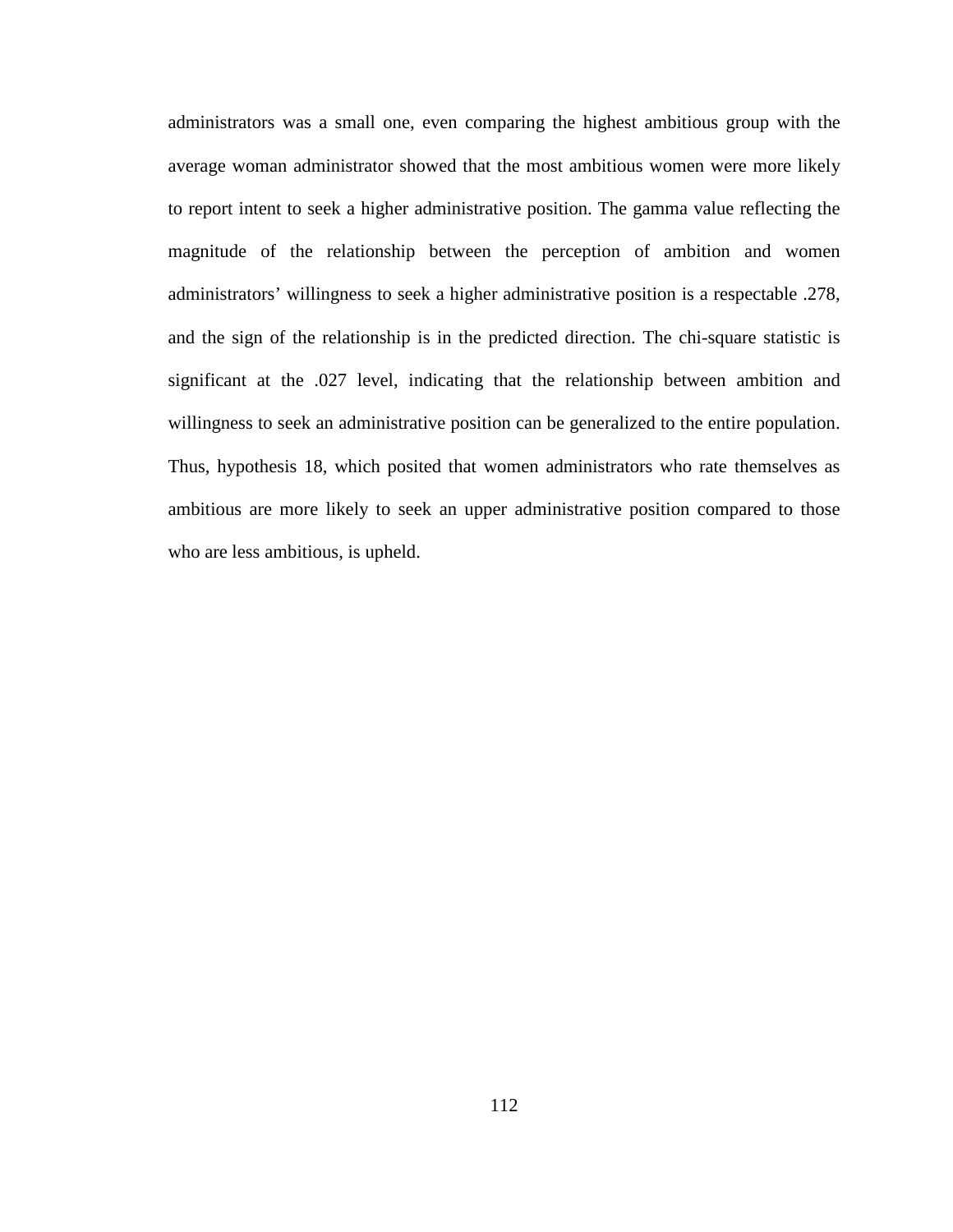|                          | <b>More</b><br><b>Ambitious</b> | <b>Equally</b> | <b>Not As</b><br><b>Ambitious</b> | <b>TOTAL</b>  |
|--------------------------|---------------------------------|----------------|-----------------------------------|---------------|
| <b>Seek Position</b>     | 29.5%                           | 24.7%          | 5.0%                              | 25.3%         |
| <b>Neutral</b>           | 14.3%                           | 13.5%          | .0%                               | 12.7%         |
| <b>Would not</b><br>seek | 56.3%                           | 61.8%          | 95.0%                             | 62.0%         |
| <b>N</b> Size            | 112<br>100.0%                   | 89<br>100.0%   | 20<br>100.0%                      | 221<br>100.0% |

## H.18. Administrators Seek Higher Admin Posts if More Ambitious

 $Gamma = .278$ 

Chi-square significant at .027

\_\_\_\_\_\_\_\_\_\_\_\_\_\_\_\_\_\_\_\_\_

Table 29 illustrates responses by women administrators in their willingness to deal with conflict at work. Hypothesis 19 states that women administrators who are unwilling to deal with interpersonal conflict are less likely to seek an upper administrative position, compared to women administrators who report a willingness to deal with conflict. This hypothesis receives little evidential support, partly because of the tiny number of women administrators expressing unwillingness to deal with conflict, though all five of them indicated no intention to seek a higher administrative position. Yet even among those more ambivalent in dealing with conflict, there is a greater willingness to seek a higher administrative position than among those most willing to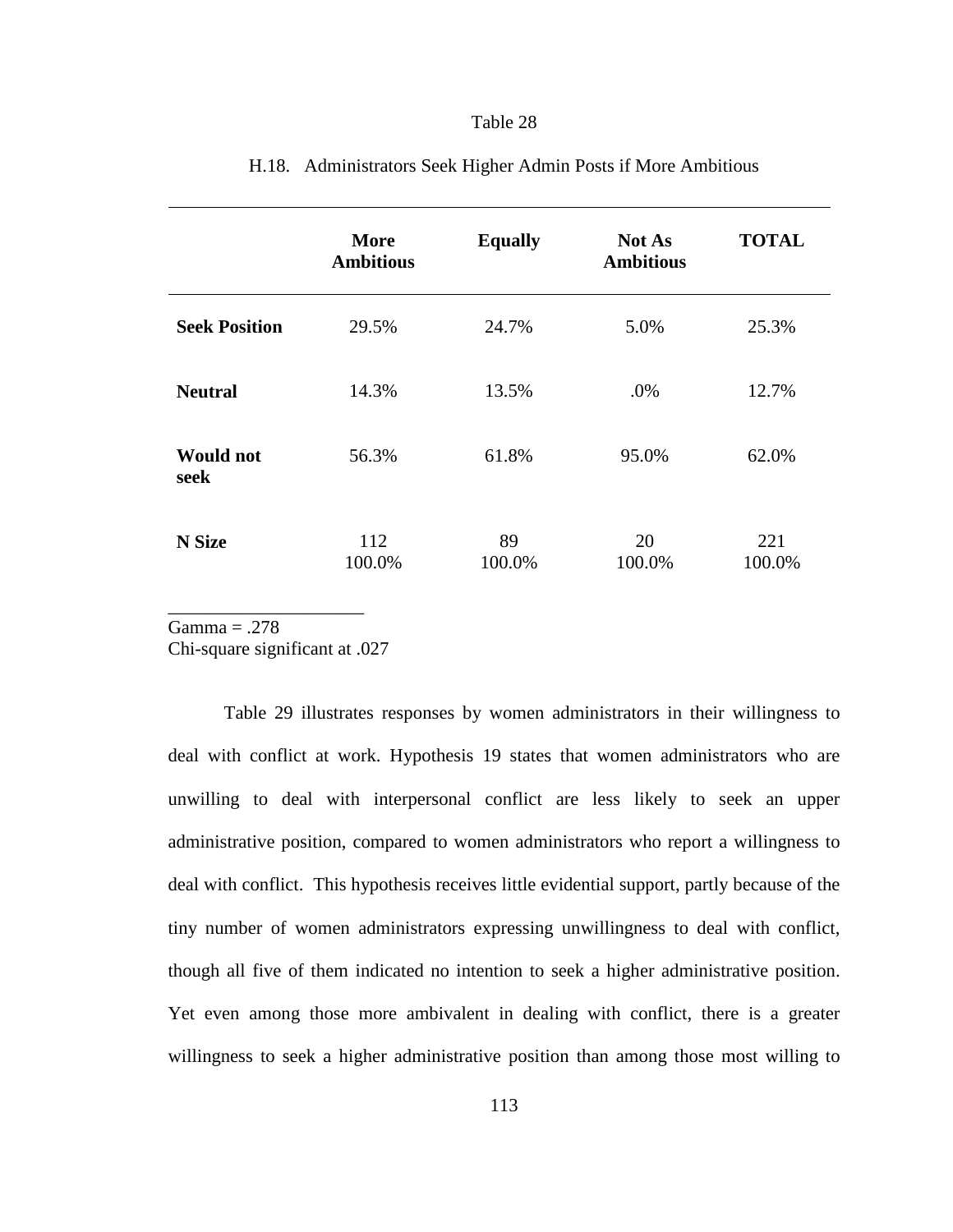deal with conflict. In short, the gamma value reflecting the magnitude of the relationship between willingness to deal with interpersonal conflict and women administrators' willingness to seek an upper level administrative position is a miniscule -.025, and the direction of the relationship is the opposite of what I hypothesized. Furthermore, the chisquare value is significant at the .445 level, indicating that this tiny relationship between willingness to deal with interpersonal conflict and intention to seek an administrative position cannot be generalized to the entire population. Thus, hypothesis 19, which posits that women administrators who report an unwillingness to deal with interpersonal conflict are less likely to seek an upper level administrative position compared to women administrators who report a willingness to deal with conflict, is rejected.

#### Table 29

|                       | <b>Willing</b> | <b>Neutral</b> | <b>Unwilling</b> | <b>TOTAL</b>  |
|-----------------------|----------------|----------------|------------------|---------------|
| <b>Seek Position</b>  | 24.3%          | 27.7%          | 0%               | 25.3%         |
| <b>Neutral</b>        | 12.2%          | 13.9%          | 0%               | 12.7%         |
| <b>Would not seek</b> | 63.5%          | 58.4%          | 100%             | 62.0%         |
| N Size                | 115<br>100.0%  | 101<br>100.0%  | 5<br>100%        | 221<br>100.0% |

H.19. Administrators willing to deal with conflicts in seeking higher admin. Posts

Gamma  $=$  -.025

Chi-square significant at .445

\_\_\_\_\_\_\_\_\_\_\_\_\_\_\_\_\_\_\_\_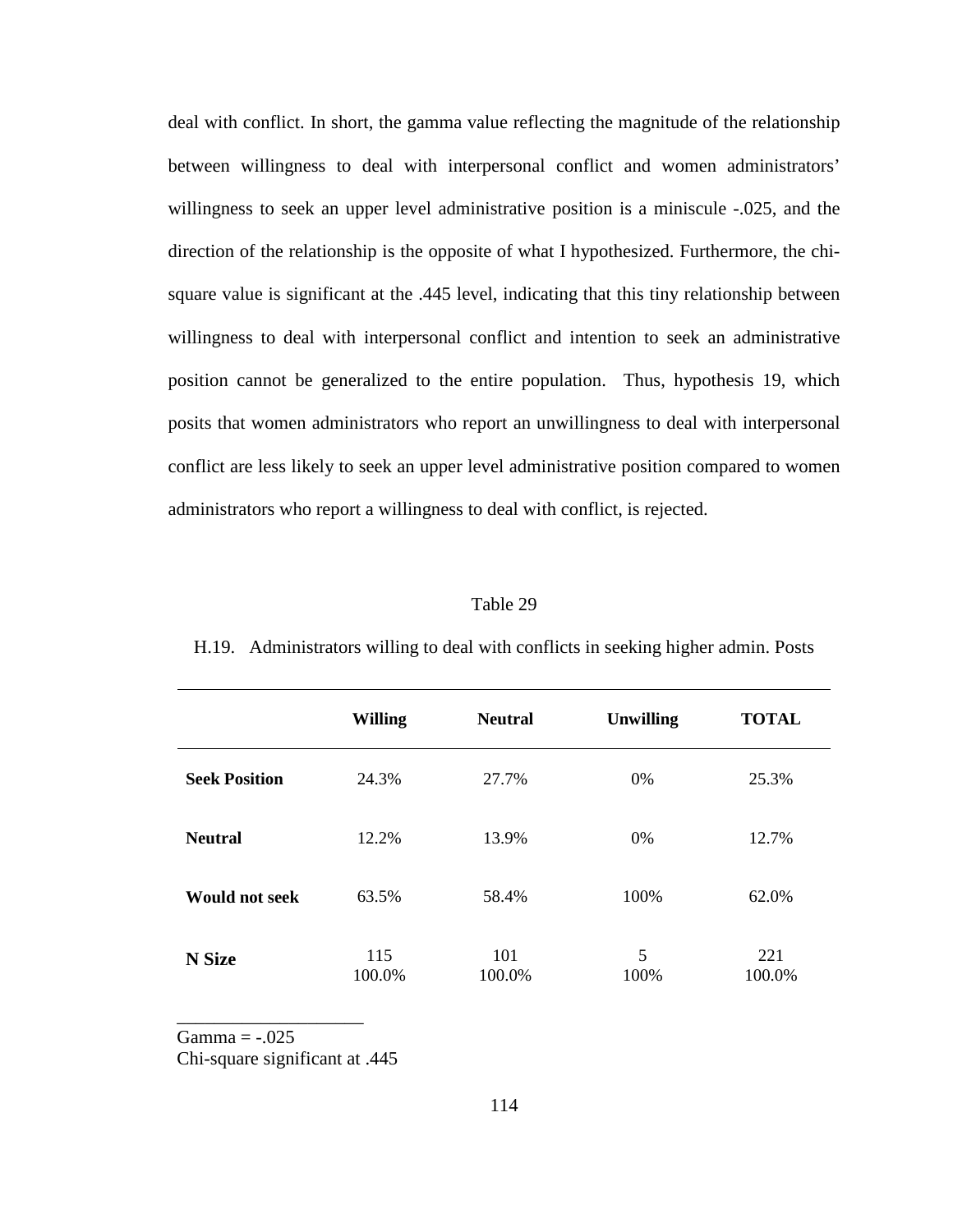Table 30 is a presentation of survey responses regarding women administrators who experience conflict with their superiors and their desire to seek upper level administrative positions. Hypothesis 20 states that women administrators who report personality conflicts with their superiors are less likely to seek an upper level administrative position compared to women administrators who report no conflict. With only 5% of women administrators reporting that they very often experience conflicts with their superiors, it is more instructive to compare those sometimes experiencing conflict with those rarely reporting conflict. That comparison suggests a slight tendency for conflict to be associated with a greater willingness to seek a higher administrative position. While 33% of women administrators sometimes experiencing conflict indicate that they plan to seek a higher administrative position, only 23% of those rarely experiencing conflict indicated such progressive ambition. Furthermore, those rarely experiencing conflict are 14% more likely to indicate that they do not plan to seek a higher administrative position compared to those sometimes experiencing conflict. However, these patterns that are the reverse of what we hypothesized yield a gamma value of only .128, and neither it nor the chi squared value is statistically significant at the .05 level, therefore it cannot be generalized to the entire population. Thus, hypothesis 20, which posits that women administrators who report conflicts with superiors are less likely to seek an upper level administrative position compared to women administrators who rarely experience conflicts with superiors, is rejected.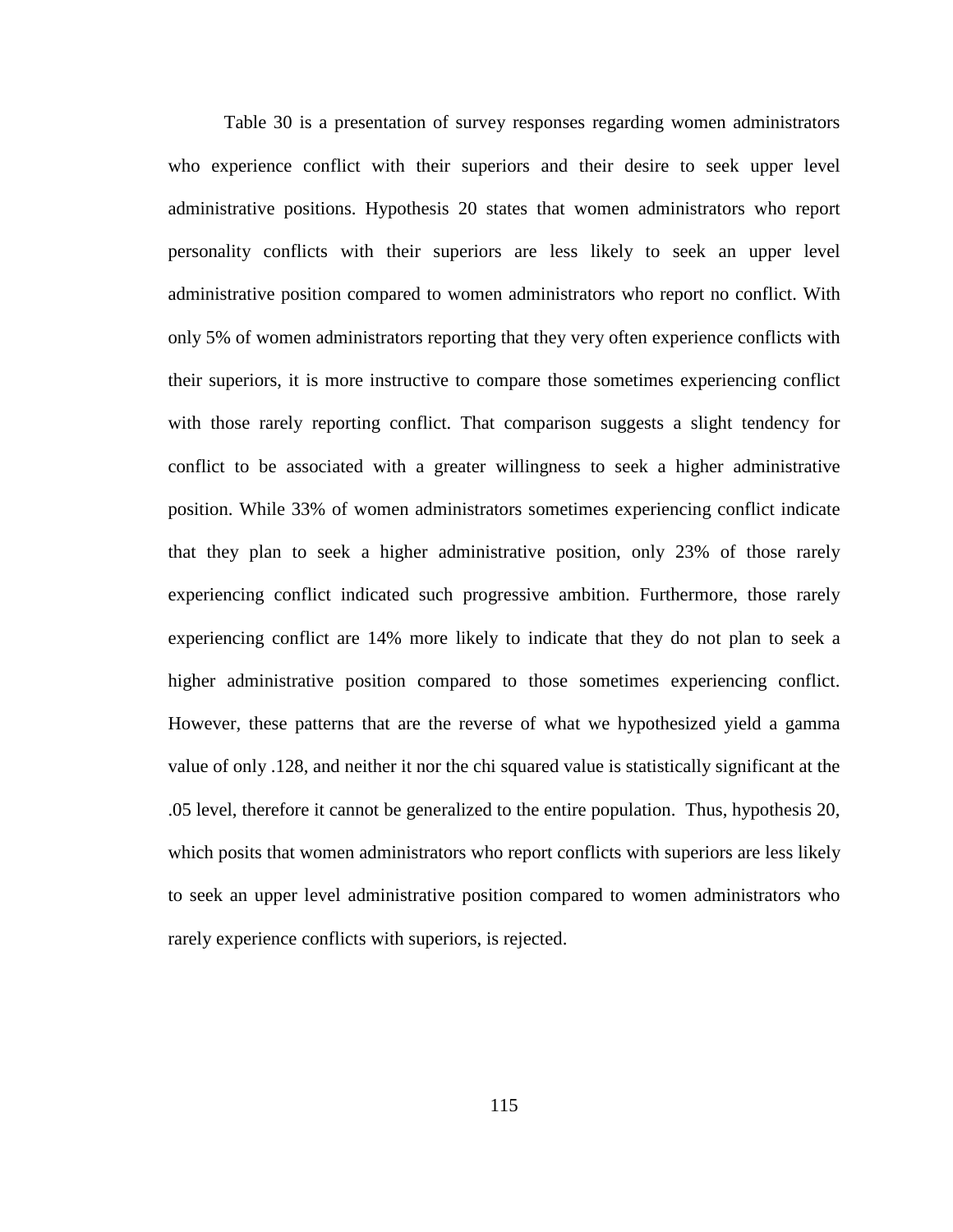|                                 | <b>Very Often</b> | <b>Sometimes</b> | <b>Rarely</b> | <b>TOTAL</b>  |
|---------------------------------|-------------------|------------------|---------------|---------------|
| <b>Seek Position</b>            | 18.2%             | 33.3%            | 23.2%         | 25.5%         |
| <b>Neutral</b>                  | .0%               | 16.7%            | 12.9%         | 13.2%         |
| <b>Would not</b><br><b>Seek</b> | 81.8%             | 50.0%            | 63.9%         | 61.4%         |
| N Size                          | 11<br>100.0%      | 54<br>100.0%     | 155<br>100.0% | 220<br>100.0% |

#### H.20. Seek Higher Admin Posts if Conflicts with Superiors

 $Gamma = .128$ 

Chi-square significant at .211

\_\_\_\_\_\_\_\_\_\_\_\_\_\_\_\_\_\_

 Table 31 represents responses of women faculty and a possible correlation between having a financially dependent family and their seeking administrative positions. Hypothesis 21 states that women faculty who have people financially dependent on them are more likely to seek an administrative position, compared to women faculty who do not have people dependent on them. As was the case with some of the personality traits, this situational characteristic does indeed appear to be a factor in encouraging professional advancement. Fifteen percent of women faculty reporting that family members were financially dependent on them reported intent to seek an administrative position, compared to a slightly smaller 10% of those reporting that nobody was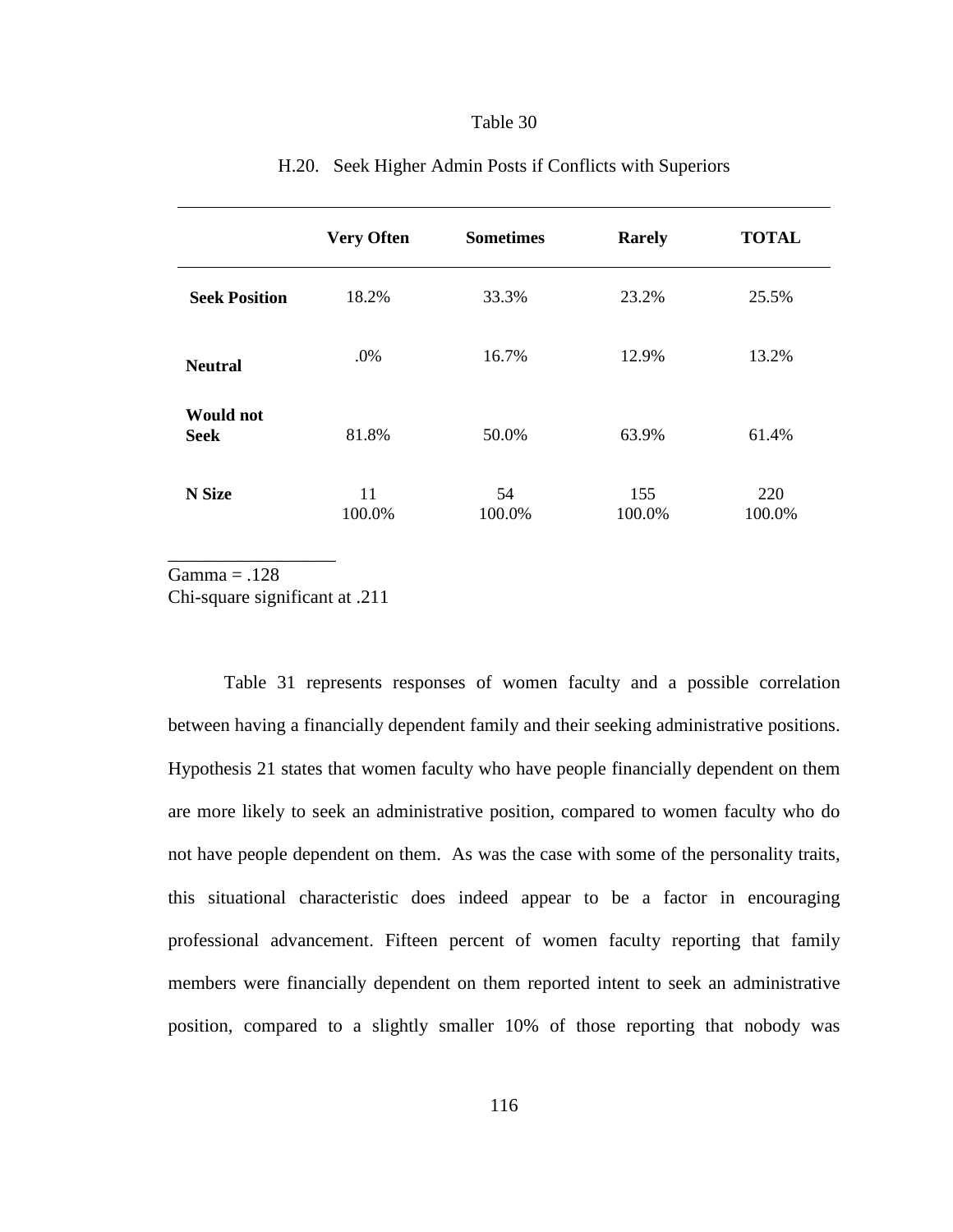financially dependent on them. Furthermore, 79% of those reporting no financial dependents indicated no interest in a future administrative position, compared to a more modest 70% of those having family members financially dependent on them. The gamma value reflecting the magnitude of the relationship between the perception of family financial dependency and a woman faculty member's willingness to seek an administrative position is .134, and the sign of the coefficient is in the expected direction. Furthermore, the chi-square statistic is significant at the .032 level, indicating the relationship between having financially dependent people and the willingness to seek an administrative position can be generalized to the entire population. Thus, hypothesis 21, which posits that women faculty who have a financially dependent family are more likely to seek an administrative position compared to those who do not, is upheld.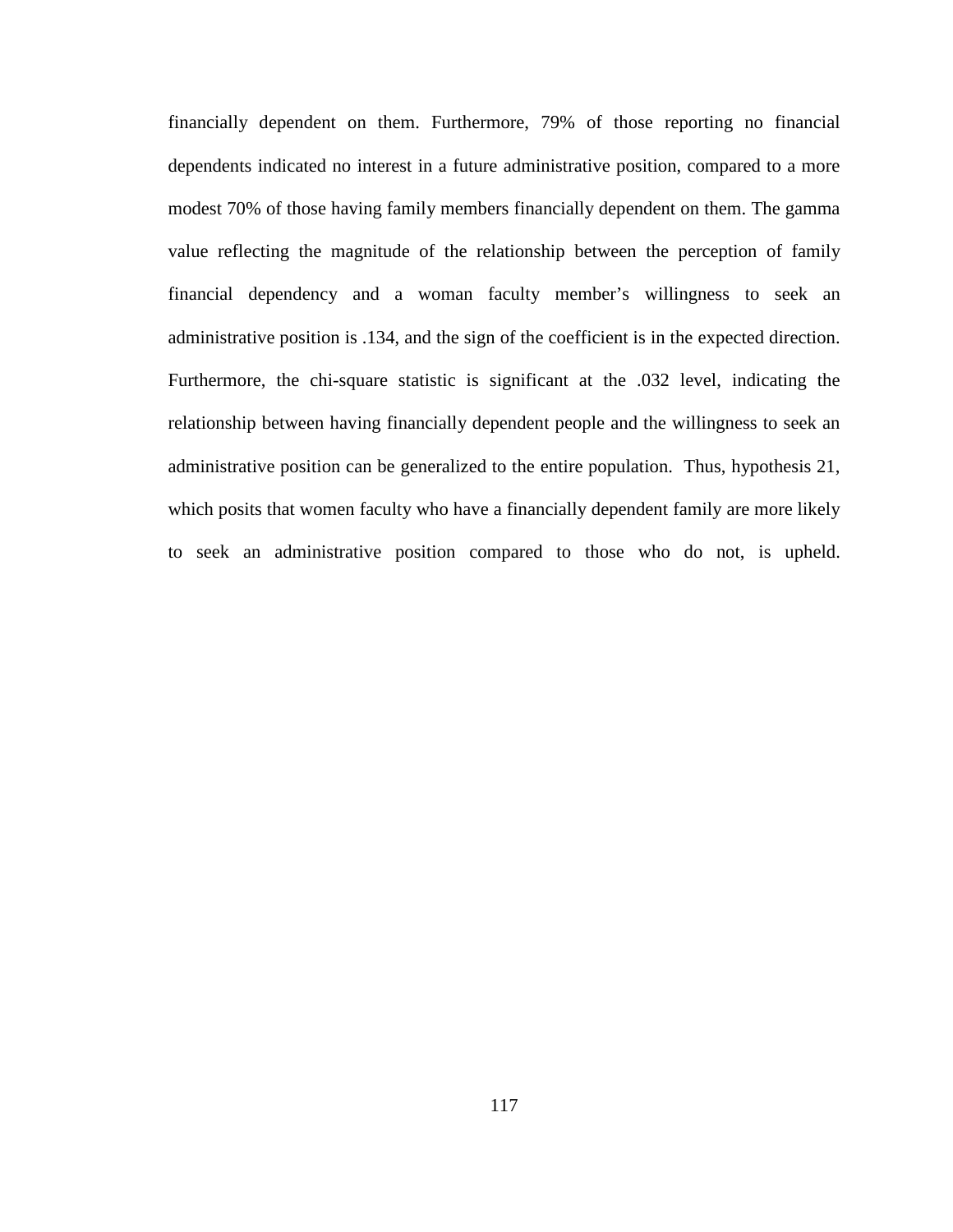|                       | Family<br><b>Financially</b><br><b>Dependent</b> | <b>Neutral</b> | <b>Family Not</b><br><b>Financially</b><br><b>Dependent</b> | <b>TOTAL</b>  |
|-----------------------|--------------------------------------------------|----------------|-------------------------------------------------------------|---------------|
| <b>Seek Position</b>  | 15.1%                                            | 8.5%           | 10.3%                                                       | 11.2%         |
| <b>Neutral</b>        | 15.1%                                            | 21.8%          | 10.3%                                                       | 16.6%         |
| <b>Would not seek</b> | 69.8%                                            | 69.7%          | 79.3%                                                       | 72.1%         |
| <b>N</b> Size         | 159<br>100.0%                                    | 188<br>100.0%  | 116<br>100.0%                                               | 463<br>100.0% |

## H.21. Faculty Seek Admin. Post if Family is Financially Dependent

 $Gamma = .134$ 

\_\_\_\_\_\_\_\_\_\_\_\_\_\_\_\_\_\_

Chi-square significant at .032

Table 32 is a compilation of responses by women faculty in acquiring more money as a motivator in seeking administrative positions. Hypothesis 22 states those women faculty who are motivated by acquiring money are more likely to seek an administrative position, compared to women faculty who are not motivated by acquiring money. In this case, though the relationship is in the expected direction, it is not strong enough to achieve statistical significance. Ten percent of women faculty very much motivated by money and 12% of those somewhat motivated by money indicated intent to seek an administrative position, compared to only 6% of those not motivated at all by money. Conversely, 79% of women faculty not at all motivated by money indicated no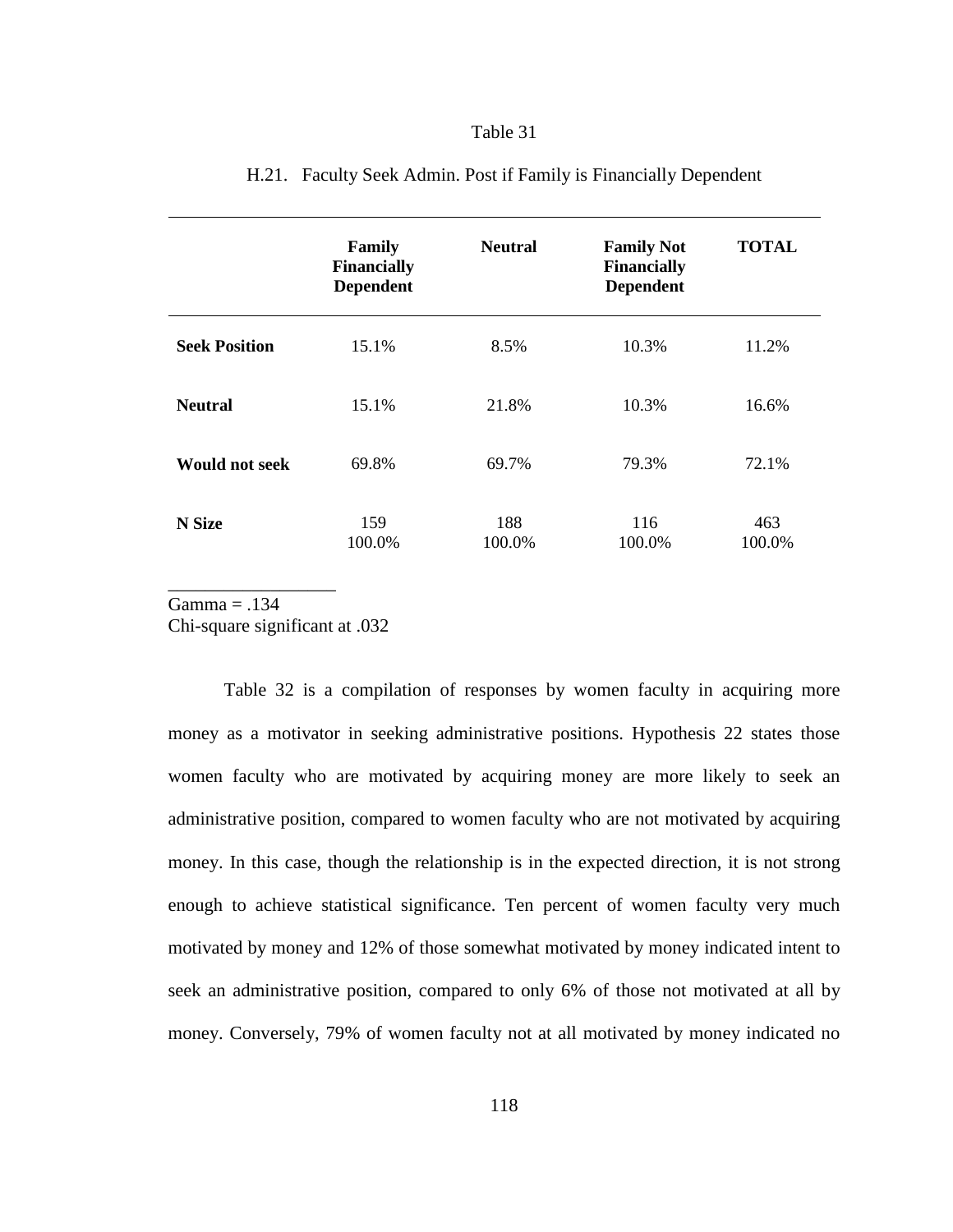desire for an administrative position, compared to 72% of all women faculty. The gamma value reflecting the magnitude of the relationship between money as a value and a woman faculty member's willingness to seek an administrative position is .171, and the direction of the sign is in the predicted direction. However, the relationship is not strong enough to achieve statistical significance at the .05 level for either the gamma or chi square value. Thus, hypothesis 22, which posits that women faculty who are motivated by money are more likely to seek an administrative position compared to those who are not so motivated, is not upheld by the data.

#### Table 32

H.22. Faculty Seek Admin Position if motivated by Money

|                       | <b>Very Much</b> | <b>Somewhat</b> | <b>Not at All</b> | <b>TOTAL</b>  |
|-----------------------|------------------|-----------------|-------------------|---------------|
| <b>Seek Position</b>  | 10.1%            | 12.3%           | 6.3%              | 11.2%         |
| <b>Neutral</b>        | 25.3%            | 14.2%           | 14.6%             | 16.6%         |
| <b>Would not seek</b> | 64.6%            | 73.4%           | 79.2%             | 72.1%         |
| N Size                | 99<br>100.0%     | 316<br>100.0%   | 48<br>100.0%      | 463<br>100.0% |

 $Gamma = .171$ 

Chi-square significant at .080

\_\_\_\_\_\_\_\_\_\_\_\_\_\_\_\_\_\_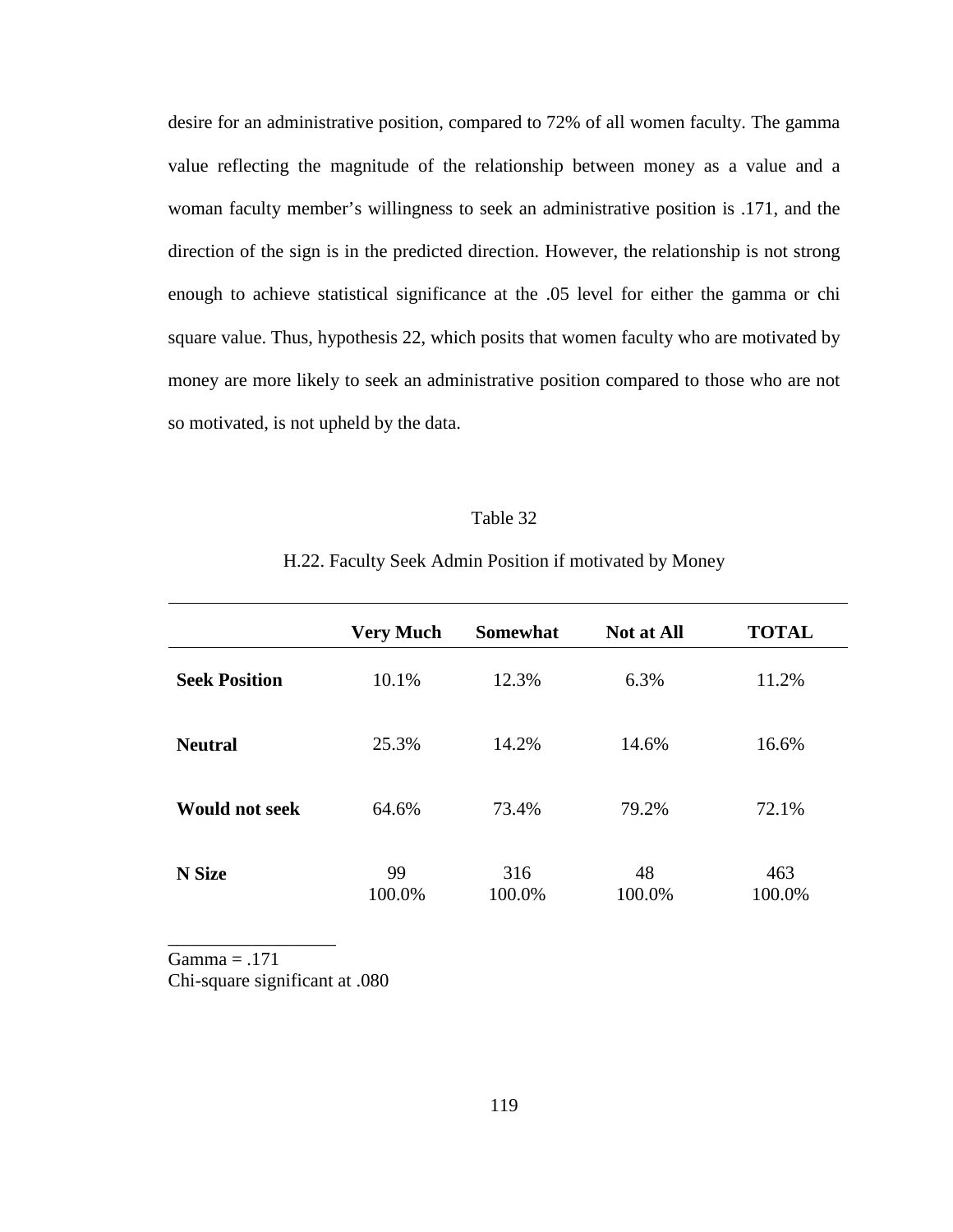Table 33 represents responses by women administrators to survey questions regarding their likelihood of seeking an upper level administrative position if there are others who are financially dependent upon them. Hypothesis 23, which states that women administrators who have people financially dependent on them are more likely to seek an upper level administrative position, compared to women administrators who do not have dependents, receives little evidential support. Though 28% of women administrators with financially dependent families indicated intent to seek a higher administrative position, a slightly higher percent than the 22% of those without financially dependent families who also harbored progressive ambition, fully 62% of those with financially dependent families indicated no intent to seek a higher administrative position, a 3% higher level of reluctance than those not having financially dependent families. Consequently, the gamma value reflecting the magnitude of the relationship between the perception of family dependency and women administrators' willingness to seek an upper level administrative position is a minute .005, which does not achieve statistical significance. Thus, hypothesis 23, which posits that women administrators who have a financially dependent family are more likely to seek a higher administrative position compared to those who do not, is rejected.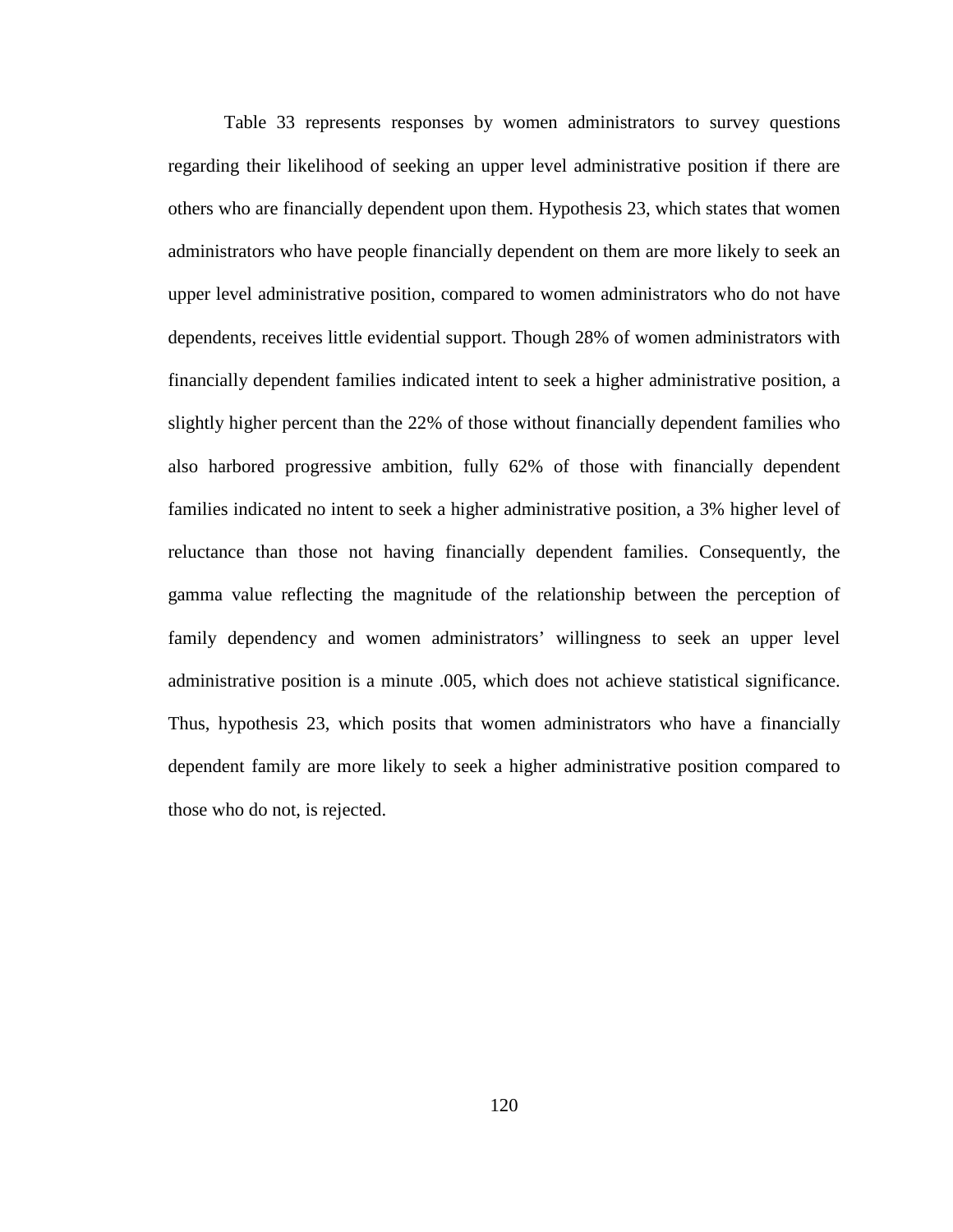|                       | Family<br><b>Financially</b><br><b>Dependent</b> | <b>Neutral</b> | <b>Family Not</b><br><b>Financially</b><br><b>Dependent</b> | <b>TOTAL</b>  |
|-----------------------|--------------------------------------------------|----------------|-------------------------------------------------------------|---------------|
| <b>Seek position</b>  | 27.6%                                            | 25.6%          | 22.0%                                                       | 25.3%         |
| <b>Neutral</b>        | 10.5%                                            | 11.6%          | 18.6%                                                       | 13.1%         |
| <b>Would not seek</b> | 61.8%                                            | 62.8%          | 59.3%                                                       | 61.5%         |
| <b>N</b> Size         | 76<br>100.0%                                     | 86<br>100.0%   | 59<br>100.0%                                                | 221<br>100.0% |

#### H.23. Seek Higher Admin. Post if Family is Financially Dependent

\_\_\_\_\_\_\_\_\_\_\_\_\_\_\_\_\_\_  $Gamma = .005$ 

Chi-square significant at .664

 Table 34 is a presentation of responses by women administrators concerning money as a motivator in seeking upper level administrative positions. Hypothesis 24 states that women administrators who are motivated by acquiring money are more likely to seek an upper level administrative position compared to women administrators who are not motivated by money. This aspect of personal finances does indeed appear to motivate women administrators to seek a higher administrative position. Fully 46% of those indicating that they were very much motivated by money indicated an intention to seek a higher administrative position, compared to only 24% of those indicating that they weren't motivated at all by money. Furthermore, 64% of those not motivated at all by money indicated no intent to seek a higher administrative position, compared to only 48%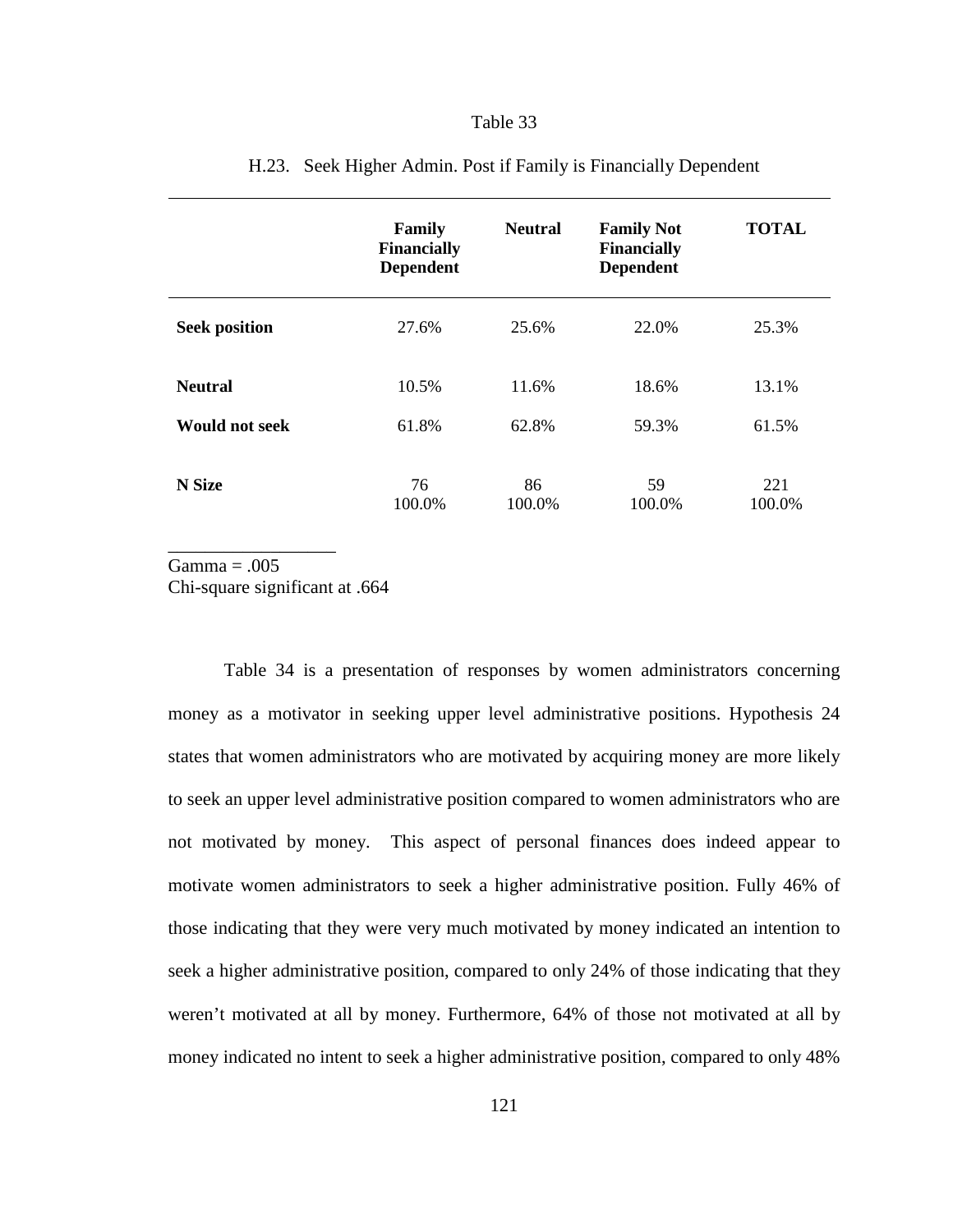of those very much motivated by money. The gamma value reflecting the magnitude of the relationship between the importance of a monetary motivation and a woman administrator's willingness to seek an administrative position is a noteworthy .254. Furthermore, the chi-square significance level is at the .014 level, indicating the relationship between a monetary motivation and willingness to seek an upper level administrative position can be generalized to the entire population. As a result, hypothesis 24, which posits that women administrators who are motivated by money are more likely to seek a higher level administrative position compared to those who are not inspired by acquiring more money, is upheld.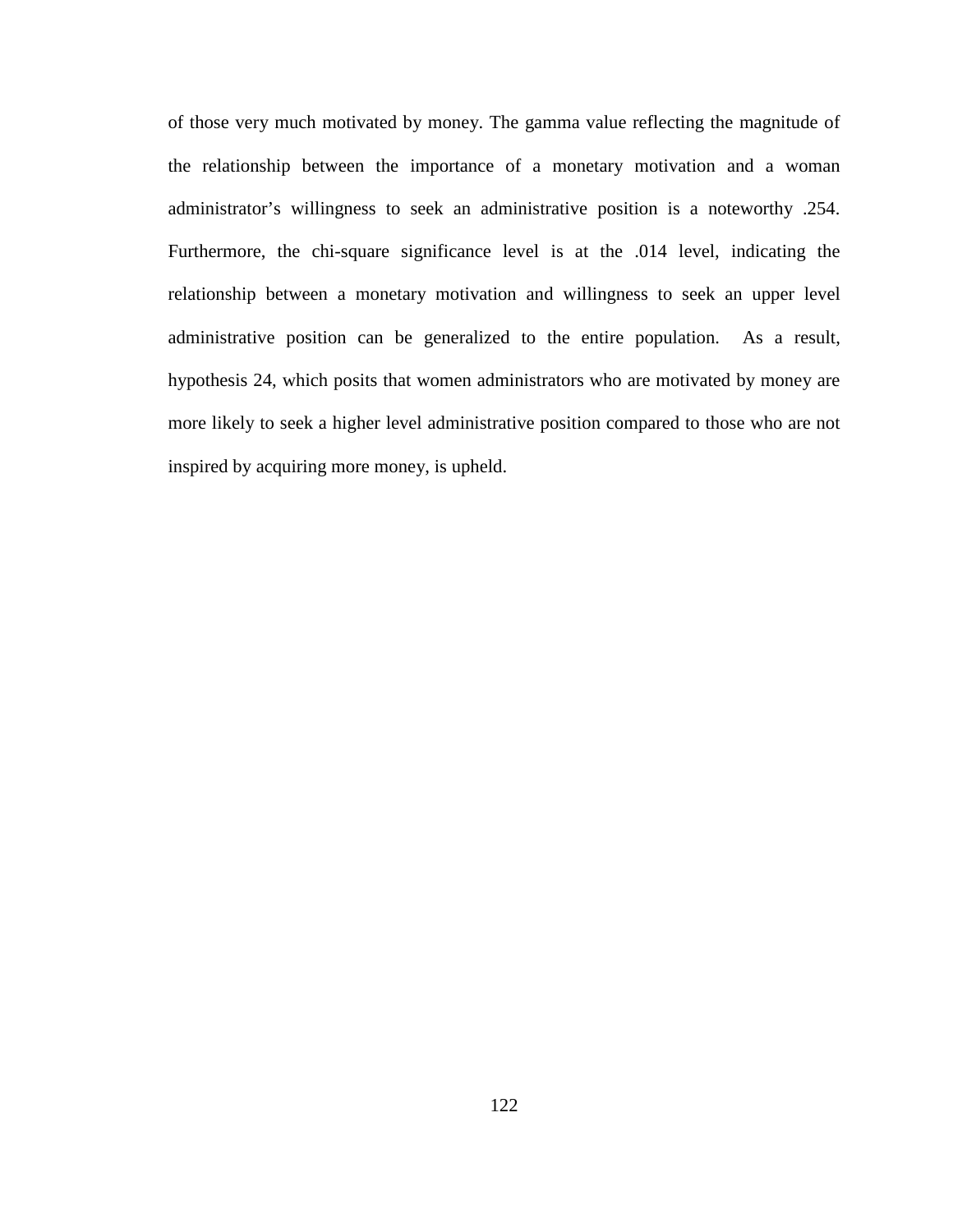|                       | <b>Very</b><br><b>Much</b> | <b>Somewhat</b> | Not at All   | <b>TOTAL</b>  |
|-----------------------|----------------------------|-----------------|--------------|---------------|
| <b>Seek Position</b>  | 45.5%                      | 19.7%           | 24.0%        | 25.3%         |
| <b>Neutral</b>        | 6.8%                       | 15.1%           | 12.0%        | 13.1%         |
| <b>Would not seek</b> | 47.7%                      | 65.1%           | 64.0%        | 61.5%         |
| <b>N</b> Size         | 44<br>100.0%               | 152<br>100.0%   | 25<br>100.0% | 221<br>100.0% |

## H.24 Seek Higher Admin Post if Motivated by Money

 $Gamma = .254$ Chi-square significant at .014

\_\_\_\_\_\_\_\_\_\_\_\_\_\_\_\_\_\_

#### **Multiple Regression Analyses**

The dependent variables in this study were: (1) women faculty and women administrators intent to seek an administrative or higher administrative position. The independent variables were: (1) Administrative barriers, (2) Gender Hindrance, (3) Ambition, (4) Finances, and (5) Conflict. Two separate multiple regression analyses were conducted for each dependent variable to determine which independent variables found statistically significant in the bivariate analyses were direct predictors of women faculty's and women administrators' decision to seek an administrative position. Separate regression analyses were needed for faculty and administrators since there are different specific variables that are relevant for faculty compared to administrators, therefore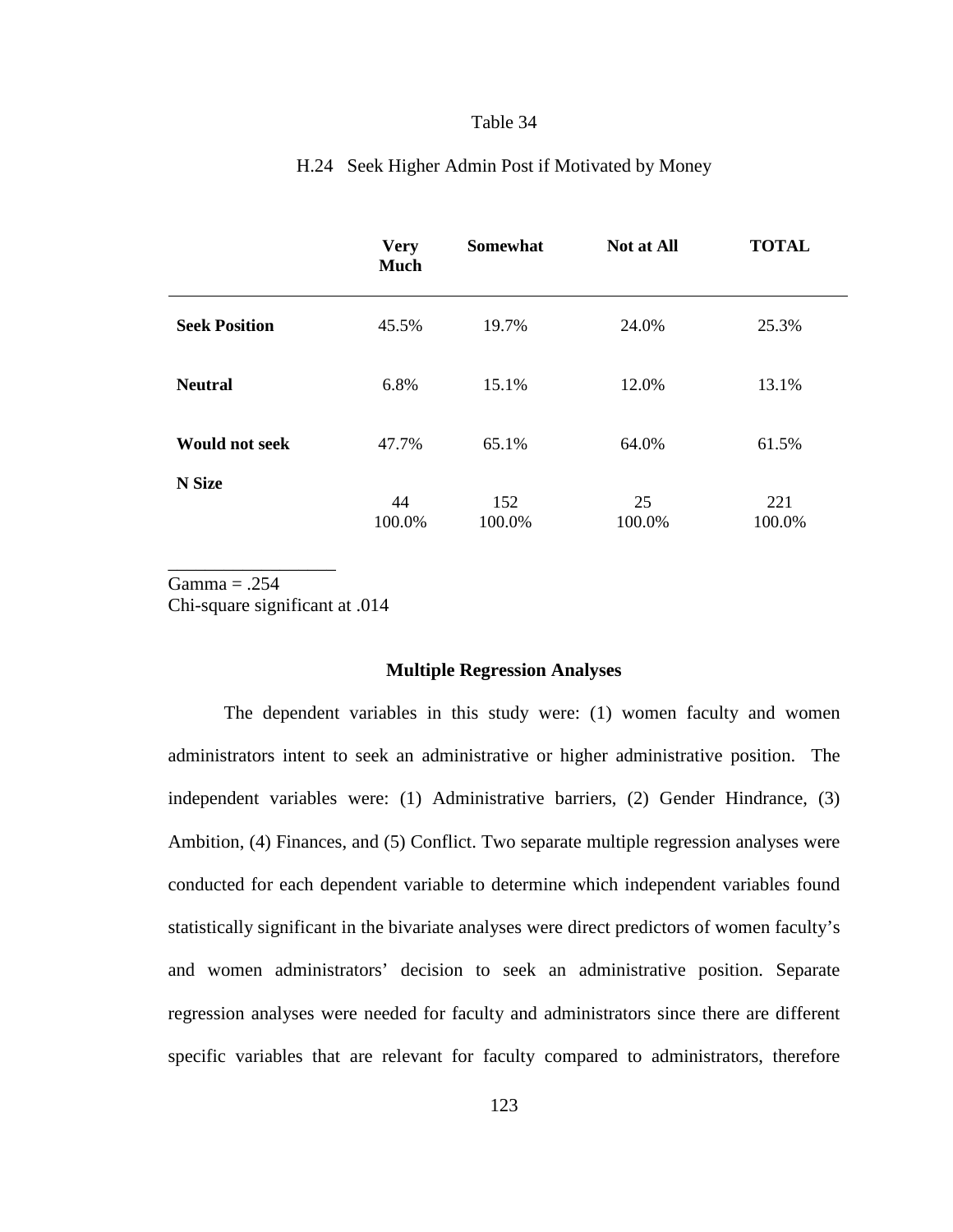combining the two and using administrators as a control variable would not reveal the complete picture of variations of perceptions of the two groups.

Nominal variables such as state and academic discipline were not used in the regression equations. To include them would mean testing the possibility that the study's results are limited to a particular state or discipline, we have no reason to theoretically expect that to be the case. Demographic variables were also not used in the regression analysis simply because the hypotheses did not relate to age or race.

Table 36 depicts the multiple regression that was conducted to determine which predictor variables, found statistically significant in the bivariate analyses were indeed direct predictors of the female faculty member's decision to seek an administrative position. The predictor variables were (1) Finance- Female faculty were financially dependent; (2) Conflict- Female faculty were willing to deal with conflict; (3) Gender Hindrance- Female faculty perceived gender as a hindrance to advancement; (4) Ambition—How ambitious were the female faculty compared to colleagues; and (5) Administrative Barriers—the extent to which the female faculty had experienced administrative barriers. Prior to the computation of the multiple regression, multicollinearity was evaluated through the analysis of a Pearson correlation matrix of the independent variables (predictors). The Pearson correlation analysis revealed that no problems of multicollinearity existed. Pearson correlation coefficients ranged from a low of .02 to a high of 0.37. This cleared the way to conduct a reliable multiple regression analysis.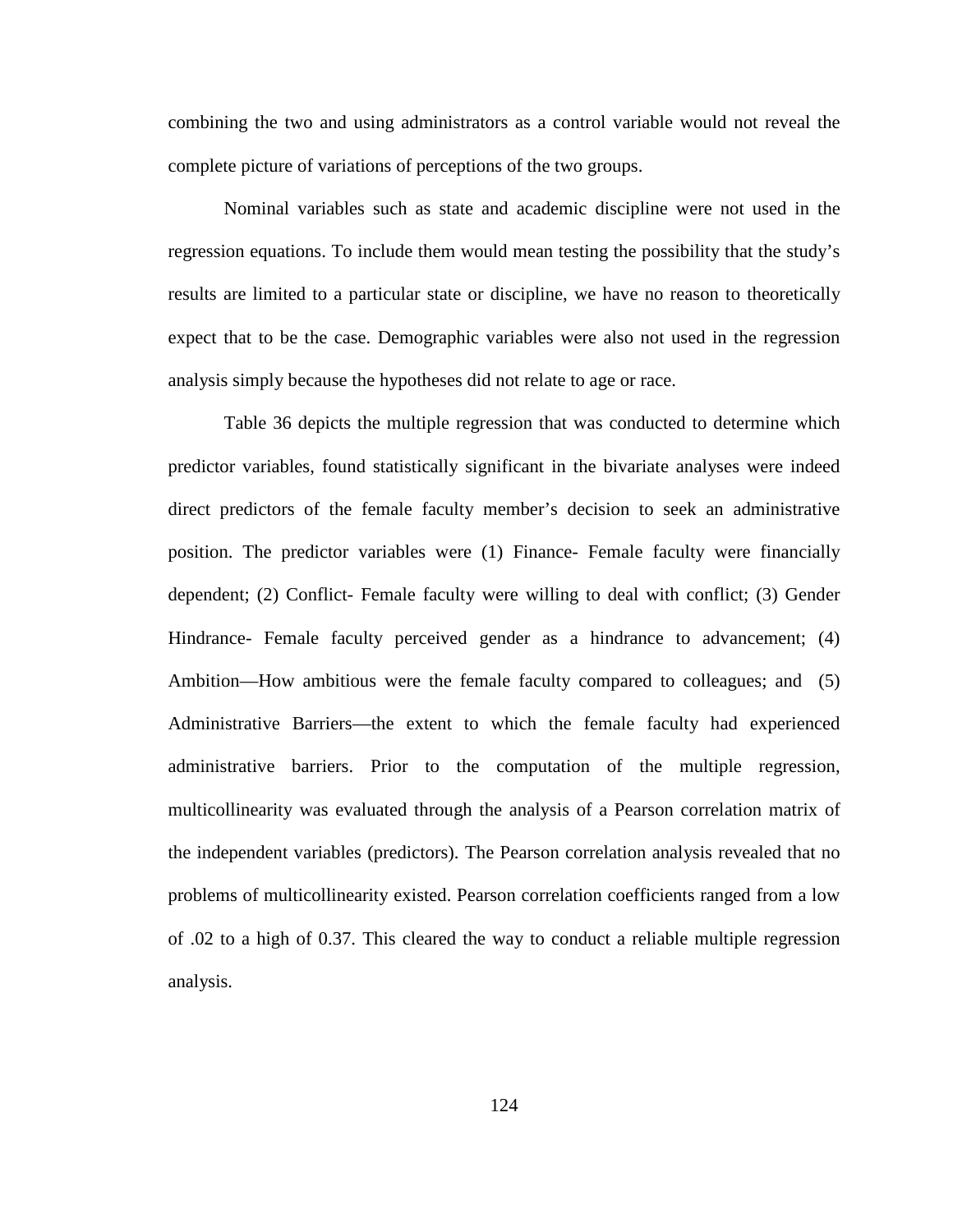Regression results reveal an overall model of three predictors (conflict-- female faculty were willing to deal with conflict, ambition-- how ambitious were the female faculty compared to colleagues, and experienced administrative barriers-- the extent to which the female faculty had experienced administrative barriers) that significantly and directly predict female faculty willingness to seek an administrative position. This model accounted for 8.9% of the variance in female faculty willingness to seek an administrative position.

### Table 35

#### Multiple Regression Predictors by faculty to Seek Administrative Position

| Predictors                  | Unstandardized |                              | Standardized                 | t           | Sig     |
|-----------------------------|----------------|------------------------------|------------------------------|-------------|---------|
|                             | B              | Coefficients<br>Std<br>Error | Coefficients<br><b>B</b> eta |             |         |
| <b>Experienced Barriers</b> | .107           | .046                         | .120                         | 2.316 .021* |         |
| Gender Hindrance            | .007           | .040                         | .010                         | .186 .852   |         |
| Conflicts                   | .191           | .055                         | .176                         | 3.510       | $.000*$ |
| Ambition                    | .165           | .052                         | .158                         | 3.182 .002* |         |
| Finance                     | .056           | .044                         | .061                         | 1.268       | .206    |

 $R^2$ <sub>adj</sub> = .089, F (5, 403) = 8.882, p < .001

\*indicates statistical significance at or below the.05 level.

Multiple regression, shown in Table 37, was also conducted to determine which independent variables, found significant in the bivariate analyses, were direct predictors of female administrators' decisions to seek a higher level administrative position. The

\_\_\_\_\_\_\_\_\_\_\_\_\_\_\_\_\_\_\_\_\_\_\_\_\_\_\_\_\_\_\_\_\_\_\_\_\_\_\_\_\_\_\_\_\_\_\_\_\_\_\_\_\_\_\_\_\_\_\_\_\_\_\_\_\_\_\_\_\_\_\_\_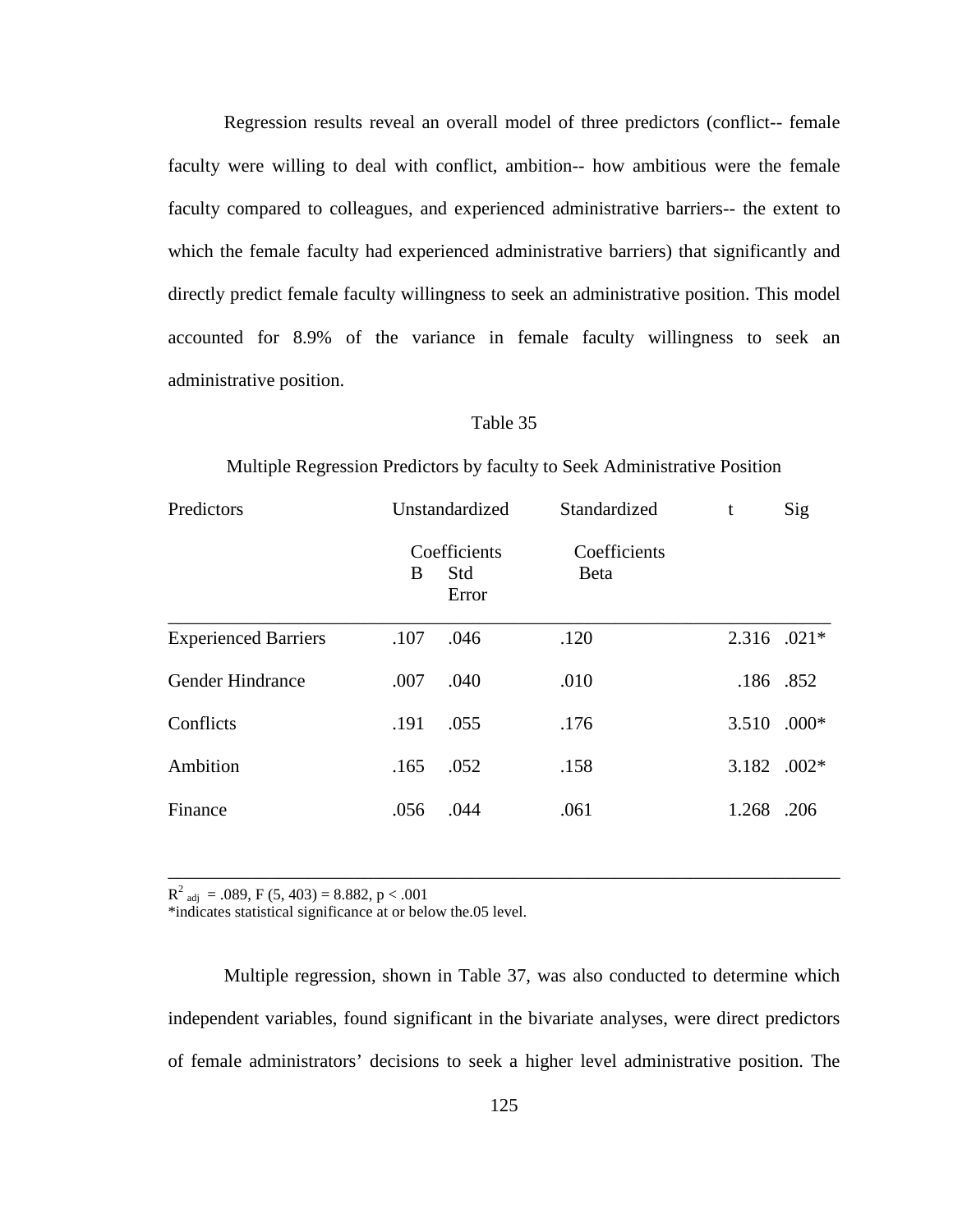predictor variables were (1) Experienced Barriers - Female Administrators' experience of administrative barriers; (2) Gender Hindrance- Female administrators perceived gender as a hindrance to advancement; (3) Ambition—How ambitious were the female administrators compared to colleagues; (4) Perceived Barriers—the extent to which the female administrators had perceived administrative barriers; and (5) Money- Money as motivation for female administrators. Prior to the computation of the multiple regression, multicollinearity was evaluated through the analysis of a Pearson correlation matrix of the independent variables (predictors). The Pearson correlation analysis revealed that no problems of multicollinearity existed. Pearson correlation coefficients between the independent variables ranged from a low of 0.39 to a high of .604. This cleared the way to conduct a reliable multiple regression analysis.

Regression results reveal an overall model of three predictors (ambition-- how ambitious were the female administrators compared to colleagues, money—money as motivation for female administrators, and experienced administrative barriers-- the extent to which the female administrators had experienced administrative barriers) that significantly and directly predict female administrators' willingness to seek a higher administrative position. This model accounted for 12.6% of the variance in female administrators' willingness to seek a higher administrative position.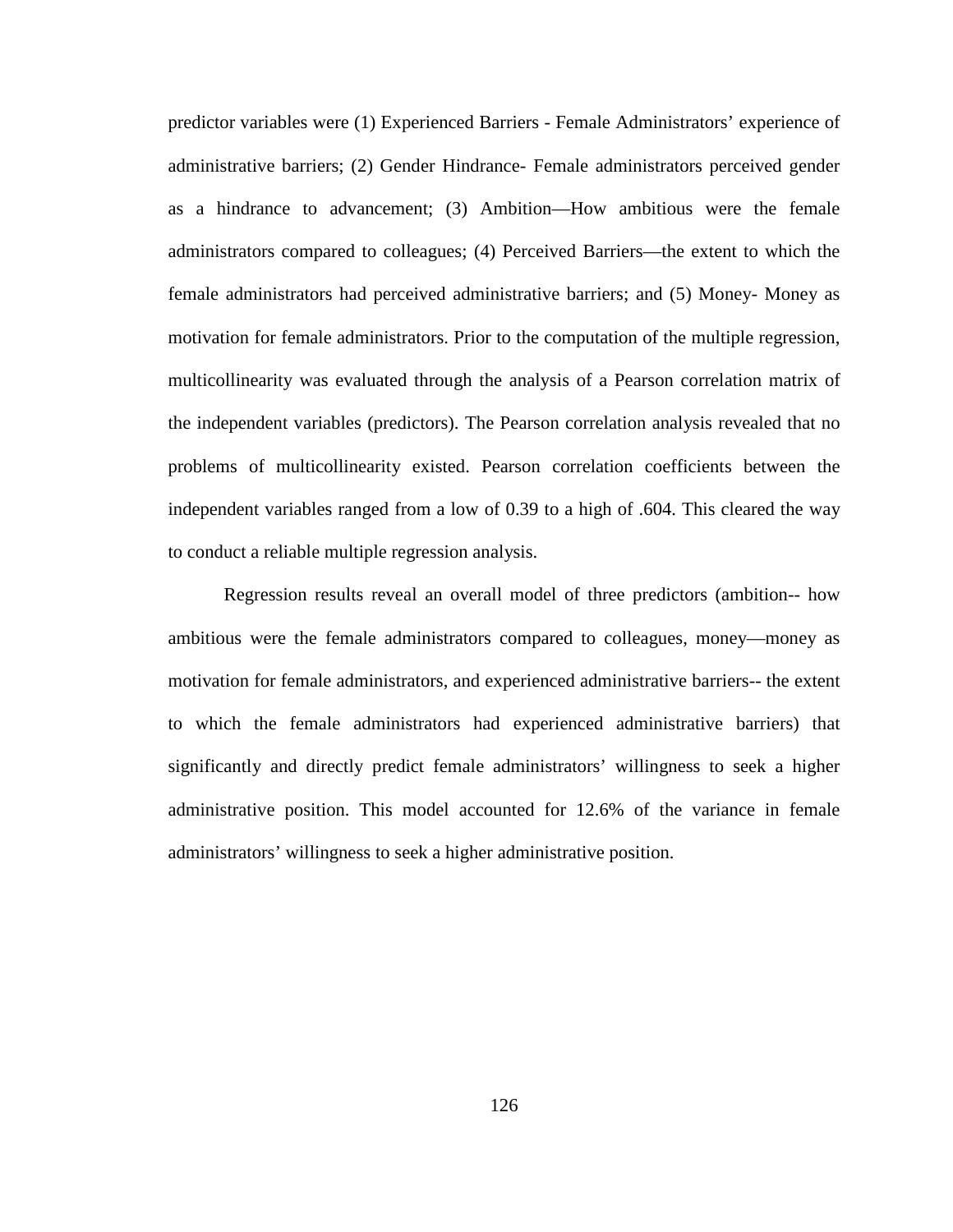| Predictors                  | Unstandardized<br>Coefficients |              | Standardized<br>Coefficients | t      | Sig     |
|-----------------------------|--------------------------------|--------------|------------------------------|--------|---------|
|                             | B                              | Std<br>Error | <b>Beta</b>                  |        |         |
| <b>Experienced Barriers</b> | .275                           | .081         | .281                         | 3.380  | $.001*$ |
| Gender Hindrance            | .067                           | .088         | .069                         | .762   | .447    |
| Ambition                    | .173                           | .087         | .129                         | 2.002  | $.047*$ |
| Perceived barriers          | $-.011$                        | .081         | $-.011$                      | $-132$ | .895    |
| Money                       | .195                           | .100         | .125                         | 1.954  | .052    |

\_\_\_\_\_\_\_\_\_\_\_\_\_\_\_\_\_\_\_\_\_\_\_\_\_\_\_\_\_\_\_\_\_\_\_\_\_\_\_\_\_\_\_\_\_\_\_\_\_\_\_\_\_\_\_\_\_\_\_\_\_\_\_\_\_\_\_\_\_\_\_\_

# Multiple Regression Predictors for Administrators

 $R<sup>2</sup>$ <sub>adj</sub> = .129, F (5, 217) = 7.283, p < .001

\*Statistically significant at .05 or below level.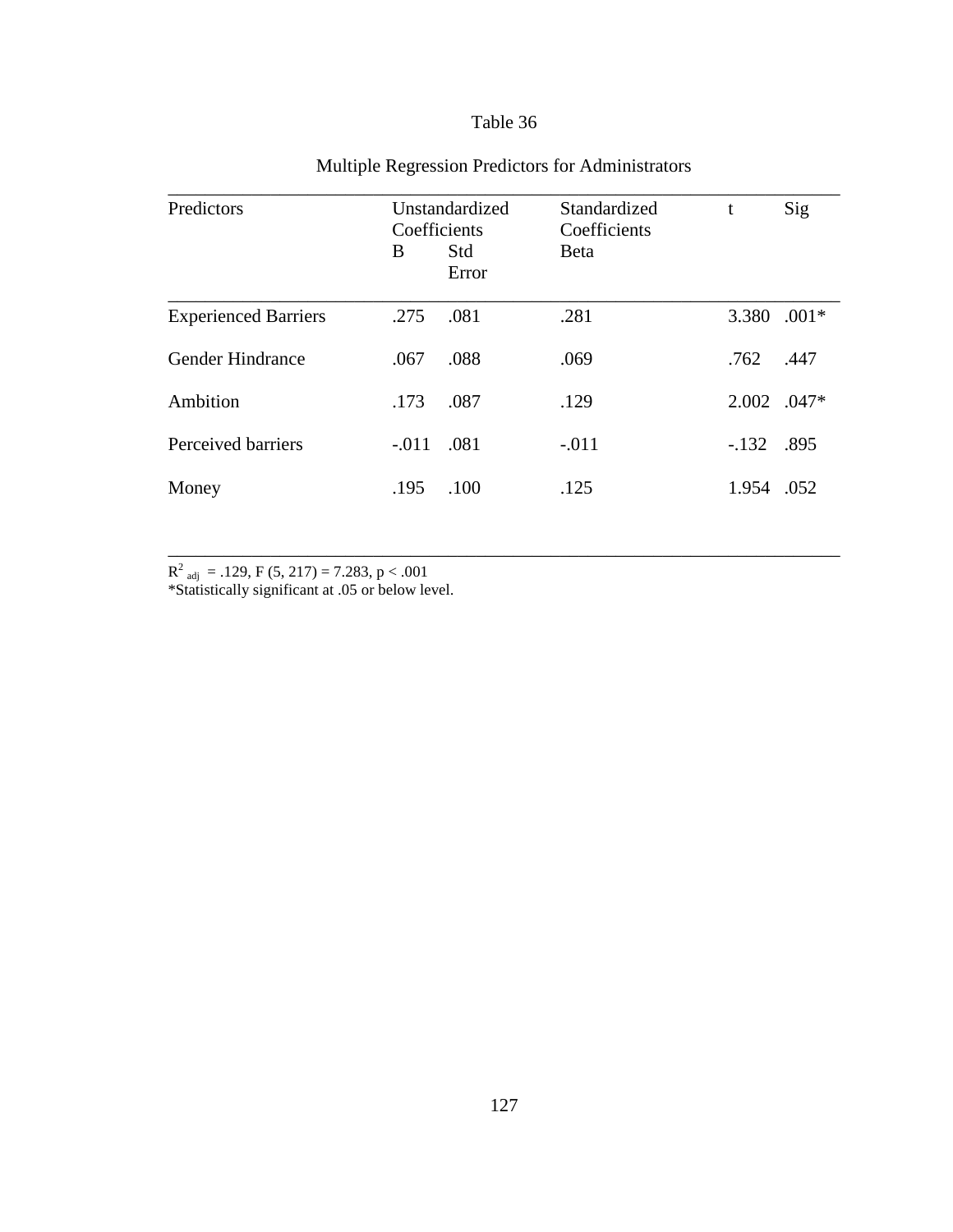## CHAPTER V

# SUMMARY, CONCLUSIONS AND RECOMMENDATIONS

Chapter V is a presentation of the summary, conclusions, and recommendations that are derived from the major findings of this study. Specifically this research was conducted to establish the likelihood that women educators would seek administrative positions in higher education institutions when they perceive certain conditions existing. The administrative positions under scrutiny included department chairs, deans, assistant deans, vice presidents, assistant vice presidents, provosts and presidents. Beyond those women surveyed in those positions, Associate Professors, Full Professors and project Directors were also mailed a survey. The variables examined in relation to the administrative positions were the following:

- (1) Sexism relating to discrimination based on gender superiority, where the ideal administrator conforms to masculine stereotype, such as being forceful, ambitious, and viewed as exhibiting strong leadership qualities;
- (2) Family/Friendly Institution that referred to the concept of strain or conflict in a female's multiple roles as parent and employee. In this situation the conflict arises when the demands of work interfere with family responsibilities, and this is compounded by a lack of understanding by the institution;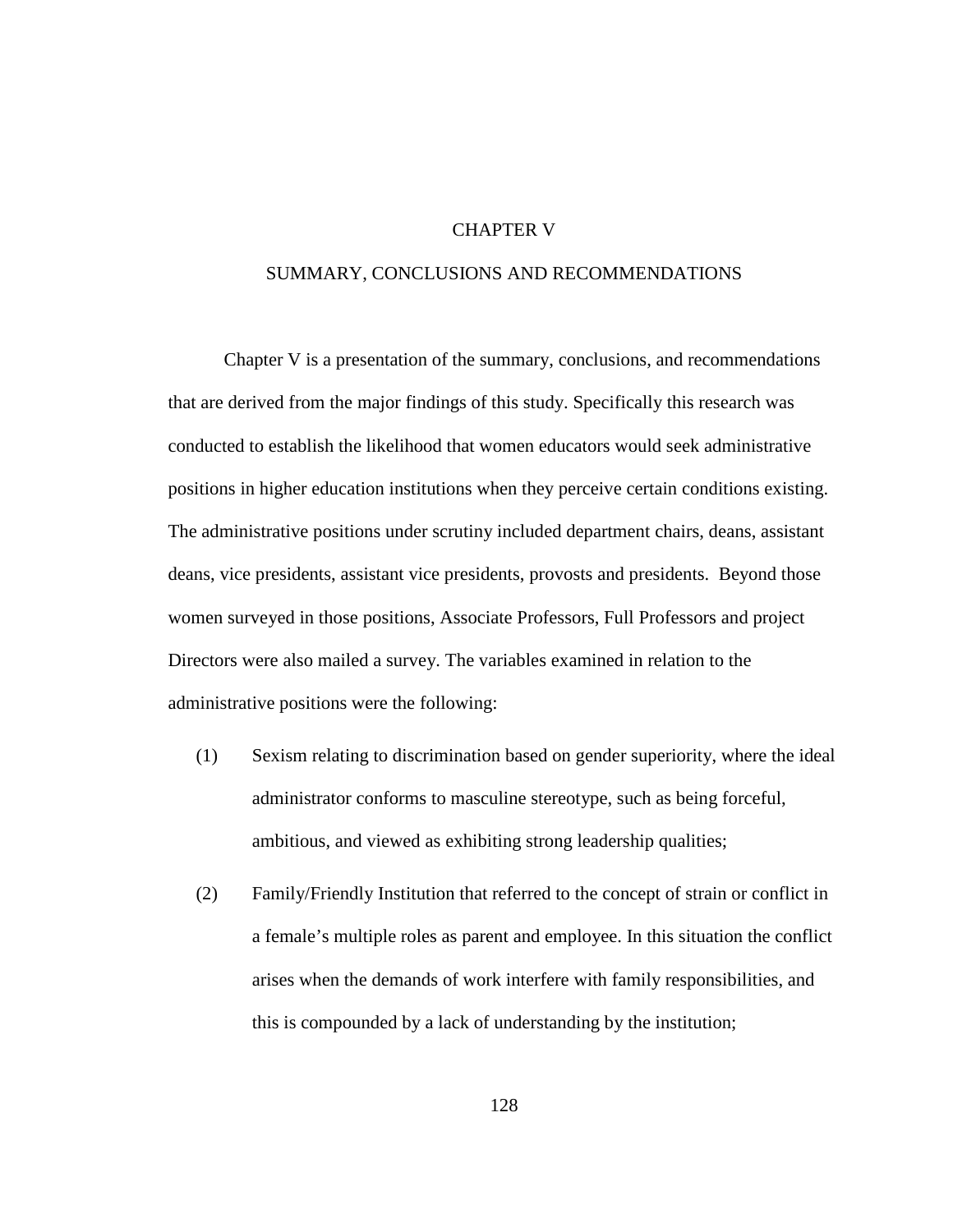- (3) Glass Ceiling which is an image representing obstacles that prevent women from achieving their full career potential;
- (4) Personality traits representing factors that can impact the promotion of employees and result in personality conflicts that can diminish opportunity for advancement and ambition that can determine personal drive in advancing career;
- *(5)* Situational Family Financial Dependence which refers to family financial responsibilities that could play a role in determining ambition to seek higher compensated administrative positions.

#### **Summary**

The hypotheses were addressed through the use of the bivariate crosstabulations to examine the likelihood that the women would apply for an administrative position at their university. The five response choices for survey questions, ranging from "strongly agree" to "strongly disagree," were trichotomized into three categories to depict whether respondents were in agreement, were neutral or in disagreement to survey questions.

The fundamental research question was: "What is the relationship between gender and intent to seek promotions to administration positions and upper administration positions at public universities in the Deep South?" Other primary research questions that guided this study include:

> 1. Is there a perceived glass ceiling barrier by women who seek administrative and upper administrative positions?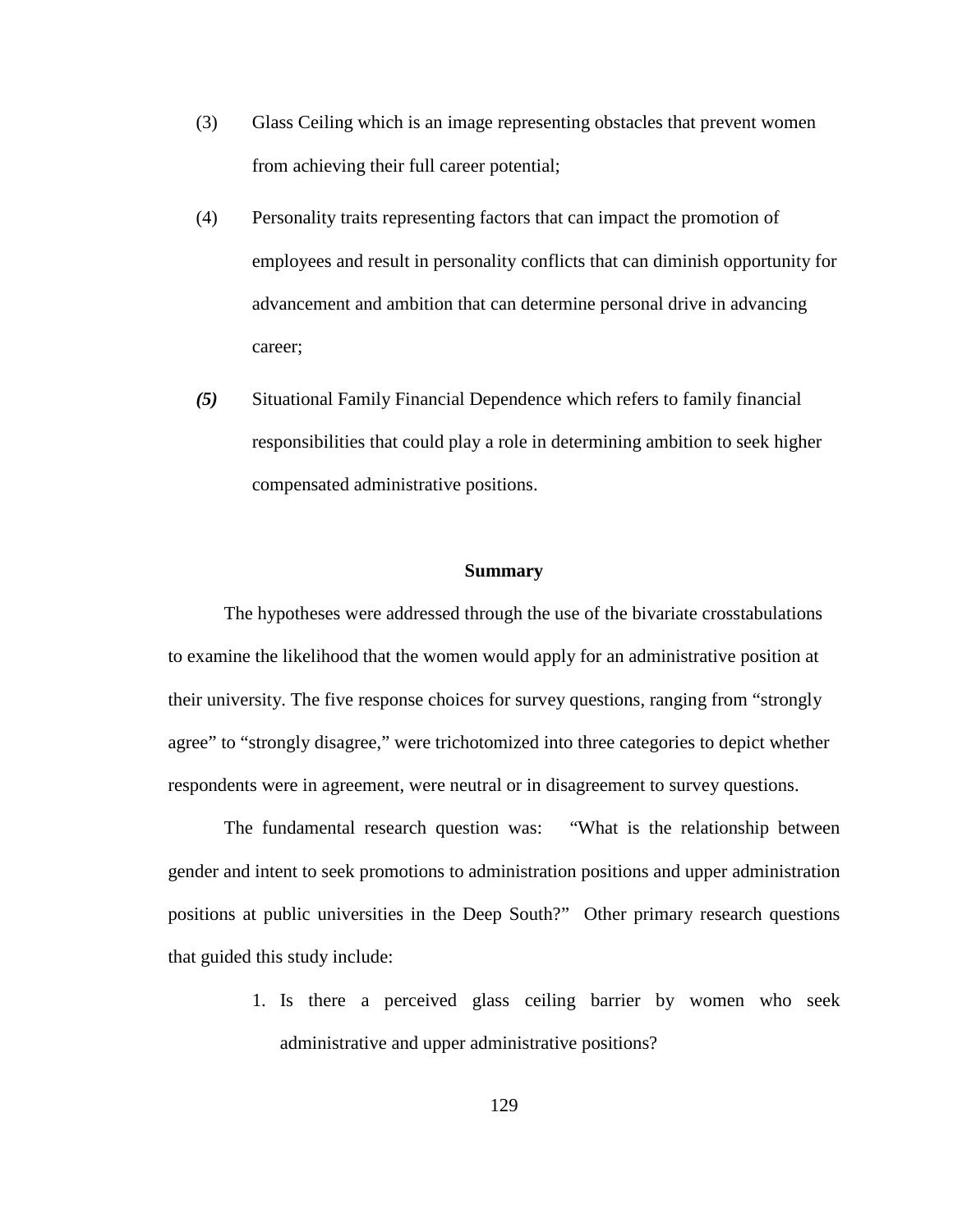- 2. Does gender play a role in the gap between the number of men and women in administrative positions in higher education in the Deep South?
- 3. What impact does family have on women in deciding whether to enter into the administrative pool in higher education?
- 4. Do personality conflicts and willingness to deal with them play a role in women achieving administrative position?

Surprisingly, only 11% of the women faculty participating in the survey expressed a willingness to pursue an administrative position while 25% of the women administrators indicated their intention to seek an upper administrative position. The majority of them expressed satisfaction with their jobs and the status attached, and most of them declared that they intended to stay at their respective universities. A similar number of women faculty and women administrators felt a conflict between their job and their home responsibilities, but more women administrators than faculty regarded the university as family-friendly. Less than one-third of both women faculty and women administrators reported that they had experienced administrative barriers. The majority of them expressed the feeling that males made most of the administrative decisions at their university.

The research suggests that personality traits and other factors that are relevant to people of both sexes may be more important in motivating women faculty and administrators to seek either administrative or higher level administrative positions than are perceptions or experiences with sex discrimination. For example, the reverse of hypotheses 2, 3, and 4 was found, as faculty women who had encountered barriers to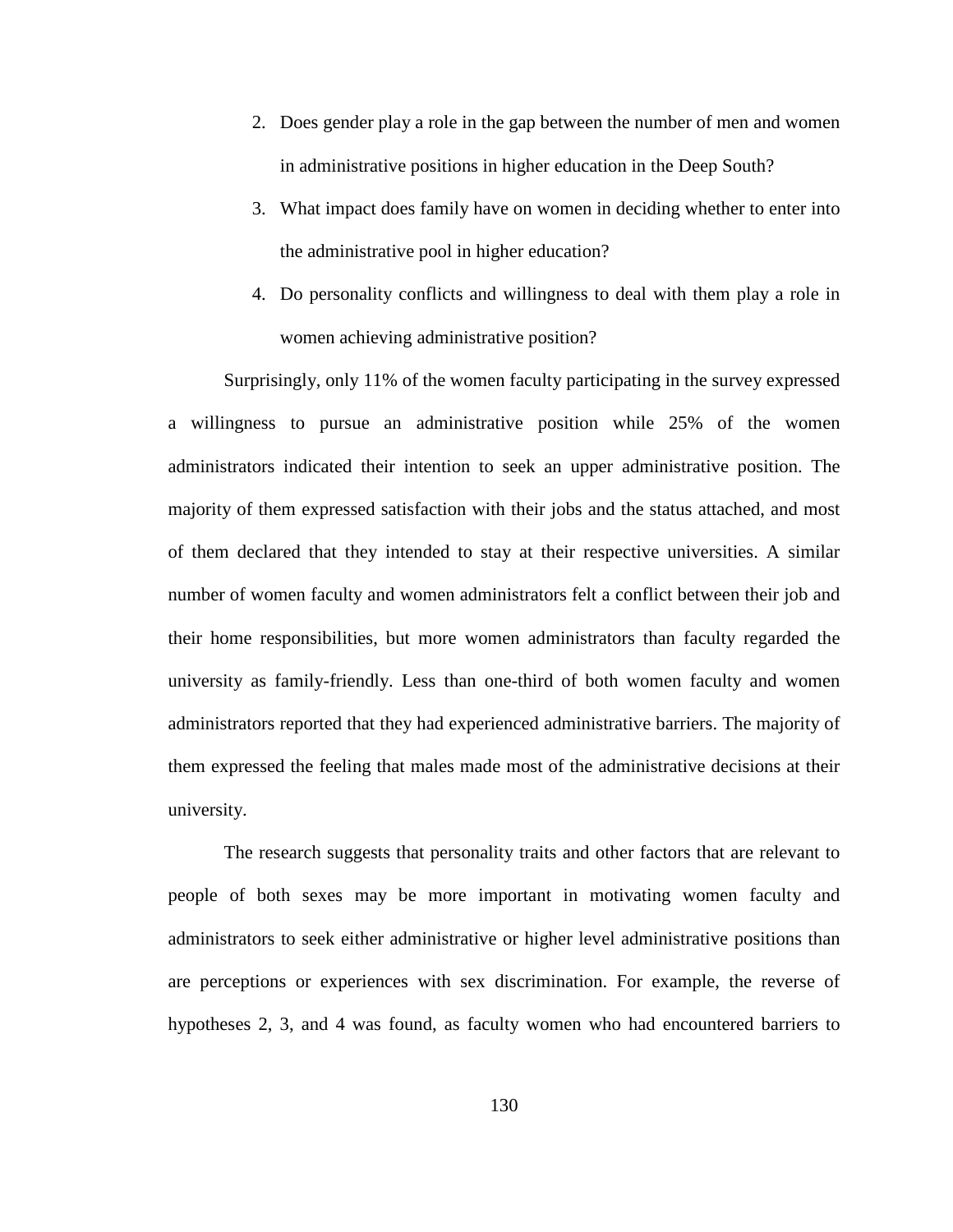advancement and women administrators who had perceived and encountered barriers to advancement at their university were actually more likely to express an intention to seek a higher administrative position than those women not experiencing barriers.

Most of the women faculty members in this study believe that barriers do exist at their universities, although most of them have not experienced such barriers. Faculty women perceiving that barriers existed for women seeking upper level administrative positions at their universities were most likely to express neutrality regarding their intention to seek a future administrative position, while those not perceiving barriers had more definite plans to either seek or to refrain from seeking an administrative position.

The small number of women faculty who report personally experiencing a barrier in seeking an administrative position indicated a greater likelihood of seeking one compared to women who have not experienced any barriers. Rather than conforming to the stereotype of women in literature who are easily discouraged, it appears that the woman faculty today may actually respond in a positive manner to adversity, being motivated by perceived discrimination to seek a position of power that would enable them to fight such challenges.

There were similar responses of administrators to those of faculty regarding barriers in seeking upper administrative positions. Instead of women administrators becoming discouraged from seeking higher administrative positions by their perceptions of barriers to women's advancement, they appear to be encouraged to seek higher administrative positions if they perceive that such barriers exist. Concurrently, women administrators who have actually experienced barriers show much more resilience to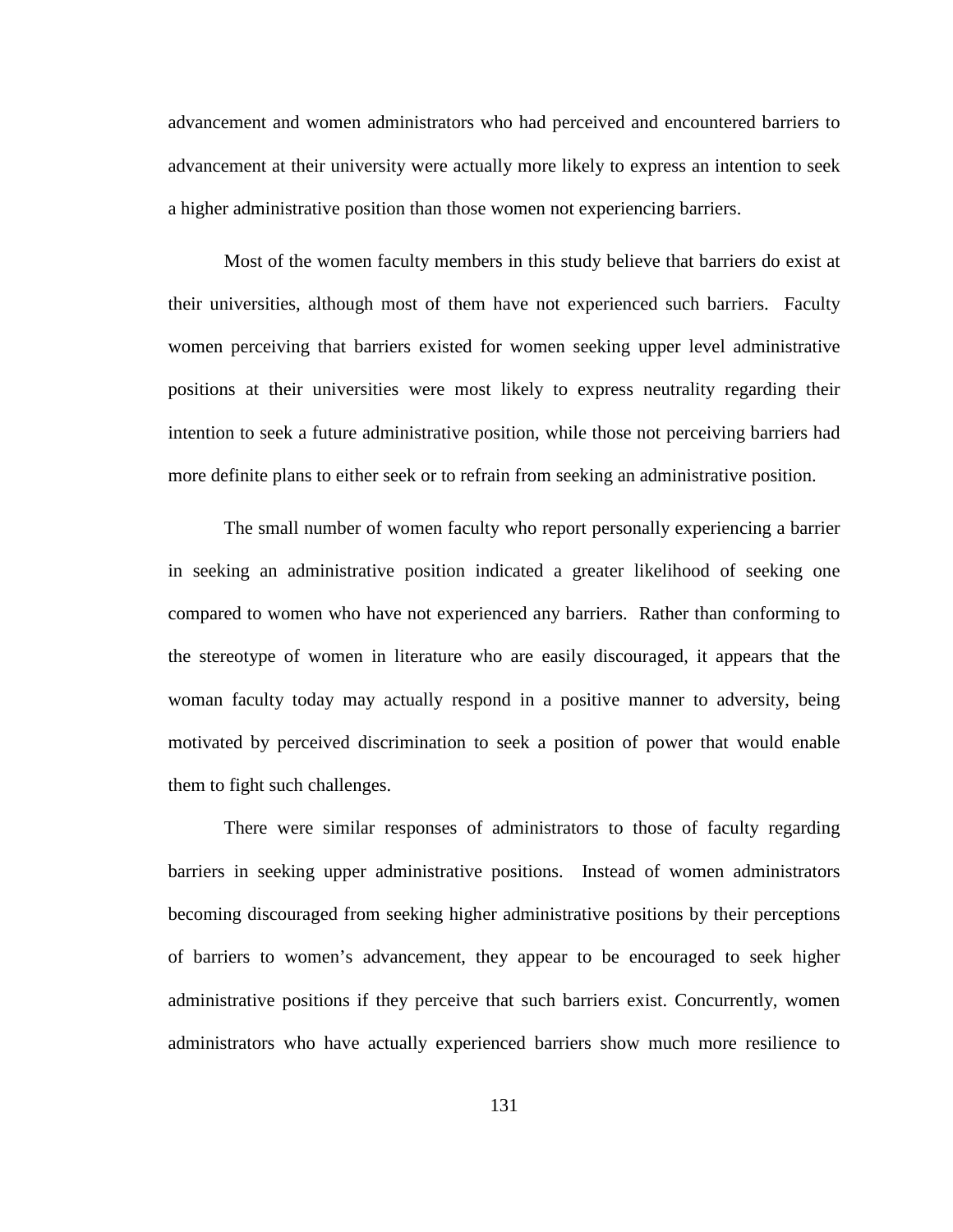adversity than previous research suggests. Women administrators who report experiencing barriers to administrative advancement because of their sex are actually more likely, not less likely, to intend to seek a higher administrative position. Modern women appear far more resilient than the literature suggestions.

There were similar findings for women faculty and administrators regarding their perception of gender being a hindrance. In fact, rather than be discouraged by the belief that being a woman can hinder one's rise in the organizational ladder, both women faculty and administrators appear to be inspired to overcome such discriminatory barriers to their advancement. Therefore, the reverse of hypotheses 5 and 7 was also found, as women faculty and administrators who perceived that their gender was a hindrance to advancement at their university were more likely than other women to intend to seek a higher administrative position. Rather than being discouraged by actual and perceived setbacks, the contemporary woman in academe may merely view them as an additional challenge that they will strive to overcome by working even harder.

Contrary to the hypothesis, women faculty reporting that gender is not a hindrance in employment advancement at their university are less likely to desire to seek an administrative position, compared to women faculty reporting that gender is a hindrance. Rather than women faculty being completely discouraged from seeking an administrative position if they perceived that their gender was a hindrance to professional advancement at their university, they may have actually been slightly encouraged, as fully 30 percent of women viewing their gender as a hindrance are at least open enough to the idea of seeking an administrative position to fall in the "neutral" category.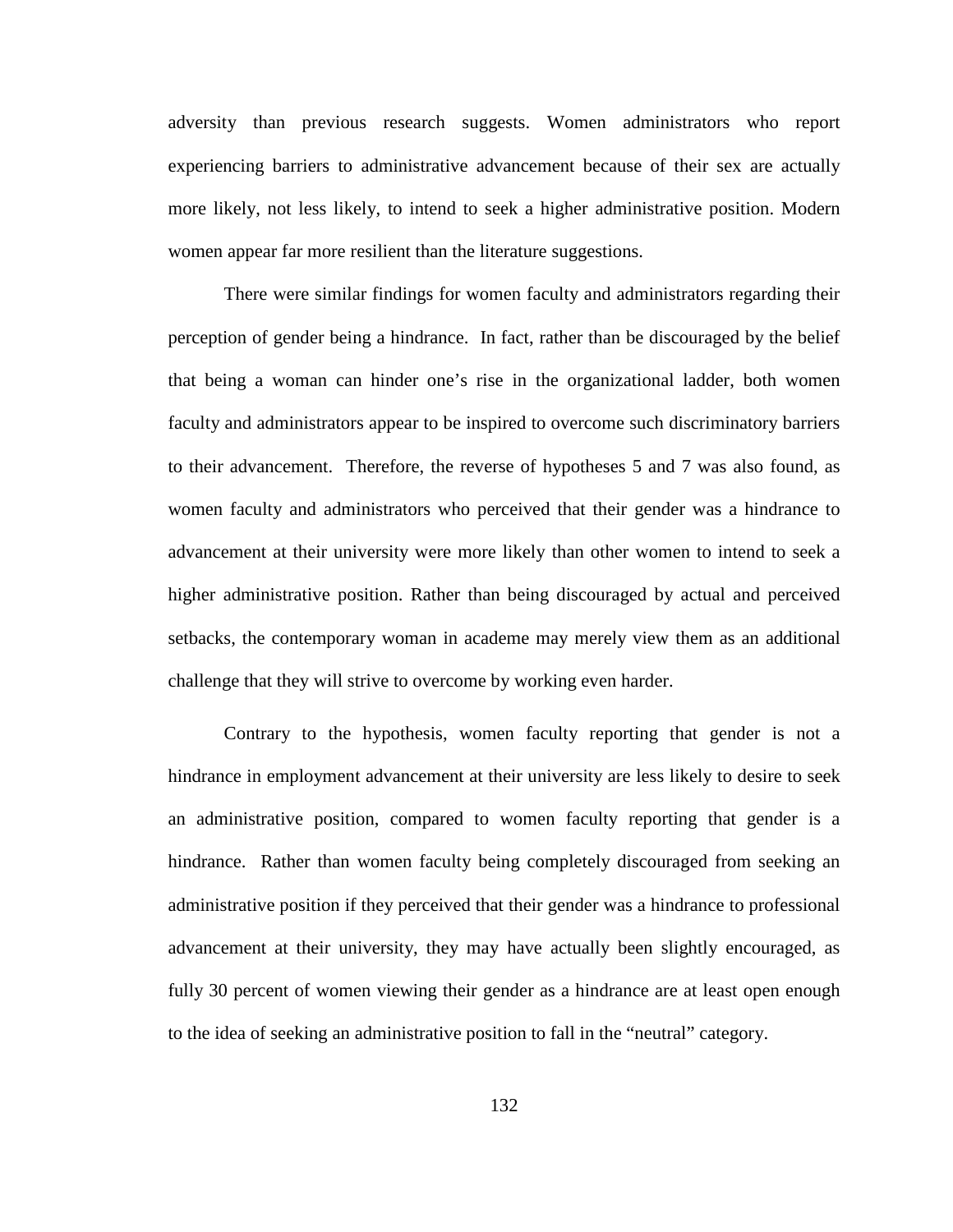Women administrators who believe that their gender is a hindrance to administrative advancement are also more likely to express a desire for an upper administrative position, compared to those who believe that it is not a hindrance. Instead of perceptions of gender discrimination discouraging women administrators from planning to seek a higher administrative position, such discriminatory perceptions, may actually encourage some women administrators to pursue a higher position.

The group most likely to express no desire for administrative advancement was those women faculty unsure about whether gender was a benefit in administrative advancement. Perception that being a woman is a benefit to administrative advancement is a rare occurrence, and it exerts little effect on faculty women's intention to seek an administrative position. Concurrently, for women administrators, perception that being a woman is a benefit to administrative advancement has no significant impact over the intentions of women administrators to seek a higher position, and few women administrators perceive that their gender is a benefit to advancement.

 There were other findings that completely contradict conventional wisdom. For example, family responsibilities do not appear to significantly deter women faculty or administrators from seeking more demanding administrative positions. Interestingly, conflict between job and home responsibilities was not much of a factor for faculty in seeking an administrative position, compared to women faculty who do not have such conflicts between job and home responsibilities. This hypothesis is rejected. As with faculty, no significant relationship existed for administrators between perception of conflict between job and home responsibilities and intention to seek an upper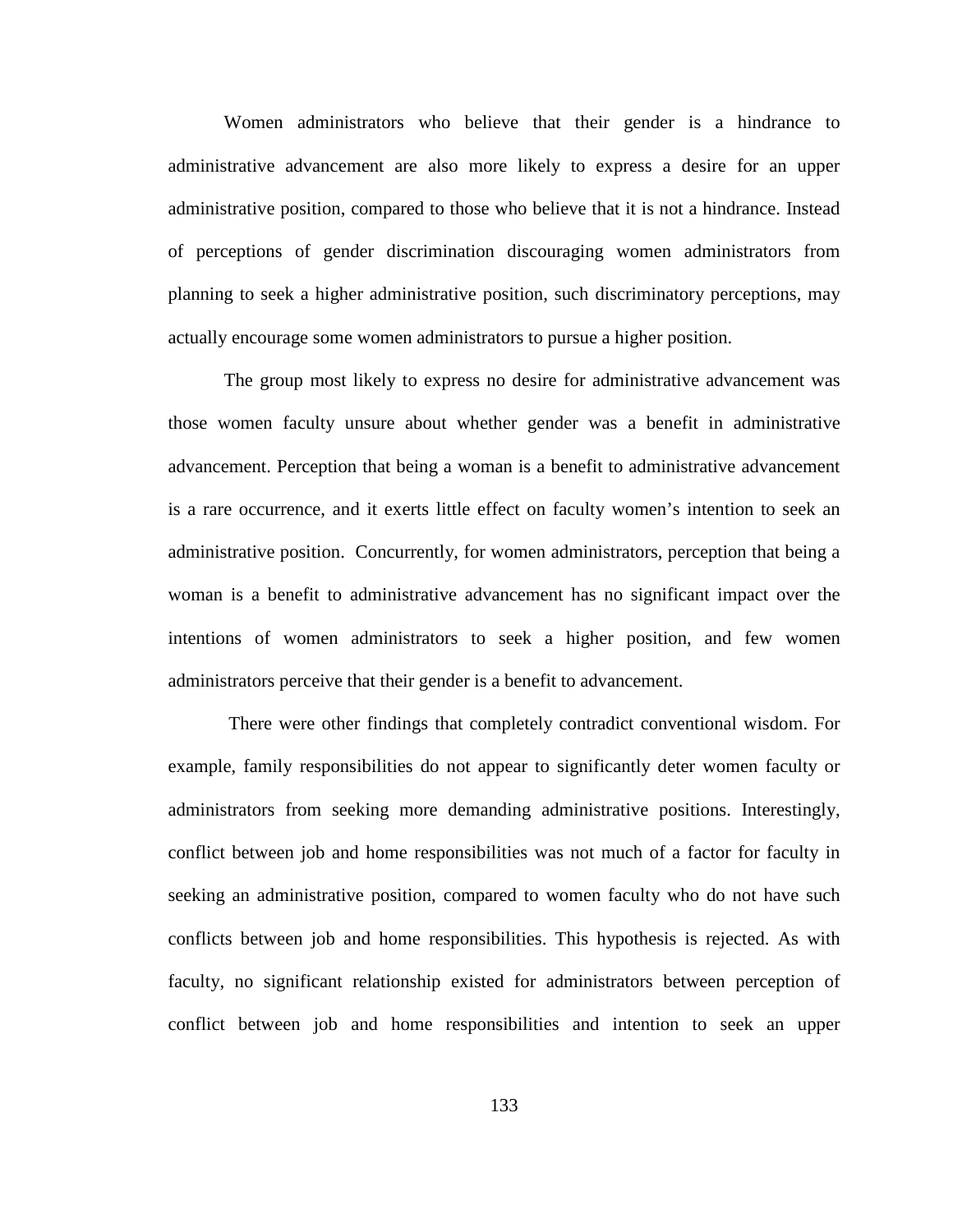administrative position. Women administrators are not discouraged from seeking a higher level administrative position if their job and home responsibilities are in conflict.

Regarding family responsibilities as a hindrance to assuming more administrative responsibilities, women faculty became more unsure about seeking an administrative position, though not completely turned off by the possibility. On the other hand, those women faculty rejecting the notion of a future administrative position outright were most likely to be found in the group that reported that family was not a hindrance to assuming more administrative responsibilities. Similarly, women administrators reporting that family responsibilities were not a hindrance were somewhat less likely to express intention to seek a higher administrative position. Those reporting the greatest problems with family responsibilities were more likely to report uncertainty about seeking a higher administrative position compared to other women administrators.

 A large number of women faculty surveyed believed their university was familyfriendly. Those believing that their university was not family-friendly were more likely to be unsure about their future plans, compared to those believing that their university was family-friendly. However, women faculty believing that their university is familyfriendly are only slightly more likely to express intent to seek an administrative position, compared to women faculty believing that their university is not family-friendly. Therefore hypothesis 9 is rejected. For women administrators, there is no significant relationship between perception of a family-friendly organization and intention to seek a higher administrative position. Hypothesis 12 is rejected.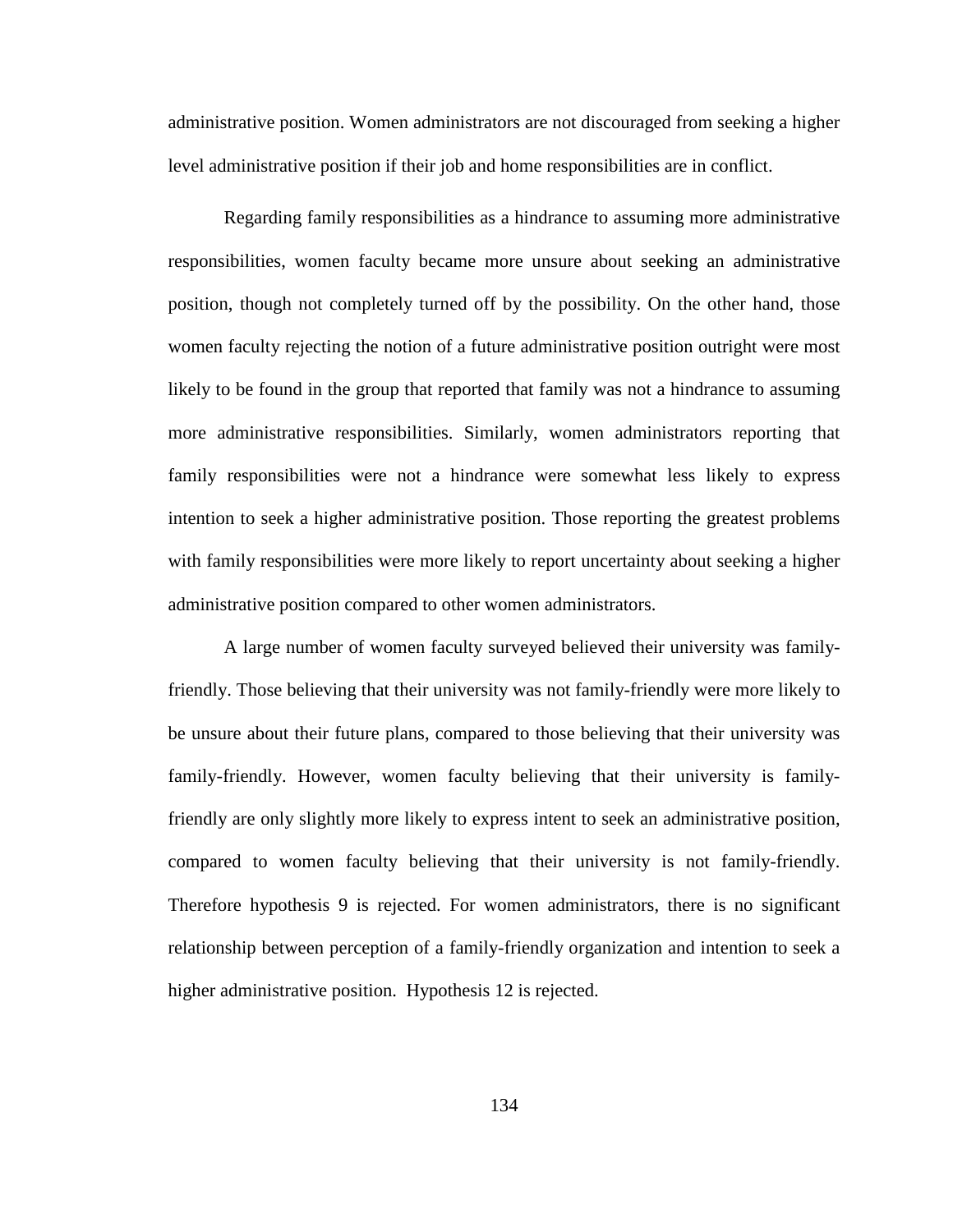Ambition was a definite motivator for women faculty and administrators in their intention to seek career advancement. Ambition was considered in this research as a possible motivator for career advancement for women who would like to achieve administrative or upper administrative positions in higher education. Hypotheses 15 and 18 were both upheld, indicating that self-reports of how ambitious one is compared to one's peers were important to both faculty and administrators in motivating them to seek a higher administrative position.

 A monetary motivation also appears to be at work, as hypotheses 21 and 24 were upheld, though the type of motivation differed for women faculty and administrators. Faculty women were more motivated by having a family financially dependent on them, while women administrators were more motivated for the sake of acquiring more money in their own right.

Faculty who have people financially dependent on them are more likely to seek an administrative position, compared to women faculty who do not have people dependent on them. This situational characteristic does appear to be a factor in encouraging professional advancement for faculty. However, for administrators, the hypothesis is rejected, as there are virtually no differences in intention to seek a higher administrative position across the categories of administrators in family financial dependency.

For administrators, acquiring more money was a motivational factor in seeking higher administrative positions. In fact, improvement of personal finance was the greatest financial motivator in seeking an upper level administrative position, compared to women administrators who are not motivated by money. Therefore this hypothesis is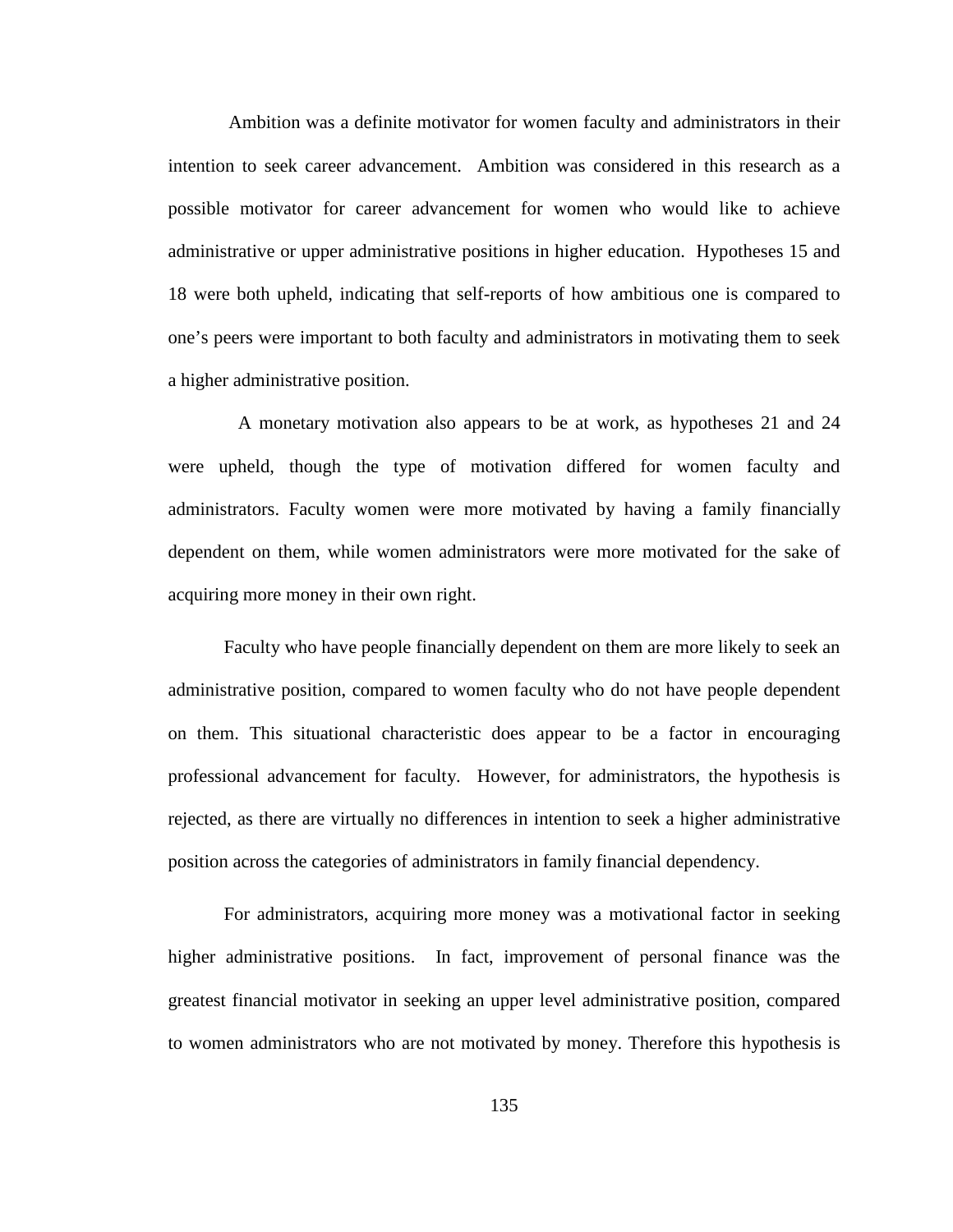accepted. Conversely, for women faculty, the modest relationship between these variables of money motivation and seeking an administrative position is not statistically significant and cannot be generalized to the population.

Hypothesis 16 was upheld, indicating that women faculty who are willing to deal with interpersonal conflict are more likely to seek an administrative position than those reluctant to handle such uncomfortable situations. The relationship between willingness to deal with interpersonal conflict and willingness to seek an administrative position can be generalized to the entire population of faculty. When examining women administrators, the hypothesis was rejected. Women administrators, who are unwilling to deal with interpersonal conflict, are not especially less likely to seek an upper administrative position, compared to women administrators who report a willingness to deal with conflict.

Another interpersonal relationship that is vital to consider in women faculty and women administrators considering career advancement is that of employee and superior. More than one-third of faculty and nearly one-third of administrators reported that they had conflicts with supervisors. The hypotheses posits that women faculty and administrators who report personality conflicts with their superiors are less likely to seek an administrative position or an upper administrative position compared to women faculty and administrators who report no conflict. Hypotheses 17 and 20 are rejected. This research indicates that there were few differences in intent to seek an administrative position and upper administrative position for faculty and administrators across groups reporting conflict or no conflict with supervisors. Indeed, there was only a slight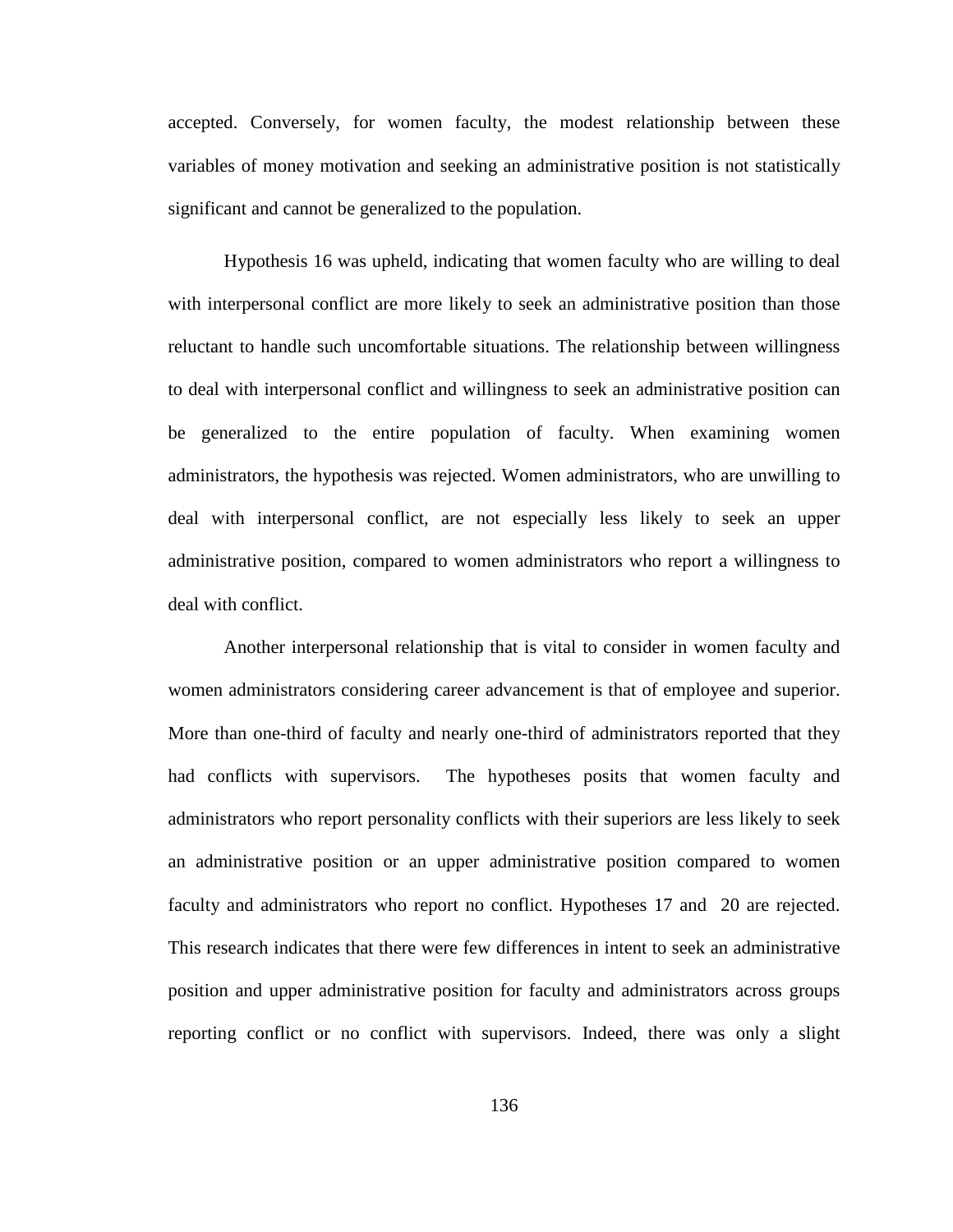tendency for those faculty reporting the least conflict to be least likely to desire an administrative position. These findings suggest that conflicts with superiors do not deter women faculty from seeking an administrative position.

For administrators, the research suggests only a slight tendency for conflict with a superior to be associated with a greater willingness to seek a higher administrative position, though the relationship is not statistically significant. Only 5% of women administrators reported that they "very often" experience conflicts with their superiors. However, even comparing those sometimes experiencing conflict with those rarely reporting conflict, there was only a slight tendency for conflict to be associated with a willingness to seek a higher administrative position. Table 35 is a summary of these findings.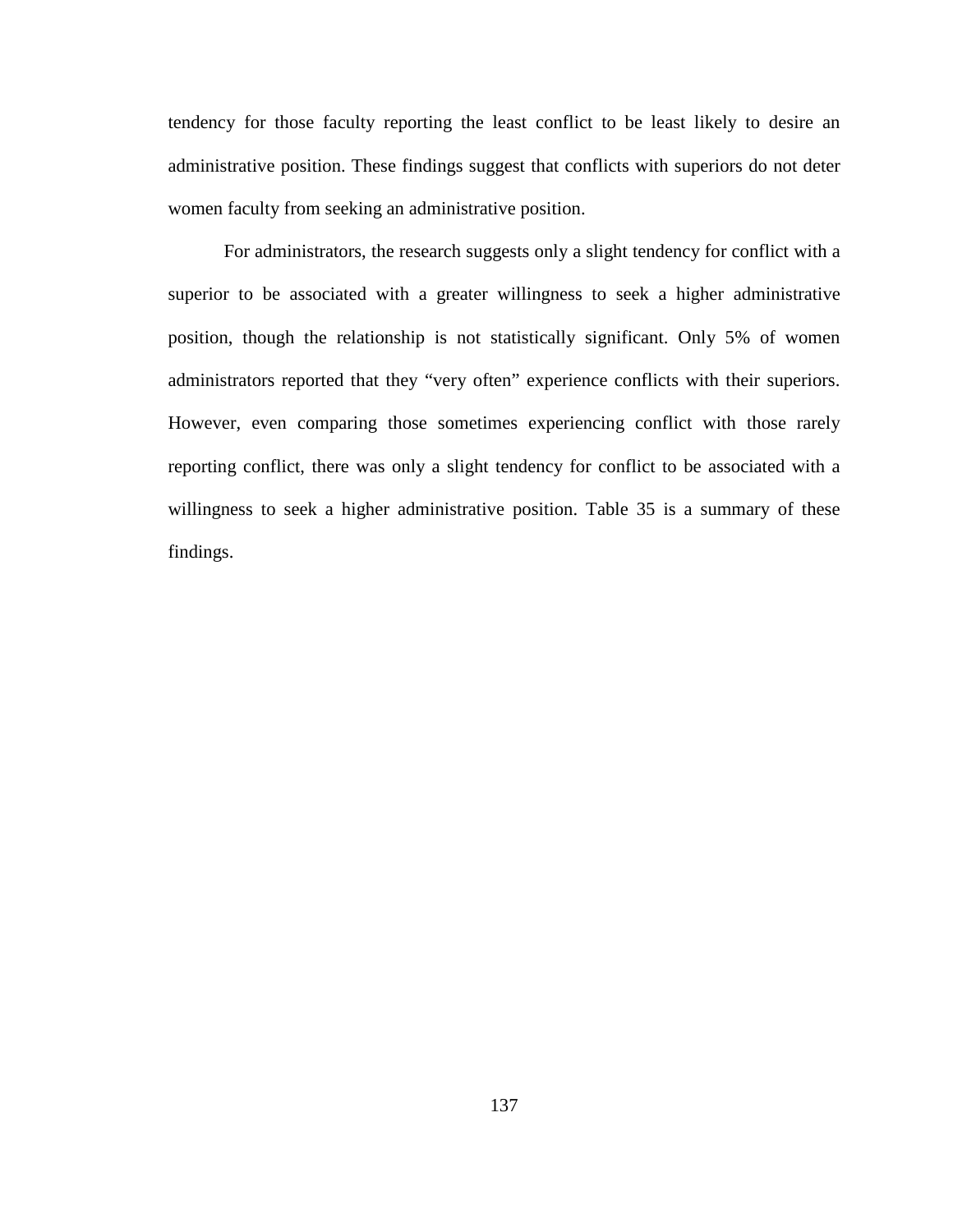#### Table 37

# Summary of Testing Results

|                                             | <b>FACULTY</b>                                                                                                                                                        | <b>ADMINISTRATORS</b>                                                                                                                                                                   |
|---------------------------------------------|-----------------------------------------------------------------------------------------------------------------------------------------------------------------------|-----------------------------------------------------------------------------------------------------------------------------------------------------------------------------------------|
| <b>GLASS CEILING</b><br><b>EFFECTS</b>      | H <sub>2</sub> reversed-adversity<br>experience promotes<br>upward mobility;<br>H <sub>5</sub> reversed- perceive<br>gender hindrance<br>promotes upward<br>mobility. | H <sub>3</sub> , H <sub>4</sub> reversed-adversity<br>perceived or<br>experienced promotes<br>upward mobility;<br>H7 reversed- perceive gender<br>hindrance promotes<br>upward mobility |
| <b>FAMILY EFFECTS</b>                       | No effects.                                                                                                                                                           | desire.<br>No effects.                                                                                                                                                                  |
| <b>PERSONALITY</b><br><b>TRAITS EFFECTS</b> | H <sub>15</sub> upheld-ambition<br>promotes upward<br>mobility;<br>H16 upheld-comfort with<br>conflict promotes<br>upward mobility<br>desire.                         | H <sub>18</sub> upheld-ambition<br>promotes upward<br>mobility desire.                                                                                                                  |
| <b>MONETARY EFFECTS</b>                     | H <sub>21</sub> upheld- a financially<br>dependent family<br>promotes upward<br>mobility desire.                                                                      | H <sub>24</sub> upheld- money<br>motivation promotes<br>upward mobility<br>desire.                                                                                                      |

## **Conclusions**

This research is intended to be an addition to the literature on the advancement of women in administrative roles in higher education. It provides depth to the current body of knowledge since there is little documentation regarding women in higher education achieving administrative positions particularly in the Deep South. Based on the empirical data of this research, I cannot conclude that most women faculty would seek an administrative position even if they perceived their university to have paramount working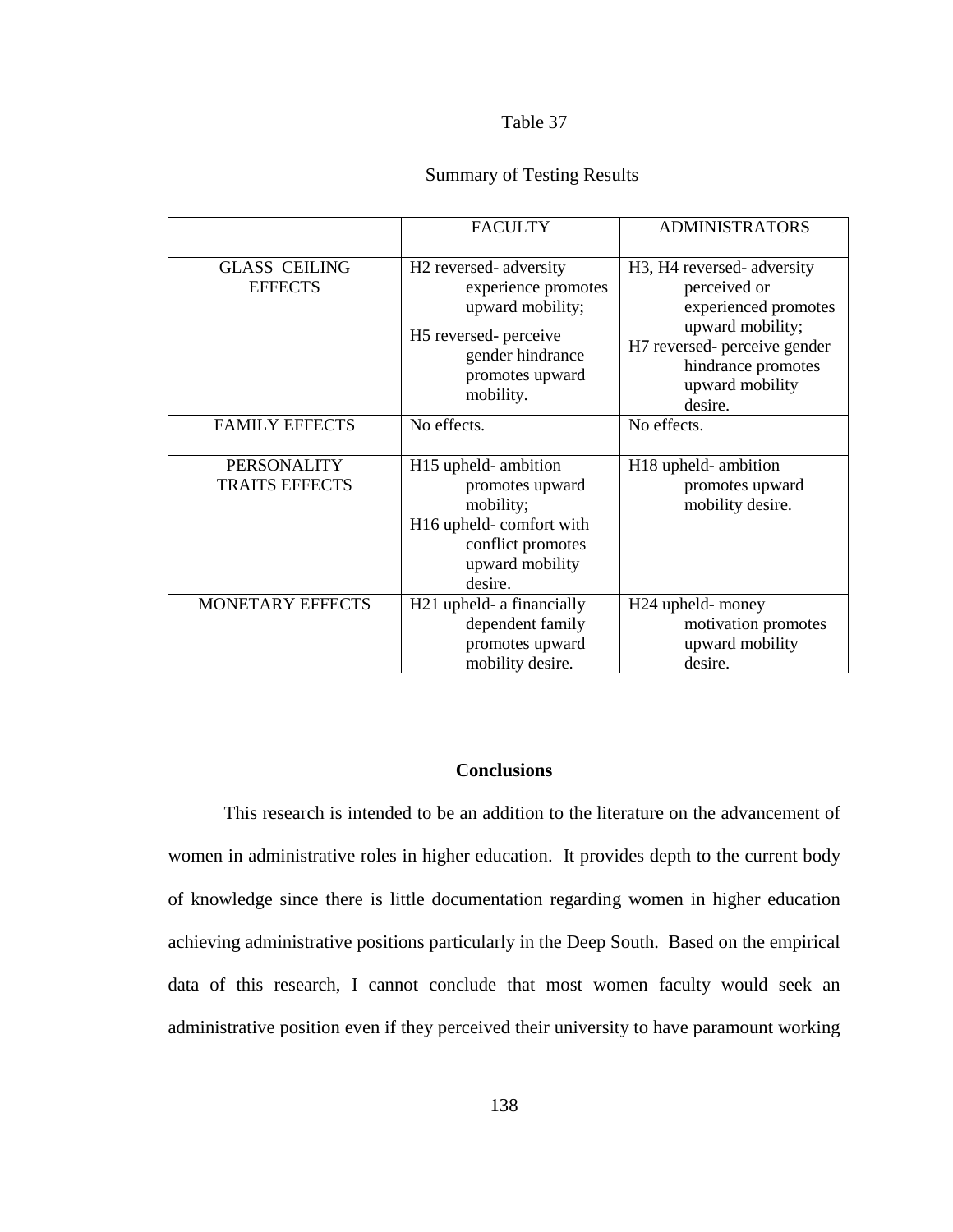conditions and believed there to be no barriers in their attempts to achieve career advancements. In fact, the overwhelming 72% indicating an unwillingness to seek an administrative position with 17% unsure about committing in the future to acquire one even if they believed their university to be family-friendly, indicates that most faculty prefer to be on the front line in preparing students for their professional careers. Having administrative duties could be interpreted by this study's faculty participants as them being a mere "paper pusher" rather than a meaningful contributor at their university.

This research appears to be in direct contrast to much of the literature which describes a transparent glass ceiling that prevents women from aspiring to seek an administrative position at their universities. According to Cotter *et al* (2001), some of the women perceive not only a glass ceiling, but a "concrete ceiling." The glass ceiling as reported, similar to the research presented by Powell and Butterfield (2002), is transparent and strong enough to prevent women and people of color from positioning themselves to move up in the management hierarchy. As a result, promotion decisions for top management positions tend to favor white and or male applicants. However, this research suggests that factors in career advancement such as ambition and finances are just as important to women as they are to men. Further, against conventional wisdom, issues surrounding sex discrimination are of little importance to women in the Deep South in their quest to advance their career in higher education.

Although the findings of this research seem to be contradictory with the literature on the glass ceiling and the hypotheses for this research, this study does indicate that though most women faculty and administrators believe that men are the primary decision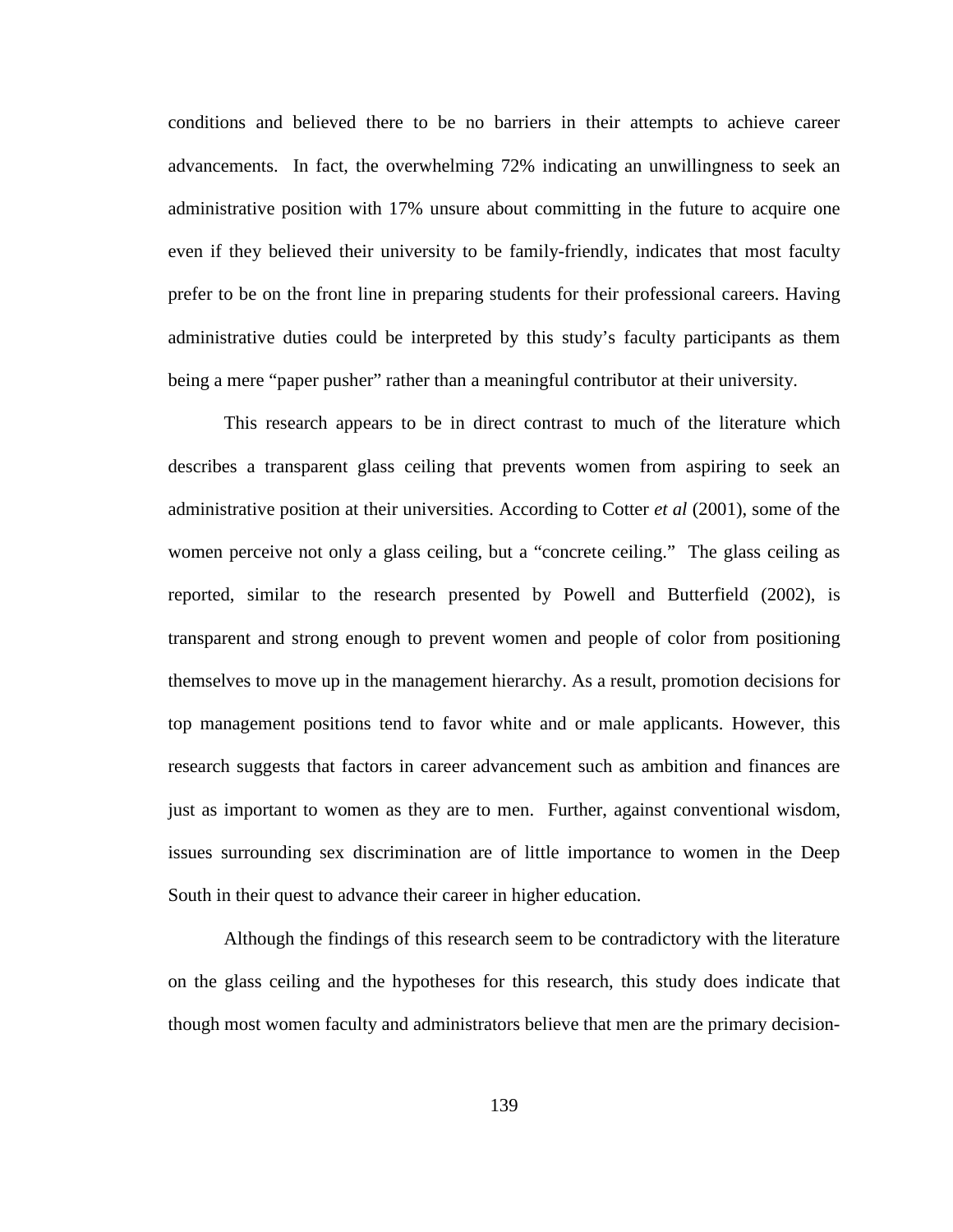makers of the university, those women who experienced barriers were not deterred from seeking career advancement. This presents a picture of optimism for acquiring more diversity in higher education administration in the future and also illustrates determination by some women faculty and administrators to be included in the decision making process. Women in both groups of respondents, faculty and administrators, who rated themselves as ambitious appear to be resilient and not dissuaded by barriers in seeking administrative positions regardless of obstacles including family-work conflicts.

This research also illustrates a correlation between acquiring money and motivation for women administrators achieving upper level administrative positions. It appears contemporary women administrators are motivated by money, a predictor more readily identifiable in the past with men. What this implies is that women administrators in this study would seek career advancement into roles which carry upper administrative responsibilities if compensation is appealing and equitable to that of men**.** In fact, fortysix percent of women administrators in this study are inspired to advance their careers when considering financial compensation for job responsibilities of upper administrative positions. Regardless of whether women were simply wanting more money or having a need for more, appropriate compensation for added responsibilities is a major consideration for women who seek career advancements.

Though the majority of women faculty in this study indicated that they would not seek an administrative position even if the climate at their university was conducive for advancement, the fact remains that there are others who indicated interest in advancing their careers. For those women faculty and women administrators who have experienced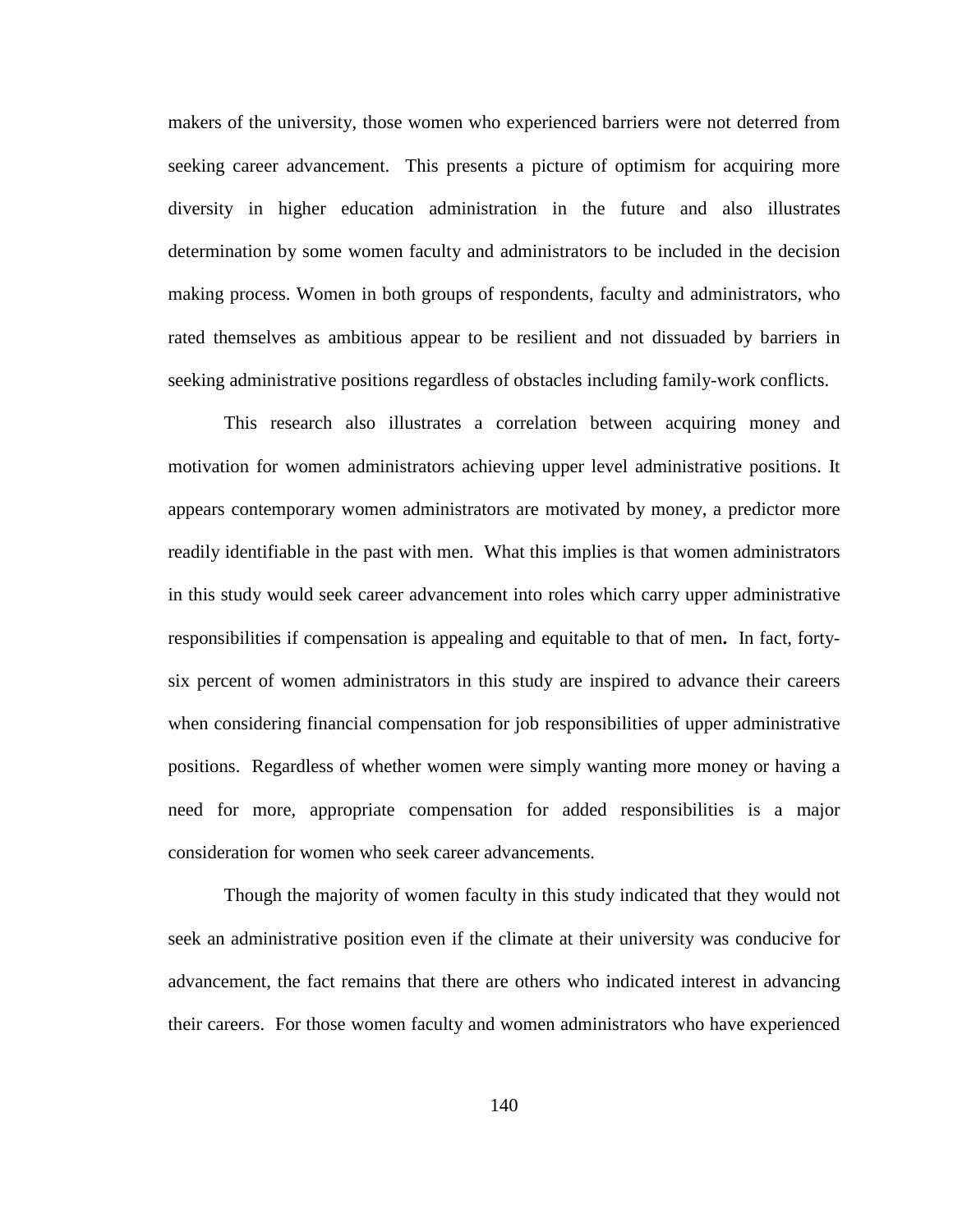barriers and still would pursue administrative or upper administrative positions, according to the literature, the playing field is not level. The College and University Professional Association for Human Resources (2002) has suggested that this type of atmosphere in higher education mirrors the rest of society regarding gender and racial inequities in upper administrative positions. The factors that deter women from advancing to upper level positions in academia are frightening, especially since the number of women with advanced degrees in the Deep South is comparable to that of men. According to the U.S. Census Bureau's data (2000f), this means that there should be as many women as there are men in the pool to obtain key administrative posts at colleges and universities.

Though most women faculty and administrators in this study acknowledge they would likely remain at their current university, they believe that men continue to be the primary decision-makers for the university. The problem, according to Charles and Davies (2000) is that managerial cultures continue to support male cultures, with the belief that males have the greater ability to manage, to control and to exert authority than women. Many supervisors and education boards still believe that power and authority are best when wielded by men, and this makes it even more difficult for women to obtain administrative positions in certain areas. As Hensel (1991) argued, the climate that exists on many college and university campuses that continues to prevent women from achieving their full potential must change if higher education is to resolve issues of faculty diversity and the impending shortage of qualified teachers.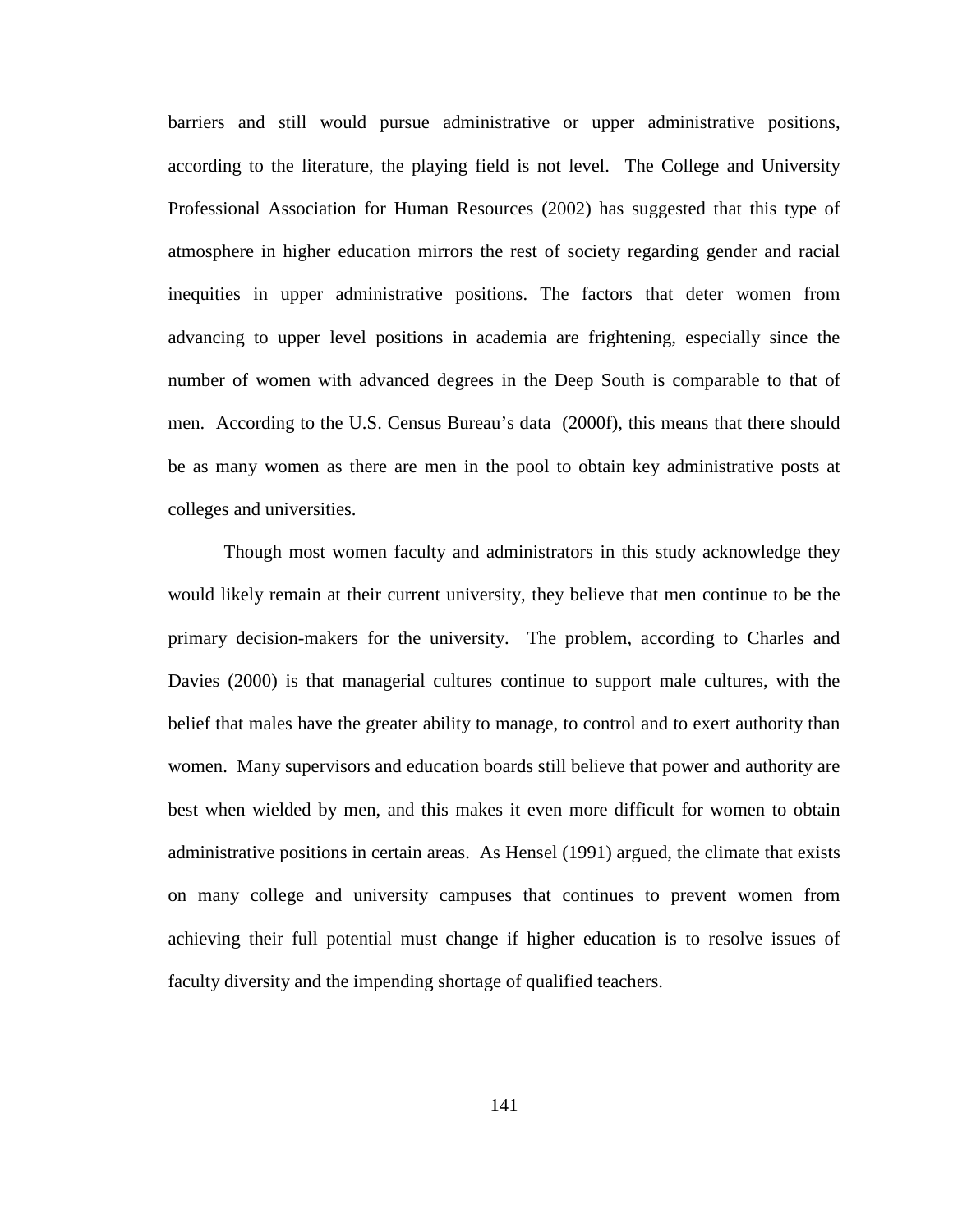In general, the belief is that women do not experience equity in the selection process for administrative positions in higher education for a number of reasons. Chief Executive Officers of universities in southern states are typically white, middle-aged (40- 55) males. To level the playing field for women to attain administrative positions, many myths and stereotypes surrounding personality and leadership weaknesses would have to be eliminated. For men, the "good ol' boy" stereotypical system of male patronization should also be eliminated. According to Heilman (1995) in studying the consequences of being in the out-group, the stereotypes outweigh the contributions made by the members of the out-group and ultimately negatively affect the awards received by the out-group. Perhaps the women faculty and administrators in this study who believe there is male dominance in administrative roles, however perceive no barriers and choose not to seek administrative or upper administrative positions are actually discouraged by this exclusionary practice and have become somewhat apathetic in considering advancement choices.

This study offers empirical data that will, hopefully, affect and inspire decisionmaking relative to the advancement of qualified women to administration positions at Deep South universities. It is also desired that these institutions, as diversity programs are developed, be inclusive of women who aspire to achieve in the university administration arena. Consideration should also be made of the importance of familyfriendly policies to alleviate serious home/work challenges for women who would consider the additional responsibilities of administration. In this study those reporting the greatest problems with family responsibilities were more likely to report uncertainty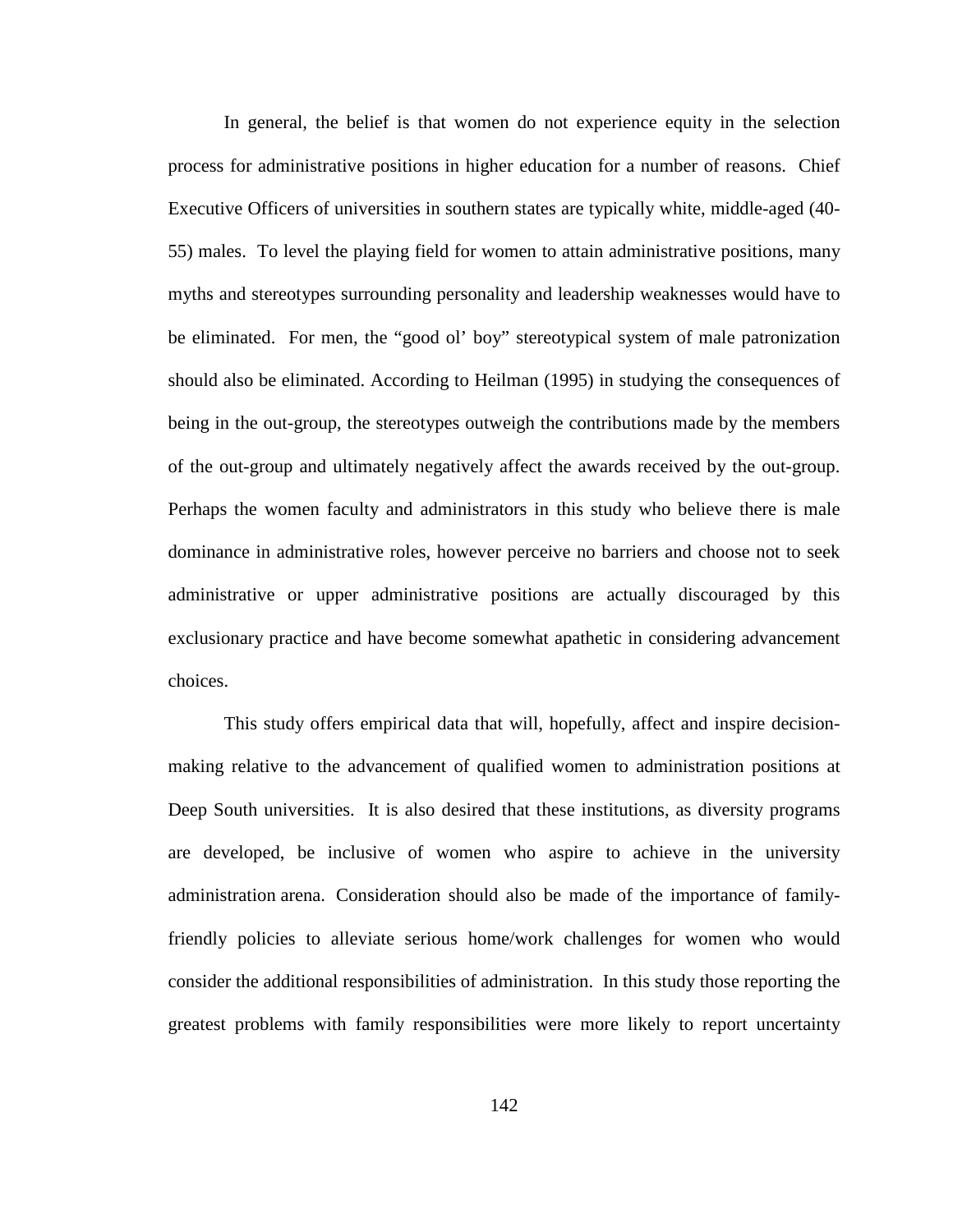about seeking a higher administrative position compared to other women administrators. This implies a need to examine policies closer and to continue to develop means to allow women to achieve administrative goals.

Accomplishing true diversity in higher education administrative roles ultimately ensures countless benefits of having created an environment purely for the exchange of knowledge, ideas and talents. Including women in higher education decision-making positions would ultimately amount to a mutual engaging atmosphere for all, including faculty, administrators, higher education boards and more importantly for society's most important resource, the students.

#### **Recommendations**

 The following recommendations were developed for universities based upon survey responses for this study and a review of the literature which examines issues surrounding barriers that women face in achieving administrative positions.

- Examine practices and policies of granting tenure to faculty to ensure fairness and inclusiveness toward women faculty who potentially may consider administrative roles.
- Examine promotion practices and policies to ensure fairness in advancing women through the professor ranks and into the pool of administration.
- Provide management enrichment programs that would include training and dissemination of information on topics such as personality conflict resolution.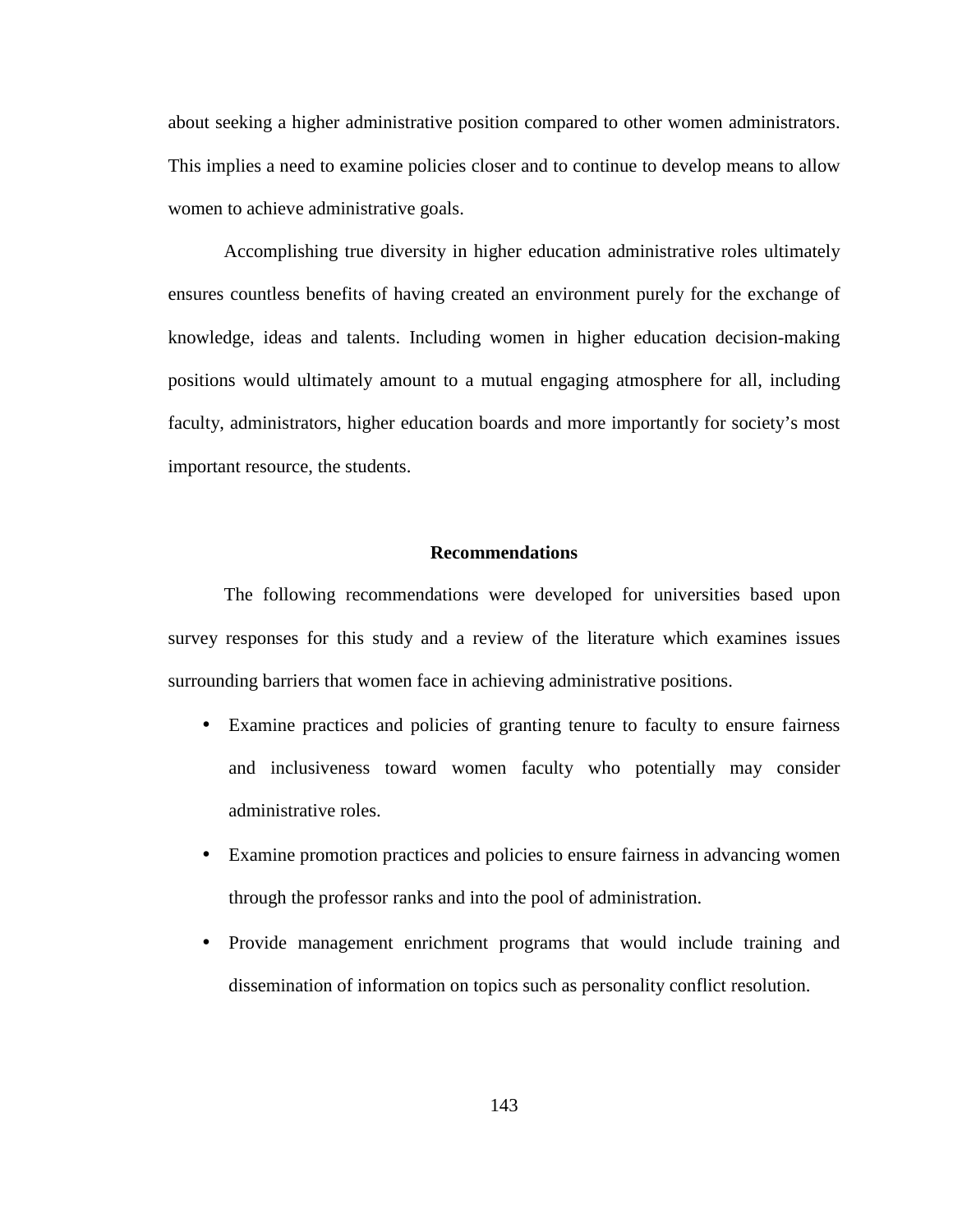- Examine current diversity and family-friendly policies periodically at universities to ensure they are updated and continue to meet the needs of the university.
- Approach talented women regarding the benefits of an administrative position who otherwise may not consider it.
- Establish a mentor program for women faculty and administrators.
- Examine salaries to ensure equity in compensation between men and women. Adjust women's salaries that are inconsistent with those of men who perform similar duties or have the same rank.
- Maintain information on the climate of the campus toward women and issues involving stereotyping and sex discrimination.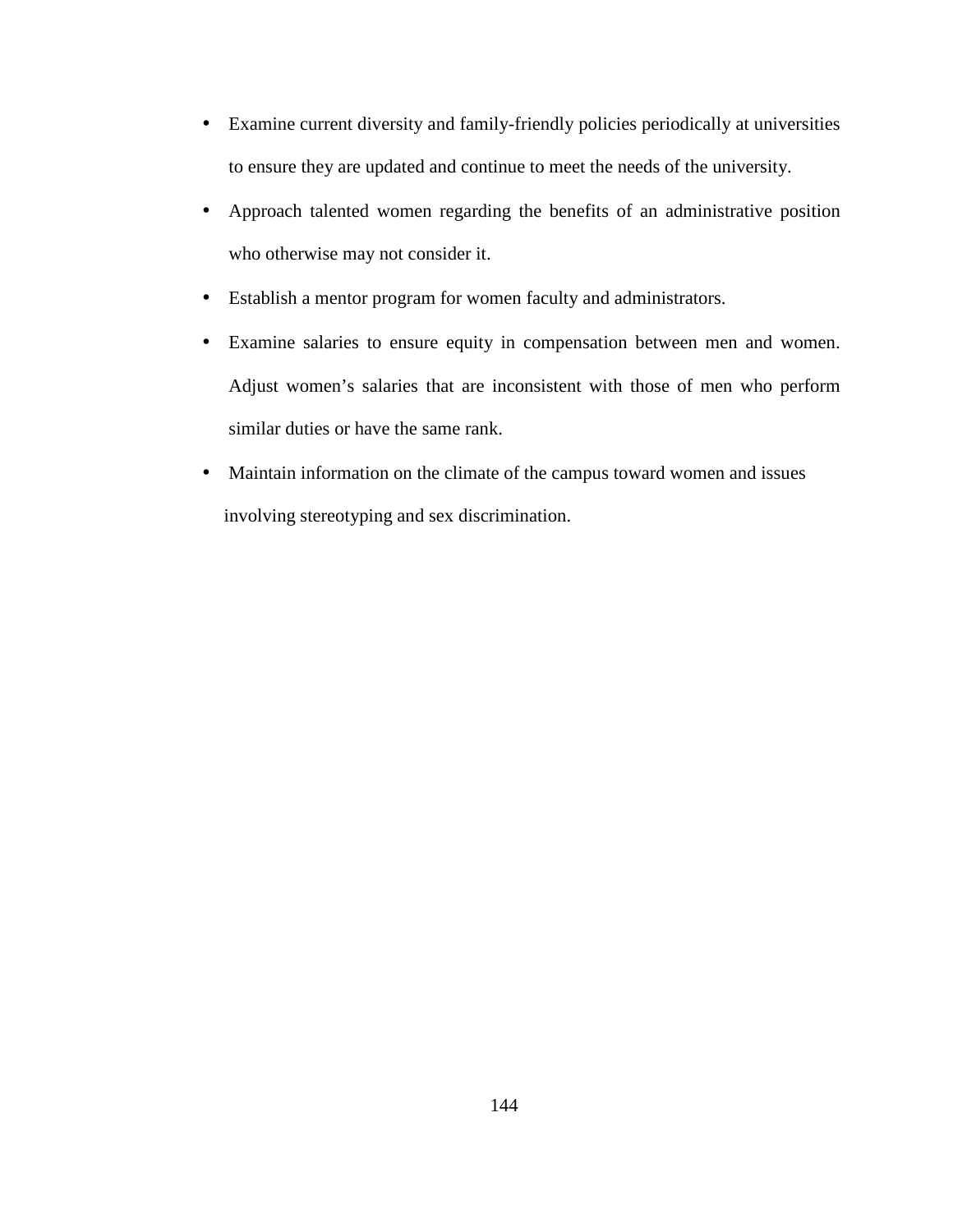#### BIBLIOGRAPHY

- Adams, R.L. (2001). *Thirty years of Black "firsts" in higher education*. Retrieved October 7, 2003, from The Black Collegian**,** Website: http**://**www.blackcollegian.com/issues/30thAnn/higherlearn2001-30th.shtml**.**
- AllPsyco Online, The Virtual Psychology Classroom (2002). *Research methods chapter 7: variables, validity, and reliability.* Retrieved October 1, 2004 from, http://allpshch.com/researchmethods/validityreliability.html.
- Back v. Hastings on Hudson, 2004 U.S. App. Lexis 6684 (2d Cir. Apr. 7, 2004).
- Bain, O., & Cummings, W. (2000). Academe's glass ceiling; Societal, professionalorganizational, and institutional barriers to the career advancement of academic women. *Comparative Education Review, 44*(4) 493-514.
- Bernas, K. H. & Major, D. A. (2000). Contributors to stress resistance. *Psychology of Women Quarterly, 24,* 170.
- Biernat, M., and Kobrynowicz, D. (1997). Gender and Race-Based Standards of Competence: Lower Minimum Standards by Higher Ability Standards for Devalued Groups. *Journal of Personality and Social Psychology*, *72*, 544-557.
- Black Issues in Higher Education. (1998, January 8). Black females drive enrollment surge at Mississippi universities. *19*(6),15.
- Black Issues in Higher Education. (2002, April 9). UAB President Claims She was Forced Out Because of Gender, Age. *14*(23), 6.
- Bolinger, B. (1998). Review of women as leaders and managers in higher education. *Contemporary Education, 70*(1)*,* 56.
- Brewer, M.B. (19960. In-Group Favoritism: The Subtle Side of Intergroup Discrimination." In D.M. Messick and E. Tenbrunsel (eds.), *Codes of Conduct: Behavioral Research into Business Ethics.* New York: Russell Sage Foundation.
- Budig, M.J., & England, P. (2001). The Wage Penalty for Motherhood. *American Sociological Review*, *66*(2), 204-225.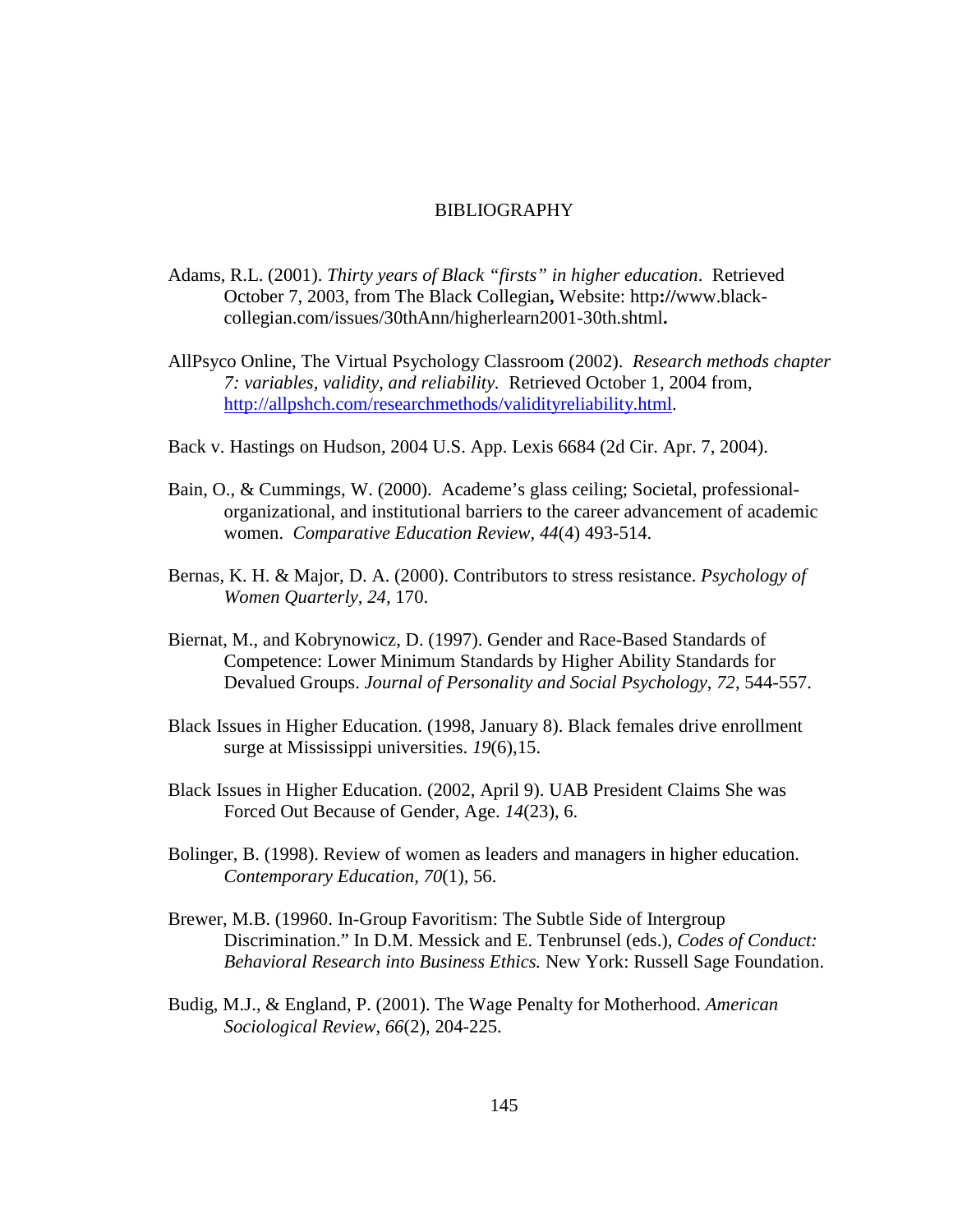- Burkett, E. (2000). *The Baby Boon: How Family-friendly America Cheats the Childless.* New York: The Free Press.
- Burley, K. A. (1995). Conflict and marital adjustment among duel-career men and women. *Journal of Social Psychology, 135,* 483.
- CBS News, (2006). Fiorina Comments on Public Firing. Retrieved November 1, 2006 from, www.cbsnews.com/stories/2006/10/05/60minutes/main2069703\_page3.shtml.
- Chaffins, S., Forbes, M., Fuqua, H. E., & Cangemi, J. P. (1995). The Glass ceiling: Are women where they should be? *Education, 115,* 380.
- Charles, N. & Davies, C.A. (2000). *Cultural stereotypes and the gendering of senior management.* The Editorial board of the sociological review. Oxford, UK, Malden, MA: Blackwell Publishers 544-567.
- Chenoweth, K. (1998). African American college presidents in decline. *Black Issues in Higher education, 15*(6), 1-6.
- College and University Professional Association for Human Resources. (2002). *Chronicle of Education, 49*(1), 12.
- Collin, A. (2006) Conceptionalising the Family-Friendly Career: The Contribution of career Theories and a Systems Approach. *British Journal of Guidance & Counseling, 34*(3), 295-307.
- Connidis, I. Arnet, McMullin, J. A. (2002). Sociological ambivalence and family ties: A critical perspective. *Journal of Marriage and Family, 64*, 558.
- Cotter, D. A., Hermsen, J. M., Ovadia, S. & Vanneman, R. (2001). The glass ceiling effect. *Social Forces, 80,* 655-681.
- Crayton, L.A. (2001, March). Defying the impossible: Dr. Ruth Simmons. *The Black Collegian,* Features, 104-107.
- Cunningham, C. D., Loury, G. & Skrentny, J.D. (2002). Passing strict scrutiny: Using social science to design affirmative action programs. *The Georgetown Law Journal, 90,* 835-882.
- Curtis, John W. (2005). Inequities Persist for Women and Non-Tenure-Track Faculty. *Academe*. Retrieved October 4, 2006 from EBSCO Research Databases.
- Denhardt, R.B. (1993). *Theories of public Organization.* (2<sup>nd</sup> ed.) Chicago: University Chicago Press.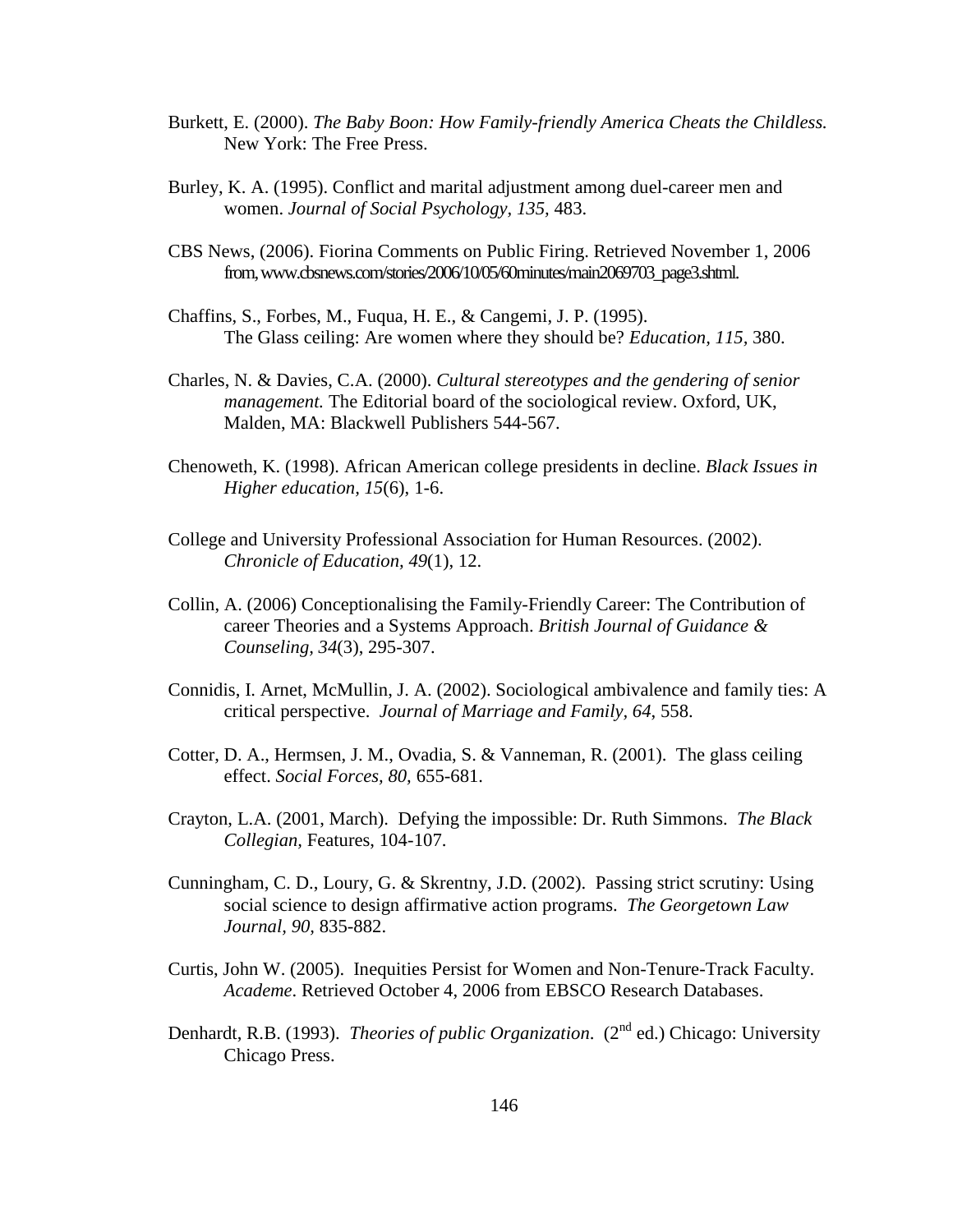- Dolan, J. (2000). The senior executive service: gender, attitudes, and representative bureaucracy. *Journal of Public Administration Research and Theory, 10,* 513- 517.
- Dolan, J. (2004). Gender Equity: Illusion or Reality for Women in the Federal Executive Service? *Public Administration Review, 64*(3), 299-308.
- Drago, R. & Colbeck, C., Stauffer, K. Pirretti, A., Burkum, K., Fazioli, J. Lazzarro, G. Habasevich, T. (2005). Bias Against Caregiving. *Academe*, *91*(5), 22-25.
- Drago, R. & Colbeck C., Stauffer, K. Pirretti, A., Burkum, K., Fazioli, J. Lazzarro, G. Habasevich, T. (2006, May). The Avoidance of Bias Against Caregiving, The Case of Academic Faculty. *American Behavioral Scientist*, 49, 1222-1247.
- Dussere, E. (2001). The Debts of History: Southern Honor, Affirmative Action, and Faulkner's Intruder in the Dust. *Faulkner Journal, 17*(1), 37-48.
- Eagly, A.H., and Karau, S.J. (2002). Role Congruity Theory of Prejudice Toward Female Leaders. *Psychological Review*, *109*(3), 573-598.
- Edwards, W.R. (1998). Mediated inequality, dissertation, University of Tennessee, Knoxville.
- England, P.,& Folbre, N. (1999). Who Should Pay for the Kids? *Annuls of the American Academy of Policitical and Social Science*, *563*, 194-207.
- Epp, J. R., & Sackney, L. E. (1994). Reassessing levels of androcentric bias in educational administration. *Educational Administration Quarterly*, *30,* 451-472.
- Erdwins, C. J. (2001). The relationship of women's role strain to social support, role satisfaction, and self-efficacy. *Family Relations, 50*(3)*,* 230.
- Fels, A. (2004). Do Women lack ambition? *Harvard Business Review*, *82*(4), 50-60.
- Field, K., & Selingo, J. (2005). Ways & Means. *Chronicle of Higher education*, *51*(26), 21.
- Fisher, K. (2006) A Scholar of Politics Joins the Fray. *Chronicle of higher Education, 53*(2), 96-96.
- Foschi, M. Double (2000). Standards for Competence: Theory and Research. *Annual Review of Sociology*, *26*, 21-42.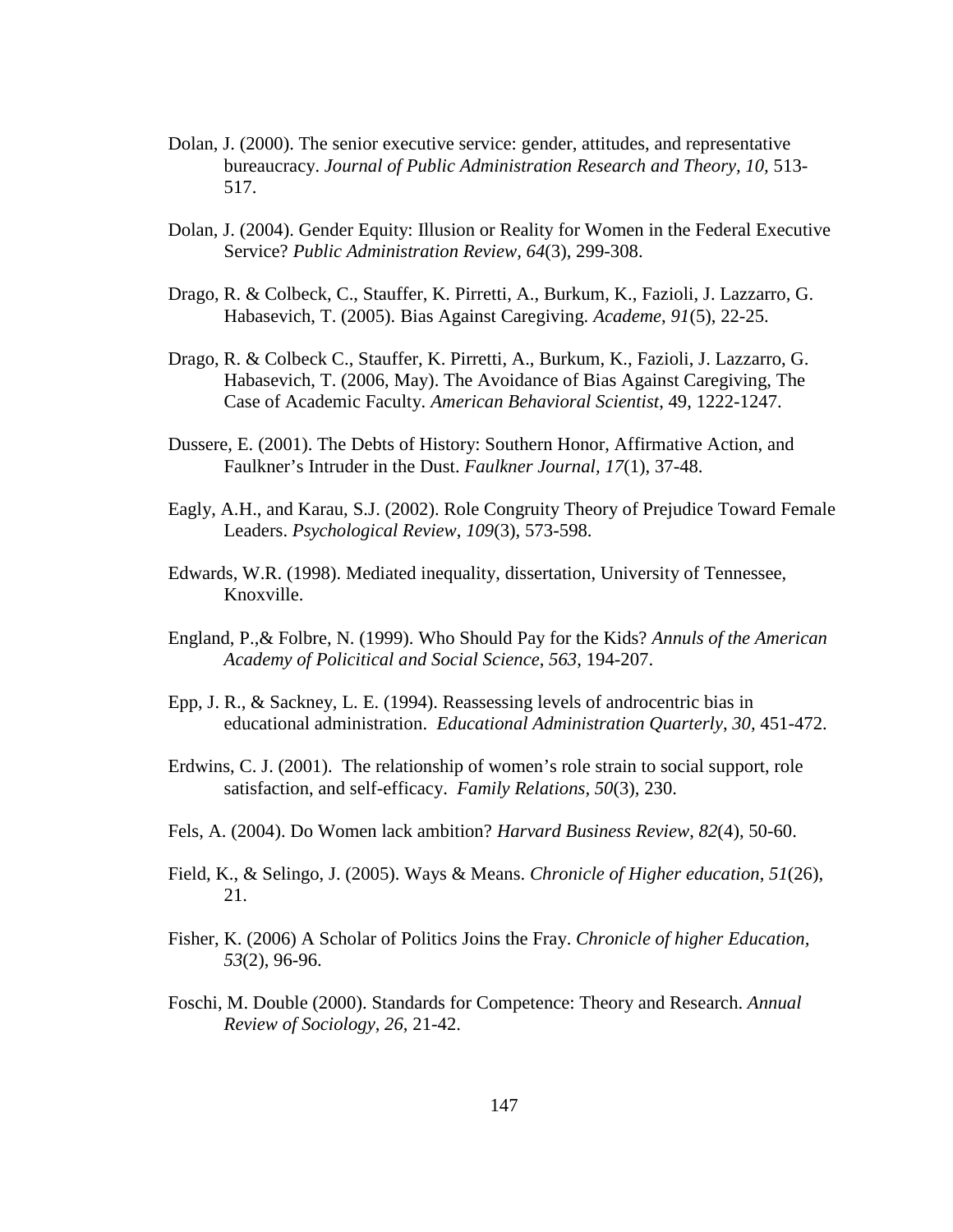- Foxman, E., & Easterling, D. (1999). The representation of diversity in marketing principles texts: An exploratory analysis. *Journal of Education for Business.* Retrieved February 25, 2003 from Academic Search Elite.
- Freyd, J., & Johnson, (2003). J.Q. References on Chilly Climate for Women Faculty in Academe. (Retrieved 9/22/06 from University of Oregon Website http://hdl.handle.net/1794/10).
- Garrison-Wade, D.F. & Lewis, C.W. (2004). Affirmative Action: History and Analysis. *Journal of College Adminission, 184*, 23-26.
- Gerdes, E.P. (2003). Do It Your Way: Advice from Senior Academic Women. *Innovative Higher Education*, *27* (4), 253-275.
- Getskow, V. (1996). *Women in community college leadership roles*. Los Angeles, CA: ERIC Clearinghouse for Community Colleges. (ERIC Document Reproduction Service No. ED 400 025.)
- Gottman, J.M., & Notarius, C.I. (2002). Marital research in the  $20<sup>th</sup>$  century and a research agenda for the 21st century. *Family relations, 50* (3), 159.
- Greenberg, J. (2006). Losing Sleep over Organizational Injustice: Attenuating Insomniac reactions to Underpayment inequity with Supervisory Training in Interactional justice. *Journal of Applied Psychology, 91*(1), 58-69.
- Greenhaus and Beutell (1985). Sources of conflict between work and family roles. *Academy of Management Review, 10,* 76-88.
- Guy, M.E. (1993). Three Steps Forward, Two Steps Backward: The Status of Women's Integration into Public Management. *Public Administration Review, 53*(4), 285.
- Guy, M.E., & Newman, M.A. (2004). Women's Jobs, Men's Jobs: Sex Segregation and Emotional Labor. *Public Administration Review, 64*(3), 289.
- Haben, M.K. (2001, April 1). Shattering the glass ceiling. *Executive Speeches*, 4-10.
- Hakim, C. (2000). *Work-Lifestyle Choices in the 21st Century: Preference Theory*. Oxford: Oxford University Press.
- Hakim, C. (2006). Women, careers, and Work-Life Preferences. *British Journal of Guidance & Counseling, 34*(3), 279-294.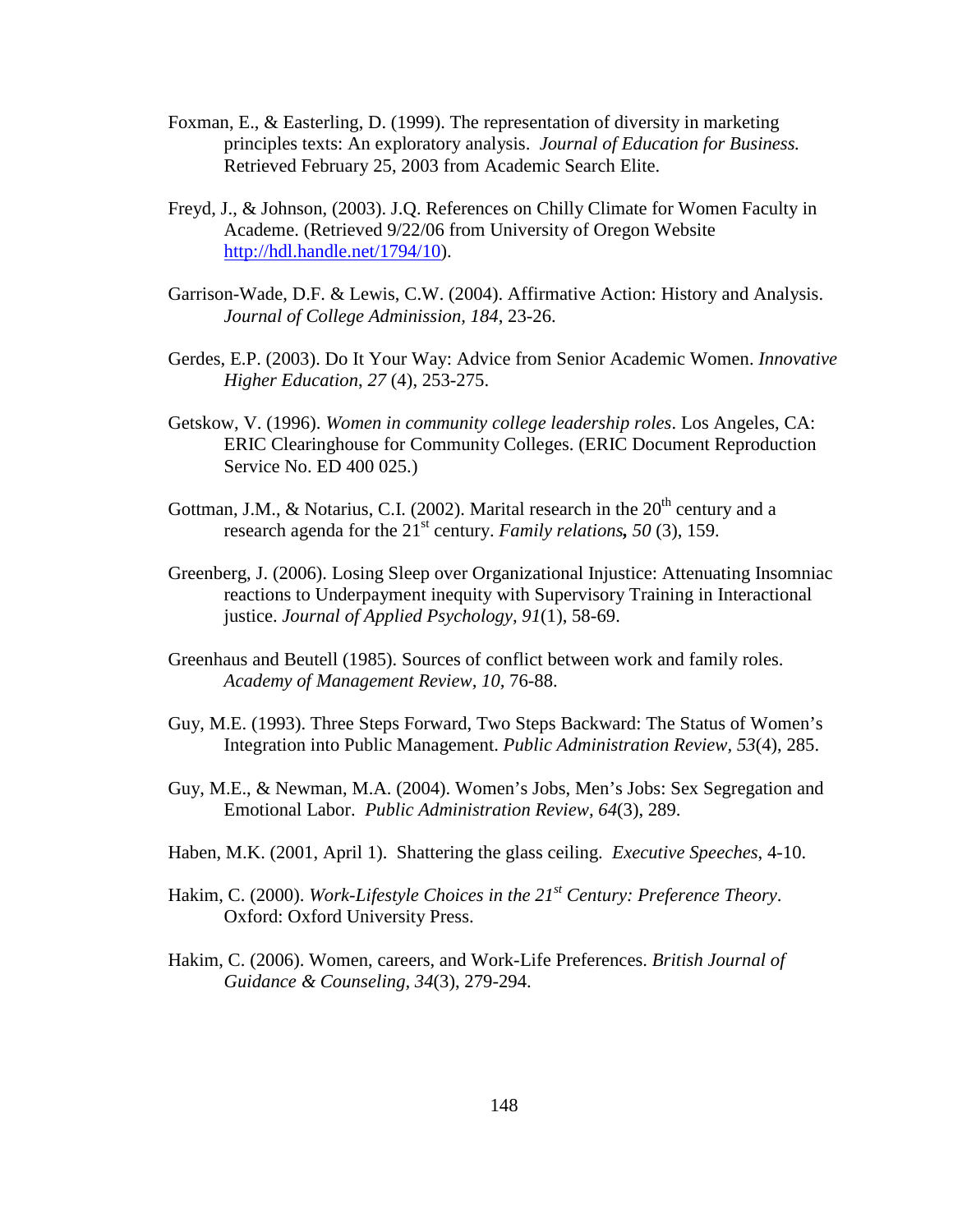- Hammer, L. B., Grigsby, T. D., & Wood, S. (1998). The conflicting demands of work, family, and school among students at an urban university. *Journal of Psychology, 132*, 220-226.
- Heilman, M.E. (1995) Sex Stereotypes and Their Effects in the Workplace: What We Know and What We Don't Know. *Gender in the Workplace: A Special Issue of the Journal of Social Behavior and Personality*,*10*, 3-26.
- Hensel, L (1991). *Realizing gender equality in higher education: The need to integrate work/family issues*. Retrieved October 27, 2002, from George Washington University, ERIC Digest's Web site: http://www.ericfacility.net/databases/ERIC\_Digests/ed340273.html.
- Hochschild, A.R. (1989). *The Second Shift: Working Parents and the Revolution at Home*. New York: Viking.
- Hochschild, A.R. (1995). *Work, Family, and Time as the Locus of Symbolic Interaction*. (Report 96:6). Oslo, Norway: University of Oslo, Institute for Social Research.
- Hochschild, A.R. (1997). *The Time Bind: When Work Becomes Home and Home Becomes Work*. New York: Metropolitan Books.
- Hocker, J.L., &Wilmot, W.W. (1995). *Interpersonal Conflict* (4<sup>th</sup> Ed.). Madison, WI: Brown & Benchmark.
- Jabbra, N.W. (2001). Affirmative action and the stigma of gender and ethnicity: California in the 1990s. [Electronic Version]. *Journal of Asian and African Studies, 36*(3), 253-274.
- Jandeska, K.E. & Kraimer, M.L. (2005). Women's Perception of Organizational Culture, Work Attitudes, and Role-modeling Behaviors. *Journal of Managerial Issues, XVII* (4), 461-478.
- Jehn, D.A. (1997). A Qualitative Analysis of Conflict Types and Dimensions in organization Groups. *Administrative Science Quarterly*, *42*, 530-557.
- June, A. W. (2007). Presidents: Same Look, Different Decade. *Chronicle of Higher Education*, *53*(24), A33-A34.
- Kidd, J.M. (2004). Emotion in Career Contexts: Challenges for Theory and Research. *Journal of Vocational behavior*, *64*, 441-454.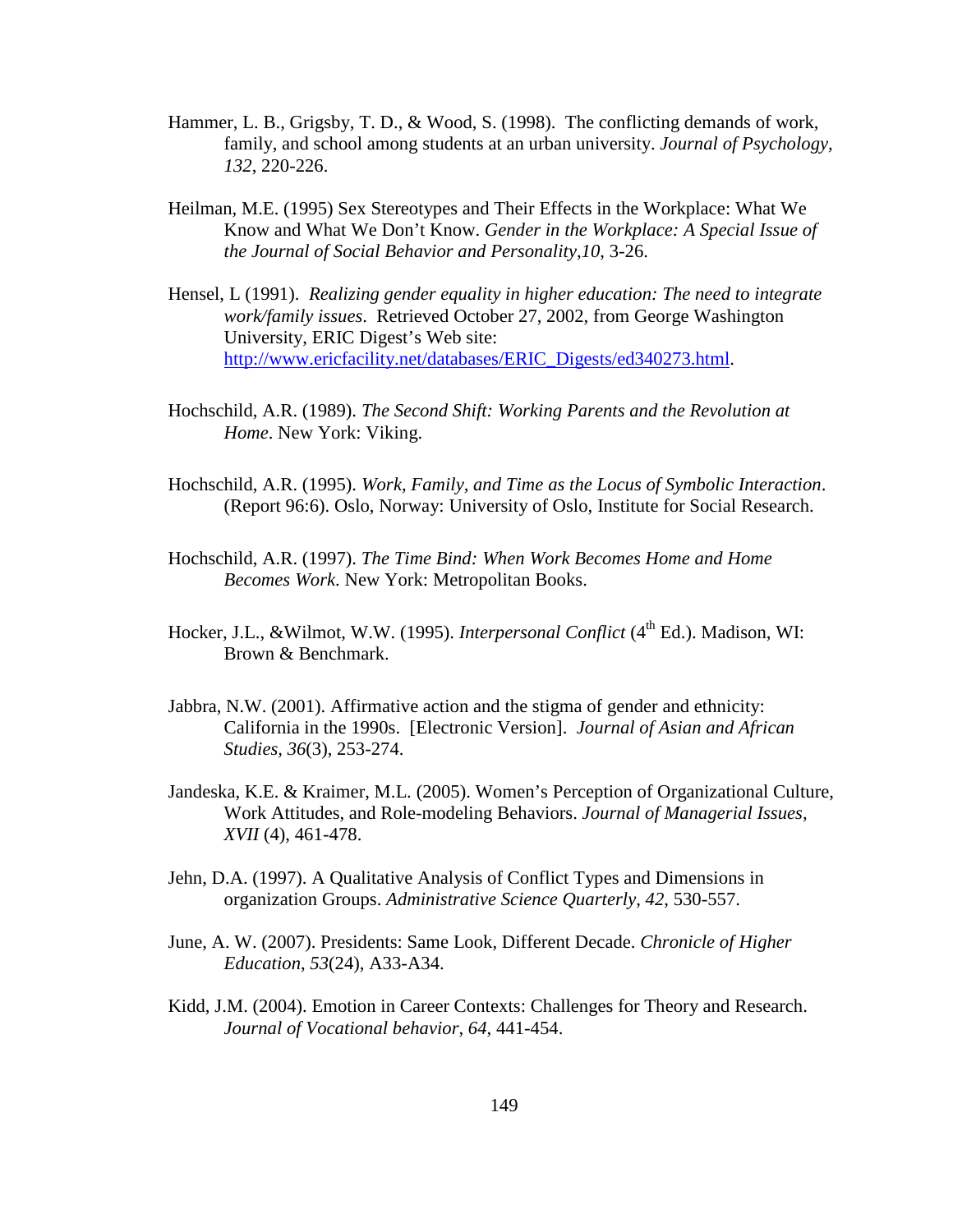- Kramer, L.A. & Lambert, S. (2001). Sex-linked bias in chances of being promoted to supervisor. *Sociological Perspectives, 44*(1), 111-127.
- Krieger, L.H. (1995) The Content of Our categories: A Cognitive Bias Approach to Discrimination and Equal Employment Opportunity. *Stanford Law Review*, *47*, 1161.
- Lee, R.A. (1999, September 22). The evolution of affirmative action. *Public Personnel Management, 28*(3), 393.
- Lively K. (2000). Women in charge. *Chronicle of Education, 46*(41), 33.
- Loder, T.L. (2005). Women Administrators Negotiate Work-Family Conflicts in Changing Times: An Intergenerational Perspective. *Educational Administration Quarterly, 41*(5), 741-776.
- Luckenbill, D. F & Doyle, D.P. (1989). Structural Position and Violence: Developing a Cultural Explanation. *Criminology*, *27*(3), 419-436.
- Maddox, S., & Parkin, D. (1994). Gender Cultures: How They Affect Men and Women at Work. In M.J. Davidson & R.J. Burke (Eds.), *Women in Management: Current Research Issues* (pp.29-40). London: Chapman.
- Maslow, A.H. (Eds.). (1943). A theory of human motivation. In Jay M. Shafritz  $\&$ Albert C. Hyde *Classics of Administration*.Belmont, CA: Wadsworth Publishing Company.
- Mason, M.A., and Goulden, M. (2002). "Do Babies Matter? The Effect of Family Formation on the Lifelong Careers of Academic Men and Women. *Academe*, *88*(6), 21-27.
- Matthews, E.N. (1995). Women in education administration: Views from below. (D. Dunlap & P. Schmuck). (Eds.). *Women Leading in Education* (pp. 313-323). Albany: State University of New York Press.
- Maume, D.J. (1990). Glass Ceilings and glass escalators: Occupational segregation and race and sex differences in managerial promotions. *Work and Occupations, 26*(4), 483-509.
- McGregor, D.M. (1957). J. M. Shafritz  $\&$  A.C. Hyde (Eds.). The human side of enterprise. *Classics of Administration* **(**pp. 179-184**)**. Belmont, CA: Wadsworth Publishing Company.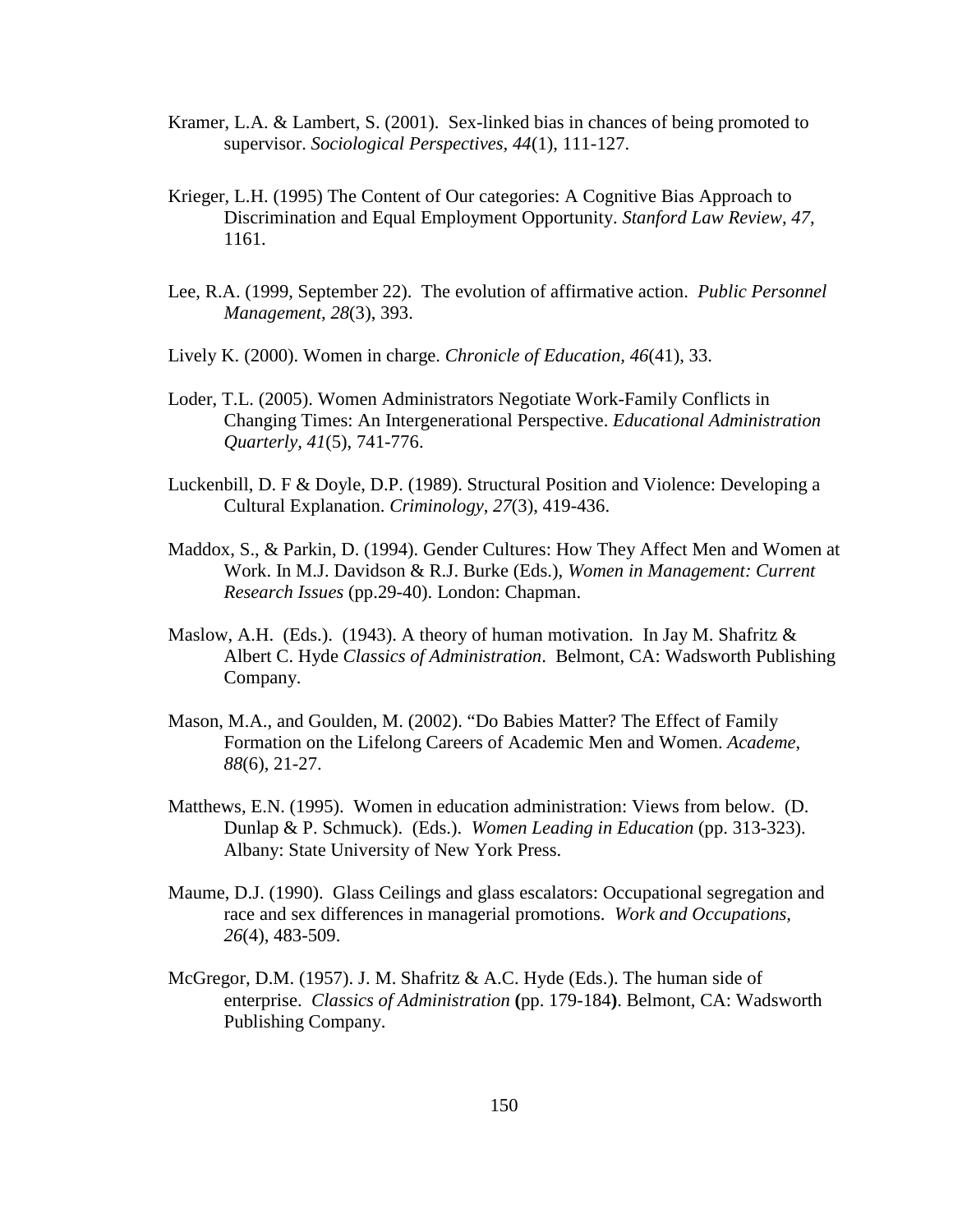- Mearle, A.M. (2000). Women's journeys to educational administration positions. Retrieved December 28, 2000, from HYPERLINK http://www.ssta.sk.ca/research/leadership/00-08.htm
- Meyer, Susan (2004). Organizational Response to Conflict: Future Conflict and Work Outcomes. *Social Work research, 28*(3), 183-190.
- National Center for Education Statistics (2002). *Digest of Education Statistics*. Washington, D.C.: U.S. Department of Education.
- Newman, M.A. (1994). Gender and Lowi's Thesis: Implications for Career Advancement. *Public Administration Review, (54)*3, 277.
- Ng, C.W. & Fosh, P. (2004) The Effect of Career Ambition and Satisfaction on Attitudes Towards Equal Opportunities and Family-Friendly Policies for Women, A Case Study in Hong Kong. *Community, Work & Family, 7*(1), 43-70
- Noor, N.M. (2002). Work-family conflict, locus of control, and women's well-being: Tests of alternative pathways. *The Journal of Social Psychology, 142,* 645.
- Noor, N. M. (2004). Work-family conflict, work- and family-role salience, and women's well-being. *The Journal of Social Psychology, 144*(4), 389-40*5.*
- Olson, G.A. (2006). Why Settle for Second Best? *Chronicle of Higher Education*, *52*(47),  $3-5.$
- Patitu, C.L. & Hinton, K.G. (2003). The experiences of African American Women Faculty and Administrators in Higher Education: Has Anything Changed? *New Directions for Student Services*, *104*, 79-93.
- Powell, G.N., & Butterfield, D.A. (2002). Exploring the influence of decision makers' race and gender on actual promotions to top management. *Personnel Psychology, 55,* 397-428.
- Ridgeway, C.L., and Correll, S. (2004) Motherhood as a Status Characteristic. *Journal of Social Issues*, *60*, 683-700.
- Roediger, D.R. (1991) *The Wages of Whiteness* (New York, Verso).
- Rogers, S.J. & Amato, P.R. (2000). Have changes in gender relations affected marital quality? *Social Forces, 79***,** 731**.**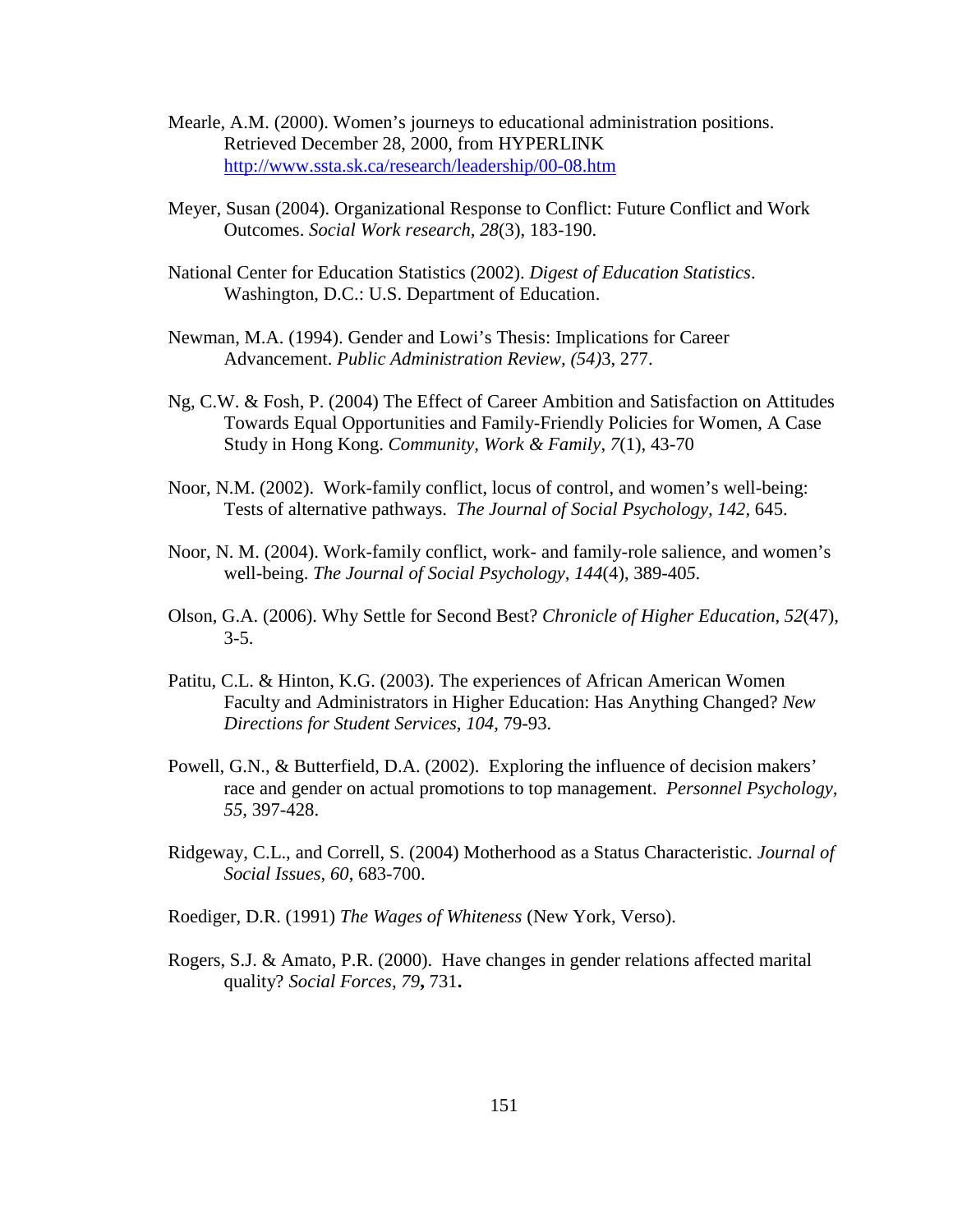- Rosaldo, M.Z. (1974). Woman, Culture, and Society: A Theoretical Overview. In M.Z. Rosaldo & L. Lamphere (Eds.), *Woman, Culture, and Society* (pp. 17-42). Palo Alto, CA: Stanford University Press.
- Ross, M., & McDonough, T. (2000). Ace study shows gains in number of women college presidents, smaller gains for minority ceos. *American Council on Education.* Retrieved October 30, 2002, from http://www.acenet.edu/news/press\_release/2000/09september/collegepresident.html
- Rushing, W. (2002). 'Sin, Sex and Segregation': social control and the education of Southern women. *Gender and Education*, *14*(2), 167-179.
- Saar, M.A. (2005). One Hand Helps the Other: Why Women need to Make Good Connections and Use Them to Help Other Women Up the Career Ladder. *Corrections Today, 67*(6), 74-80.
- Savickas, M.L. (2000). Renovating the Psychology of Careers for the Twenty-First century. In: Collin, A. & Young, R.A. (Eds), *The Future of Career* (pp.53-68). Cambridge: Cambridge University Press.
- Schmidt, P. & Arnone, M. (2002). Supreme court asked to review affirmative action suit. *Chronicle of Higher Education.*
- Shakeshaft, C. (1989). *Women in Educational Administration.* Newbury Park, CA: Sage Publications.
- Sherr, M.W. (1995). The glass ceiling reconsidered: Views from below. D. Dunlap & P. Schmuck (Eds.), *Women Leading in Education* (pp. 313-323). State university of New York Press, Albany.
- Smith, F. (1997). Women and leadership: A contextual perspective. *Educational Administrative Quarterly, 33*, 526-562.
- Spector, P.E. (1997), The Role of Frustration in Antisocial Behaviors at Work. In R.A. Giacslone & J. Greenberg (Eds.), *Antisocial Behavior in Organizations* (pp. 1- 37). Thousand Oaks, CA: Sage Publications.
- Stringer, E.T. (1999). *Action Research*. (2nd Ed.) Thousand Oaks, CA: Sage Publications, Inc.
- Taylor, S.E. (1981) A Categorization Approach to Stereotyping. In D.L. Hamilton (ed.), *Cognitive Processes in Stereotyping and Intergroup Behavior*. Mahwah, N.J.: Erlbaum.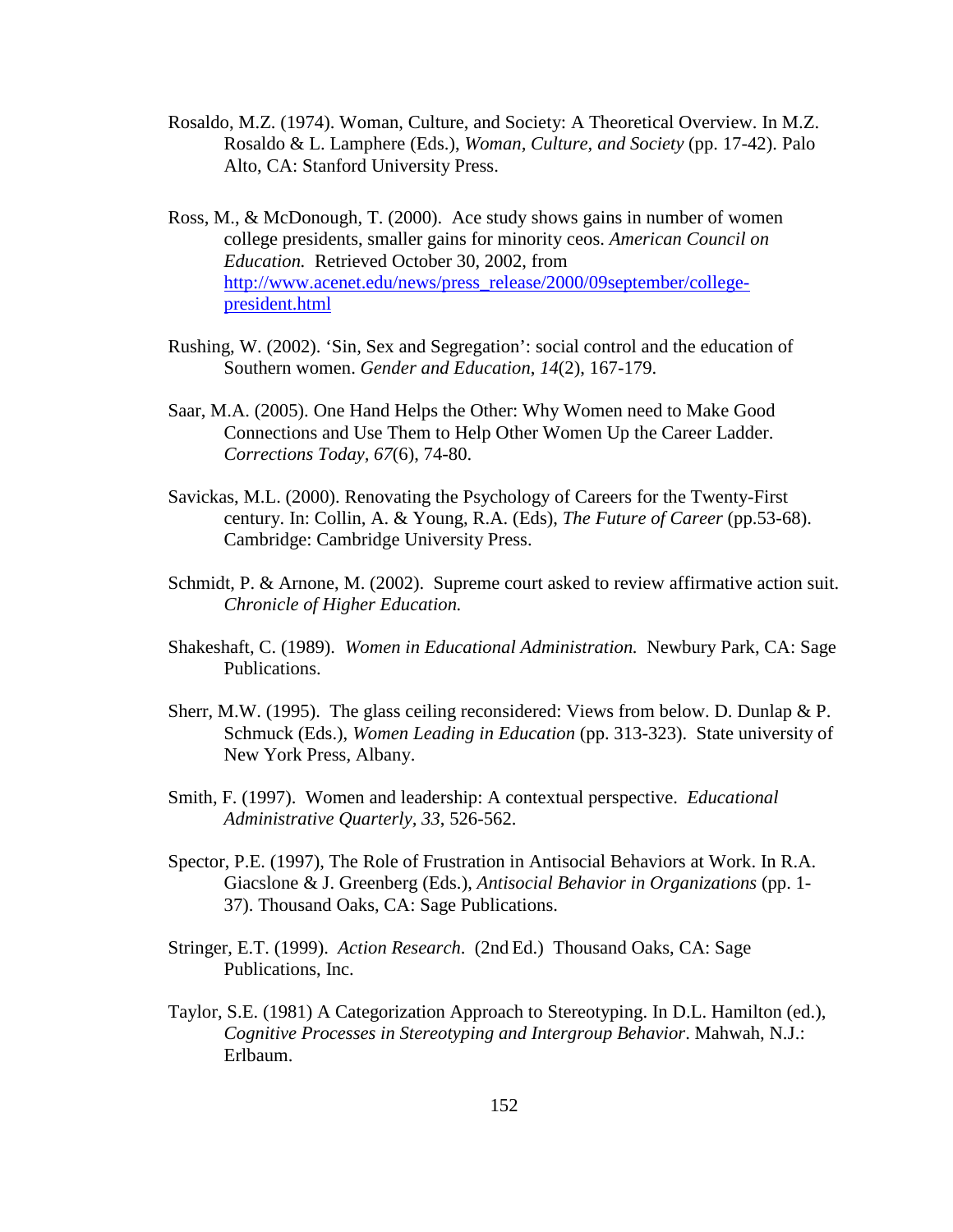- Thomas, K.W., & Schmidt, W.H. (1976). A Survey of Managerial Interests with respect to Conflict. *Academy of Management Journal*, *19*, 315-318.
- Toutkoushian, R.K. (1999). The status of academic women in the 1990s no longer outsiders, but not yet equals. *The Quarterly Review of Economics and Finance, 39,* 679-698.
- Tryman, M.D. (1986). Reversing affirmative action: A theoretical conduct. *Journal of Negro Education, 28,* 393.
- Tsang, C.W. R., & Dietz, T.L. (2001). The unrelenting significance of minority statuses: Gender, ethnicity, and economic attainment since affirmative action. *Sociological Spectrum, 21*, 61-80.
- University of Michigan News Service. (2007) Gratz v. Bollinger Case Concludes. Retrieved March 29, 2007 from, http://www/ns.umich.edu.
- U.S. Census Bureau. (2005a). *Sex by educational attainment for the population 18 years and over: Alabama*. Retrieved January 2, 2007 from, http://wwwfactfinder.census.gov.
- U.S. Census Bureau. (2005b). *Sex by educational attainment for the population 18 years and over: Georgia*. Retrieved January 2, 2007 from, http://wwwfactfinder.census.gov.
- U.S. Census Bureau. (2005c). *Sex by educational attainment for the population 18 years and over: Louisiana* . Retrieved January 2, 2007 from, http://wwwfactfinder.census.gov.
- U.S. Census Bureau. (2005d). *Sex by educational attainment for the population 18 years and over: Mississippi*. Retrieved January 2, 2007 from, http://wwwfactfinder.census.gov.
- U.S. Census Bureau. (2005e). *Sex by educational attainment for the population 18 years and over: South Carolina*. Retrieved January 2, 2007 from, http://wwwfactfinder.census.gov.
- U.S. Census Bureau. (2005f). *Sex by educational attainment for the population 18 years and over: United States*. Retrieved January 2, 2007 from, http://wwwfactfinder.census.gov.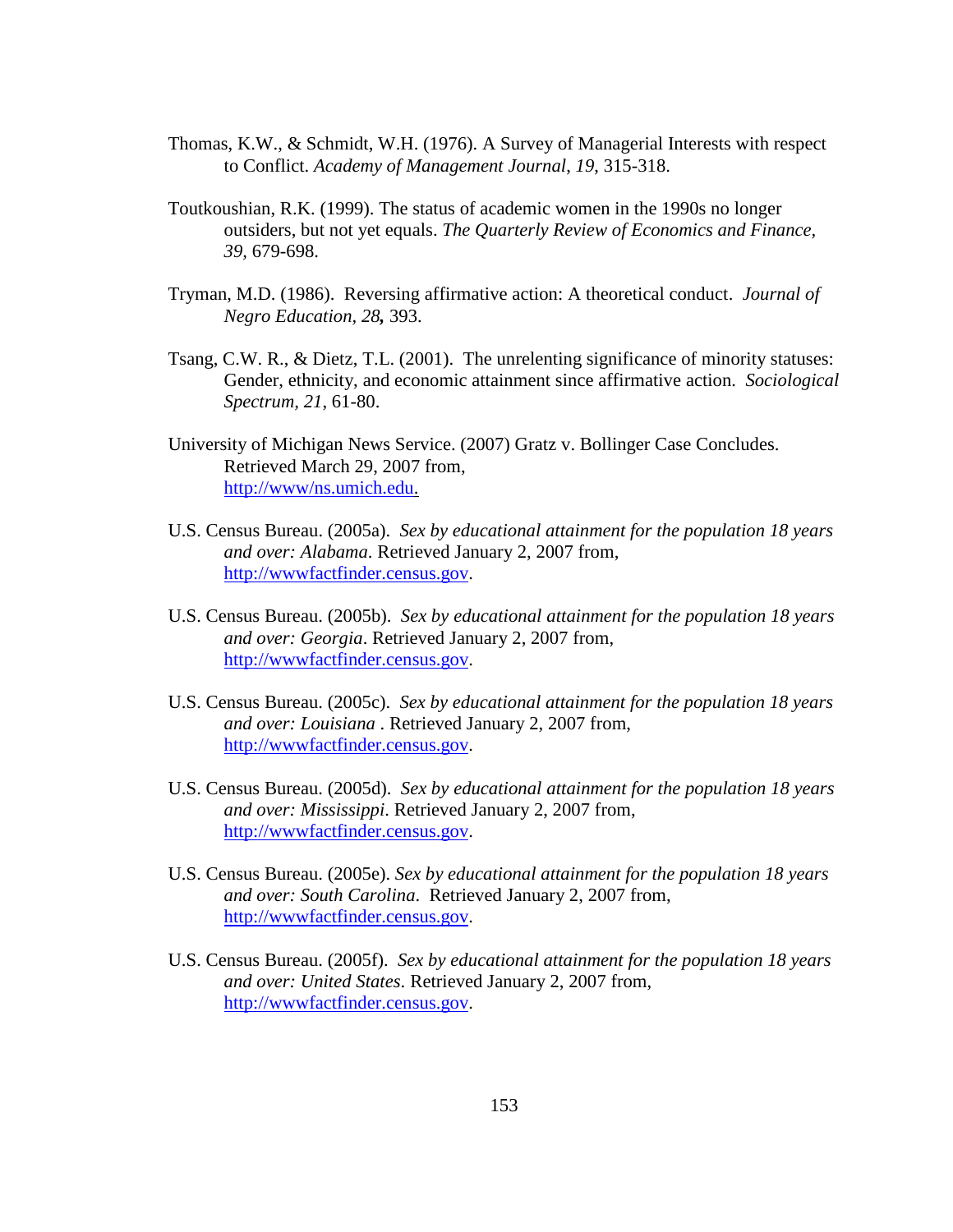- U.S. Department of Labor. (1995). *The environmental scan A fact-finding report of the federal glass ceiling commission.* Washington, DC.
- Van de Vliert, E. (1996). Interventions in Conflict. In M.J. Schabraeq, J.A.M. Winnbust, & C.L. Cooper (Eds.). *Handbook of Work and Health Psychology* (pp. 405-425). New York: John Wiley & Sons.
- Van Vianen, A.E.M. & Fischer, A.H. (2002). Illuminating the glass ceiling: The role of organizational culture preferences. *Journal of Occupational and Organizational Psychology, 75,* 315-337.
- Walters, R. (1996). The criticality of racism. *The Black Scholar, 26*(1), 2-9.
- Weiss, Robert (1997). "*We Want jobs"*: A History of Affirmative Action. New York: Garland.
- White, J.B. (2002). What's wrong with our talk about Race? On history, particularity, and affirmative action. *Michigan Law Review, 100,* 1927-1953.
- Williams, J.C. (1999). *Unbending Gender: Why Work and Family Conflict and What to Do About It.* New York: Oxford University Press.
- Williams, J.C. (2005). The Glass Ceiling and the Maternal Wall in Academia. *New Directions for Higher Education, 130,* 91-106.
- Williams, J.C. and Segal, N. (2003) Beyond the Maternal Wall: Relief for Family Caregivers Who Are Discriminated Against on the Job. *Harvard Women's Law Journal*, *26*, 77.
- Willinger, B. & Brannon, N., Goodwin, M., Halpern, E., Johnson, M., Kelly, L., Lambert, L., LaTosa, J., Poindexter, K., Randazzo, R., Rubel, A. Wunsch, K. (2000). Women in higher education in Louisiana: A report. Retrieved October 27, 2002, from http://www.tulane.edu/~wc/womenhighredlouisiana.html
- Wright, Scott W. (1997). Sex discrimination against women: Universities  $\&$  colleges Alabama. *Black Issues in Higher Education, 14*(9), 17.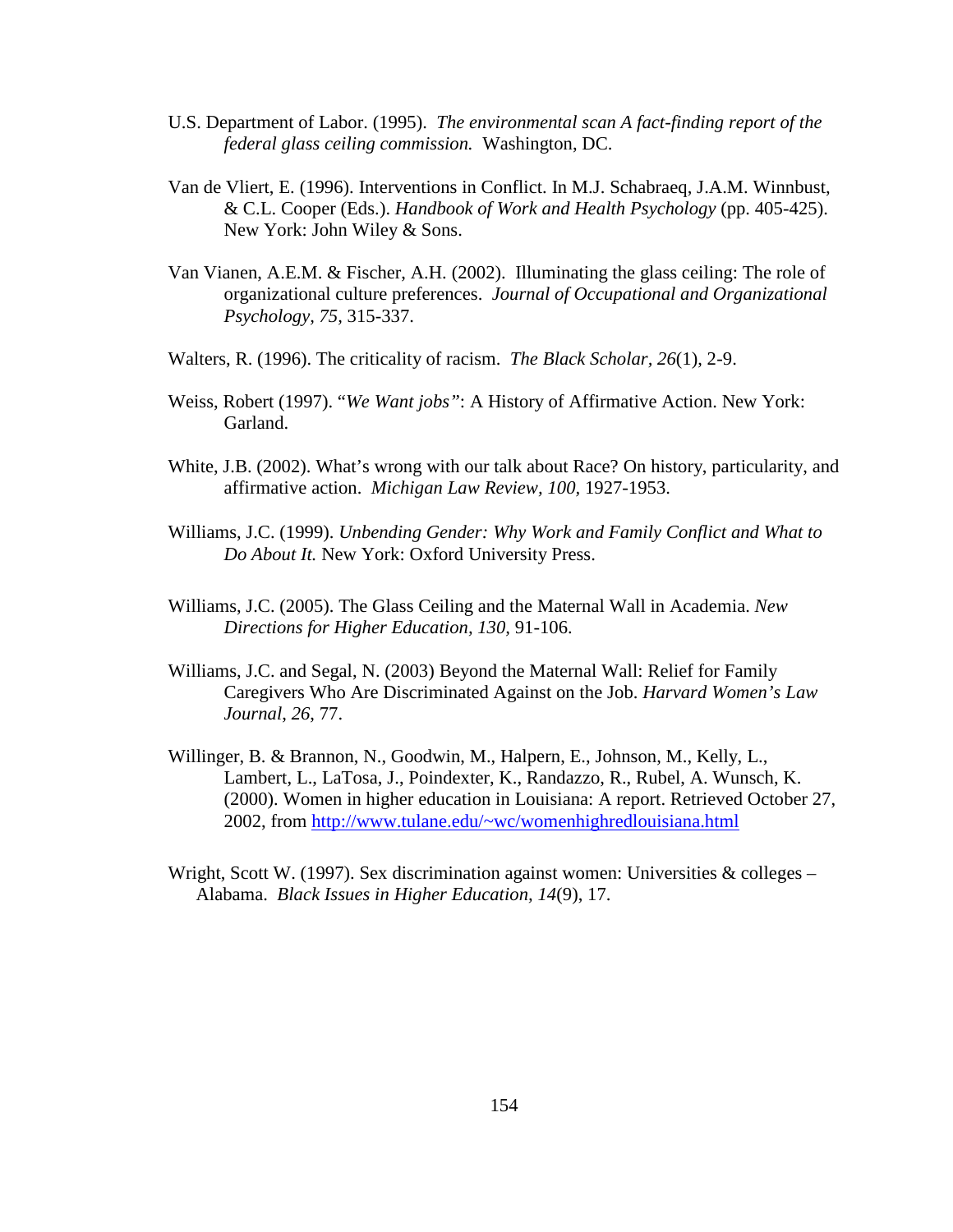# APPENDIX A

# SURVEY COVER LETTER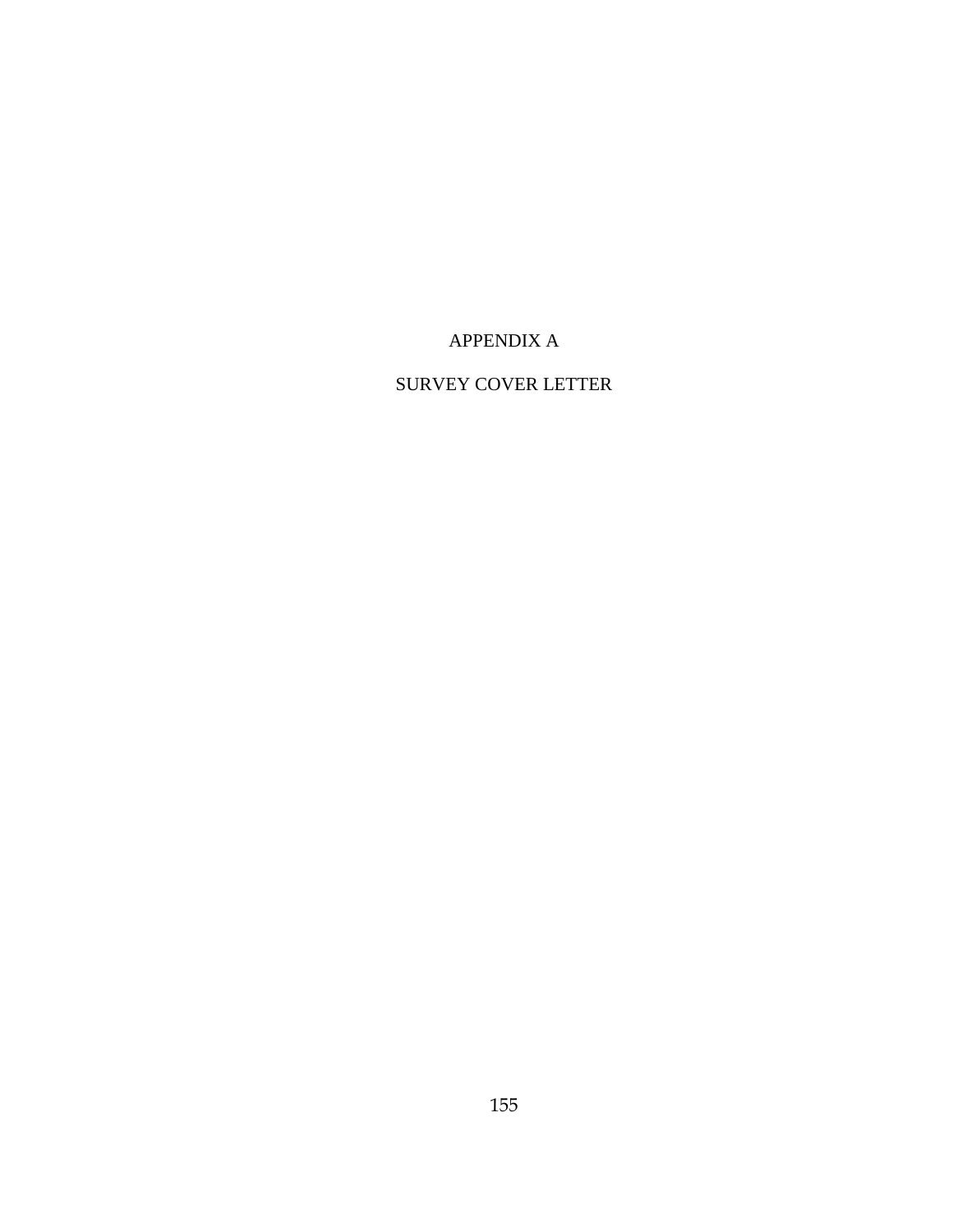## A*.* Survey Cover Letter

Hello, my name is Judy Meredith, and I am doing a study of women in academe. I am an employee at Jackson State University in Jackson, Mississippi, and am doing this study as part of my requirements for a Ph.D. at Mississippi State University. My dissertation committee and the Political Science Department at Mississippi State University have approved my research titled, "The Glass Ceiling: An Analysis of Women in Administrative Capacities in Public Colleges and Universities in the Deep South." As part of my research, I am interviewing women who are professors, associate professors and administrators at public universities in various southern states. This study will attempt to identify "glass ceiling" barriers that have hindered women's ability to acquire top administrative positions in higher education in the Deep South. It will also examine other reasons for decreased advancement opportunities for women such as family/job constraints and required mentor relationships.

This study will provide resourceful data for colleges and universities in the future as administrators examine policies regarding the recruitment and promotion of women. It will also assist universities in the implementation of diversity programs or the assessment of effectiveness of current practices or programs geared toward gaining parity for women at their institutions.

Your answers will be kept completely confidential. Your participation is voluntary, you may discontinue the survey at any time, and if you feel a question is too personal you need not answer it. It will only take about ten minutes to complete the survey. I would greatly appreciate your help in completing this survey, and returning it to me in the postage paid envelope. The return envelopes will be coded for follow-up correspondence for those who have not responded. In such cases, additional requests and questionnaires will be mailed to those individuals. To maintain confidentiality, all identifiers including names, addresses and survey code numbers will be de-linked immediately upon return of the questionnaire. All identifiers will also be destroyed for those who decline to participate in the study.

If you choose to participate in the survey and would like to receive a copy of the results, please email your request to me and I will provide you with findings from the research when they become available. If you have questions regarding the survey, you may email me at judy.a.meredith@jsums.edu or call me at (601) 672-3897. Thank you in advance for your cooperation in my research project.

Sincerely,

Judy A. Meredith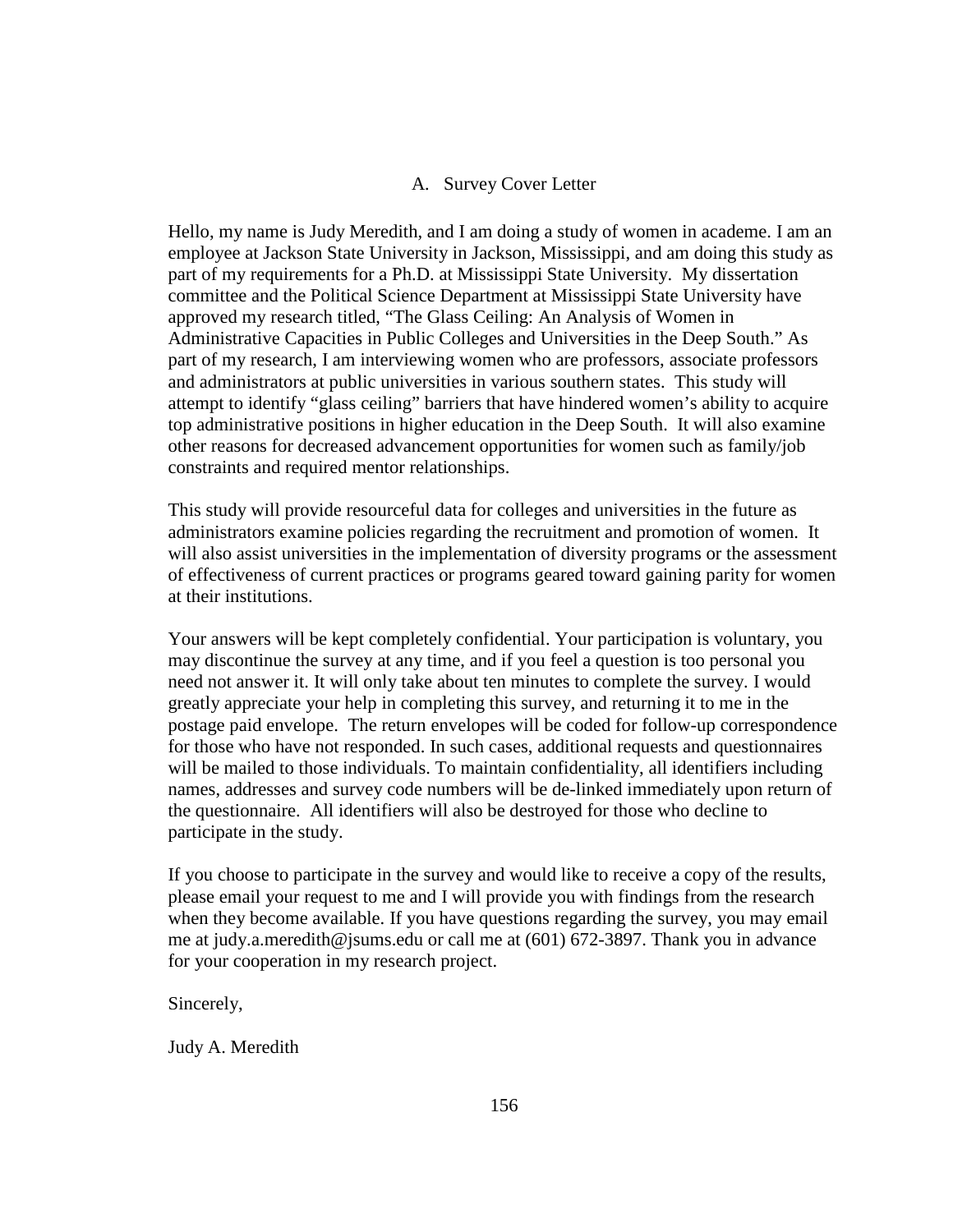# APPENDIX B

# SURVEY INSTRUMENT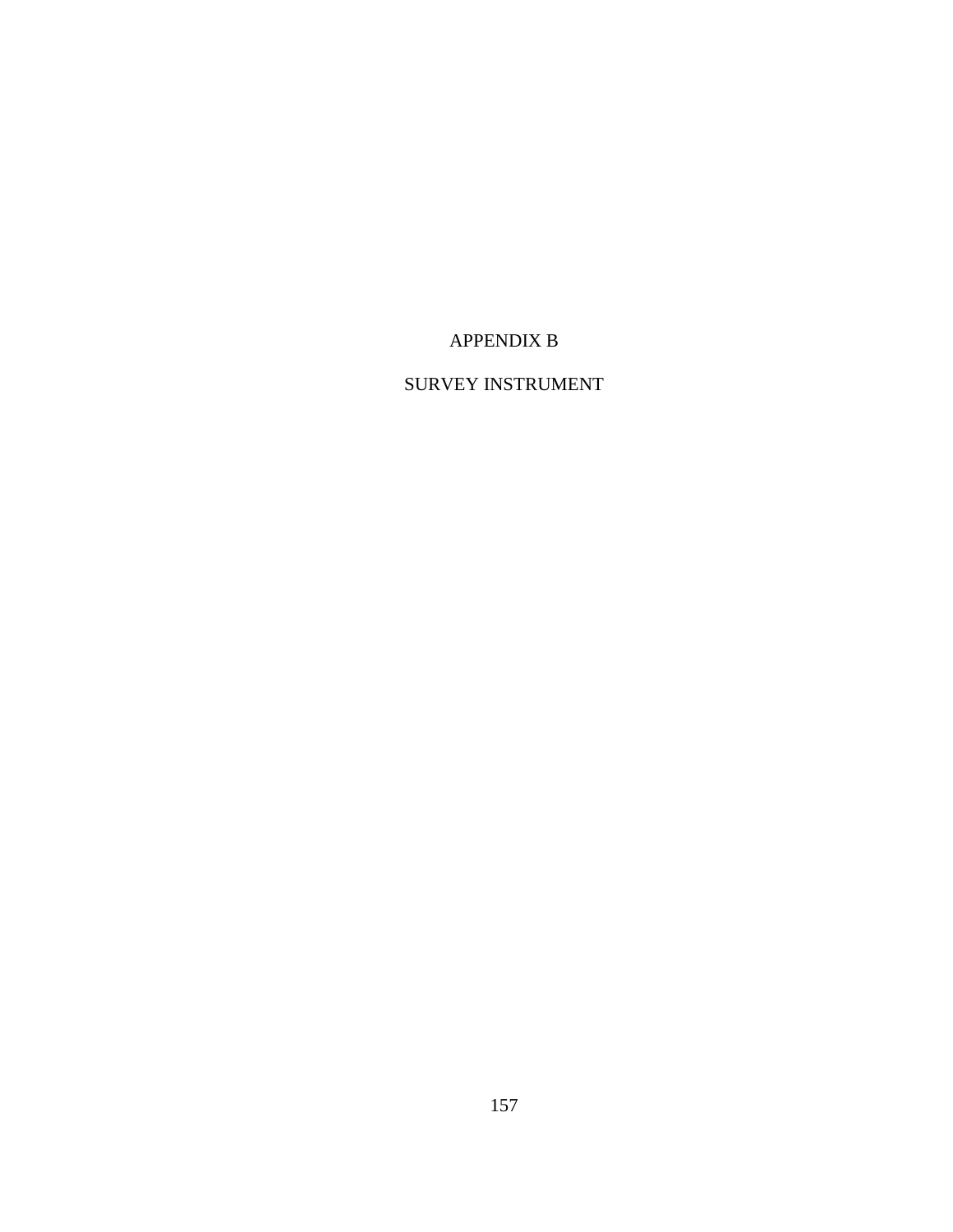### B Survey Instrument

## **For each of the following questions, please tell me whether you strongly agree, agree, neither agree nor disagree or strongly disagree with it.**

## **(Answer this question if you are NOT an administrator)**

1. I expect to seek an administrative position at this university in the next few years.

| Strongly agree | Agree | Neither Agree | Disagree Strongly Disagree |
|----------------|-------|---------------|----------------------------|
|                |       | Nor Disagree  |                            |

#### **(Answer this question if you ARE an administrator)**

2. I expect to seek a higher-level administrative position at this university in the next few years.

| Strongly agree | Agree | Neither Agree | Disagree Strongly Disagree |
|----------------|-------|---------------|----------------------------|
|                |       | Nor Disagree  |                            |

## **(EVERYONE answers ALL of the following questions)**

3. I am very satisfied with my job.

| Strongly agree | Agree | Neither Agree<br>Nor Disagree                       | Disagree Strongly Disagree |
|----------------|-------|-----------------------------------------------------|----------------------------|
|                |       | 4. I am satisfied with my status at the university. |                            |

| Strongly agree | Agree | Neither Agree | Disagree Strongly Disagree |
|----------------|-------|---------------|----------------------------|
|                |       | Nor Disagree  |                            |

5. My professional goal is to become a vice president, dean or department head.

| Strongly agree | Agree | Neither Agree | Disagree Strongly Disagree |
|----------------|-------|---------------|----------------------------|
|                |       | Nor Disagree  |                            |

6. I feel that I can achieve my goal of becoming an administrator (or a higher level administrator) at this university.

Strongly agree Agree Neither Agree Disagree Strongly Disagree Not Applicable

7. I am likely to stay at this university.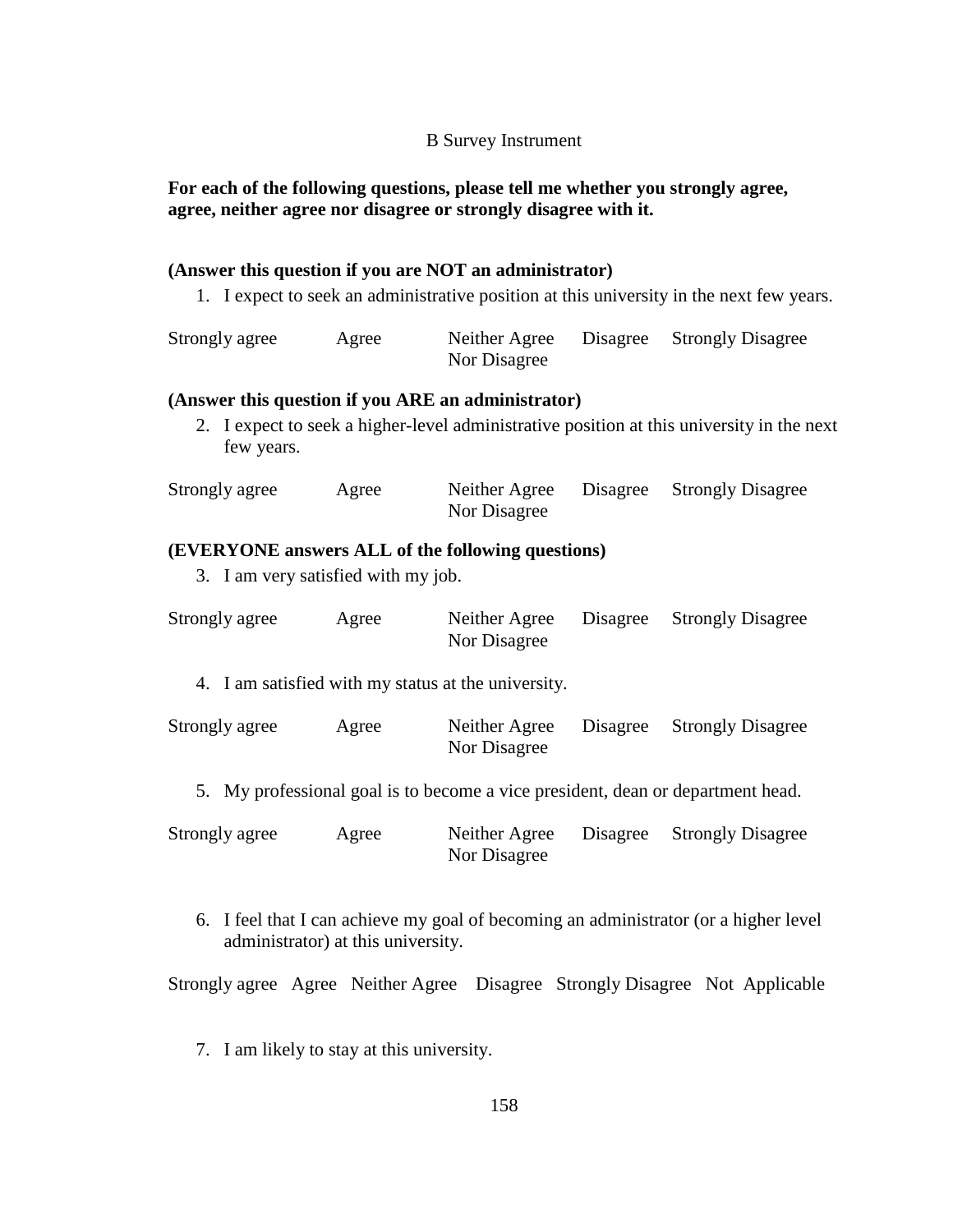| Strongly agree                                                                                               | Agree                                                                                                     | Neither Agree<br>Nor Disagree | Disagree | <b>Strongly Disagree</b> |
|--------------------------------------------------------------------------------------------------------------|-----------------------------------------------------------------------------------------------------------|-------------------------------|----------|--------------------------|
|                                                                                                              | 8. I feel like I'm in conflict/tension with job and home responsibilities.                                |                               |          |                          |
| Strongly agree                                                                                               | Agree                                                                                                     | Neither Agree<br>Nor Disagree | Disagree | <b>Strongly Disagree</b> |
|                                                                                                              | 9. Do you believe that the university where you work is family-friendly in its<br>practices and policies? |                               |          |                          |
| Strongly agree                                                                                               | Agree                                                                                                     | Neither Agree<br>Nor Disagree | Disagree | <b>Strongly Disagree</b> |
|                                                                                                              | 10. Do you feel that your voice can be heard at faculty meetings?                                         |                               |          |                          |
| Strongly agree                                                                                               | Agree                                                                                                     | Neither Agree<br>Nor Disagree | Disagree | <b>Strongly Disagree</b> |
| 11. Do you think there are barriers for women seeking upper administration positions<br>at your institution? |                                                                                                           |                               |          |                          |
| Strongly agree                                                                                               | Agree                                                                                                     | Neither Agree<br>Nor Disagree | Disagree | <b>Strongly Disagree</b> |
|                                                                                                              | 12. Have you experienced a barrier in seeking administration positions?                                   |                               |          |                          |
| Strongly agree                                                                                               | Agree                                                                                                     | Neither Agree<br>Nor Disagree | Disagree | <b>Strongly Disagree</b> |
| 13. I feel like my ethnicity is a hindrance in employment advancement at the<br>university?                  |                                                                                                           |                               |          |                          |
| Strongly agree                                                                                               | Agree                                                                                                     | Neither Agree<br>Nor Disagree | Disagree | <b>Strongly Disagree</b> |
| 14. I feel like my ethnicity is a benefit in employment advancement at the university?                       |                                                                                                           |                               |          |                          |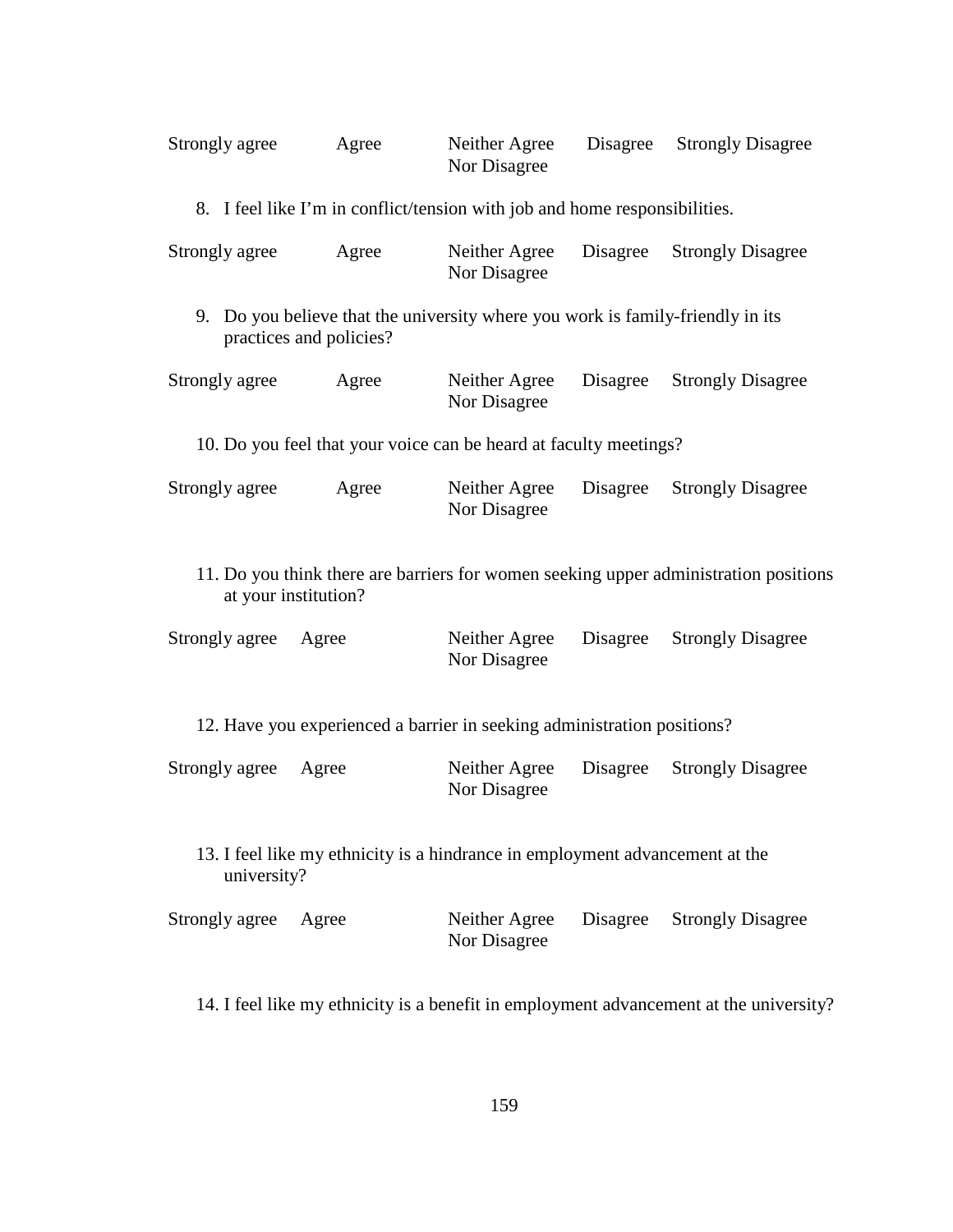| Strongly agree | Agree | Neither Agree | Disagree Strongly Disagree |
|----------------|-------|---------------|----------------------------|
|                |       | Nor Disagree  |                            |

|                |       | 15. I feel like my gender is a hindrance in employment advancement at the |                            |
|----------------|-------|---------------------------------------------------------------------------|----------------------------|
| university?    |       |                                                                           |                            |
| Strongly agree | Agree | Neither Agree<br>Nor Disagree                                             | Disagree Strongly Disagree |

| 16. I feel like my gender is a benefit in employment advancement at the university? |  |  |  |
|-------------------------------------------------------------------------------------|--|--|--|
|                                                                                     |  |  |  |

| Strongly agree | Agree | Neither Agree | Disagree Strongly Disagree |
|----------------|-------|---------------|----------------------------|
|                |       | Nor Disagree  |                            |

17. Do you have a mentor at your university?

Yes No

18. My mentor takes the responsibility for shaping the attitude and the relationships within our university.

| Strongly agree | Agree | Neither Agree | Disagree Strongly Disagree |
|----------------|-------|---------------|----------------------------|
|                |       | Nor Disagree  |                            |
|                |       |               |                            |

19. My mentor provides me with continuous feedback to help me achieve my professional goals.

| Strongly agree | Agree | Neither Agree | Disagree Strongly Disagree |
|----------------|-------|---------------|----------------------------|
|                |       | Nor Disagree  |                            |

20. My mentor encourages individual high achievement.

| Strongly agree | Agree | Neither Agree | Disagree Strongly Disagree |  |
|----------------|-------|---------------|----------------------------|--|
|                |       | Nor Disagree  |                            |  |

21. Do you think that males at the university primarily decide administrative issues?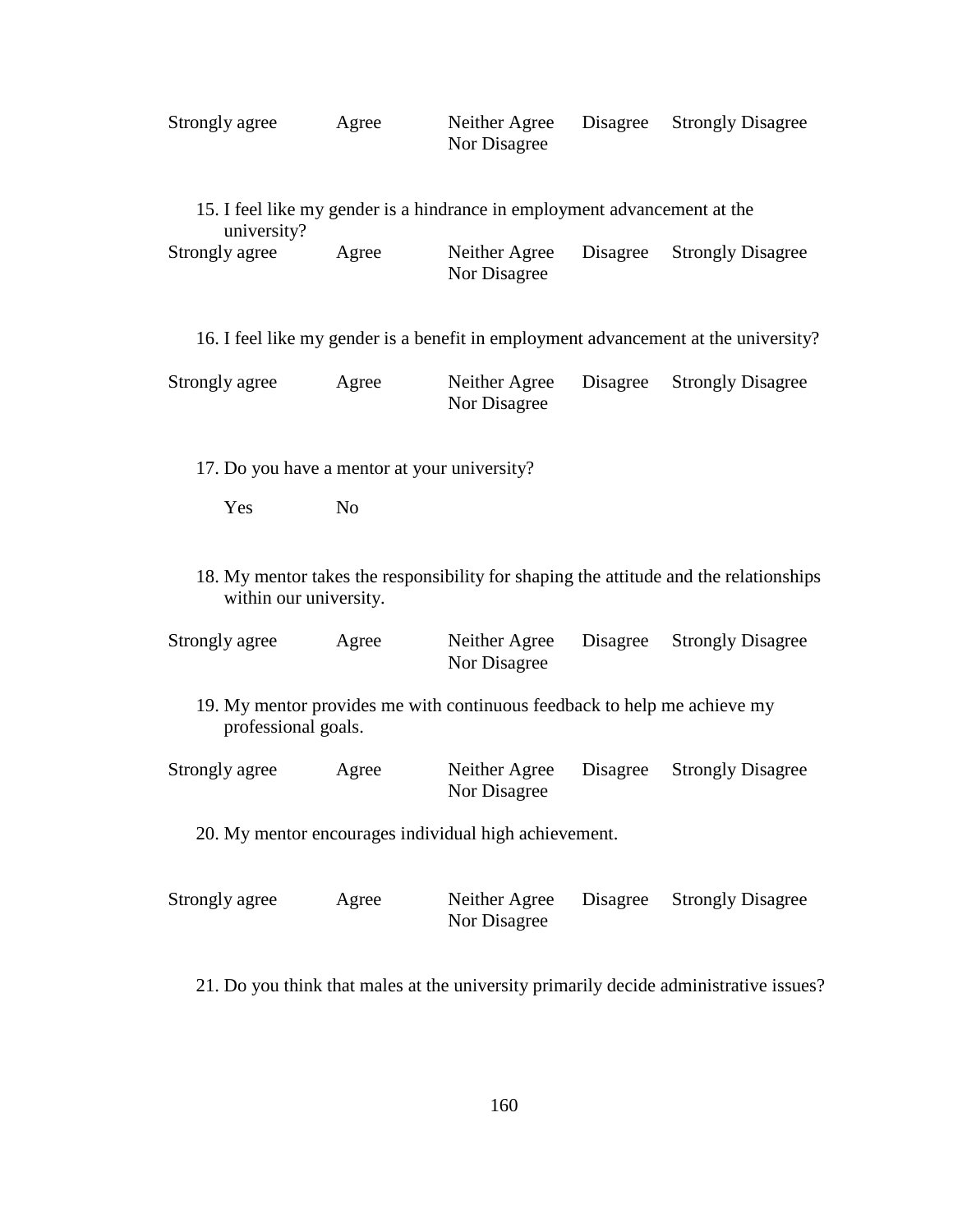| Strongly agree | Agree |                                                                                       | Disagree | <b>Strongly Disagree</b>                                                            |
|----------------|-------|---------------------------------------------------------------------------------------|----------|-------------------------------------------------------------------------------------|
|                |       | For each of the following questions, please circle one of the responses:              |          |                                                                                     |
|                |       | more important administrative responsibilities?                                       |          | 22. To what extent would family responsibilities keep you from acquiring a job with |
| Very much      |       | Somewhat                                                                              |          | Not at all                                                                          |
| Very willing   |       | 23. How willing are you to deal with conflicts with other people.<br>Somewhat willing |          | Not willing                                                                         |
|                |       | 24. Compared to your colleagues, how ambitious are you?                               |          |                                                                                     |

More ambitious Equally as ambitious Not as ambitious

25. To what extent do you have people who are financially dependent on you?

| Very much                                  | Somewhat                                                                    | Not at all                                                                         |
|--------------------------------------------|-----------------------------------------------------------------------------|------------------------------------------------------------------------------------|
| on the job?                                |                                                                             | 26. How often do you experience personality conflicts with your current supervisor |
| Very often                                 | From time to time                                                           | Rarely                                                                             |
|                                            | 27. To what extent is acquiring money an important motivation in your life? |                                                                                    |
| Very much                                  | Somewhat                                                                    | Not at all                                                                         |
| And now for some final questions.          |                                                                             |                                                                                    |
| 28. Describe your university (circle one): |                                                                             |                                                                                    |
| Comprehensive                              | Research                                                                    | Doctoral Regional                                                                  |
| Non-doctoral Granting                      | Urban                                                                       |                                                                                    |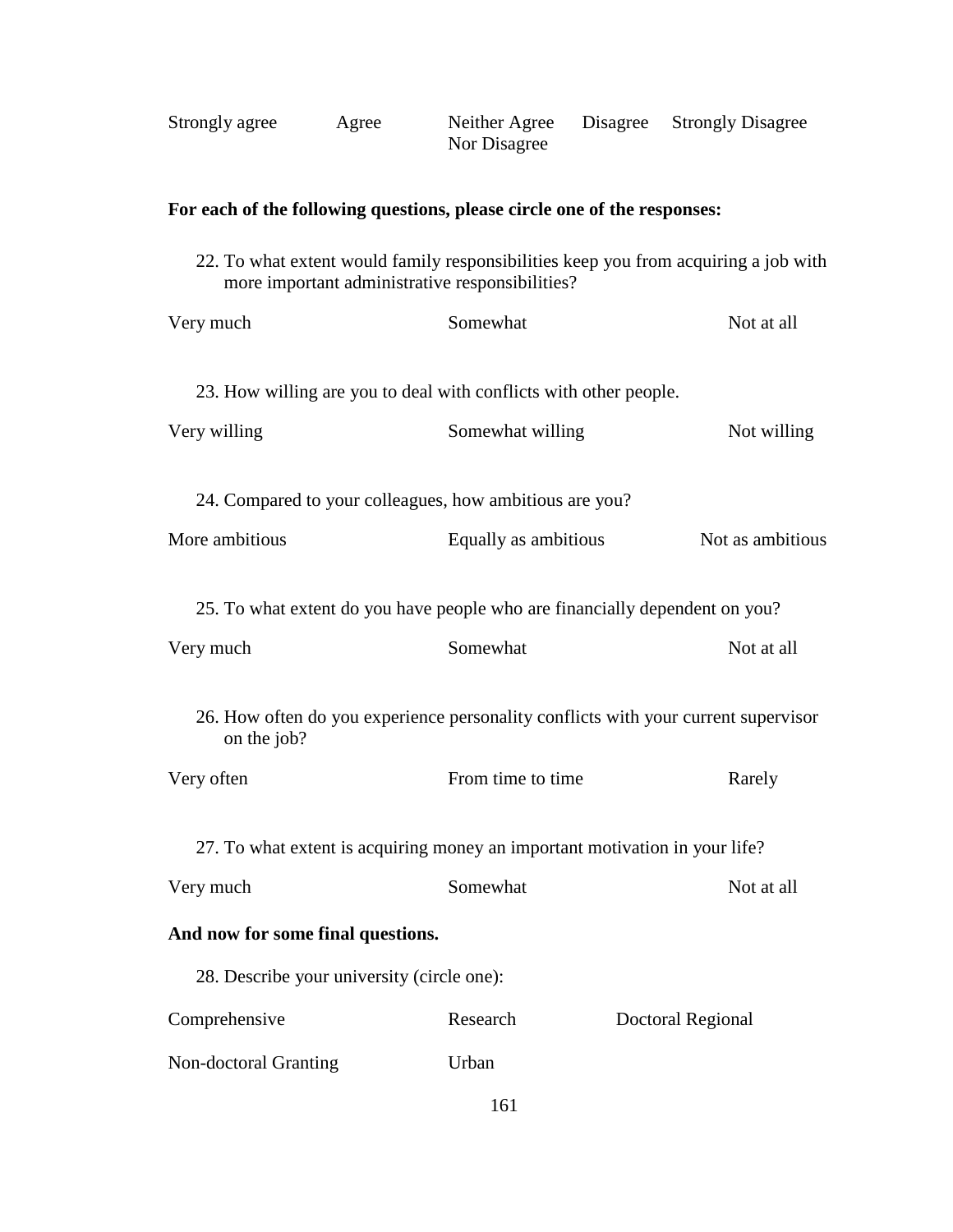29. Is your university a Historically Black College and University (circle one):

| Yes                                                                                                             |                 | N <sub>o</sub>                             |  |                              |                                           |                                                           |
|-----------------------------------------------------------------------------------------------------------------|-----------------|--------------------------------------------|--|------------------------------|-------------------------------------------|-----------------------------------------------------------|
| 30. What is your educational attainment? Please circle one.                                                     |                 |                                            |  |                              |                                           |                                                           |
| Bachelors Degree Masters Degree Professional Degree Doctorate Degree                                            |                 |                                            |  |                              |                                           |                                                           |
| 31. How many years have you worked in academe?                                                                  |                 |                                            |  |                              |                                           |                                                           |
| Under 10 yrs. $10-15$ yrs.<br>25-30 yrs.                                                                        |                 | $30-35$ yrs.                               |  | $15-20$ yrs.<br>Over 35 yrs. |                                           | 20-25 yrs.                                                |
| 32. What is your academic discipline? (Circle the response most appropriate)                                    |                 |                                            |  |                              |                                           |                                                           |
| Humanities<br>Education<br>Agriculture/Forestry                                                                 | <b>Business</b> | <b>Social Sciences</b>                     |  |                              | Engineering                               | <b>Natural Sciences or Math</b><br><b>Health Services</b> |
| 33. Circle the nature of your job responsibilities:<br><b>Associate Professor</b><br>Department Head<br>Provost |                 | <b>Full Professor</b><br>Dean<br>President |  |                              | Vice President                            | <b>Program Director</b>                                   |
| 34. Your Age Range: 25-34____ 35-44___ 45-54 ___ 55-64___ 65-74___<br>75 and Older                              |                 |                                            |  |                              |                                           |                                                           |
| 35. What is your race or ethnic origin? (circle one category)                                                   |                 |                                            |  |                              |                                           |                                                           |
| White (non-Hispanic)<br>Hispanic<br>Native American                                                             |                 | Asian and Asian-American<br>Other          |  |                              | <b>Black</b> (includes African-Americans) |                                                           |
| 36. What is your marital status? (circle one)                                                                   |                 |                                            |  |                              |                                           |                                                           |
| Single, never married<br>Divorced                                                                               |                 | Currently married<br>Widowed               |  |                              |                                           | Separated                                                 |
| 37. Do you have any minor children? (circle yes or no)                                                          |                 |                                            |  |                              |                                           |                                                           |

Yes No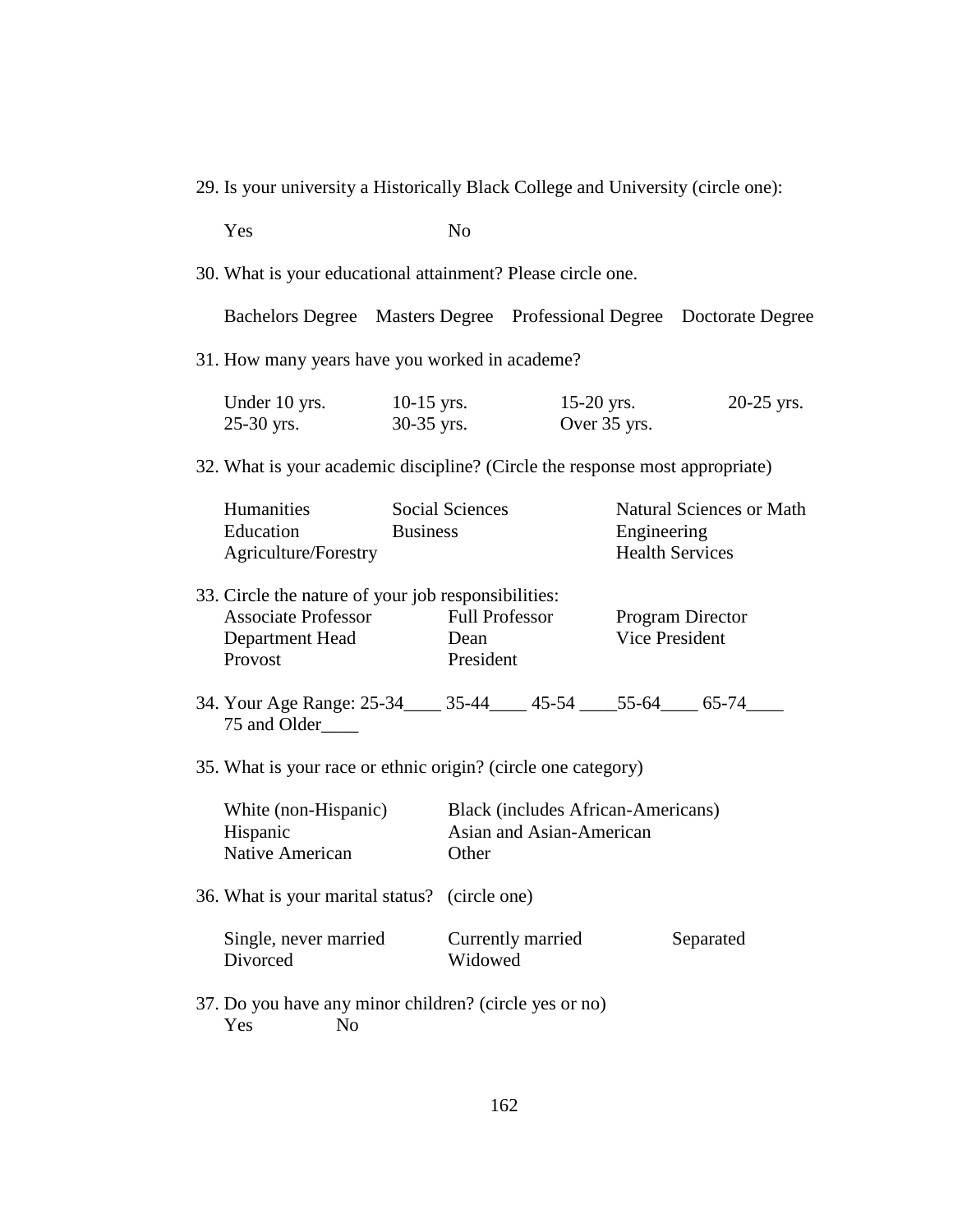38. If so, how many minor children do you have? (indicate number)

# THE FOLLOWING ARE OPTIONAL QUESTIONS, WHERE YOU CAN PROVIDE MORE DETAILED WRITTEN RESPONSES ABOUT VARIOUS SUBJECTS:

39. Do you experience any work-family conflicts? If so, what are they?

40. What are the greatest challenges you face as a female professor or administrator?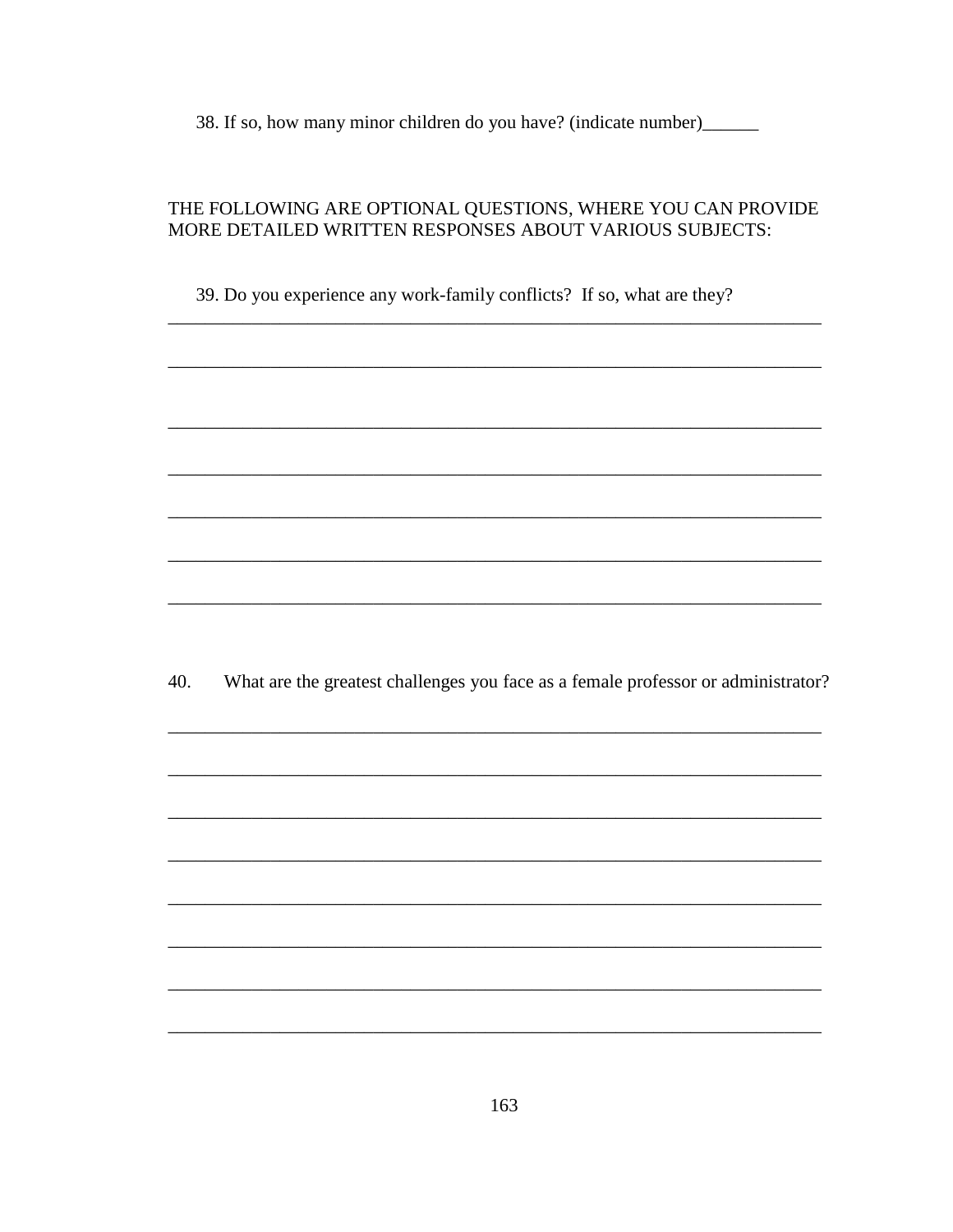| 41. What are some of the barriers that you have experienced as a woman in<br>performing your job duties? |
|----------------------------------------------------------------------------------------------------------|
|                                                                                                          |
|                                                                                                          |
|                                                                                                          |
|                                                                                                          |
|                                                                                                          |
|                                                                                                          |
|                                                                                                          |
| 42. How can the university better attain diversity on your campus?                                       |
|                                                                                                          |
|                                                                                                          |
|                                                                                                          |
|                                                                                                          |
|                                                                                                          |
| IF YOU DESIRE A COPY OF THE FINDINGS OF MY RESEARCH, PLEASE PRINT                                        |
| YOUR NAME AND MAILING ADDRESS ON A BLANK SHEET OF PAPER, AND                                             |
| RETURN IT WITH YOUR COMPLETED SURVEY. ALL IDENTIFYING                                                    |
| INFORMATION IS BEING "DELINKED" FROM THE COMPLETED SURVEYS IN                                            |
| ORDER TO ESTABLISH ANONYMITY OF EVERYONE'S RESPONSES.                                                    |
|                                                                                                          |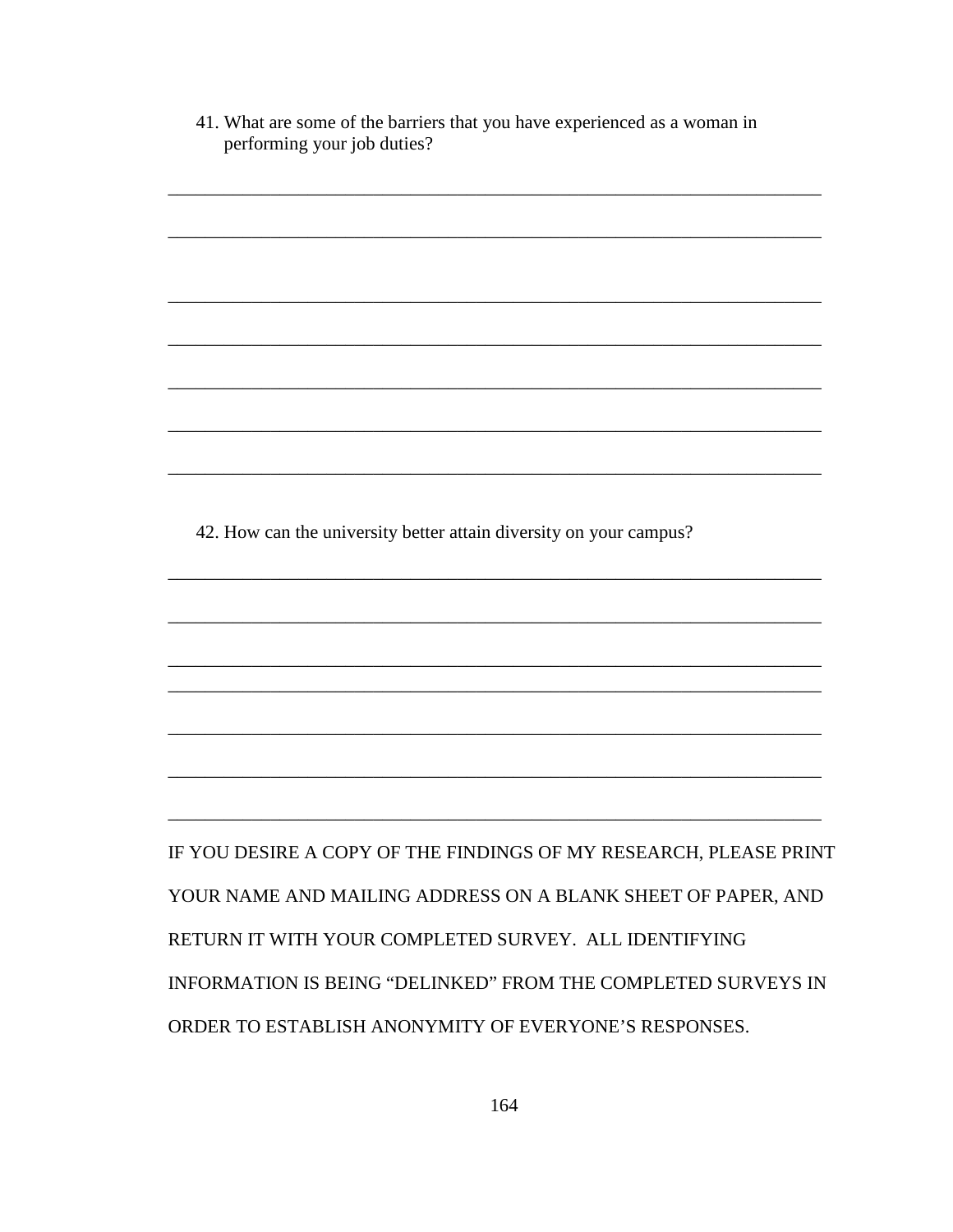# APPENDIX C

# LIST OF RESPONDENTS' UNIVERSITIES